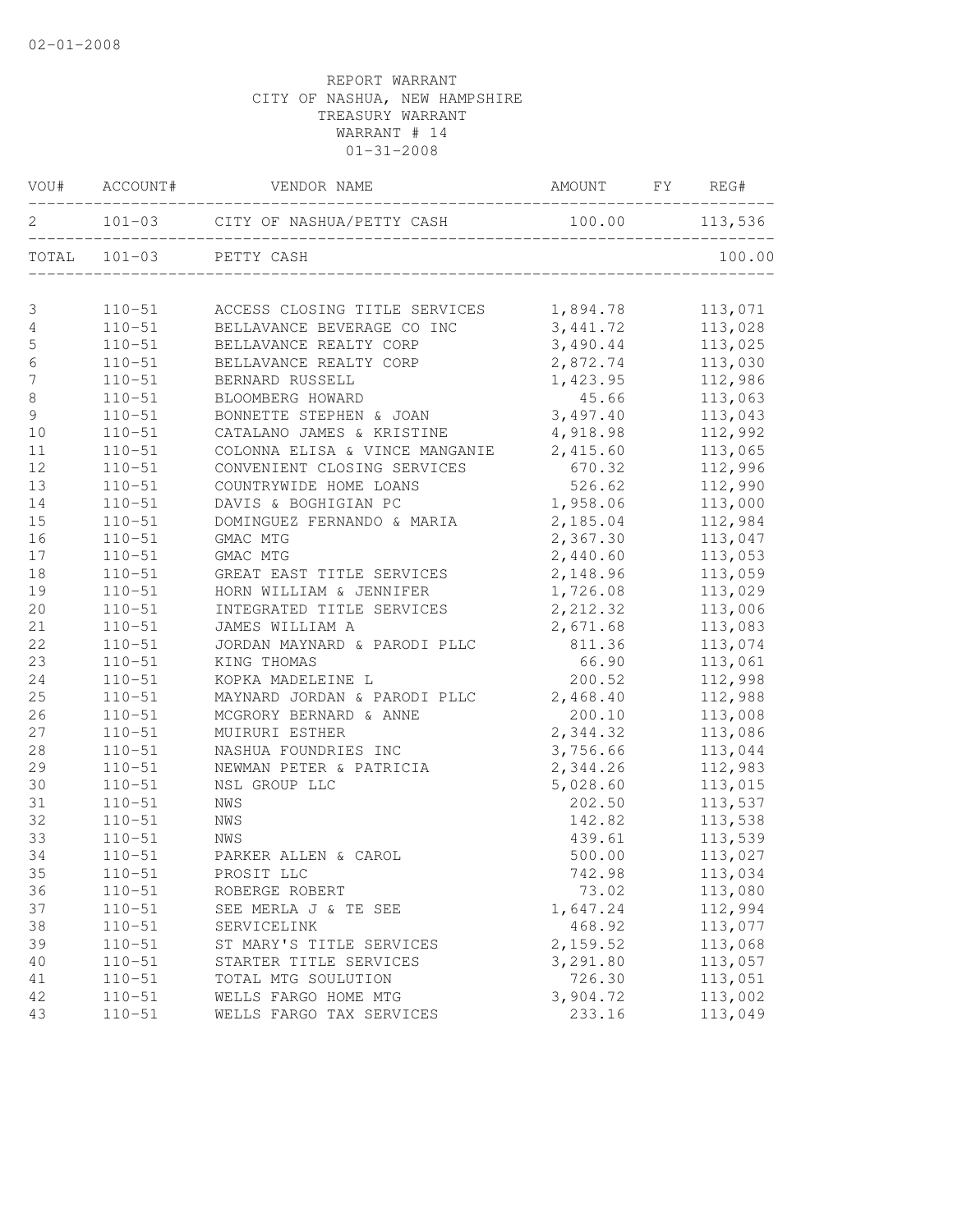| VOU#           | ACCOUNT#                               | VENDOR NAME                                                       | AMOUNT FY REG#               |                               |
|----------------|----------------------------------------|-------------------------------------------------------------------|------------------------------|-------------------------------|
|                |                                        | TOTAL 110-51 PROPERTY TAX RECEIVABLE 2007                         |                              | 74,661.96                     |
| 44             | $112 - 38$                             | CATALANO JAMES & KRISTINE                                         | 3, 214.68                    | 112,992                       |
| TOTAL          |                                        | 112-38 TAX LIENS 2006                                             |                              | 3,214.68                      |
| 45             | $151 - 17$                             | COMCAST                                                           | 112.35                       | 113,675                       |
| TOTAL          | $151 - 17$                             | A/R - STATE BUREAU OF VITAL ST                                    |                              | 112.35                        |
| 46<br>47<br>48 | $170 - 00$<br>$170 - 00$<br>$170 - 00$ | NEW ENGLAND PAPER & SUPPLY<br>POSTMASTER<br>RIS PAPER COMPANY INC | 640.46<br>615.00<br>948.10   | 112,916<br>113,540<br>112,816 |
| TOTAL          | $170 - 00$                             | INVENTORY OF SUPPLIES                                             |                              | 2,203.56                      |
| 49             |                                        | 172-00 MELANSON HEATH & COMPANY PC 6,000.00                       |                              | 112,861                       |
| TOTAL          | $172 - 00$                             | FINANCIAL SERVICES SUSPENSE                                       |                              | 6,000.00                      |
| 50             | $176 - 06$                             | PITNEY BOWES                                                      | 7,000.00                     | 112,672                       |
| TOTAL          | $176 - 06$                             | POSTAGE METER                                                     |                              | 7,000.00                      |
| 51             | $214 - 1$                              | NH RETIREMENT SYSTEM                                              | 187,449.96                   | 361                           |
| TOTAL          | $214 - 1$                              | PENSION 1<br>-------------------------                            |                              | 187, 449.96                   |
| 51             | $214 - 2$                              | NH RETIREMENT SYSTEM                                              | 91,542.55                    | 361                           |
| TOTAL          | $214 - 2$                              | PENSION 2                                                         |                              | 91,542.55                     |
|                |                                        | 51 214-4 NH RETIREMENT SYSTEM                                     | 88,478.32                    | 361                           |
|                |                                        | TOTAL 214-4 PENSION 4 - POLICE                                    |                              | 88, 478.32                    |
| 51             |                                        | 214-5 NH RETIREMENT SYSTEM                                        | 74,392.93 361                |                               |
|                |                                        | TOTAL 214-5 PENSION 4 - FIRE                                      | ____________________________ | 74,392.93                     |
| 51             |                                        | 214-8 NH RETIREMENT SYSTEM                                        | 1,376.86 361                 |                               |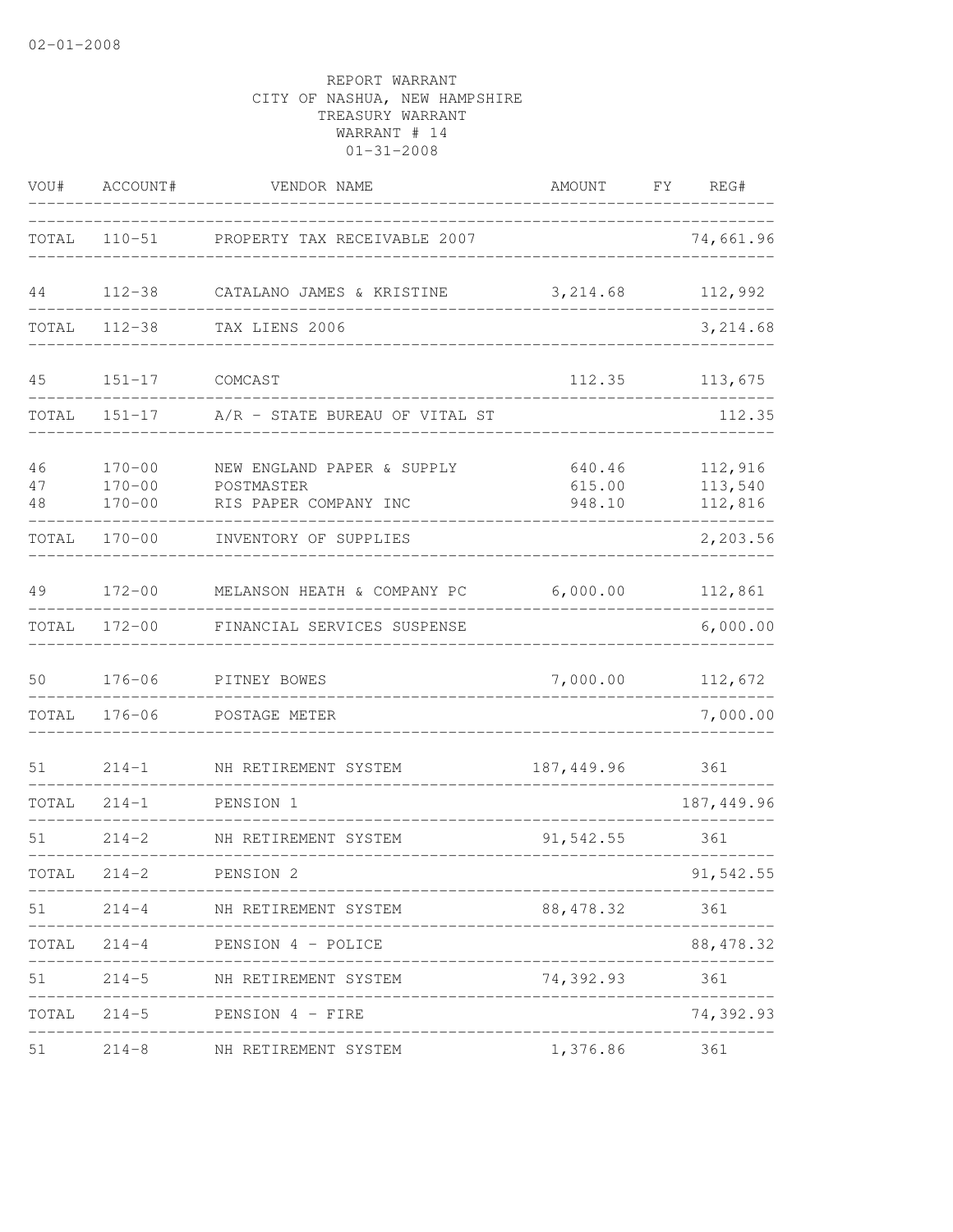| VOU#                             | ACCOUNT#                                                             | VENDOR NAME                                                                                             | AMOUNT                                                    | FΥ | REG#                                                           |
|----------------------------------|----------------------------------------------------------------------|---------------------------------------------------------------------------------------------------------|-----------------------------------------------------------|----|----------------------------------------------------------------|
| TOTAL                            | $214 - 8$                                                            | PENSION 8                                                                                               |                                                           |    | 1,376.86                                                       |
| 52<br>53                         | $214 - BD$<br>$214 - BD$                                             | FEDERAL RESERVE BANK OF CLEVEL<br>FEDERAL RESERVE BANK OF CLEVEL                                        | 550.00<br>500.00                                          |    | 112,673<br>112,676                                             |
| TOTAL                            | 214-BD                                                               | BONDS DEDUCTION                                                                                         |                                                           |    | 1,050.00                                                       |
| 54<br>55                         | $214 - BH$<br>$214 - BH$                                             | ANTHEM BLUE CROSS BLUE SHIELD<br>ANTHEM BLUE CROSS BLUE SHIELD                                          | 139, 104.24<br>16,618.17                                  |    | 362<br>386                                                     |
| TOTAL                            | $214 - BH$                                                           | BLUE/CROSS HMO- CITY                                                                                    |                                                           |    | 155, 722.41                                                    |
| 56<br>57                         | $214 - C$<br>$214 - C$                                               | ANTHEM BLUE CROSS BLUE SHIELD<br>ANTHEM BLUE CROSS BLUE SHIELD                                          | 2,683.73<br>969.69                                        |    | 362<br>386                                                     |
| TOTAL                            | $214 - C$                                                            | B/C B/S J PLAN-DED SCHOOL                                                                               |                                                           |    | 3,653.42                                                       |
| 58<br>59<br>60<br>61<br>62<br>63 | $214-DC$<br>$214-DC$<br>$214-DC$<br>$214-DC$<br>$214-DC$<br>$214-DC$ | BIANCHI ROBERT<br>DAVIDSON PATRICIA<br>LAMONTAGNE LYNNE<br>MENARD PAUL<br>PERAULT DAVID<br>OUINNO KAREN | 208.00<br>510.00<br>1,056.80<br>77.63<br>288.16<br>800.00 |    | 112,836<br>113,012<br>113,017<br>112,931<br>112,837<br>112,834 |
| TOTAL                            | $214-DC$                                                             | DEPENDENT CARE DEDUCTION                                                                                |                                                           |    | 2,940.59                                                       |
| 64                               | $214-FR$                                                             | HARVARD PILGRIM/FIRST SENIORIT                                                                          | 18,100.00                                                 |    | 382                                                            |
| TOTAL                            | $214-FR$                                                             | HARVARD FREEDOM                                                                                         |                                                           |    | 18,100.00                                                      |
| 65                               | $214-FS$                                                             | BENEFIT STRATEGIES INC                                                                                  | 26,675.15                                                 |    | 384                                                            |
| TOTAL                            | $214-FS$                                                             | FLEXIBLE SPENDING ACCOUNT -                                                                             |                                                           |    | 26,675.15                                                      |
| 66<br>67                         | $214 - H$<br>$214 - H$                                               | NORTHEAST DELTA<br>NORTHEAST DELTA                                                                      | 968.92<br>2,184.40                                        |    | 364<br>387                                                     |
| TOTAL                            |                                                                      | 214-H N.E.DELTA-SCHOOL                                                                                  |                                                           |    | 3, 153.32                                                      |
| 68<br>69                         | $214 - HC$<br>$214-HC$                                               | HARVARD PILGRIM HEALTH CARE<br>HARVARD PILGRIM HEALTH CARE 32,360.29                                    | 35,804.02                                                 |    | 363<br>389                                                     |
| TOTAL                            |                                                                      | 214-HC HARVARD COM HP                                                                                   |                                                           |    | 68, 164. 31                                                    |
| 70<br>71                         | 214-HJ                                                               | 214-HJ ANTHEM BLUE CROSS BLUE SHIELD 62,601.25<br>ANTHEM BLUE CROSS BLUE SHIELD                         | 81,783.35                                                 |    | 362<br>386                                                     |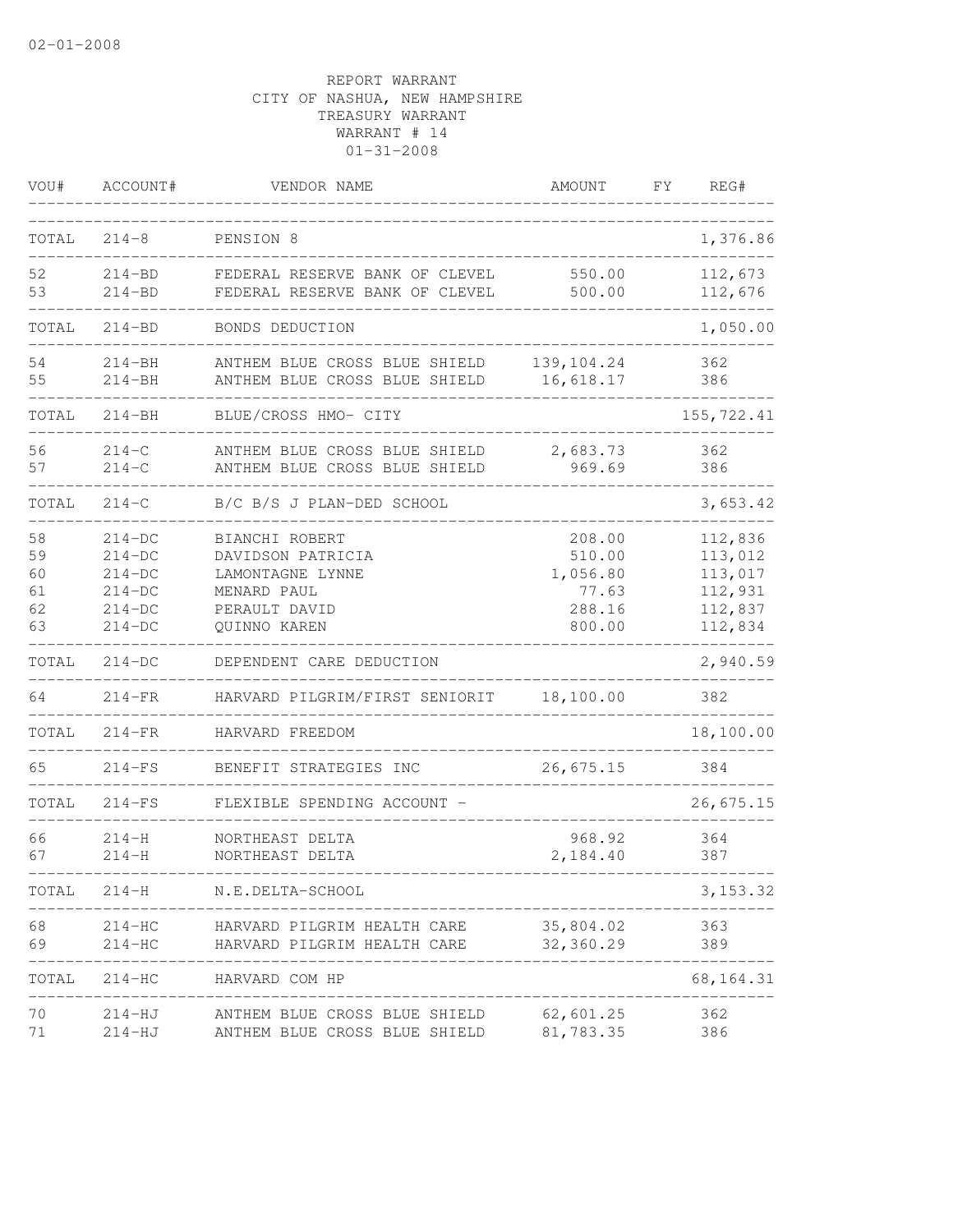| VOU#                       | ACCOUNT#                                                           | VENDOR NAME                                                                                       | AMOUNT                                                      | FΥ<br>REG#                       |
|----------------------------|--------------------------------------------------------------------|---------------------------------------------------------------------------------------------------|-------------------------------------------------------------|----------------------------------|
| TOTAL                      | $214-HJ$                                                           | BC/BS J PLAN DED-CITY                                                                             |                                                             | 144,384.60                       |
| 72<br>73                   | $214 - J$<br>$214 - J$                                             | ITT HARTFORD<br>ITT HARTFORD                                                                      | 13,484.12<br>13,484.12                                      | 365<br>388                       |
| TOTAL                      | $214 - J$                                                          | OPT LIFE SCHOOL                                                                                   |                                                             | 26,968.24                        |
| 74                         | $214 - K$                                                          | PROTECTIVE LIFE INSURANCE COMP                                                                    | 97.00                                                       | 379                              |
| TOTAL                      | $214 - K$                                                          | KEMPER TERM LIFE INSURANCE                                                                        |                                                             | 97.00                            |
| 75<br>76                   | $214-L$<br>$214 - L$                                               | ITT HARTFORD<br>ITT HARTFORD                                                                      | 3,514.44<br>3,586.20                                        | 365<br>388                       |
| TOTAL                      | $214-L$                                                            | TERM LIFE DEDUCTION                                                                               |                                                             | 7,100.64                         |
| 77<br>78                   | $214-P$<br>$214-P$                                                 | NORTHEAST DELTA<br>NORTHEAST DELTA                                                                | 9,873.49<br>10,864.33                                       | 364<br>387                       |
| TOTAL                      | $214-P$                                                            | NORTHEAST DELTA DEDUCTION                                                                         |                                                             | 20,737.82                        |
| 79<br>80<br>81<br>82       | $214 - PQ$<br>$214 - PQ$<br>$214 - PQ$<br>$214 - PQ$               | ANTHEM BLUE CROSS BLUE SHIELD<br>ANTHEM BLUE CROSS BLUE SHIELD<br>BARLOW DAVID<br>MICALIZZI CAROL | 80,287.14<br>57,726.03<br>445.07<br>375.56                  | 362<br>386<br>113,269<br>113,066 |
| TOTAL                      | $214 - PQ$                                                         | BC/BS POINT OF SERV- CITY                                                                         |                                                             | 138,833.80                       |
| 83                         | $214 - TD$                                                         | NORTHEAST DELTA                                                                                   | 20, 251.82                                                  | 364                              |
| TOTAL                      | $214 - TD$                                                         | TEACHER DENTAL                                                                                    |                                                             | 20, 251.82                       |
| 84<br>85                   | $214-TK$<br>$214-TK$                                               | ITT HARTFORD<br>ITT HARTFORD                                                                      | 11,505.80<br>12,017.94                                      | 365<br>388                       |
| TOTAL                      | $214-TK$                                                           | OPTIONAL LIFE DEDUCTION                                                                           |                                                             | 23,523.74                        |
| 86                         | $214 - W$                                                          | BOSTON MUTUAL LIFE INSURANCE                                                                      | 16,864.09                                                   | 385                              |
| TOTAL                      | $214 - W$                                                          | WHOLE LIFE DEDUCTION<br>_____________________                                                     |                                                             | 16,864.09                        |
| 87<br>88<br>89<br>90<br>91 | $255 - 00$<br>$255 - 00$<br>$255 - 00$<br>$255 - 00$<br>$255 - 00$ | STATE OF NH-MV<br>STATE OF NH-MV<br>STATE OF NH-MV<br>STATE OF NH-MV<br>STATE OF NH-MV            | 7,654.45<br>28,686.50<br>16,854.10<br>24,648.95<br>7,323.60 | 360<br>366<br>369<br>373<br>375  |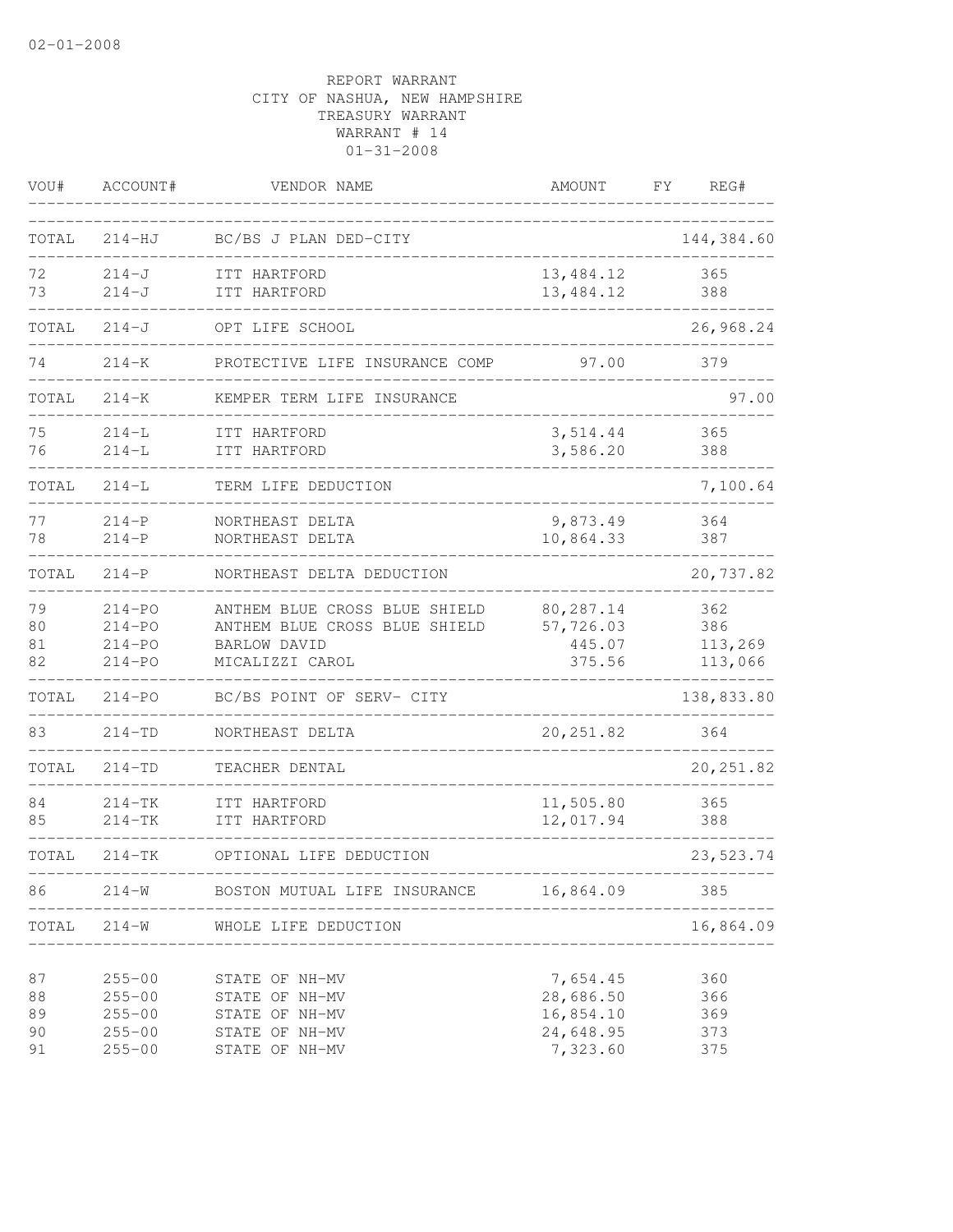| VOU# | ACCOUNT#   | VENDOR NAME                     |           | AMOUNT FY REG# |
|------|------------|---------------------------------|-----------|----------------|
| 92   |            | 255-00 STATE OF NH-MV           | 15,439.95 | 376            |
| 93   | $255 - 00$ | STATE OF NH-MV                  | 15,614.40 | 378            |
| 94   | $255 - 00$ | STATE OF NH-MV                  | 17,700.00 | 380            |
| 95   | $255 - 00$ | STATE OF NH-MV                  | 10,810.10 | 390            |
| 96   | $255 - 00$ | STATE OF NH-MV                  | 36,376.00 | 391            |
|      |            | TOTAL 255-00 STATE MVR          |           | 181, 108.05    |
| 97   |            | 257-00 CROSS NORMAN E           |           | 89.70 113,005  |
| 98   |            | 257-00 J LAWRENCE HALL CO       | 51.20     | 113,001        |
|      |            | TOTAL 257-00 MV REFUND PENDING  |           | 140.90         |
| 99   | $258 - 00$ | BRADLEY NORMAN E JR             | 10.00     | 113,009        |
| 100  | $258 - 00$ | HOVEY CATHERINE A               | 20.00     | 113,007        |
| 101  | $258 - 00$ | JACKSON MARIA R                 | 20.00     | 113,011        |
| 102  | $258 - 00$ | LEBLANC BRIAN P                 | 20.00     | 113,014        |
|      |            | TOTAL 258-00 TVB REFUND PENDING |           | 70.00          |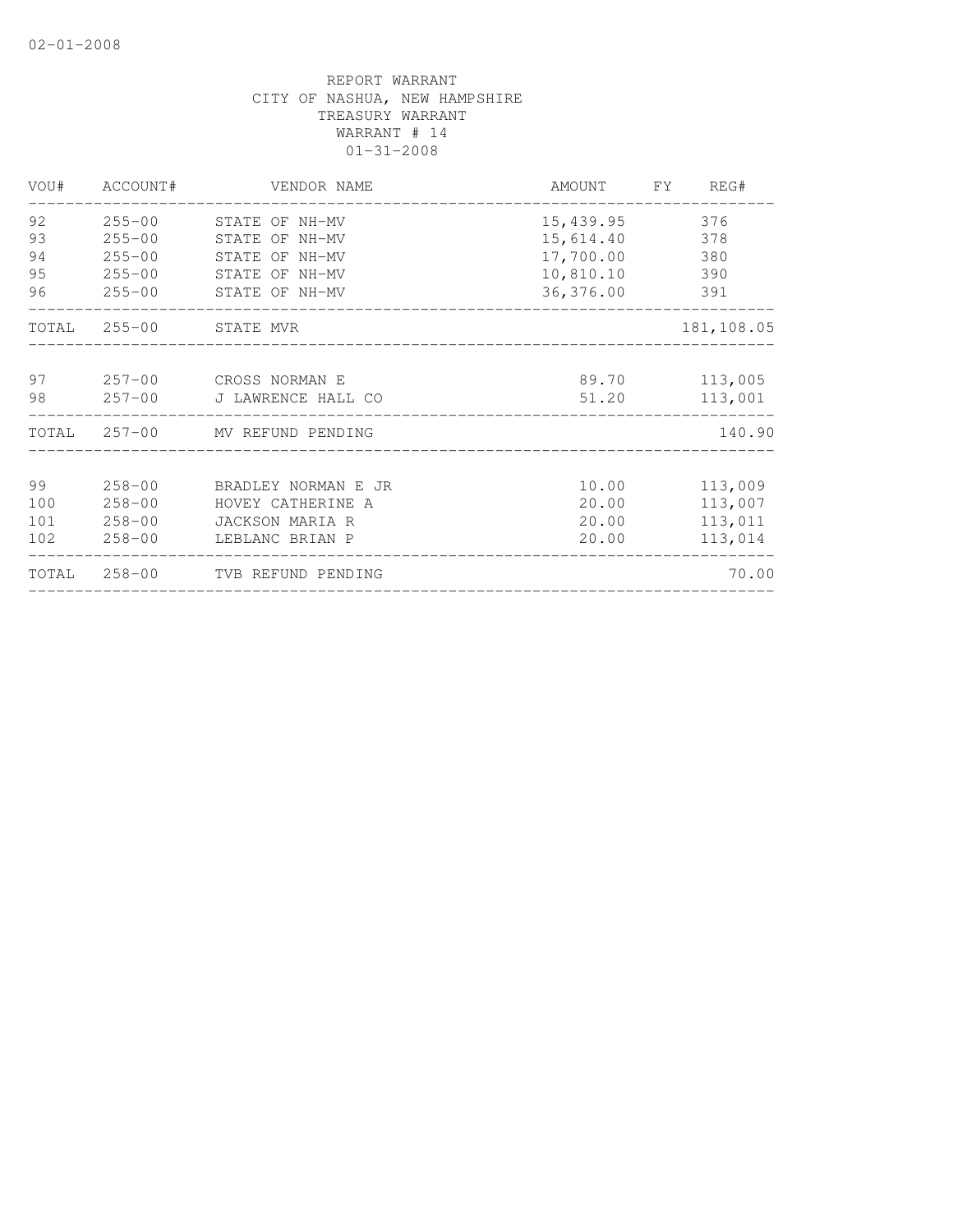|                                               | VOU# ACCOUNT#                                                                    | AMOUNT FY REG#<br>VENDOR NAME                                                                                                                                                     |                                                                             |                                                                      |
|-----------------------------------------------|----------------------------------------------------------------------------------|-----------------------------------------------------------------------------------------------------------------------------------------------------------------------------------|-----------------------------------------------------------------------------|----------------------------------------------------------------------|
|                                               |                                                                                  | 3037-83009 NORTHEAST DELTA                                                                                                                                                        | 79.99 364                                                                   |                                                                      |
|                                               |                                                                                  | TOTAL 303 ALT - INCENTIVE FUND PROGRAM                                                                                                                                            |                                                                             | 79.99                                                                |
|                                               |                                                                                  | 199,775 3047-49075 FARMS FOR CITY KIDS FOUNDATION 310.00 113,473<br>199,776 3047-49075 STAPLES BUSINESS ADVANTAGE 227.41 113,133                                                  | _____________________                                                       |                                                                      |
|                                               |                                                                                  | TOTAL 304 ALTERNATIVE SCHOOL                                                                                                                                                      |                                                                             | 537.41                                                               |
| 104<br>105<br>106<br>107<br>108<br>109<br>110 | 305-59100<br>305-59100<br>305-59100<br>305-59100                                 | ANDERSON CECIL<br>JEYNES COMPANY/MIKE JEYNES<br>MCLEAN JIM<br>O'NEIL TIM<br>305-59100 SANCHEZ ANTONIO<br>305-59100 WALLENT FRANK J<br>305-64030 CITY OF NASHUA/PETTY CASH SLIP    | 100.00<br>250.00<br>212.50<br>287.50<br>150.00<br>$\frac{45.15}{2}$ 112,674 | 112,980<br>112,827<br>112,940<br>112,946<br>112,975<br>50.00 112,786 |
| TOTAL 305                                     |                                                                                  | SRF - CIVIC & COMM ACTIVITIES                                                                                                                                                     |                                                                             | 1,095.15                                                             |
| 111<br>112<br>113<br>114<br>115               | $308 - 76$<br>$308 - 76$<br>$308 - 76$<br>$308 - 76$                             | 308-76 CASTONGUAY MIKE<br>FITTS MARY<br>GRAY PETER<br>GRAY PETER<br>HUSKIE ROSEMARY                                                                                               | 372.16<br>502.42<br>2,245.91<br>186.08                                      | 203.15 112,961<br>113,544<br>113,545<br>113,549<br>113,541           |
| 116<br>117<br>118<br>119<br>120<br>121        | $308 - 76$<br>$308 - 76$<br>$308 - 76$<br>$308 - 76$<br>$308 - 76$<br>$308 - 76$ | JOHNSON TAMMY<br>JOHNSON TAMMY A<br>SANDLER, CRAIG<br>SULLIVAN ROBERT<br>TRONSKOWSKI GAIL<br>ZIBOLIS LAURIE                                                                       | 1,222.96<br>1,218.88<br>821.39<br>502.42<br>620.61<br>766.63                | 113,547<br>113,060<br>113,535<br>113,546<br>113,548<br>113,543       |
| 122<br>123<br>124<br>125<br>126               | $308 - 76$<br>308-83012<br>308-83013                                             | ZIBOLIS MICHAEL<br>308-83012 ANTHEM BLUE CROSS BLUE SHIELD 20,988.92<br>ANTHEM BLUE CROSS BLUE SHIELD<br>ANTHEM BLUE CROSS BLUE SHIELD<br>308-83013 ANTHEM BLUE CROSS BLUE SHIELD | 186.08<br>161, 184.82<br>201,755.71<br>178,554.97                           | 113,542<br>362<br>386<br>362<br>386                                  |
| 127<br>127<br>128<br>129                      | 308-83016<br>308-83017<br>308-83017<br>308-83019                                 | HARVARD PILGRIM HEALTH CARE<br>HARVARD PILGRIM HEALTH CARE<br>HARVARD PILGRIM HEALTH CARE<br>ANTHEM BLUE CROSS BLUE SHIELD                                                        | 44,528.65<br>67,722.12<br>39,955.36<br>87,671.68                            | 363<br>363<br>389<br>362                                             |
| 130<br>131<br>132<br>133<br>134<br>135        | 308-83019<br>308-83020<br>308-83020<br>308-83021<br>308-83021<br>308-83022       | ANTHEM BLUE CROSS BLUE SHIELD<br>NORTHEAST DELTA<br>NORTHEAST DELTA<br>NORTHEAST DELTA<br>NORTHEAST DELTA<br>NORTHEAST DELTA                                                      | 55, 511.30<br>5,327.29<br>2,169.03<br>1,897.80<br>1,659.80<br>97,461.65     | 386<br>364<br>387<br>364<br>387<br>364                               |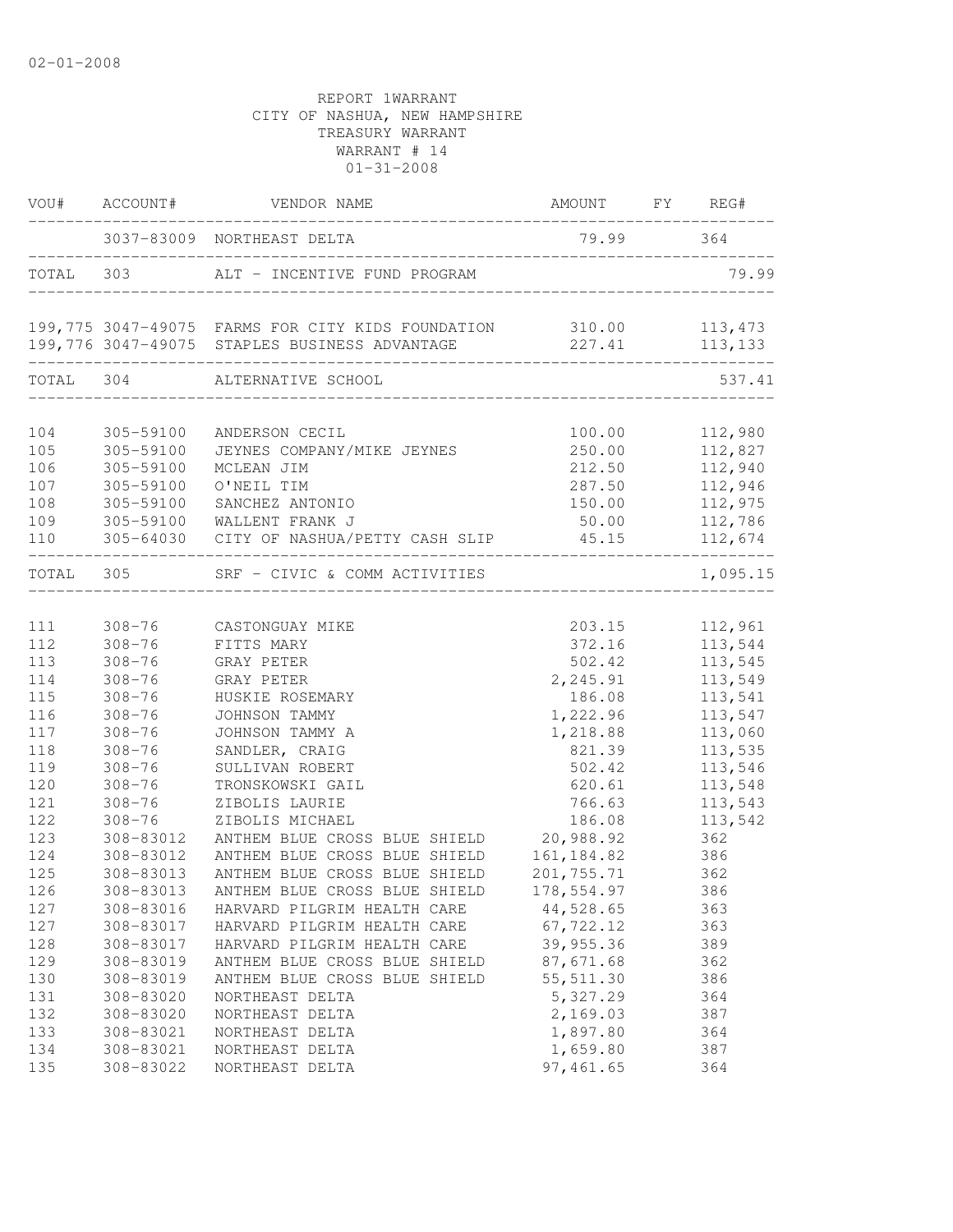| VOU# | ACCOUNT#  | VENDOR NAME                      | AMOUNT    | FY | REG#     |  |
|------|-----------|----------------------------------|-----------|----|----------|--|
| 136  | 308-83025 | JOHN R SHARRY INC                | 4,725.00  |    | 112,899  |  |
| 137  | 308-83025 | PRICEWATERHOUSECOOPERS LLP<br>W  | 6,900.00  |    | 374      |  |
| 138  | 308-83031 | ITT HARTFORD                     | 5,275.46  |    | 365      |  |
| 139  | 308-83031 | ITT HARTFORD                     | 6, 159.64 |    | 388      |  |
| 140  | 308-83040 | CONNECTICUT UNDERWRITERS INC     | 231.00    |    | 113,690  |  |
| 141  | 308-83050 | FRED C CHURCH INC                | 35,210.00 |    | 372      |  |
| 142  | 308-83052 | DARTMOUTH-HITCHCOCK BEDFORD      | 199.00    |    | 112,949  |  |
| 143  | 308-83052 | ROSEN-LESSARD TRACEY             | 6,816.91  |    | 112,795  |  |
| 144  | 308-83053 | ANESTHESIA CARE GROUP PC<br>W/   | 570.00    |    | 112,696  |  |
| 145  | 308-83053 | W/C<br>APPLE NASHUA              | 1,983.00  |    | 112,769  |  |
| 146  | 308-83053 | ASSOCIATED RADIOLOGISTS PA<br>W/ | 57.00     |    | 113,110  |  |
| 147  | 308-83053 | BEDFORD AMBULATORY SURG CTR      | 5,941.00  |    | 113,121  |  |
| 148  | 308-83053 | DARTMOUTH-HITCHCOCK BEDFORD      | 215.00    |    | 112,949  |  |
| 149  | 308-83053 | DYNASPLINT SYSTEMS INC           | 395.00    |    | 113,046  |  |
| 150  | 308-83053 | FAULKNER HOSPITAL                | 21,364.95 |    | 112,812  |  |
| 151  | 308-83053 | FOUNDATION MEDICAL PARTNERS      | 125.00    |    | 113,141  |  |
| 152  | 308-83053 | FOUR SEASONS ORTHOPAEDIC CTR     | 6,681.00  |    | 113,145  |  |
| 153  | 308-83053 | GRANITE STATE ANESTHESIOLOGIST   | 2,313.00  |    | 112,735  |  |
| 154  | 308-83053 | GREATER NASHUA EMERGENCY PHYS    | 276.00    |    | 113,131  |  |
| 155  | 308-83053 | HEALTHSOUTH HOLDINGS INC<br>W/C  | 199.00    |    | 113, 115 |  |
| 156  | 308-83053 | KING RAYMOND T MD<br>W/C         | 95.00     |    | 112,709  |  |
| 157  | 308-83053 | MEDICAL EQUIPMENT DEVICES INC    | 85.00     |    | 112,968  |  |
| 158  | 308-83053 | NASHUA AREA FAMILY DENTISTRY     | 3,208.20  |    | 112,852  |  |
| 159  | 308-83053 | NASHUA RADIOLOGY PA<br>W/C       | 185.00    |    | 113, 111 |  |
| 160  | 308-83053 | RS MEDICAL<br>W/C                | 715.00    |    | 112,701  |  |
| 161  | 308-83053 | SJ PHYSICIAN SERVICES<br>W/C     | 270.00    |    | 112,692  |  |
| 162  | 308-83053 | SO NH REGIONAL MEDICAL CENTER    | 2,469.99  |    | 113, 112 |  |
| 163  | 308-83053 | ST JOSEPH'S HOSPITAL W/C         | 3,671.55  |    | 112,761  |  |
| 164  | 308-83053 | TEEBOOM KEVIN                    | 300.00    |    | 112,918  |  |
| 165  | 308-83053 | W/C<br>THIRD PARTY SOLUTIONS     | 177.74    |    | 113,134  |  |
| 166  | 308-83053 | WALGREEN CO<br>W/C               | 26.31     |    | 113,120  |  |
| 167  | 308-83054 | ADVANCED HEALTH SERVICES W/C     | 1,846.80  |    | 113,159  |  |
| 168  | 308-83054 | APPLE NASHUA<br>W/C              | 238.00    |    | 112,769  |  |
| 169  | 308-83054 | BARCLAY WARREN R DC PA<br>W/     | 355.00    |    | 113,191  |  |
| 170  | 308-83054 | BEDFORD AMBULATORY SURG CTR      | 5,257.00  |    | 113,121  |  |
| 171  | 308-83054 | BONENBERGER HOWARD J DPM PLLC    | 94.03     |    | 112,955  |  |
| 172  | 308-83054 | ELLIOT PHYSICIANS NETWORK INC    | 92.00     |    | 112,748  |  |
| 173  | 308-83054 | FOUR SEASONS ORTHOPAEDIC CTR     | 6,660.00  |    | 113,145  |  |
| 174  | 308-83054 | GRANITE STATE ANESTHESIOLOGIST   | 720.00    |    | 112,735  |  |
| 175  | 308-83054 | MERIDIAN RESOURCE COMPANY        | 83.54     |    | 112,906  |  |
| 176  | 308-83054 | NASHUA MEDICAL GROUP             | 328.00    |    | 112,831  |  |
| 177  | 308-83054 | NASHUA RADIOLOGY PA<br>W/C       | 36.00     |    | 113, 111 |  |
| 178  | 308-83054 | NH ORTHOPAEDIC SURGERY PA<br>W/C | 435.00    |    | 113,122  |  |
| 179  | 308-83054 | OCCUPATIONAL HEALTH CTRS SOUTH   | 1,170.05  |    | 112,864  |  |
| 180  | 308-83054 | PERFORMANCE REHAB INC            | 545.00    |    | 112,798  |  |
| 181  | 308-83054 | PIERCE ANNE                      | 309.91    |    | 113,093  |  |
| 182  | 308-83054 | ROCKINGHAM ORTHOPADIC ASSOCIAT   | 255.36    |    | 112,971  |  |
| 183  | 308-83054 | SCIOSCA ROSE                     | 45.00     |    | 113,054  |  |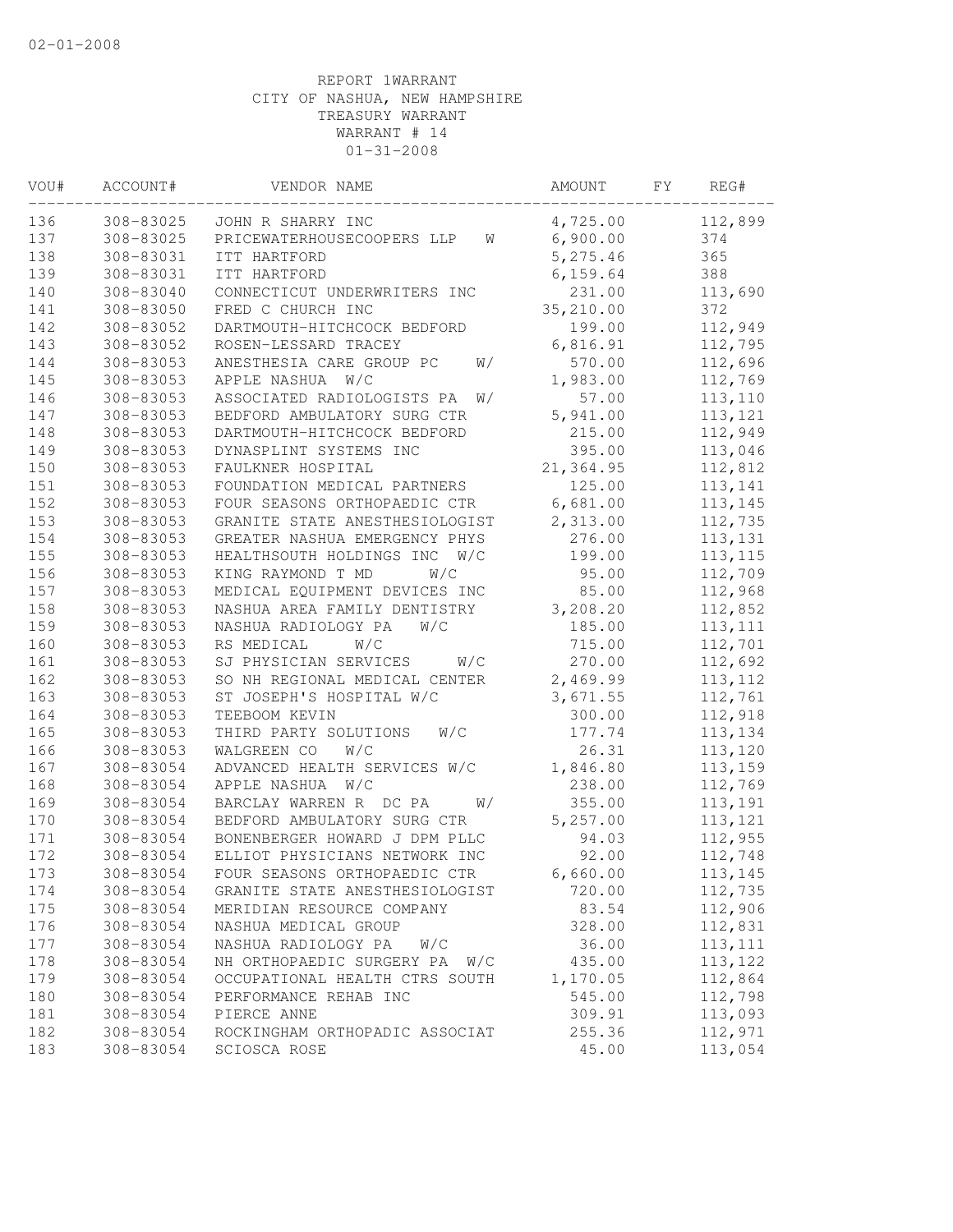| VOU#       | ACCOUNT#               | VENDOR NAME                                                    | AMOUNT     | FY | REG#           |
|------------|------------------------|----------------------------------------------------------------|------------|----|----------------|
| 184        | 308-83054              | W/C<br>SJ PHYSICIAN SERVICES                                   | 395.50     |    | 112,692        |
| 185        | 308-83054              | SO NH REGIONAL MEDICAL CENTER                                  | 1,547.15   |    | 113, 112       |
| 186        | 308-83054              | ST JOSEPH'S HOSPITAL W/C                                       | 1,175.75   |    | 112,761        |
| 187        | 308-83054              | THIRD PARTY SOLUTIONS<br>W/C                                   | 1,310.80   |    | 113,134        |
| 188        | 308-83054              | WOLF RALPH R MD W/C                                            | 827.00     |    | 113, 117       |
| 189        | 308-83055              | TREASURER STATE OF NH<br>W/C                                   | 2,000.00   |    | 113,719        |
| 190        | 308-83058              | NATIONAL SAFETY COUNCIL                                        | 1,554.67   |    | 113,076        |
| 191        | 308-83058              | YANKEE FOOD MARKET                                             | 714.50     |    | 113,107        |
| 192        | 308-83063              | GLACIER WELDING                                                | 1,275.00   |    | 113,137        |
| 193        | 308-83064              | BECHARD MAURICE J                                              | 49.00      |    | 113,058        |
| 194        | 308-83064              | BROWN MICHAEL                                                  | 107.00     |    | 113,055        |
| 195        | 308-83064              | CUSHMAN NANCY                                                  | 500.00     |    | 113,056        |
| 196        | 308-83064              | DOWNTOWN COLLISION CTR                                         | 830.25     |    | 112,959        |
| 197        | 308-83064              | ELDRIDGE WILLIAM                                               | 2,350.00   |    | 112,669        |
| 198        | 308-83064              | JACKSON JAMES                                                  | 51.00      |    | 113,064        |
| 199        | 308-83064              | MAC MULKIN CHEVROLET INC                                       | 8,406.70   |    | 113,500        |
| 200        | 308-83064              | RICK LABRIE APPRAISALS                                         | 185.00     |    | 112,833        |
| 201        | 308-83070              | TREASURER STATE OF NH<br>W/C                                   | 800.00     |    | 113,719        |
| 202        | 308-83076<br>308-83077 | FRED C CHURCH INC                                              | 101,982.75 |    | 372            |
| 203<br>204 | 308-83160              | AMERICAN STOP LOSS<br>OCCUPATIONAL HEALTH CTRS SOUTH 12,067.00 | 45,090.80  |    | 383<br>112,864 |
|            |                        |                                                                |            |    |                |
| TOTAL      | 308                    | SRF - INSURANCE                                                |            |    | 1,293,769.10   |
|            |                        |                                                                |            |    |                |
|            |                        | 199,777 3086-49050 ERIC ARMIN INC                              | 485.70     |    | 113,271        |
|            | 199,778 3086-49050     | SCHOOL SPECIALTY                                               | 171.96     |    | 113,251        |
|            | 199,779 3086-49075     | BLAUVELT DARCY                                                 | 13.76      |    | 113,407        |
|            | 3086-82025             | NH RETIREMENT SYSTEM                                           | 332.39     |    | 361            |
|            | 3086-83006             | ANTHEM BLUE CROSS BLUE SHIELD                                  | 1,459.34   |    | 362            |
|            | 3086-83009             | NORTHEAST DELTA                                                | 134.65     |    | 364            |
|            | 3086-83031             | ITT HARTFORD                                                   | 20.16      |    | 365            |
|            | 3086-83031             | ITT HARTFORD                                                   | 20.16      |    | 388            |
|            | 199,780 3086-91040     | BLAUVELT DARCY                                                 | 73.93      |    | 113,375        |
|            | 199,781 3086-91040     | COTE RICHARD                                                   | 33.71      |    | 113,225        |
| TOTAL      | 308                    | JAVITS GRANT PROGRAM                                           |            |    | 2,745.76       |
|            |                        |                                                                |            |    |                |
|            | 199,782 3097-41015     | STAPLES BUSINESS ADVANTAGE                                     | 470.48     |    | 113,133        |
|            | 199,783 3097-44005     | ACE PRINTING COMPANY                                           | 420.00     |    | 113,142        |
|            | 199,784 3097-49075     | CENTRAL PAPER PRODUCTS CO                                      | 9,975.72   |    | 113,518        |
|            | 199,785 3097-49075     | CLEAN SOURCE                                                   | 2,168.00   |    | 113,440        |
|            | 199,786 3097-49085     | ALL RIGHT PROVISIONS, INC.                                     | 1,002.86   |    | 113,433        |
|            | 199,787 3097-49085     | COCA COLA                                                      | 6,869.50   |    | 113,252        |
|            | 199,788 3097-49085     | COSTA FRUIT & PRODUCE CO INC                                   | 2,773.64   |    | 113,531        |
|            | 199,788 3097-49085     | COSTA FRUIT & PRODUCE CO INC                                   | 23,099.38  |    | 113,532        |
|            | 199,788 3097-49085     | COSTA FRUIT & PRODUCE CO INC                                   | 21,642.83  |    | 113,533        |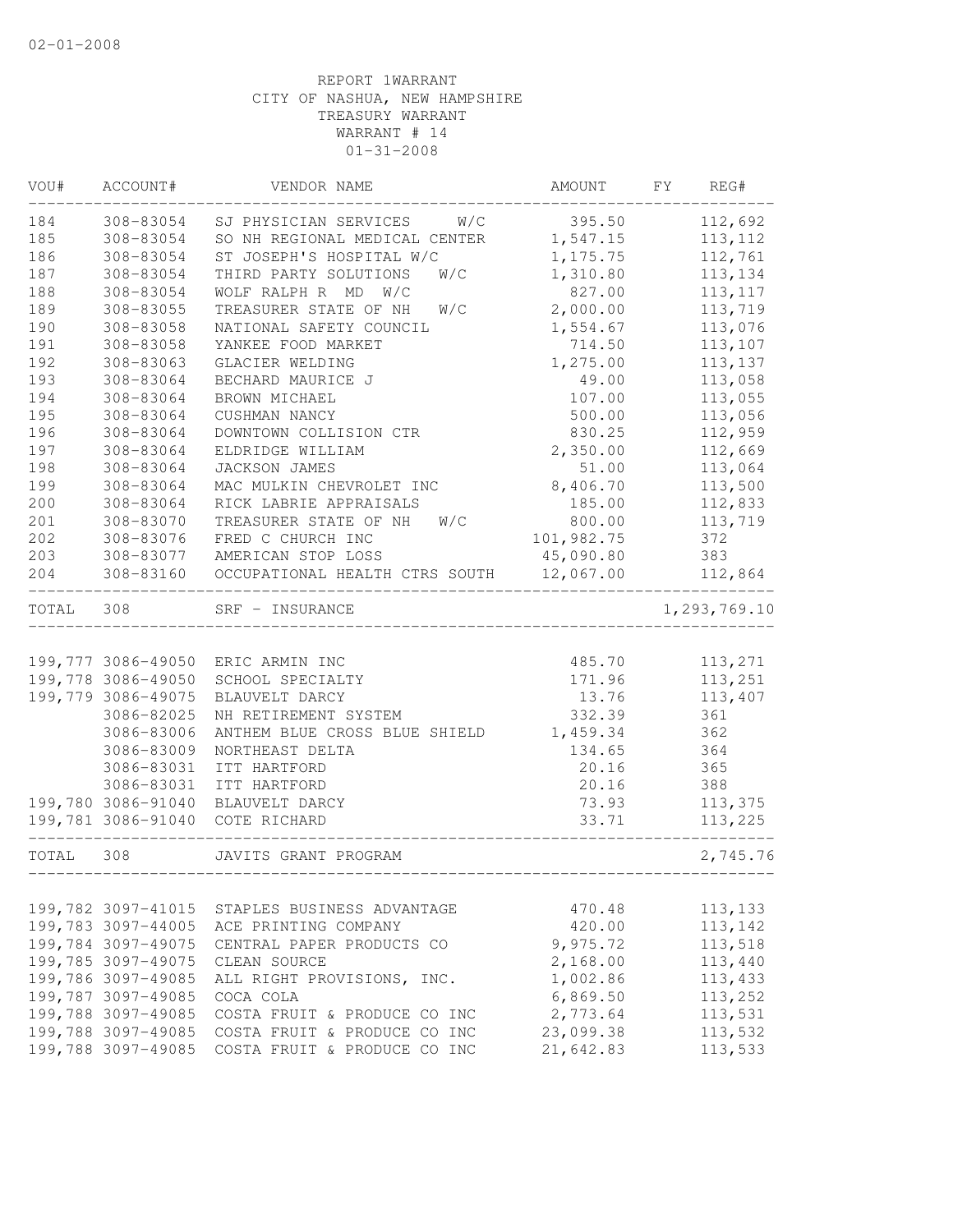| VOU#       | ACCOUNT#               | VENDOR NAME                                      | AMOUNT             | FY | REG#               |
|------------|------------------------|--------------------------------------------------|--------------------|----|--------------------|
|            |                        | 199,789 3097-49085 EAST SIDE ENTREES INC         | 108.00             |    | 113,323            |
|            | 199,790 3097-49085     | FANTINI BAKING CO., INC.                         | 3,076.94           |    | 113,348            |
|            | 199,790 3097-49085     | FANTINI BAKING CO., INC.                         | 3,683.87           |    | 113,349            |
|            | 199,791 3097-49085     | GARELICK FARMS-LYNN                              | 28,058.29          |    | 113,003            |
|            | 199,791 3097-49085     | GARELICK FARMS-LYNN                              | 5,289.01           |    | 113,004            |
|            | 199,792 3097-49085     | GILL'S PIZZA CO.                                 | 831.60             |    | 113,325            |
|            | 199,793 3097-49085     | JTM PROVISIONS CO                                | 520.00             |    | 113,461            |
|            | 199,794 3097-49085     | M SAUNDERS INC                                   | 7,562.15           |    | 113,306            |
|            | 199,794 3097-49085     | M SAUNDERS INC                                   | 4,636.76           |    | 113,307            |
|            | 199,795 3097-49085     | MCKEE FOODS CORP                                 | 1,926.48           |    | 112,870            |
|            | 199,796 3097-49085     | NEW ENGLAND ICE CREAM                            | 3,327.40           |    | 113,336            |
|            | 199,797 3097-49085     | ORIGINAL CRISPY PIZZA CRUST CO                   | 139.50             |    | 112,911            |
|            | 199,798 3097-49085     | SURPLUS DISTRIBUTION SECTION                     | 459.25             |    | 112,951            |
|            | 199,799 3097-64335     | NORTHEAST FOOD SVC EQUIPMENT &                   | 1,748.06           |    | 112,746            |
|            | 199,800 3097-707       | CYR CYNTHIA                                      | 12.00              |    | 113,480            |
|            | 199,801 3097-74092     | AFFILIATED HVAC SERVICES LLC                     | 305.75             |    | 113,274            |
|            | 199,802 3097-74092     | HOBART SERVICE                                   | 179.00             |    | 112,733            |
|            | 3097-82025             | NH RETIREMENT SYSTEM                             | 5,896.44           |    | 361                |
|            | 3097-83006             | ANTHEM BLUE CROSS BLUE SHIELD                    | 21,616.01          |    | 362                |
|            | 3097-83006             | HARVARD PILGRIM HEALTH CARE                      | 8,739.83           |    | 363                |
|            | 3097-83009             | NORTHEAST DELTA                                  | 1,555.16           |    | 364                |
|            | 3097-83031             | ITT HARTFORD                                     | 117.60             |    | 365                |
|            | 3097-83031             | ITT HARTFORD                                     | 120.40             |    | 388                |
|            | 199,803 3097-91005     | FLYNN NANCY                                      | 31.89              |    | 112,708            |
|            | 199,804 3097-91005     | RALPH PAULE                                      | 27.28              |    | 113,219            |
|            | 199,805 3097-91005     | SLOSEK ODETTE                                    | 36.25              |    | 113,240            |
|            | 199,806 3097-91005     | STONE MONIKA                                     | 72.14              |    | 113,220            |
|            | 199,807 3097-94005     | FABIAN MARIANNE                                  | 6.00               |    | 113,267            |
|            | 199,808 3097-94005     | SCHOOL NUTRITION ASSOCIATION                     | 8.00               |    | 113,340            |
|            | 199,809 3097-94005     | SWANSON ELAINE                                   | 6.00               |    | 113,312            |
| TOTAL      | 309                    | SRF - FOOD SERVICES                              |                    |    | 168,519.47         |
|            |                        |                                                  |                    |    |                    |
| 216<br>217 |                        | 312-41015 STAPLES BUSINESS ADVANTAGE             | 87.17              |    | 113,202<br>113,499 |
| 218        | 312-705<br>312-705     | D & R TOWING INC<br>DECELLES AUTO CLINIC INC     | 1,320.00           |    |                    |
|            | $312 - 705$            |                                                  | 4,877.50           |    | 113,156            |
| 219        |                        | DOVENO BARBARA CONNORS                           | 35.00              |    | 113,040            |
| 220        | 312-705                | TILDEN AUTOMOTIVE & TRUCK CTRS                   | 1,445.00<br>242.73 |    | 112,963            |
| 221        | 312-74092              | B & S LOCKSMITH INC                              |                    |    | 112,952            |
| 222<br>223 | 312-78007<br>312-94010 | ROBBINS AUTO PARTS INC<br>NASHUA SCHOOL DISTRICT | 64.43<br>165.00    |    | 112,922<br>113,550 |
|            |                        |                                                  |                    |    |                    |
| TOTAL      | 312                    | SRF - FINANCIAL SERVICES                         |                    |    | 8,236.83           |
|            |                        | 199,810 3122-49035 CARTRIDGE WORLD               | 100.00             |    | 113,357            |
|            |                        | 199,811 3122-49050 SANTOS RENEE                  | 26.14              |    | 113,330            |
|            |                        |                                                  |                    |    |                    |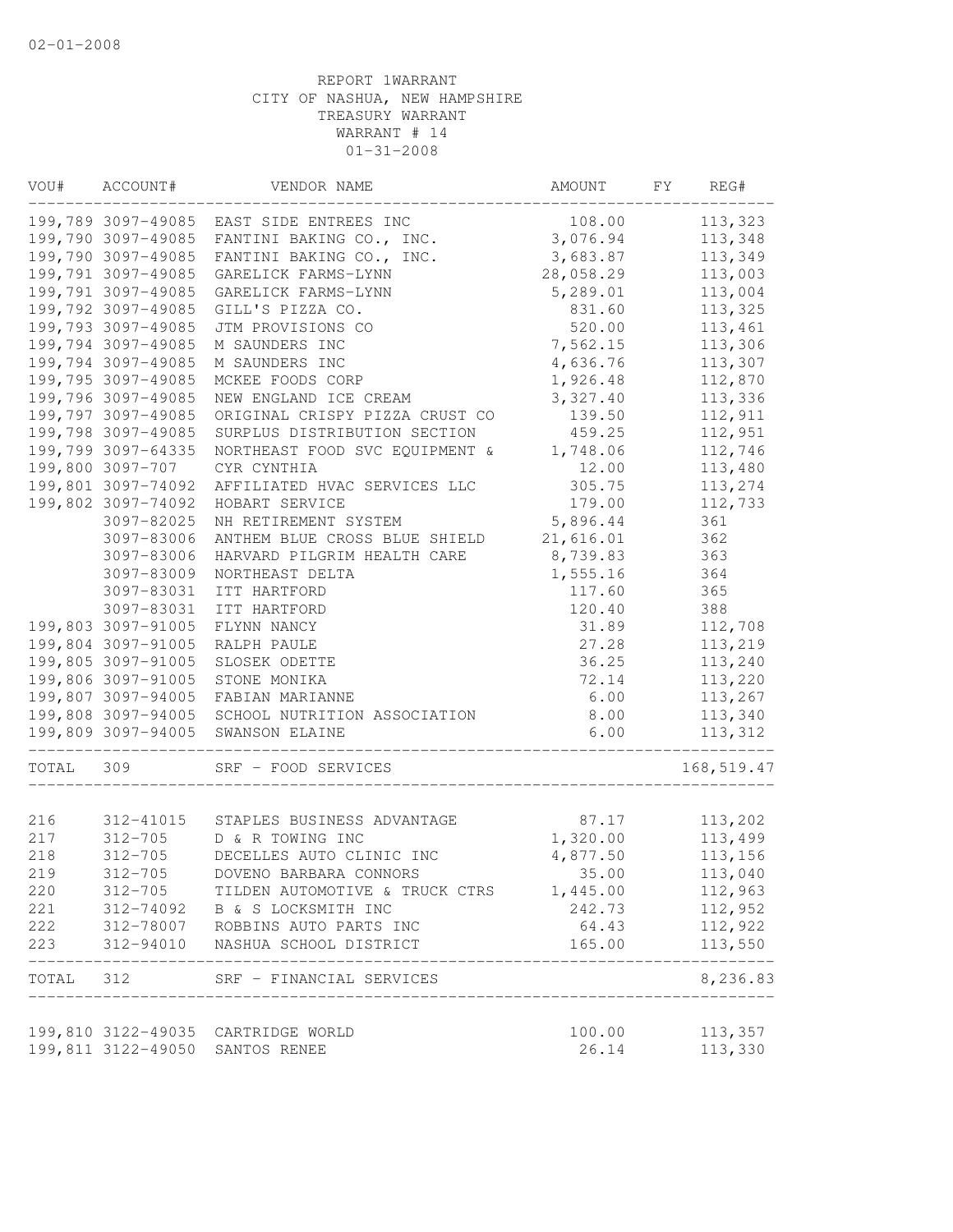| VOU#              | ACCOUNT#                                  | VENDOR NAME                                                                        | AMOUNT                      | FY | REG#                          |
|-------------------|-------------------------------------------|------------------------------------------------------------------------------------|-----------------------------|----|-------------------------------|
|                   | 199,813 3122-54009                        | 199,812 3122-49050 STAPLES BUSINESS ADVANTAGE<br>TELEGRAPH PUBLISHING CO           | 184.61<br>1,660.20          |    | 113, 133<br>113,760           |
| TOTAL             | 312                                       | ADULT ED/CONTINUING ED                                                             |                             |    | 1,970.95                      |
| 224               | 320-01340                                 | CITY STREETS FOOD SERVICES                                                         | 261.24                      |    | 112,679                       |
| 225<br>226<br>227 | $320 - 01340$<br>320-01340<br>320-01340   | COLLINS FLOWERS INC<br>HUNT MEMORIAL BUILDING/PETTY C<br>MINUTEMAN PRESS OF NASHUA | 80.00<br>103.45<br>543.13   |    | 112,682<br>112,675<br>112,877 |
| TOTAL             | 320                                       | SRF - HUNT BUILDING                                                                |                             |    | 987.82                        |
|                   |                                           | 3245-82025 NH RETIREMENT SYSTEM                                                    | 227.46                      |    | 361                           |
|                   |                                           | 3245-83006 ANTHEM BLUE CROSS BLUE SHIELD                                           | 536.05                      |    | 362                           |
| TOTAL             | 324                                       | YOUTH SAFE HAVEN-PAL                                                               |                             |    | 763.51                        |
|                   | 199,814 3247-46040                        | ELITE SPORTSWEAR LP                                                                | 676.10                      |    | 113,292                       |
|                   | 199,815 3247-46040                        | VARSITY<br>199,816 3247-46040 VARSITY SWIM SHOP                                    | 124.70<br>1,493.59          |    | 113,369<br>113,338            |
|                   |                                           | 199,817 3247-49075 MURPHY BILL<br>199,818 3247-64192 PROTECH FITNESS LLC           | 141.00<br>1,578.46          |    | 113,427<br>113,410            |
| TOTAL 324         |                                           | ATHLETICS-ENTERPRISE FUND                                                          |                             |    | 4,013.85                      |
|                   |                                           | 199,819 3259-49075 HEWLETT PACKARD COMPANY                                         | 2,205.90                    |    | 112,818                       |
| TOTAL             | 325                                       | WALKER FUND NH CHARITABLE EMS                                                      |                             |    | 2,205.90                      |
| 230               | 331-01420                                 | CASH                                                                               | 9,500.00                    |    | 112,678                       |
| 231<br>232<br>233 | 331-01430<br>$331 - 01663$<br>$331 - 309$ | NEXTEL COMMUNICATIONS<br>CHILD ADVOCACY CENTER<br>CITY OF NASHUA                   | 348.63<br>1,980.00<br>24.00 |    | 113,642<br>112,964<br>113,551 |
| 234<br>235        | $331 - 309$<br>331-31050                  | JOHN MCCAIN 2008<br>VERIZON WIRELESS                                               | 64.96<br>134.96             |    | 113,712<br>113,686            |
| 236<br>237        | $331 - 46030$<br>331-59100                | RILEY'S SPORT SHOP INC<br>ANIMAL HOSPITAL OF NASHUA INC                            | 1,016.00<br>3,410.48        |    | 112,703<br>113,167            |
| 238<br>239        | 331-59100<br>$331 - 64030$                | COMCAST<br>HOME DEPOT CREDIT SERVICES                                              | 112.61<br>449.00            |    | 113,678<br>113,687            |
| 240<br>241        | 331-78007<br>331-78007                    | PETTY CASH<br>ROBBINS AUTO PARTS INC                                               | 16.00<br>62.07<br>4,438.02  |    | 113,552<br>112,922            |
| 242<br>243        | 331-82030<br>331-94005                    | NH RETIREMENT SYSTEM<br>INTERNATIONAL ASSOC UNDERCOVER                             | 990.00                      |    | 361<br>113,695                |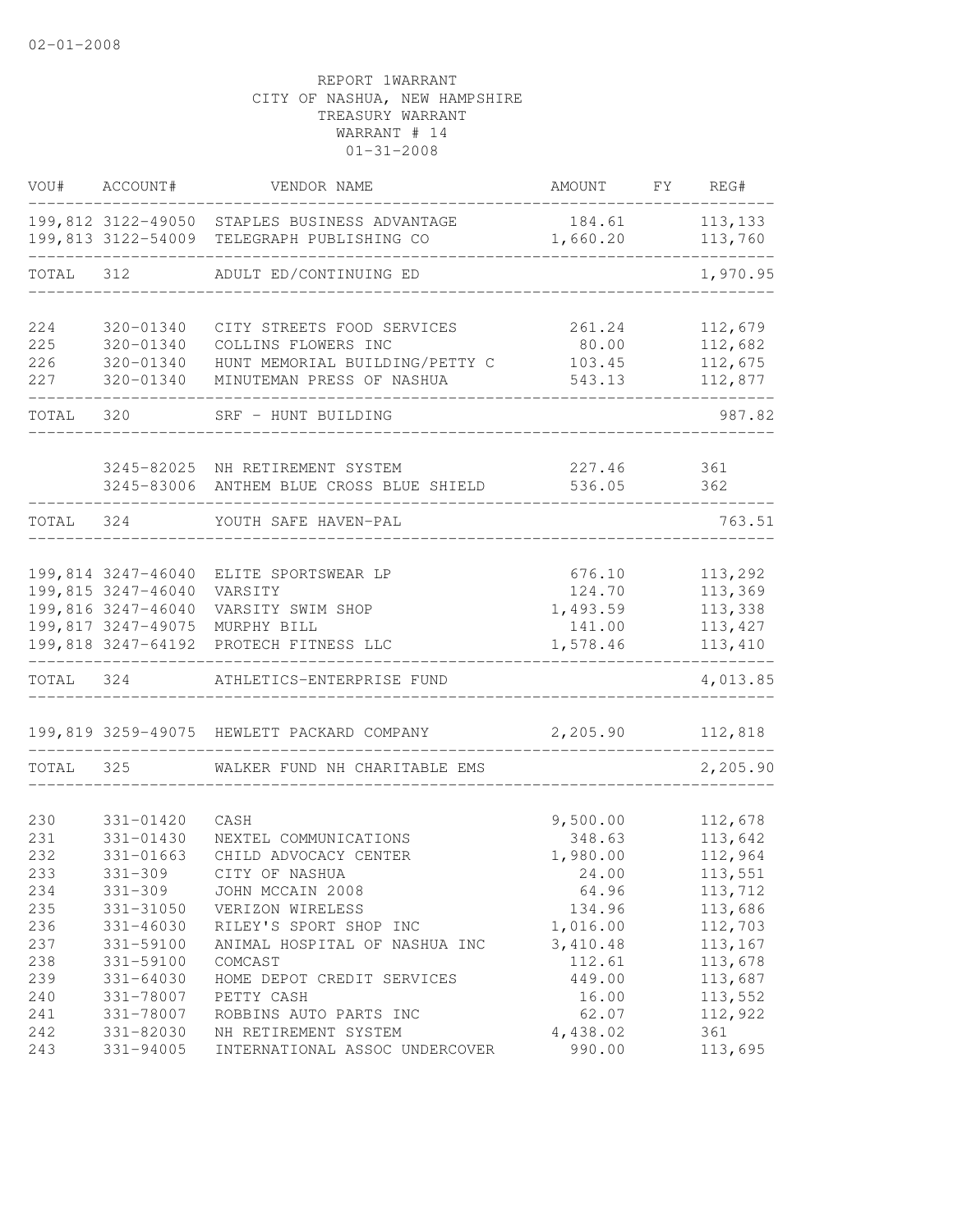|                                                                                         |                                                                                                                                                                       | VOU# ACCOUNT# VENDOR NAME                                                                                                                                                                                                                                                                                                                                                    | AMOUNT FY REG#                                                                                                                                        |                                                                                                                                             |
|-----------------------------------------------------------------------------------------|-----------------------------------------------------------------------------------------------------------------------------------------------------------------------|------------------------------------------------------------------------------------------------------------------------------------------------------------------------------------------------------------------------------------------------------------------------------------------------------------------------------------------------------------------------------|-------------------------------------------------------------------------------------------------------------------------------------------------------|---------------------------------------------------------------------------------------------------------------------------------------------|
|                                                                                         |                                                                                                                                                                       | TOTAL 331 SRF - POLICE DEPARTMENT                                                                                                                                                                                                                                                                                                                                            |                                                                                                                                                       | 22,546.73                                                                                                                                   |
|                                                                                         |                                                                                                                                                                       | 244 332-64192 FIRE TECH & SAFETY OF NEW ENGL 9,580.00 113,164                                                                                                                                                                                                                                                                                                                |                                                                                                                                                       |                                                                                                                                             |
|                                                                                         |                                                                                                                                                                       | TOTAL 332 SRF - FIRE DEPARTMENT                                                                                                                                                                                                                                                                                                                                              |                                                                                                                                                       | 9,580.00                                                                                                                                    |
|                                                                                         |                                                                                                                                                                       | 199,820 3338-49075 BOZEK NANCY                                                                                                                                                                                                                                                                                                                                               | 24.09 113,256                                                                                                                                         |                                                                                                                                             |
|                                                                                         | TOTAL 333                                                                                                                                                             | TITLE I SCHL IMPRV MT PLEASANT                                                                                                                                                                                                                                                                                                                                               |                                                                                                                                                       | 24.09                                                                                                                                       |
|                                                                                         |                                                                                                                                                                       | 199,821 3348-49075 DUQUETTE CAROLYN<br>199,822 3348-49075 JEANNOTTE'S MARKET                                                                                                                                                                                                                                                                                                 |                                                                                                                                                       | 70.79 113,363<br>125.00 112,808                                                                                                             |
|                                                                                         |                                                                                                                                                                       | TOTAL 334 TITLE I SCHL IMPRV AMHERST ST                                                                                                                                                                                                                                                                                                                                      |                                                                                                                                                       | 195.79                                                                                                                                      |
|                                                                                         | 199,824 3358-49075<br>199,825 3358-49075<br>3358-82025<br>3358-83006<br>3358-83009<br>3358-83031<br>3358-83031<br>----------------------                              | 199,823 3358-49050 MCGRAW HILL COMPANIES<br>MOREHOUSE LINDA<br>PIKE STEPHANIE<br>NH RETIREMENT SYSTEM<br>ANTHEM BLUE CROSS BLUE SHIELD<br>NORTHEAST DELTA<br>ITT HARTFORD<br>ITT HARTFORD                                                                                                                                                                                    | 2,458.44<br>29.57<br>102.54<br>236.32<br>536.05<br>42.67<br>42.84<br>42.84<br>-----------------------                                                 | 112,858<br>113,236<br>113,449<br>361<br>362<br>364<br>365<br>388                                                                            |
|                                                                                         | TOTAL 335                                                                                                                                                             | TITLE IB READ 1ST MT PLEASANT                                                                                                                                                                                                                                                                                                                                                |                                                                                                                                                       | 3,491.27                                                                                                                                    |
| 250<br>251<br>252<br>253<br>254<br>254<br>255<br>256<br>256<br>257<br>258<br>259<br>260 | 341-01909<br>341-01962<br>341-01963<br>341-01966<br>341-01968<br>341-01969<br>341-01969<br>341-41010<br>341-41015<br>341-44020<br>341-53025<br>341-53025<br>341-54035 | THE PLUS COMPANY INC<br>HARBOR HOMES INC<br>SOUTHERN NH HIV/AIDS TASK FORC<br>COMMUNITY COUNCIL OF NASHUA NH<br>HARBOR HOMES INC<br>HARBOR HOMES INC<br>SOUTHERN NH HIV/AIDS TASK FORC<br>STAPLES BUSINESS ADVANTAGE<br>STAPLES BUSINESS ADVANTAGE<br>GREATER NASHUA CHAMBER OF COMM<br>ANDREWS PARKER ELIZABETH A<br>ΜP<br>NASHUA SCHOOL DISTRICT #42<br>EHS PUBLISHING LLC | 2,000.00<br>2, 231.11<br>15,966.00<br>6,920.97<br>27, 355.00<br>2,071.03<br>1,118.00<br>1,185.70<br>1,443.21<br>82.29<br>2,000.00<br>450.00<br>963.71 | 112,737<br>112,909<br>112,954<br>113,193<br>112,909<br>112,909<br>112,954<br>113,202<br>113,202<br>113,168<br>113,196<br>113,067<br>113,736 |
| 261<br>262<br>263                                                                       | 341-64008<br>$341 - 64045$<br>341-79055                                                                                                                               | THE MEDICAL SUPPLY DEPOT.COM<br>STAPLES BUSINESS ADVANTAGE<br>LONDONDERRY HEAVY DUTY                                                                                                                                                                                                                                                                                         | 5,099.70<br>857.01<br>725.00                                                                                                                          | 113,195<br>113,202<br>113,360                                                                                                               |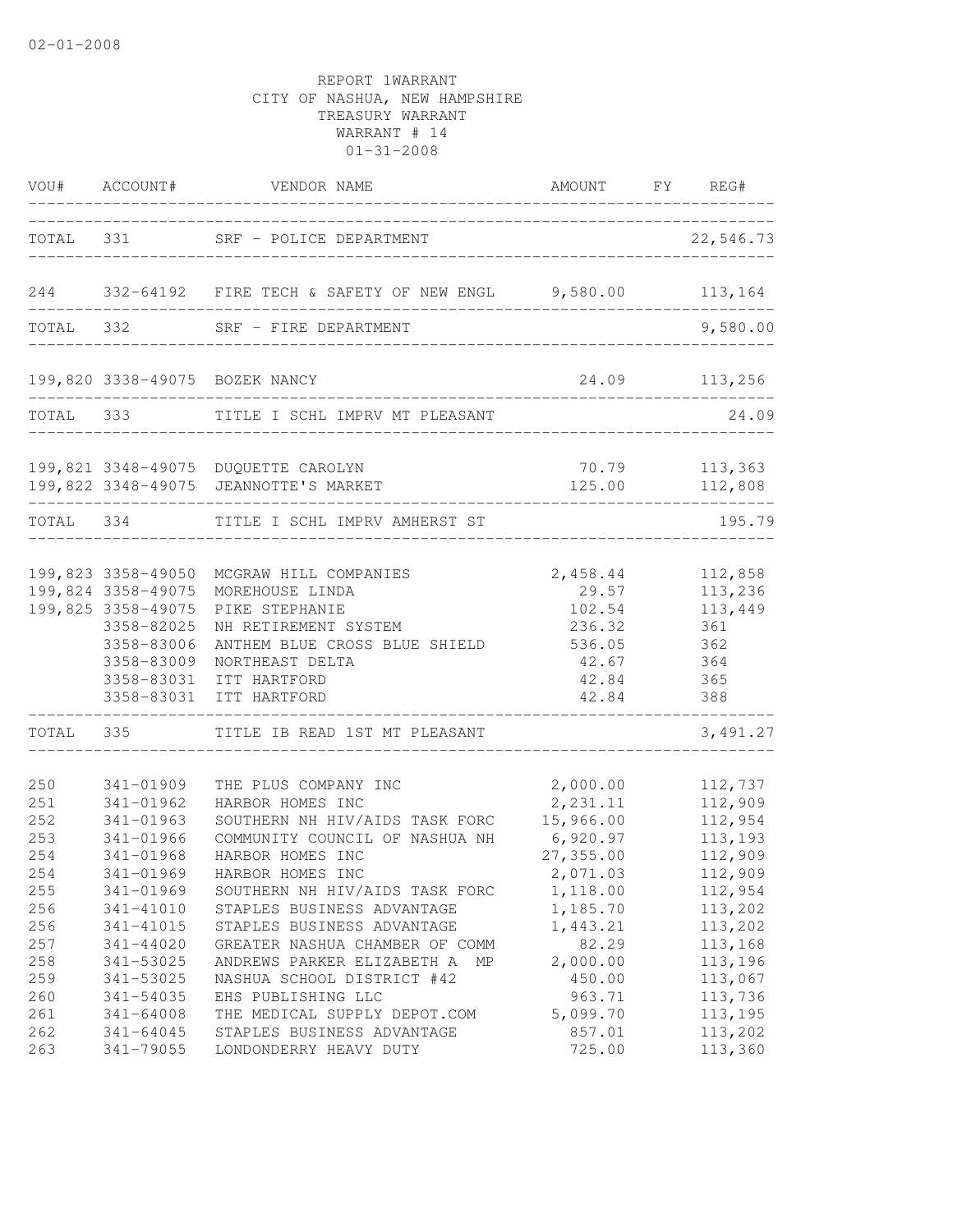| VOU#       | ACCOUNT#               | VENDOR NAME                                  | AMOUNT          | FY | REG#               |
|------------|------------------------|----------------------------------------------|-----------------|----|--------------------|
| 264<br>265 | 341-91025<br>341-91030 | ARIAS DONNA<br>SOCHAT NATACHA                | 22.37<br>213.72 |    | 112,902<br>112,956 |
| TOTAL      | 341                    | SRF - COMMUNITY SERVICES                     |                 |    | 70,704.82          |
| 266<br>267 | 342-41015<br>342-47010 | STAPLES BUSINESS ADVANTAGE<br>STERICYCLE INC | 114.18<br>36.75 |    | 113,202<br>112,691 |
| 268        | 342-47010              | W E AUBUCHON COMPANY INC                     | 25.68           |    | 112,724            |
| TOTAL      | 342                    | SRF - PUBLIC HEALTH                          |                 |    | 176.61             |
|            |                        | 199,826 3438-91040 INNS AT MILL FALLS (THE)  | 5,690.55        |    | 112,763            |
| TOTAL      | 343                    | TITLE IV 21ST CENT QUAL.STAFF                |                 |    | 5,690.55           |
|            |                        |                                              |                 |    |                    |
|            | 199,827 3440-49075     | AC MOORE INC                                 | 152.77          |    | 113,291            |
|            | 199,828 3440-49075     | ALMEIDA SUSAN                                | 31.22           |    | 113,288            |
|            | 199,829 3440-49075     | BOOTHBY KAILIE                               | 8.36            |    | 113,490            |
|            | 199,830 3440-49075     | CHUNKY'S CORPORATE OFFICES                   | 351.78          |    | 113,757            |
|            | 199,831 3440-49075     | COGSWELL CATHERINE                           | 69.83           |    | 113,286            |
|            | 199,832 3440-49075     | GARELICK FARMS-LYNN                          | 206.83          |    | 113,004            |
|            | 199,833 3440-49075     | HAMM LINDA                                   | 169.18          |    | 113,287            |
|            | 199,834 3440-49075     | JACK'S PIZZA                                 | 87.00           |    | 113,169            |
|            | 199,835 3440-49075     | MARKET BASKET                                | 492.87          |    | 112,900            |
|            | 199,836 3440-49075     | ROUKEY KRYSTAL                               | 42.97           |    | 113,452            |
|            | 199,837 3440-49075     | SAKELARIS JENNIFER                           | 42.76           |    | 113, 315           |
|            | 199,838 3440-49075     | SAM'S CLUB                                   | 613.46          |    | 113,754            |
|            | 199,839 3440-49075     | STAPLES BUSINESS ADVANTAGE                   | 203.85          |    | 113, 133           |
|            | 199,840 3440-49075     | WALMART COMMUNITY                            | 28.68           |    | 113,205            |
|            | 199,841 3440-49075     | WEEKLY READER PUBLISHING                     | 106.64          |    | 113,416            |
|            | 199,842 3440-53103     | BOYS & GIRLS CLUB OF GREATER N               | 2,900.00        |    | 112,752            |
|            | 199,843 3440-53103     |                                              | 420.00          |    |                    |
|            | 199,844 3440-55020     | MARTIAL ART CENTER<br>FIRST STUDENT INC      | 2,042.00        |    | 113,284<br>113,270 |
| TOTAL 344  |                        | AFTER SCHOOL PROGRAM                         |                 |    | 7,970.20           |
|            |                        |                                              |                 |    |                    |
|            |                        | 3448-82025 NH RETIREMENT SYSTEM              | 1,082.64        |    | 361                |
|            | 3448-83006             | ANTHEM BLUE CROSS BLUE SHIELD                | 1,447.05        |    | 362                |
|            | 3448-83009             | NORTHEAST DELTA                              | 42.67           |    | 364                |
|            | 3448-83031             | ITT HARTFORD                                 | 2.80            |    | 365                |
|            | 3448-83031             | ITT HARTFORD                                 | 2.80            |    | 388                |
|            |                        | 199,845 3448-91040 CEPAITIS JOHN             | 292.40          |    | 113,227            |
|            | 199,846 3448-91040     | SAKELARIS JENNIFER                           | 41.80           |    | 113, 315           |
|            |                        |                                              |                 |    |                    |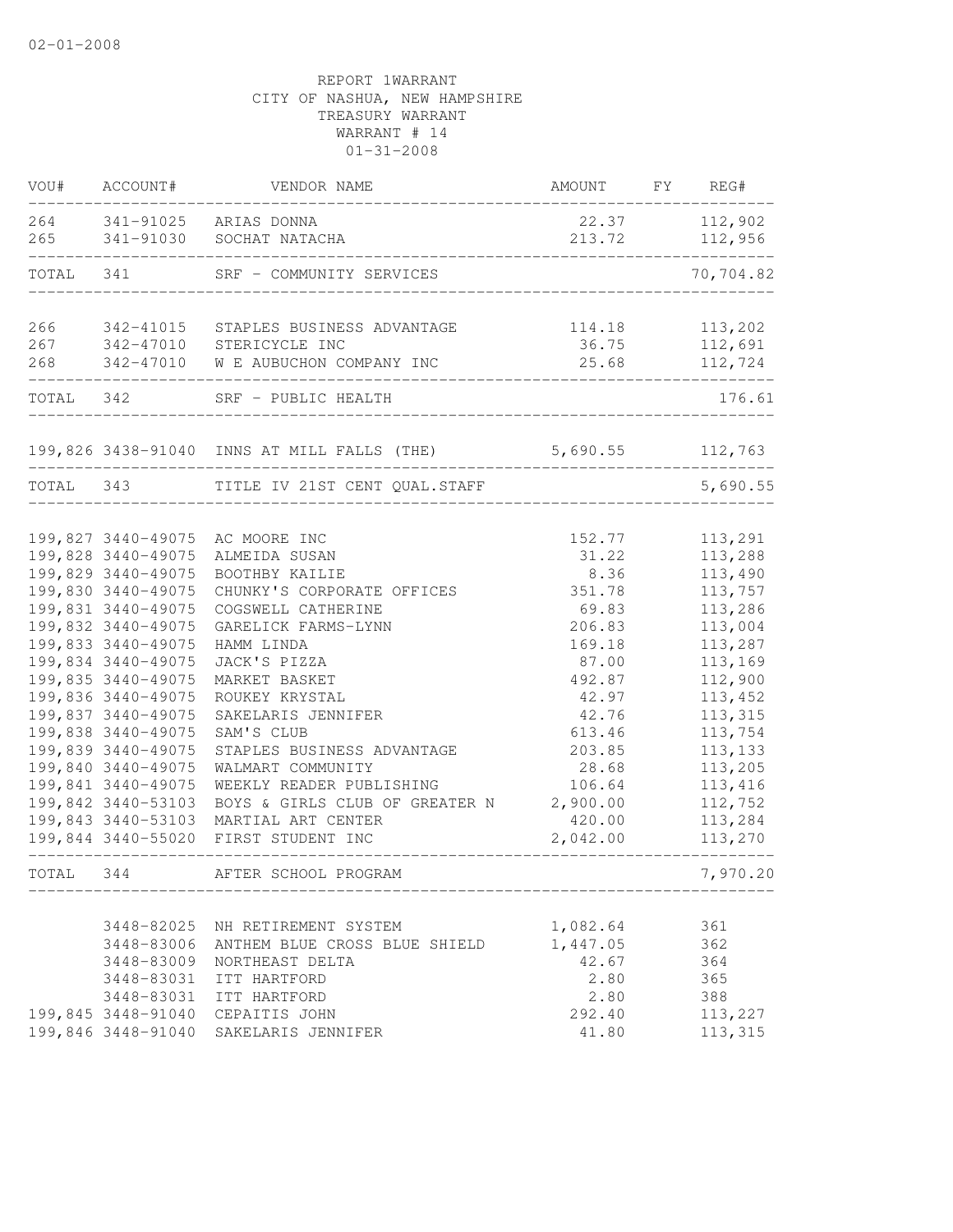|           | VOU# ACCOUNT#                                                | VENDOR NAME                                                                                                                                                                                | AMOUNT FY REG#                                                            |                                                   |
|-----------|--------------------------------------------------------------|--------------------------------------------------------------------------------------------------------------------------------------------------------------------------------------------|---------------------------------------------------------------------------|---------------------------------------------------|
| TOTAL 344 |                                                              | TITLE IV SDF 21ST CENTURY                                                                                                                                                                  |                                                                           | 2,912.16                                          |
|           |                                                              | 199,847 3507-49075 STAPLES BUSINESS ADVANTAGE<br>199,848 3507-91040 DESFOSSES CASSANDRA                                                                                                    | 75.00                                                                     | 364.24 113,133<br>113,445                         |
| TOTAL 350 |                                                              | TITLE 11A TEACHER QUALITY                                                                                                                                                                  |                                                                           | 439.24                                            |
|           | 3508-83006<br>3508-83009<br>3508-83031<br>199,849 3508-91040 | 3508-82025 NH RETIREMENT SYSTEM<br>3508-83006 ANTHEM BLUE CROSS BLUE SHIELD<br>HARVARD PILGRIM HEALTH CARE<br>NORTHEAST DELTA<br>ITT HARTFORD<br>3508-83031 ITT HARTFORD<br>SEVIGNY SHARYN | 2,602.46<br>5,905.30<br>1,438.88<br>1,135.89<br>120.12<br>155.12<br>83.50 | 361<br>362<br>363<br>364<br>365<br>388<br>113,399 |
| TOTAL 350 |                                                              | TITLE 11A TEACHER QUALITY                                                                                                                                                                  |                                                                           | 11, 441.27                                        |
| 280       |                                                              | 352-45290 M & N SPORTS LLC                                                                                                                                                                 | 742.50                                                                    | 112,888                                           |
| TOTAL     | 352                                                          | SRF - PARKS AND RECREATION                                                                                                                                                                 |                                                                           | 742.50                                            |
|           |                                                              | 3558-83009 NORTHEAST DELTA<br>3558-83031 ITT HARTFORD<br>3558-83031 ITT HARTFORD                                                                                                           | 122.90 364<br>11.48<br>11.48                                              | 365<br>388                                        |
| TOTAL     | 355                                                          | TITLE IB READING 1ST FES                                                                                                                                                                   |                                                                           | 145.86                                            |
|           |                                                              | 199,850 3597-49075 MCDONNELL FIONA                                                                                                                                                         | 94.25                                                                     | 113, 417                                          |
| TOTAL     | 359                                                          | MATH/SCIENCE INITIATIVE GRANT                                                                                                                                                              |                                                                           | 94.25                                             |
|           |                                                              | 199,851 3657-49050 M & N SPORTS LLC                                                                                                                                                        | 2,415.90 112,888                                                          |                                                   |
| TOTAL     | 365<br>_________________                                     | NHS - PAW SHOP                                                                                                                                                                             |                                                                           | 2,415.90                                          |
|           |                                                              | 284 371-59100 FENCES UNLIMITED INV                                                                                                                                                         | 22,993.00 113,070                                                         |                                                   |
|           |                                                              | TOTAL 371 SRF - COMMUNITY DEVELOPMENT                                                                                                                                                      | _______________________                                                   | 22,993.00                                         |
|           |                                                              |                                                                                                                                                                                            |                                                                           |                                                   |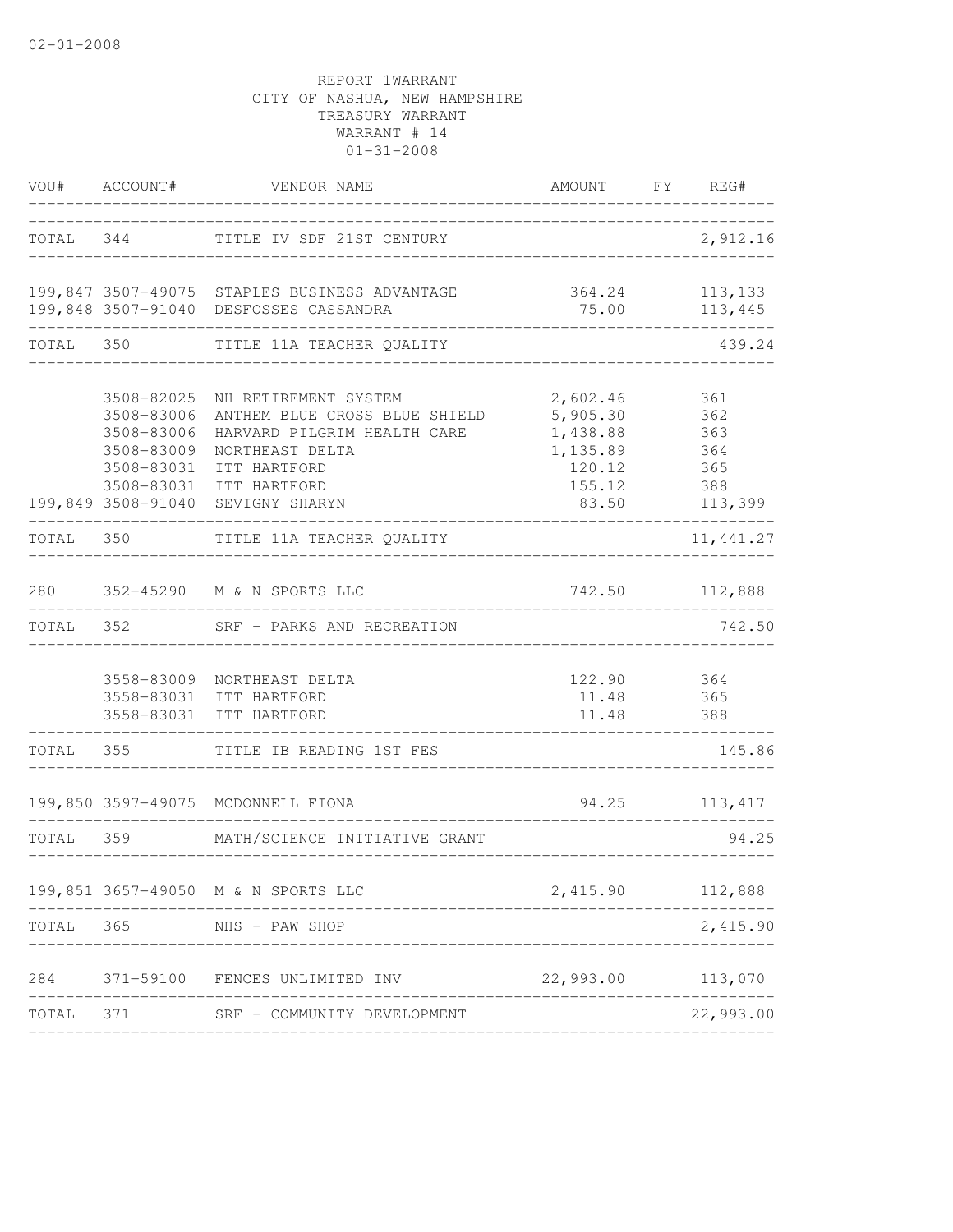| VOU#  | ACCOUNT#  | VENDOR NAME                             | AMOUNT    | FY | REG#     |
|-------|-----------|-----------------------------------------|-----------|----|----------|
| 285   | 373-53025 | LOAN PACKAGING LLC                      | 880.00    |    | 112,962  |
| 286   | 373-53075 | NASHUA REGIONAL PLANNING COMMI 3,780.00 |           |    | 113,524  |
| TOTAL | 373       | SRF - ECONOMIC DEVELOPMENT              |           |    | 4,660.00 |
|       |           |                                         |           |    |          |
| 287   | 374-01924 | M E O'BRIEN & SONS INC                  | 13,653.00 |    | 112,847  |
| 288   | 374-07030 | GREATER NASHUA HABITAT FOR HUM          | 2,525.00  |    | 113,558  |
| 289   | 374-07030 | RIVERA CARMEN & PM MACKAY & SO          | 7,916.00  |    | 113,556  |
| 290   | 374-07030 | ROY BARBARA & P M MACKAY & SON          | 8,930.00  |    | 113,557  |
| 291   | 374-07090 | NASHUA SOUP KITCHEN & SHELTER           | 4,590.00  |    | 112,850  |
| 292   | 374-07145 | NEIGHBORHOOD HOUSING SERVICES           | 4,545.45  |    | 112,923  |
| 292   | 374-07188 | NEIGHBORHOOD HOUSING SERVICES           | 2,352.82  |    | 112,923  |
| 293   | 374-07258 | CORP FOR NATIONAL & COMMUNITY           | 836.64    |    | 112,947  |
| 294   | 374-07340 | HILLSBOROUGH COUNTY TREASURER           | 180.81    |    | 113,513  |
| 295   | 374-07340 | HURD SANDRA                             | 52.92     |    | 113,073  |
| 296   | 374-07340 | SLATTERY SCOTT                          | 133.28    |    | 113,553  |
| 297   | 374-08211 | TRANSIT MANAGEMENT OF NASHUA            | 537.70    |    | 371      |
| 298   | 374-08211 | TRANSIT MANAGEMENT OF NASHUA            | 537.65    |    | 377      |
| 299   | 374-08212 | HARVARD PILGRIM HEALTH CARE             | 3,599.18  |    | 113,681  |
| 300   | 374-08212 | PRUDENTIAL INSURANCE                    | 81.86     |    | 113,665  |
| 301   | 374-09031 | LOOMIS FARGO & CO                       | 138.24    |    | 112,841  |
| 302   | 374-09031 | OCCUPATIONAL DRUG TESTING LLC           | 180.00    |    | 113,050  |
| 303   | 374-09031 | ST JOSEPH BUSINESS & HEALTH             | 65.00     |    | 112,856  |
| 304   | 374-09031 | TRANSIT MANAGEMENT OF NASHUA            | 165.83    |    | 371      |
| 305   | 374-09031 | TRANSIT MANAGEMENT OF NASHUA            | 384.10    |    | 377      |
| 306   | 374-09043 | CONWAY OFFICE PRODUCTS LLC              | 90.00     |    | 112,846  |
| 307   | 374-09054 | LISAY STEVEN E                          | 176.75    |    | 112,876  |
| 308   | 374-09061 | ARAMARK UNIFORM SERVICES                | 122.44    |    | 112,829  |
| 309   | 374-09061 | KINNEY TOWING & TRANSPORTATION          | 375.00    |    | 112,905  |
| 310   | 374-09061 | SAFETY-KLEEN SYSTEMS INC                | 341.87    |    | 112,751  |
| 311   | 374-09081 | MICHELIN NORTH AMERICA INC              | 233.52    |    | 112,738  |
| 312   | 374-09091 | AUTOFAIR FORD INC                       | 605.60    |    | 113,437  |
| 313   | 374-09091 | CENTRAL PAPER PRODUCTS CO               | 64.50     |    | 113,722  |
| 314   | 374-09091 | CHROMATE INDUSTRIAL CORP                | 254.55    |    | 112,835  |
| 315   | 374-09091 | GILLIG CORP                             | 1,238.83  |    | 113,118  |
| 316   | 374-09091 | HOME DEPOT CREDIT SERVICES              | 109.34    |    | 113,627  |
| 317   | 374-09091 | NORTHERN BUS SALES INC                  | 568.00    |    | 112,862  |
| 318   | 374-09091 | PRINT FACTORY                           | 948.62    |    | 112,680  |
| 319   | 374-09091 | STAPLES BUSINESS ADVANTAGE              | 318.65    |    | 113,202  |
| 320   | 374-09091 | SUBURBAN AUTO & TRUCK PARTS IN          | 65.99     |    | 113,512  |
| 321   | 374-09104 | PUBLIC SERVICE OF NH                    | 186.50    |    | 113,713  |
| 322   | 374-09112 | KEYSPAN ENERGY DELIVERY                 | 3,006.95  |    | 113,633  |
| 323   | 374-09124 | PENNICHUCK WATER                        | 30.82     |    | 113,635  |
| 324   | 374-09133 | IDEARC MEDIA CORP                       | 74.35     |    | 113,732  |
| 325   | 374-09133 | VERIZON                                 | 42.60     |    | 113,628  |
| 326   | 374-09133 | VERIZON                                 | 499.40    |    | 113,659  |
| 327   | 374-09201 | TRANSIT MANAGEMENT OF NASHUA            | 18,873.04 |    | 371      |
|       |           |                                         |           |    |          |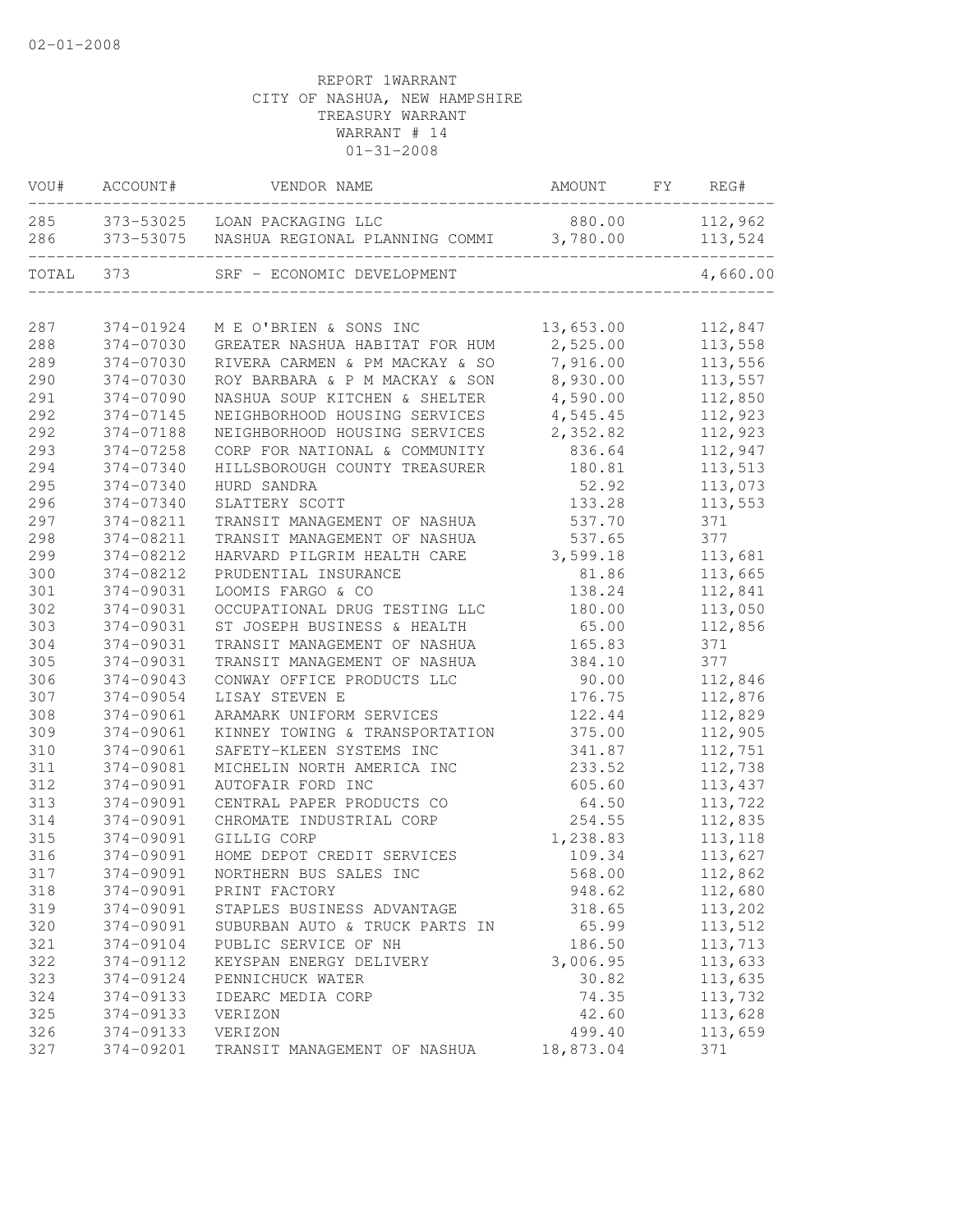| VOU#      | ACCOUNT#           | VENDOR NAME                              | AMOUNT    | FY | REG#        |
|-----------|--------------------|------------------------------------------|-----------|----|-------------|
| 328       | 374-09201          | TRANSIT MANAGEMENT OF NASHUA             | 18,638.32 |    | 377         |
| 329       | 374-09211          | AFSCME COUNCIL 93                        | 1,493.10  |    | 113,680     |
| 330       | 374-09211          | AMERITAS LIFE INSURANCE CORP             | 1,953.84  |    | 113,709     |
| 331       | 374-09211          | HARVARD PILGRIM HEALTH CARE              | 32,043.30 |    | 113,681     |
| 332       | 374-09211          | PRUDENTIAL INSURANCE                     | 2,254.96  |    | 113,665     |
| 333       | 374-09211          | VISION SERVICE PLAN                      | 241.52    |    | 113,682     |
| 334       | 374-09213          | SOUTHERN NH MEDICAL CTR                  | 965.00    |    | 113,295     |
| 335       | 374-09221          | FIRST TRANSIT INC                        | 16,650.00 |    | 112,782     |
| 336       | 374-09241          | NASHUA TRANSIT - CITY                    | 72.00     |    | 113,555     |
| 337       | 374-09261          | ARAMARK UNIFORM SERVICES                 | 227.17    |    | 112,829     |
| 338       | 374-09261          | HOME DEPOT CREDIT SERVICES               | 40.91     |    | 113,627     |
| 339       | 374-09261          | NASHUA TRANSIT                           | 170.68    |    | 113,554     |
| 340       | 374-09261          | RED BRICK CLOTHING CO                    | 139.30    |    | 112,944     |
| 341       | 374-09261          | WALMART COMMUNITY                        | 193.20    |    | 113,615     |
| 342       | $374 - 14$         | AMERITAS LIFE INSURANCE CORP             | 69.28     |    | 113,709     |
| 343       | $374 - 14$         | HARVARD PILGRIM HEALTH CARE              | 1,082.26  |    | 113,681     |
| 344       | 374-45230          | STAPLES BUSINESS ADVANTAGE               | 701.32    |    | 113,202     |
| 345       | 374-53025          | JOHNSON CARRIE-ANN                       | 3,850.00  |    | 112,950     |
| 346       | 374-53095          | VANASSE HANGEN BRUSTLIN INC              | 2,081.84  |    | 112,694     |
| 347       | 374-91025          | JOHNSON CARRIE ANN                       | 102.05    |    | 113,087     |
| 348       | 374-94025          | NATIONAL CONFERENCE                      | 660.00    |    | 113,699     |
| TOTAL 374 |                    | SRF - URBAN PROGRAMS                     |           |    | 163, 262.85 |
|           |                    |                                          |           |    |             |
| 349       | 375-45050          | INJOY VIDEOS                             | 813.75    |    | 113,102     |
| 350       |                    | 375-45050 PARK STREET FOUNDATION         | 1,000.00  |    | 113,741     |
| 351       |                    | 375-45050 UNIQUE MANAGEMENT SERVICES INC | 474.35    |    | 112,824     |
| TOTAL 375 |                    | SRF - PUBLIC LIBRARIES                   |           |    | 2,288.10    |
|           |                    | 199,852 3767-49050 MICHAUD CYNTHIA       | 76.51     |    | 113,232     |
| TOTAL 376 |                    | TITLE I ESEA                             |           |    | 76.51       |
|           |                    |                                          |           |    |             |
|           | $3768-$            | VERIZON                                  | 155.03    |    | 113,628     |
|           | 199,853 3768-31005 | ONE COMMUNICATIONS                       | $-1.42$   |    | 113,721     |
|           | 199,854 3768-42010 | BURNS PATRICIA                           | 11.96     |    | 113,218     |
|           | 199,855 3768-47010 | CHISHOLM JUNE                            | 13.28     |    | 113,222     |
|           | 199,856 3768-49035 | PEARSON EDUCATION                        | 326.03    |    | 113,317     |
|           | 199,857 3768-49050 | BURNS PATRICIA                           | 49.96     |    | 113,218     |
|           | 199,858 3768-49050 | CAMERALAND LLC                           | 28.67     |    | 112,787     |
|           | 199,859 3768-49050 | CHISHOLM JUNE                            | 143.90    |    | 113,222     |
|           | 199,860 3768-49050 | HARCOURT ACHIEVE                         | 221.38    |    | 113,331     |
|           | 199,861 3768-49050 | MICHAUD CYNTHIA                          | 92.09     |    | 113,232     |
|           | 199,862 3768-49050 | PEARSON EDUCATION                        | $-184.80$ |    | 113,317     |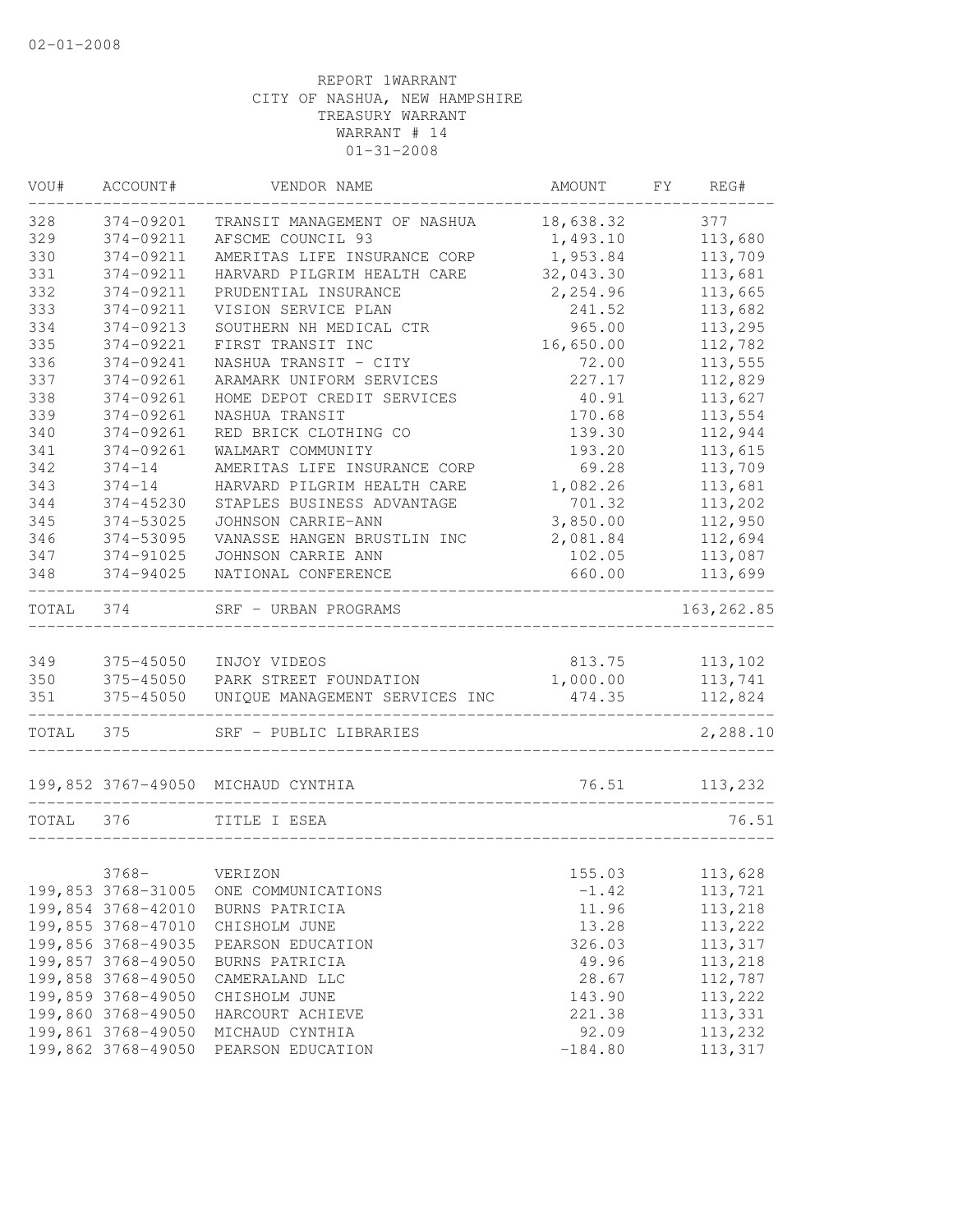|           | VOU# ACCOUNT#                | VENDOR NAME                                                                    | AMOUNT FY           | REG#                         |
|-----------|------------------------------|--------------------------------------------------------------------------------|---------------------|------------------------------|
|           |                              | 199,863 3768-49050 PELLETIER VIVIAN                                            | 151.38              | 113,223                      |
|           | 199,864 3768-49050           | SCHOOL SPECIALTY                                                               | 498.45              | 113,251                      |
|           | 199,865 3768-49050           | STAPLES BUSINESS ADVANTAGE                                                     | 151.45              | 113, 133                     |
|           | 199,866 3768-49075           | RUSSELL GAIL                                                                   | 60.00               | 113,438                      |
|           | 199,867 3768-53101           | CROWDER LUCIE L                                                                | 380.34              | 113,211                      |
|           | 199,868 3768-53101           | DAILEY EDUCATIONAL CONSULTANTS                                                 | 600.00              | 113,468                      |
|           | 199,869 3768-53101           | DALTON SHARON                                                                  | 787.50              | 113,435                      |
|           | 199,870 3768-53101           | RUSSELL GAIL M                                                                 | 1,687.50            | 113,436                      |
|           | 199,871 3768-53101           | SHEA DENISE C                                                                  | 1,125.00            | 113, 413                     |
|           | 199,872 3768-56020           | FIRST CHURCH                                                                   | 3,214.00            | 112,804                      |
|           | 3768-82025                   | NH RETIREMENT SYSTEM                                                           | 1,866.39            | 361                          |
|           | 3768-83006<br>3768-83009     | ANTHEM BLUE CROSS BLUE SHIELD<br>NORTHEAST DELTA                               | 7,301.51            | 362<br>364                   |
|           | 3768-83031                   | ITT HARTFORD                                                                   | 3, 192.54<br>117.93 | 365                          |
|           |                              | 3768-83031 ITT HARTFORD                                                        |                     |                              |
|           |                              | 199,873 3768-94030 GENEST LUANE                                                |                     | 117.93 388<br>252.60 113,239 |
|           |                              | ---------------                                                                |                     |                              |
|           |                              | TOTAL 376 TITLE I ESEA                                                         |                     | 22,360.60                    |
|           |                              | 199,874 3778-55020 FIRST STUDENT INC                                           | 280.00 113,270      |                              |
|           |                              | TOTAL 377 TITLE III ENHANCE ENG LANGUAGE                                       |                     | 280.00                       |
|           |                              | 199,875 3888-49035 EVERBIND/MARCO BOOK BINDERY 17.91 112,727                   |                     |                              |
|           |                              |                                                                                |                     |                              |
|           |                              | TOTAL 388 TITLE V INNOVATIVE PROGRAMS                                          |                     | 17.91                        |
|           |                              | 199,876 3908-53102 MANHEIM ZIMMERMAN AMY B                                     | 62.50               | 113,430                      |
|           | 199,877 3908-53102           | WILLIAMS VERONICA                                                              | 62.50               | 113,339                      |
|           | 199,878 3908-55035           | FIRST STUDENT INC                                                              | 484.17              | 113,270                      |
|           | 199,879 3908-64192           | NORTHEAST FOOD SVC EQUIPMENT & 1,984.00                                        |                     | 112,746                      |
|           | 3908-82025                   | NH RETIREMENT SYSTEM                                                           | 174.44              | 361                          |
|           | 3908-83006                   | ANTHEM BLUE CROSS BLUE SHIELD                                                  | 1,071.92            | 362                          |
|           | 3908-83009                   | NORTHEAST DELTA                                                                | 224.61              | 364                          |
|           | 3908-83031                   | ITT HARTFORD                                                                   | 10.92               | 365                          |
|           |                              | 3908-83031 ITT HARTFORD                                                        | 10.92               | 388                          |
|           |                              | 199,880 3908-91040 DIMARIA JENNIFER                                            | 128.65              | 113,390                      |
| TOTAL 390 |                              | VOC ED SECONDARY PERKINS<br>_________________                                  |                     | 4,214.63                     |
|           |                              |                                                                                |                     |                              |
|           | 199,881 3927-49050 COCA COLA |                                                                                | 512.50              | 113,252                      |
|           |                              | 199,882 3927-49050 IPSWICH SHELLFISH CO                                        | 534.79              | 113,415                      |
|           |                              | 199,883 3927-49050 MARKET BASKET<br>199,884 3927-49050 NORTHCENTER FOODSERVICE | 11.37<br>6,441.70   | 112,900<br>113,275           |
|           |                              |                                                                                |                     |                              |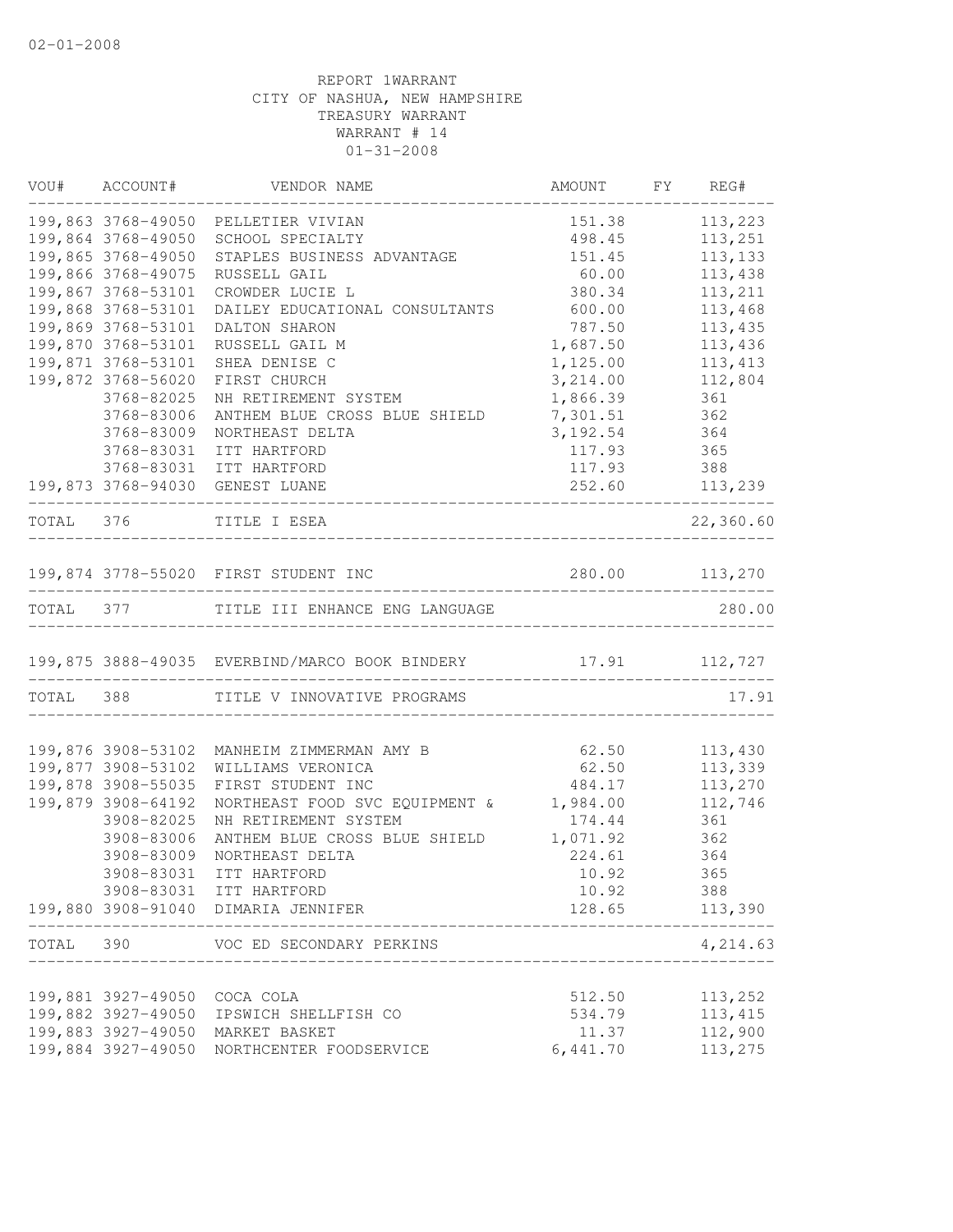|           | VOU# ACCOUNT#                    | VENDOR NAME                                                | AMOUNT             | FY | REG#           |
|-----------|----------------------------------|------------------------------------------------------------|--------------------|----|----------------|
| TOTAL 392 |                                  | CULINARY ARTS<br>____________                              |                    |    | 7,500.36       |
|           | 3937-82025                       | 199,885 3937-49050 AC MOORE INC<br>NH RETIREMENT SYSTEM    | 39.99<br>132.40    |    | 113,291<br>361 |
|           | 3937-83006                       | ANTHEM BLUE CROSS BLUE SHIELD                              | 1,447.05           |    | 362            |
|           | 3937-83009                       | NORTHEAST DELTA                                            | 134.65             |    | 364            |
|           |                                  | 3937-83031 ITT HARTFORD                                    | 8.12               |    | 365            |
|           |                                  | 3937-83031 ITT HARTFORD                                    | 8.12               |    | 388            |
| TOTAL 393 |                                  | DAY CARE                                                   |                    |    | 1,770.33       |
|           |                                  | 3957-83031 ITT HARTFORD                                    | 26.88              |    | 365            |
| TOTAL 395 |                                  | IDEA BASIC SPEC ED                                         |                    |    | 26.88          |
|           |                                  |                                                            |                    |    |                |
|           |                                  | 199,886 3958-53109 BOLICK TERESA DBA BOLICK TERES 2,600.00 |                    |    | 113,217        |
|           | 199,887 3958-53109<br>3958-82025 | KOSNITSKY CAROL<br>NH RETIREMENT SYSTEM                    | 800.00<br>7,374.77 |    | 113,447<br>361 |
|           | 3958-83006                       | ANTHEM BLUE CROSS BLUE SHIELD                              | 27, 272.78         |    | 362            |
|           | 3958-83006                       | HARVARD PILGRIM HEALTH CARE                                | 5,915.39           |    | 363            |
|           | 3958-83009                       | NORTHEAST DELTA                                            | 3,287.71           |    | 364            |
|           | 3958-83031                       | ITT HARTFORD                                               | 458.08             |    | 365            |
|           |                                  | 3958-83031 ITT HARTFORD                                    | 466.76             |    | 388            |
| TOTAL     | 395                              | IDEA BASIC SPEC ED                                         |                    |    | 48, 175. 49    |
|           | 3968-82025                       | NH RETIREMENT SYSTEM                                       | 275.20             |    | 361            |
|           | 3968-83006                       | ANTHEM BLUE CROSS BLUE SHIELD                              | 1,071.92           |    | 362            |
|           | 3968-83009                       | NORTHEAST DELTA                                            | 144.62             |    | 364            |
|           | 3968-83031                       | ITT HARTFORD                                               | 17.08              |    | 365            |
|           |                                  | 3968-83031 ITT HARTFORD                                    | 17.08              |    | 388            |
| TOTAL     | 396                              | IDEA PRESCHOOL SPEC ED                                     |                    |    | 1,525.90       |
|           |                                  | 199,888 3977-53100 OFFICETEAM                              | 127.88             |    | 113,442        |
|           |                                  | 3977-83006 ANTHEM BLUE CROSS BLUE SHIELD                   | 1,200.26           |    | 362            |
| TOTAL 397 |                                  | SPECIAL ED LOCAL                                           |                    |    | 1,328.14       |
|           |                                  |                                                            |                    |    |                |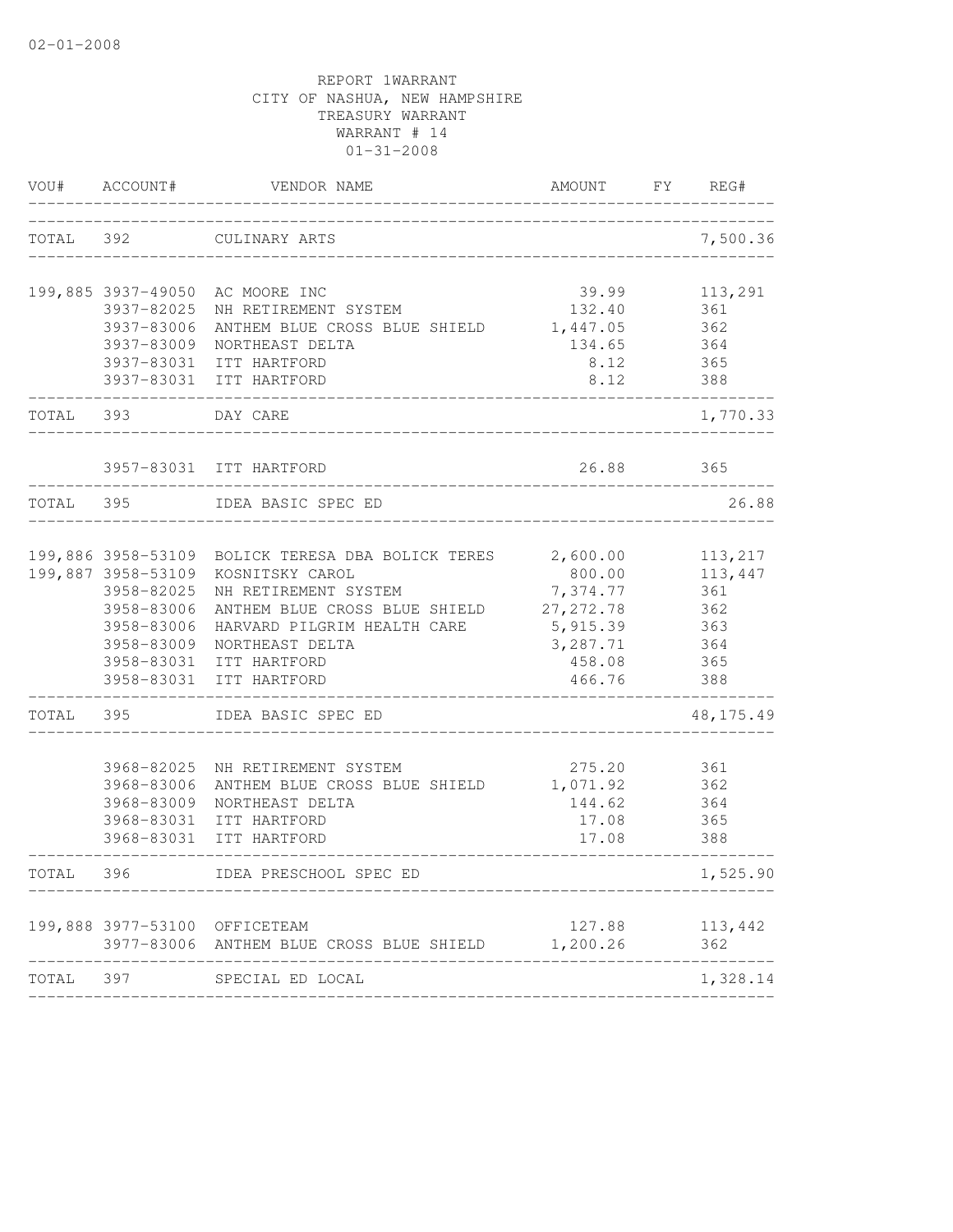| 381 412-161 CATALANO JAMES & KRISTINE<br>TOTAL 412-16 FINANCIAL SERVICES                                                                                                                                                                                                      | 170.70 112,992<br>170.70                                                                                                                    |
|-------------------------------------------------------------------------------------------------------------------------------------------------------------------------------------------------------------------------------------------------------------------------------|---------------------------------------------------------------------------------------------------------------------------------------------|
|                                                                                                                                                                                                                                                                               |                                                                                                                                             |
| INTEREST ON TAXES                                                                                                                                                                                                                                                             |                                                                                                                                             |
| 382<br>412-180 BUCKMIRE ANTOINE R<br>383<br>CORGA LUIS M<br>$412 - 180$<br>384<br>$412 - 180$<br>DOHERTY EUGENE T<br>$412 - 180$<br>385<br>FITZGERALD ELLEN E<br>386<br>GOULET ROBBIN L<br>$412 - 180$<br>387<br>$412 - 180$<br>MAHONEY JOHN W<br>388 412-180 MAILLE ROBERT J | 52.00<br>113,021<br>193.20<br>113,023<br>112,999<br>88.00<br>57.00<br>113,026<br>113,016<br>70.00<br>113,019<br>791.00<br>186.00<br>112,997 |
| TOTAL 412-18 FINANCIAL SERVICES<br>AUTO PERMITS                                                                                                                                                                                                                               | ------------<br>1,437.20                                                                                                                    |
| 389 419-307 MILLWORK MASTERS LTD                                                                                                                                                                                                                                              | 100.00 113,106                                                                                                                              |
| TOTAL 419-30 ASSESSORS<br>MISC SERVICES RENDERED                                                                                                                                                                                                                              | 100.00                                                                                                                                      |
| 390 431-314 CITY OF NASHUA                                                                                                                                                                                                                                                    | 39.85 113,559                                                                                                                               |
| TOTAL 431-31 POLICE DEPARTMENT<br>SALE OF PHOTOCOPIES                                                                                                                                                                                                                         | 39.85                                                                                                                                       |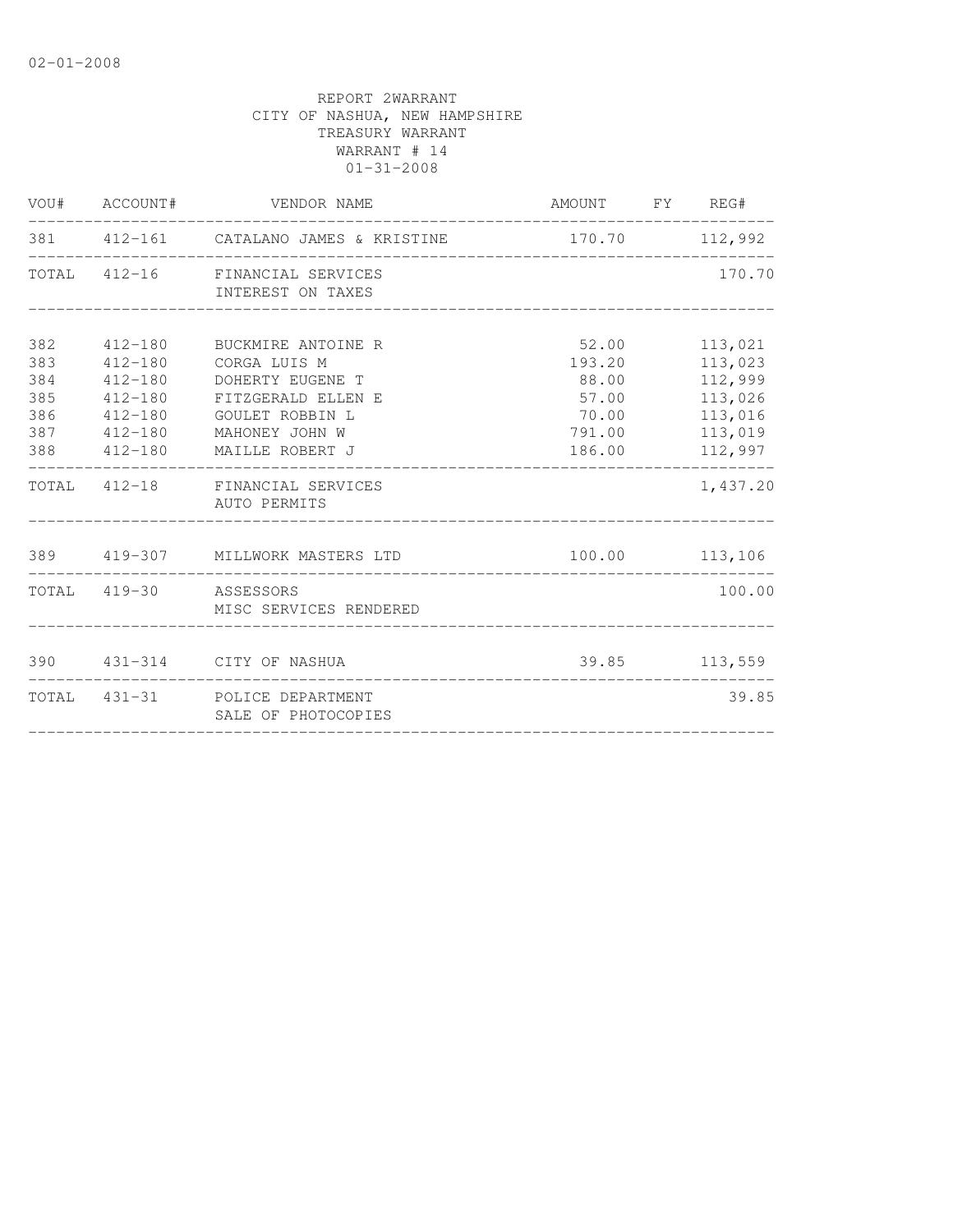| WOU#  | ACCOUNT#          | VENDOR NAME                          | AMOUNT   | FY | REG#      |
|-------|-------------------|--------------------------------------|----------|----|-----------|
| 391   | 501-98015         | CITY OF NASHUA/PETTY CASH SLIP       | 91.76    |    | 112,674   |
| 392   | $501 - 66025$     | GE CAPITAL INC                       | 116.47   |    | 113,186   |
| 393   | 501-41015         | ROGERS PATRICIA M                    | 29.46    |    | 113,560   |
| 394   | 501-41015         | STAPLES BUSINESS ADVANTAGE           | 214.54   |    | 113,202   |
| 395   | 501-31050         | VERIZON WIRELESS                     | 4.35     |    | 113,686   |
| TOTAL | 501               | MAYOR'S OFFICE                       |          |    | 456.58    |
|       |                   |                                      |          |    |           |
| 396   | 502-51015         | BENNETT STEPHEN/PETTY CASH           | 240.00   |    | 113,561   |
| 397   | 502-91015         | CITY OF NASHUA/PETTY CASH SLIP       | 42.80    |    | 112,674   |
| 398   | $502 - 66025$     | CONWAY OFFICE PRODUCTS LLC           | 11.87    |    | 112,846   |
| 398   | 502-72010         | CONWAY OFFICE PRODUCTS LLC           | 90.00    |    | 112,846   |
| 399   | $502 - 49025$     | MATTHEW BENDER & CO INC              | 58.20    |    | 113,745   |
| 400   | 502-51030         | MCNAMEE JAMES M                      | 492.00   |    | 113,162   |
| 400   | 502-53120         | MCNAMEE JAMES M                      | 384.00   |    | 113,162   |
| 401   | 502-41015         | STAPLES BUSINESS ADVANTAGE           | 100.66   |    | 113,202   |
| TOTAL | 502               | LEGAL DEPARTMENT                     |          |    | 1,419.53  |
| 402   |                   | 503-72010 CONWAY OFFICE PRODUCTS LLC | 160.00   |    | 112,846   |
| TOTAL | 503               | BOARD OF ALDERMEN                    |          |    | 160.00    |
|       |                   |                                      |          |    |           |
| 403   | 505-81004         | AREA AGENCY OF GREATER NASHUA        | 625.00   |    | 112,845   |
| 404   | 505-81120         | BOYS & GIRLS CLUB OF GREATER N       | 5,000.00 |    | 112,752   |
| 405   | 505-81118         | CHILD ADVOCACY CENTER                | 2,000.00 |    | 112,964   |
| 406   | 505-81040         | FORTIN GAGE LTD                      | 568.80   |    | 112,941   |
| 407   | 505-81040         | NASHUA SCHOOL DISTRICT #42           | 400.00   |    | 113,067   |
| 408   | 505-81040         | NASHUA SCHOOL DISTRICT/FOOD SE       | 2,544.95 |    | 113,031   |
| 409   | 505-81110         | NASHUA SOUP KITCHEN & SHELTER        | 4,750.00 |    | 112,689   |
| TOTAL | 505               | CIVIC & COMM. ACTIVITIES             |          |    | 15,888.75 |
|       |                   |                                      |          |    |           |
| 410   | 506-31005 COMCAST |                                      | 208.86   |    | 113,701   |
| 411   | 506-31005         | HUFF & GAUTHIER INC                  | 778.00   |    | 112,840   |
| 412   | 506-31005         | LOVERING SUE                         | 33.83    |    | 113,562   |
| 413   | 506-31005         | PAETEC COMMUNICATIONS INC            | 4,916.80 |    | 113,611   |
| 414   | 506-31005         | VERIZON                              | 5,363.59 |    | 113,628   |
| 415   | 506-31005         | VERIZON                              | 719.26   |    | 113,659   |
| 416   | 506-31005         | VERIZON                              | 186.56   |    | 113,700   |
| 417   | 506-31005         | VERIZON BUSINESS FIOS                | 39.99    |    | 113,684   |
| 418   | 506-31005         | VERIZON ONLINE                       | 41.84    |    | 113,668   |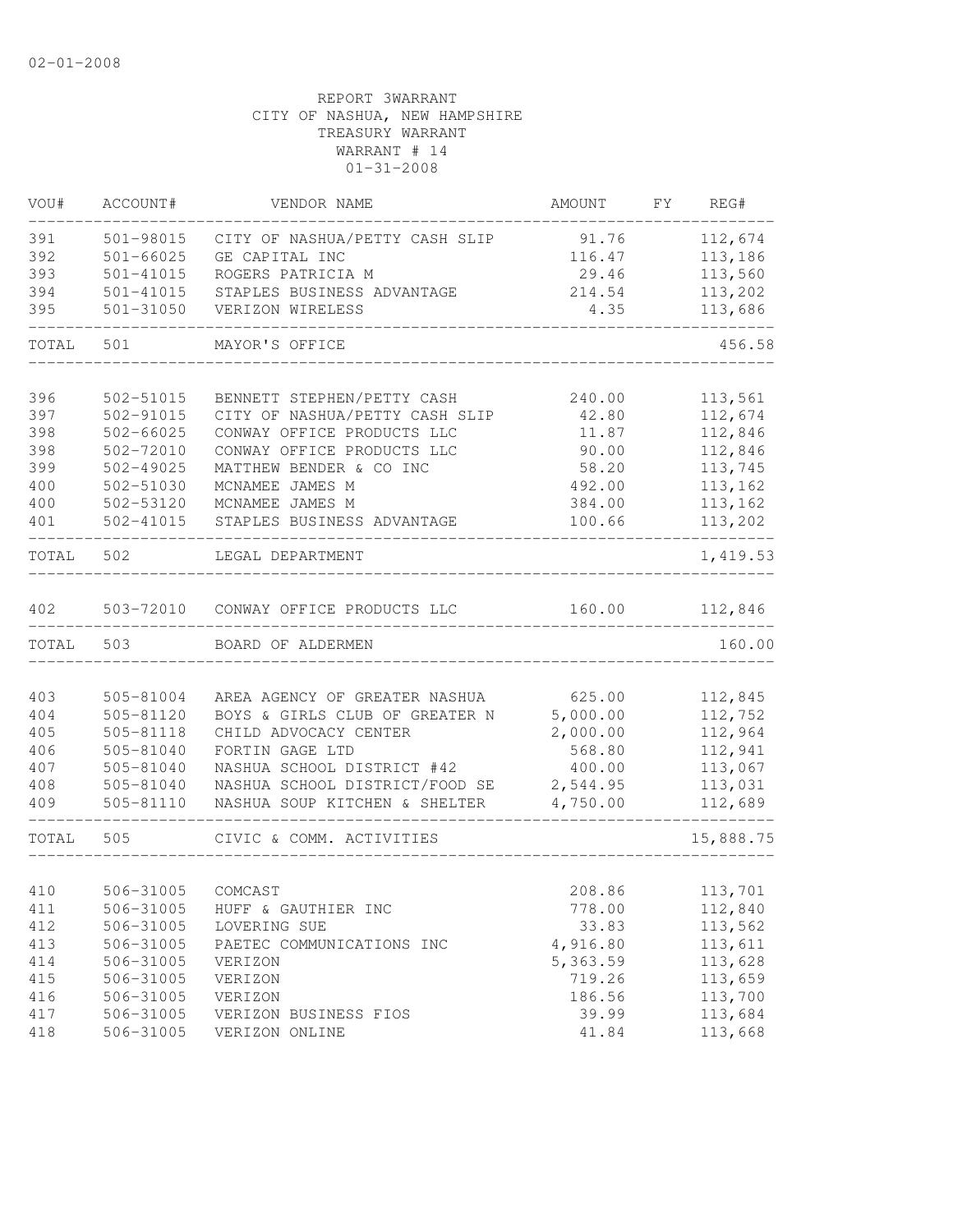| VOU#       | ACCOUNT#               | VENDOR NAME                                  | AMOUNT                   | FY<br>REG# |
|------------|------------------------|----------------------------------------------|--------------------------|------------|
| TOTAL      | 506                    | TELECOMMUNICATIONS                           |                          | 12,288.73  |
|            |                        |                                              |                          |            |
| 419        | 507-82020              | NH RETIREMENT SYSTEM                         | 127,348.06               | 361        |
| 419<br>419 | 507-82025<br>507-82030 | NH RETIREMENT SYSTEM                         | 159,067.56<br>108,075.45 | 361        |
| 419        | 507-82035              | NH RETIREMENT SYSTEM<br>NH RETIREMENT SYSTEM | 199,646.73               | 361<br>361 |
| TOTAL      | 507                    | PENSIONS                                     |                          | 594,137.80 |
| 420        |                        | 508-83100 STATE OF NH - UC<br>W/C            | 253.55                   | 113, 113   |
| 420        | 508-83101              | STATE OF NH - UC<br>W/C                      | 1,596.75                 | 113, 113   |
| TOTAL      | 508                    | INSURANCE - POLICY COSTS                     |                          | 1,850.30   |
| 421        |                        | 511-94010 SWEENY DIANE C                     | 343.50                   | 113,563    |
| TOTAL      | 511                    | ADMINISTRATIVE SERVICES                      |                          | 343.50     |
|            |                        |                                              |                          |            |
| 422        | 512-41015              | ADVANTAGE OFFICE SOLUTIONS INC               | 315.36                   | 113,180    |
| 423        | 512-59095              | ANACOMP INC                                  | 411.57                   | 112,758    |
| 424        | 512-41015              | ANCO ENGRAVED SIGNS & STAMPS I               | 40.95                    | 113,126    |
| 425        | 512-72010              | CONWAY OFFICE PRODUCTS LLC                   | 340.00                   | 112,846    |
| 426        | 512-43005              | FEDEX                                        | 72.71                    | 113,612    |
| 427        | 512-66025              | GE CAPITAL INC                               | 270.00                   | 113,186    |
| 428        | 512-95005              | GOVERNMENT FINANCE OFFICERS AS               | 615.00                   | 113,666    |
| 429        | 512-94010              | NASHUA SCHOOL DISTRICT                       | 165.00                   | 113,564    |
| 430        | 512-94005              | NHGFOA                                       | 60.00                    | 113,565    |
| 431        | 512-41055              | STANDARD REGISTER COMPANY                    | 596.78                   | 112,759    |
| 432        | 512-41015              | STAPLES BUSINESS ADVANTAGE                   | 190.97                   | 113,202    |
| 432        | 512-41055              | STAPLES BUSINESS ADVANTAGE                   | 259.69                   | 113,202    |
| TOTAL      | 512                    | FINANCIAL SERVICES                           |                          | 3,338.03   |
|            |                        |                                              |                          |            |
| 433        | 513-41015              | CITY OF NASHUA/PETTY CASH SLIP               | 63.16                    | 112,674    |
| 433        | 513-49075              | CITY OF NASHUA/PETTY CASH SLIP               | 42.85                    | 112,674    |
| 433        | 513-59115              | CITY OF NASHUA/PETTY CASH SLIP               | 115.00                   | 112,674    |
| 434        | 513-72010              | CONWAY OFFICE PRODUCTS LLC                   | 240.00                   | 112,846    |
| 435        | 513-59100              | OCCUPATIONAL DRUG TESTING LLC                | 390.00                   | 113,050    |
| 436        | 513-41015              | PROFESSIONAL BINDING PRODUCTS                | 50.30                    | 112,893    |
| 437        | 513-43005              | TREASURER STATE OF NH                        | 4.00                     | 112,792    |
| 437        | 513-49075              | TREASURER STATE OF NH                        | 120.00                   | 112,792    |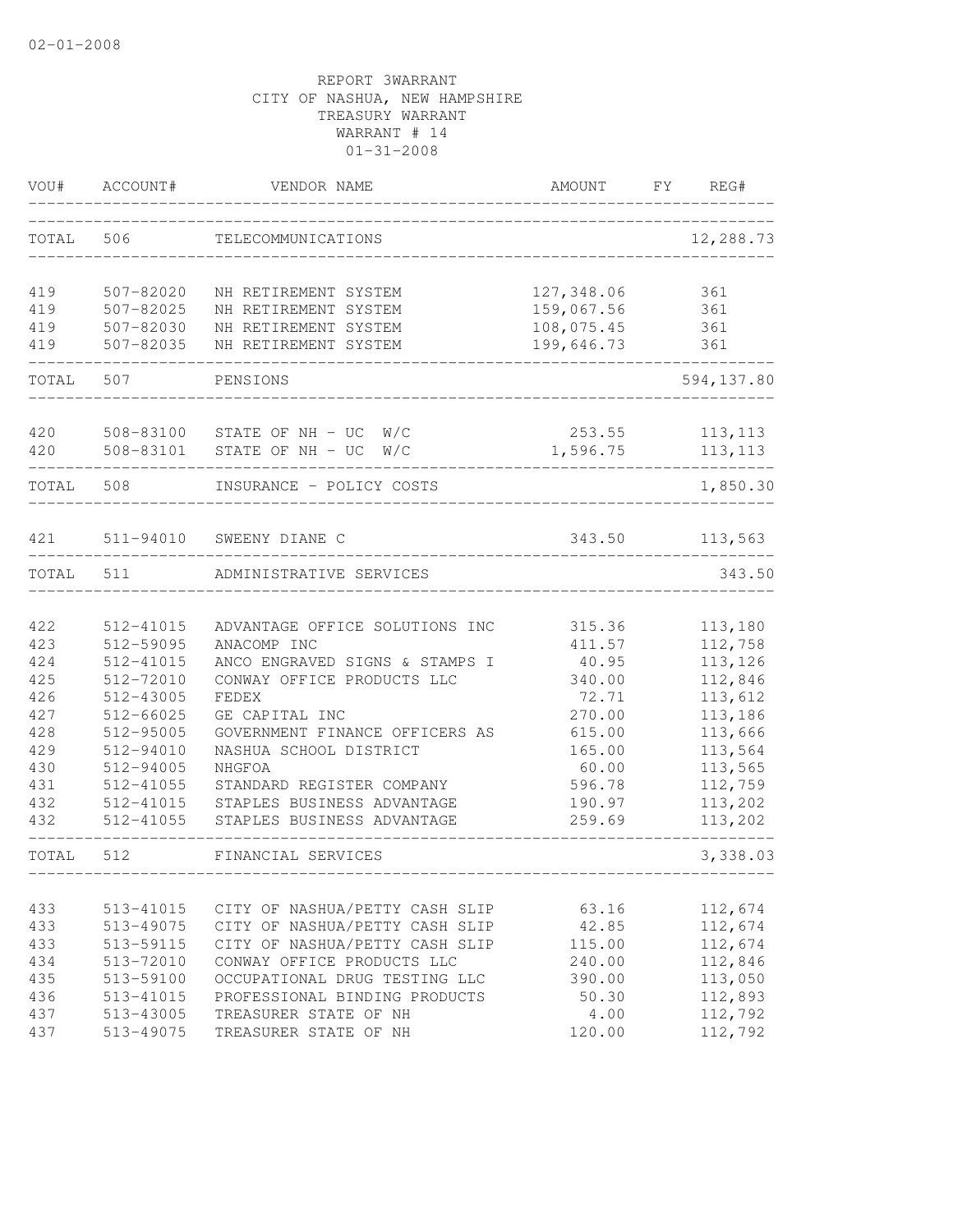| TOTAL<br>513<br>CITY CLERK'S OFFICE<br>438<br>515-81051<br>BROWN LOUISE                          | 578.25<br>90.00<br>578.25<br>162.03 |                         | 1,025.31<br>113,567<br>112,846<br>113,566 |
|--------------------------------------------------------------------------------------------------|-------------------------------------|-------------------------|-------------------------------------------|
|                                                                                                  |                                     |                         |                                           |
|                                                                                                  |                                     |                         |                                           |
| 439<br>515-72010<br>CONWAY OFFICE PRODUCTS LLC                                                   |                                     |                         |                                           |
| 440<br>515-81051<br>SCHRADER BECKY                                                               |                                     |                         |                                           |
| 441<br>515-41015<br>STAPLES BUSINESS ADVANTAGE                                                   |                                     |                         | 113,202                                   |
| TOTAL<br>515<br>HUMAN RESOURCES                                                                  |                                     |                         | 1,408.53                                  |
| 442<br>516-41015<br>B & S LOCKSMITH INC                                                          | 65.00                               |                         | 112,952                                   |
| 443<br>516-45240<br>BIGELOW WASTE COMPANY INC                                                    | 110.40                              |                         | 113,502                                   |
| 444<br>516-72010<br>CONWAY OFFICE PRODUCTS LLC                                                   | 1,905.00                            |                         | 112,846                                   |
| 445<br>516-41015<br>NSP GRAPHIC COMMUNICATIONS                                                   | 180.75                              |                         | 112,848                                   |
| RIS PAPER COMPANY INC<br>446<br>516-45240                                                        | 2,019.42                            |                         | 112,816                                   |
| TOTAL<br>516<br>PURCHASING DEPARTMENT                                                            |                                     |                         | 4,280.57                                  |
|                                                                                                  |                                     |                         |                                           |
| 447<br>517-75023<br>B & S LOCKSMITH INC                                                          | 380.96                              |                         | 112,952                                   |
| HANSEN-FOX COMPANY INC<br>448<br>517-75130                                                       | 313.65                              |                         | 112,875                                   |
| 449<br>517-42005<br>HOME DEPOT CREDIT SERVICES<br>449<br>517-75902<br>HOME DEPOT CREDIT SERVICES | 33.28<br>36.32                      |                         | 113,627                                   |
| 450<br>HUFF & GAUTHIER INC<br>517-75105                                                          | 925.00                              |                         | 113,627<br>112,840                        |
| 451<br>517-34015<br>KEYSPAN ENERGY DELIVERY                                                      | 4,687.73                            |                         | 113,633                                   |
| 452<br>LOWE'S<br>517-75023                                                                       | 213.86                              |                         | 113,688                                   |
| 453<br>517-33005<br>PENNICHUCK WATER                                                             | 395.61                              |                         | 113,635                                   |
| 454<br>PUBLIC SERVICE OF NH<br>517-32005                                                         | 5, 194.75                           |                         | 113,713                                   |
| 455<br>517-75130<br>SHATTUCK MALONE OIL CO                                                       | 666.00                              |                         | 113,606                                   |
| 456<br>517-75023<br>W E AUBUCHON COMPANY INC                                                     | 18.28                               |                         | 112,724                                   |
| 517<br>TOTAL<br>BUILDING MAINT - CITY ADMIN                                                      |                                     |                         | 12,865.44                                 |
|                                                                                                  |                                     |                         |                                           |
| 457<br>518-72010<br>CONWAY OFFICE PRODUCTS LLC                                                   | 90.00                               |                         | 112,846                                   |
| 458<br>518-91005<br>LIBERTY WENDY                                                                | 37.34                               |                         | 113,568                                   |
| 518-41015 STAPLES BUSINESS ADVANTAGE<br>459<br>________________<br>--------------                | 39.88                               | . _ _ _ _ _ _ _ _ _ _ _ | 113,202                                   |
| 518<br>TOTAL<br>INSURANCE - ADMINISTRATION                                                       |                                     |                         | 167.22                                    |
| 460<br>519-45070<br>CITY OF NASHUA/PETTY CASH SLIP                                               | 19.26                               |                         | 112,674                                   |
| 460<br>CITY OF NASHUA/PETTY CASH SLIP<br>519-91005                                               | 36.86                               |                         | 112,674                                   |
| 461<br>519-72010<br>CONWAY OFFICE PRODUCTS LLC                                                   | 90.00                               |                         | 112,846                                   |
| 462<br>519-91005<br>MARINO ANGELO                                                                | 154.65                              |                         | 113,109                                   |
| 463<br>519-95010<br>NH BUSINESS REVIEW                                                           | 32.00                               |                         | 113,624                                   |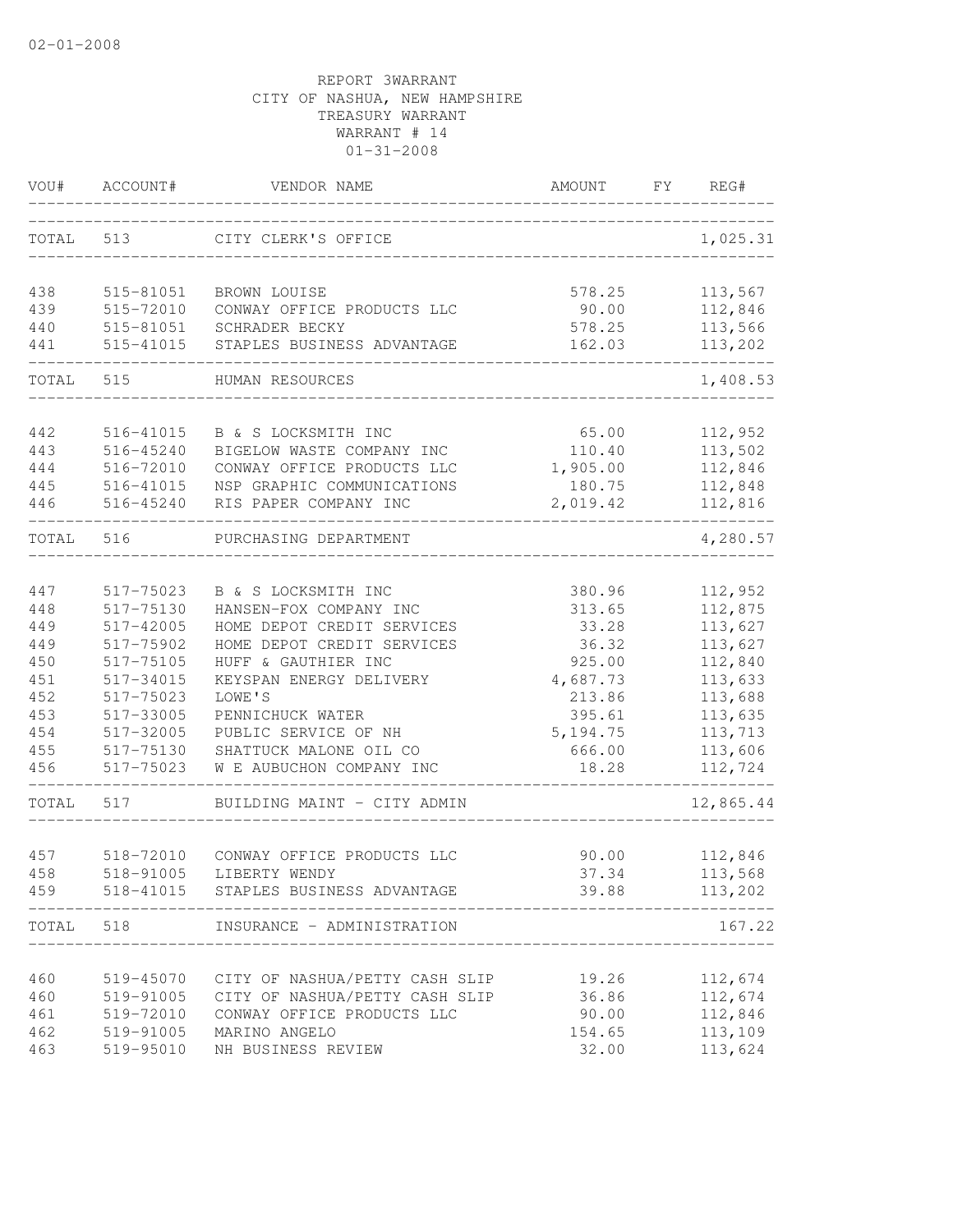| VOU#       | ACCOUNT#               | VENDOR NAME                                              | AMOUNT          | FY. | REG#               |
|------------|------------------------|----------------------------------------------------------|-----------------|-----|--------------------|
| 464<br>464 | 519-41010<br>519-41015 | STAPLES BUSINESS ADVANTAGE<br>STAPLES BUSINESS ADVANTAGE | 79.79<br>129.49 |     | 113,202<br>113,202 |
| TOTAL      | 519                    | ASSESSORS                                                |                 |     | 542.05             |
|            |                        |                                                          |                 |     |                    |
| 465        | 520-53100              | BOOTH HILARY                                             | 384.00          |     | 113,146            |
| 466        | 520-59100              | CITY STREETS FOOD SERVICES                               | 113.76          |     | 112,679            |
| 467        | 520-59100              | ERICKSON CLEANING SERVICES LLC                           | 227.50          |     | 112,855            |
| 468        | $520 - 41015$          | HUNT MEMORIAL BUILDING/PETTY C                           | 92.65           |     | 112,675            |
| 469        | $520 - 34015$          | KEYSPAN ENERGY DELIVERY                                  | 1,134.50        |     | 113,633            |
| 470        | 520-53100              | MORTELLARO CAROLYN                                       | 180.00          |     | 113,052            |
| 471        | 520-33005              | PENNICHUCK WATER                                         | 37.24           |     | 113,635            |
| 472        | 520-41015              | PRINT FACTORY                                            | 164.68          |     | 112,680            |
| 473        | 520-32005              | PUBLIC SERVICE OF NH                                     | 397.87          |     | 113,713            |
| TOTAL      | 520                    | HUNT BUILDING                                            |                 |     | 2,732.20           |
|            |                        |                                                          |                 |     |                    |
| 474        | 522-41015              | GOVCONNECTION INC                                        | 41.75           |     | 112,699            |
| 475        | 522-31040              | MCMULLEN DAN                                             | 53.45           |     | 113,569            |
| 476        | 522-57005              | OFFICETEAM                                               | 2,185.26        |     | 113,442            |
| 477        | 522-41015              | STAPLES BUSINESS ADVANTAGE                               | 285.69          |     | 113,202            |
| TOTAL      | 522                    | INFORMATION TECHNOLOGY                                   |                 |     | 2,566.15           |
|            |                        |                                                          |                 |     |                    |
| 478        | $524 - 64045$          | GOVCONNECTION INC                                        | 228.19          |     | 112,699            |
| 478        | $524 - 64057$          | GOVCONNECTION INC                                        | 223.07          |     | 112,699            |
| 479        | $524 - 64040$          | MOLONY JAMES                                             | 65.00           |     | 113,570            |
| TOTAL      | 524                    | COMPUTERS - CITYWIDE                                     |                 |     | 516.26             |
|            |                        |                                                          |                 |     |                    |
| 480        | 531-53056              | AAA CREDIT SCREENING SERV LLC                            | 50.00           |     | 112,717            |
| 481        | 531-78007              | ADAMSON INDUSTRIES CORP                                  | 89.85           |     | 112,932            |
| 482        | 531-74040              | ADAPTIVE COMMUNICATIONS LLC                              | 5, 414.39       |     | 113,673            |
| 483        | 531-46040              | ALBERT JOSHUA                                            | 18.93           |     | 113,575            |
| 484        | 531-91025              | ALLARD CRAIG                                             | 40.40           |     | 113,573            |
| 485        | 531-53070              | ANIMAL HOSPITAL OF NASHUA INC                            | 72.00           |     | 113,167            |
| 486        | 531-78007              | B & S LOCKSMITH INC                                      | 7.50            |     | 112,952            |
| 487        | 531-59100              | BAER ALEXANDRA                                           | 521.60          |     | 112,912            |
| 488        | $531 - 46040$          | BAILEY DAVID                                             | 133.93          |     | 113,574            |
| 489        | 531-49075              | BATTERIES PLUS 400                                       | 39.98           |     | 113,192            |
| 490        | 531-94005              | BAXTER KERRY                                             | 202.00          |     | 113,572            |
| 491        | 531-78007              | BELLETETES INC                                           | 167.02          |     | 112,882            |
| 492        | $531 - 46030$          | BEN'S UNIFORMS                                           | 693.00          |     | 113,521            |
| 492        | $531 - 46040$          | BEN'S UNIFORMS                                           | 3,138.60        |     | 113,521            |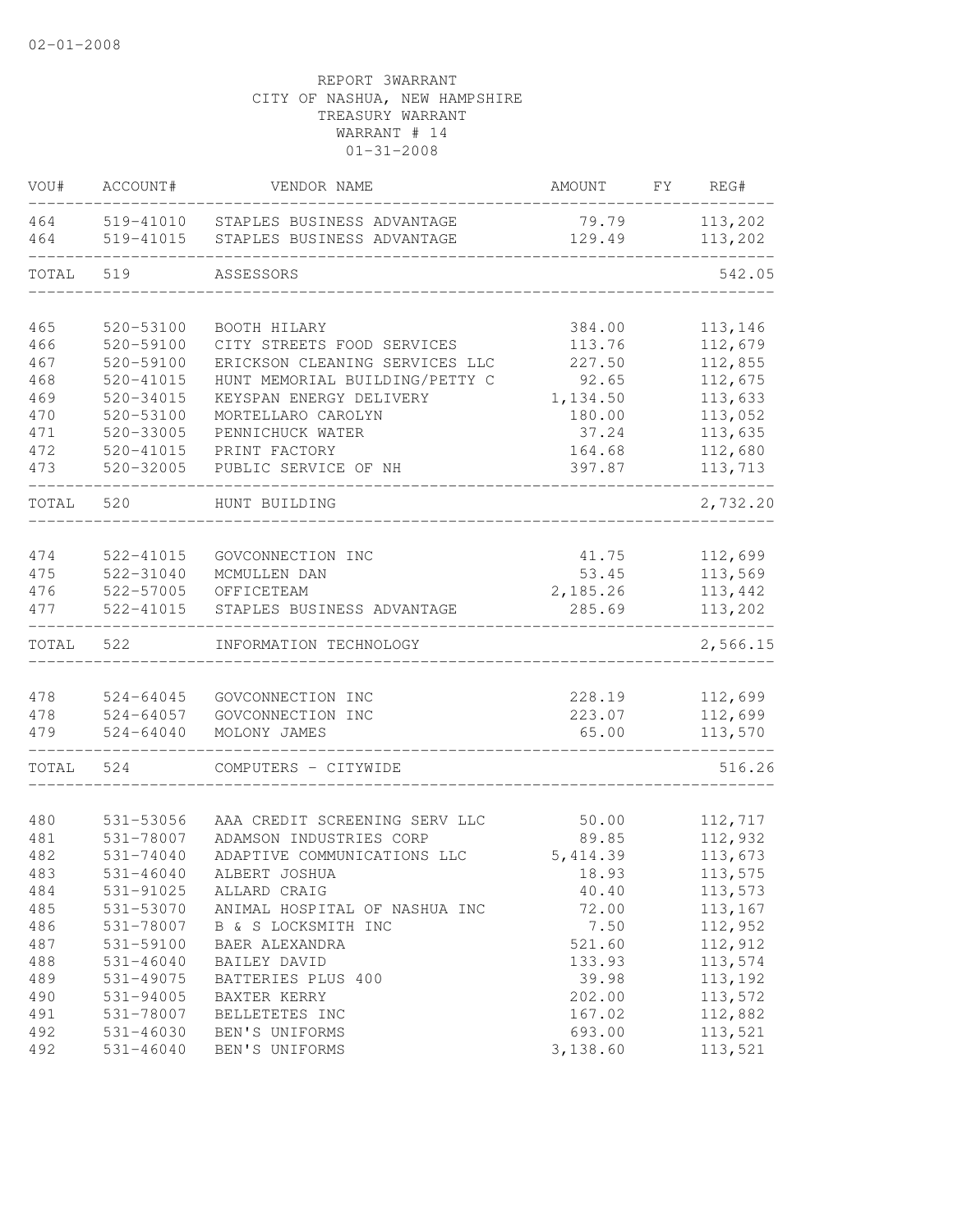| VOU# | ACCOUNT#      | VENDOR NAME                    | AMOUNT    | FY | REG#     |
|------|---------------|--------------------------------|-----------|----|----------|
| 492  | 531-46040     | BEN'S UNIFORMS                 | 137.00    |    | 113,522  |
| 492  | 531-46045     | BEN'S UNIFORMS                 | 1,200.00  |    | 113,521  |
| 493  | 531-78007     | BEST FORD/BEST CYCLE           | 65.14     |    | 112,719  |
| 494  | 531-47010     | BOUND TREE MEDICAL LLC         | 535.92    |    | 112,939  |
| 495  | 531-74092     | BUSINESS ELECTRONICS INC       | 2,000.00  |    | 113,664  |
| 496  | 531-59100     | CANAL ST COLLECTIBLES/SAMANTHA | 188.00    |    | 113, 177 |
| 497  | $531 - 46040$ | CASALE NEAL                    | 52.54     |    | 113,583  |
| 498  | 531-72010     | CONWAY OFFICE PRODUCTS LLC     | 1,857.00  |    | 112,846  |
| 499  | 531-41015     | COPY SHOP                      | 35.00     |    | 112,842  |
| 500  | 531-78075     | DIAMOND GLASS INC              | 190.00    |    | 112,683  |
| 501  | 531-41015     | DICTRONICS INC                 | 76.96     |    | 112,693  |
| 502  | 531-74092     | DIRECTV INC                    | 359.00    |    | 113,677  |
| 503  | 531-49025     | E-S PRESS INC                  | 374.00    |    | 113,033  |
| 504  | 531-42000     | F W WEBB COMPANY               | 74.15     |    | 112,797  |
| 505  | 531-95000     | FBINAA/NE                      | 85.00     |    | 113,617  |
| 506  | 531-48015     | FLEET SERVICES                 | 732.53    |    | 112,934  |
| 507  | 531-78007     | G H BERLIN OIL CO              | 446.62    |    | 112,927  |
| 508  | $531 - 66025$ | GE CAPITAL INC                 | 1, 113.28 |    | 113,186  |
| 509  | $531 - 46040$ | GEORGE'S APPAREL               | 518.00    |    | 112,783  |
| 510  | 531-45005     | GLOCK INC                      | 385.00    |    | 112,819  |
| 511  | 531-41015     | GOVCONNECTION INC              | 228.76    |    | 112,699  |
| 512  | 531-41015     | GRANITE STATE STAMPS INC       | 30.69     |    | 113,495  |
| 513  | 531-78007     | GRAPPONE AUTOMOTIVE GROUP      | 423.36    |    | 112,960  |
| 514  | $531 - 46040$ | HAMMOND CRAIG                  | 116.96    |    | 113,585  |
| 515  | $531 - 46040$ | HAMMOND SCOTT                  | 396.51    |    | 113,584  |
| 516  | 531-42000     | HOME DEPOT CREDIT SERVICES     | 16.86     |    | 113,687  |
| 516  | 531-45220     | HOME DEPOT CREDIT SERVICES     | 103.66    |    | 113,687  |
| 516  | 531-75023     | HOME DEPOT CREDIT SERVICES     | 77.75     |    | 113,687  |
| 517  | 531-95000     | INTERNATIONAL ASSOC FOR INDENT | 70.00     |    | 113,683  |
| 518  | 531-75130     | J LAWRENCE HALL INC            | 195.00    |    | 113,527  |
| 519  | $531 - 45005$ | JUREK BROTHERS INC             | 6,800.00  |    | 112,973  |
| 520  | $531 - 46040$ | KENNEDY JAMES J                | 42.01     |    | 113,588  |
| 521  | 531-34015     | KEYSPAN ENERGY DELIVERY        | 11,130.15 |    | 113,633  |
| 522  | 531-94010     | LEDOUX MICHAEL                 | 600.00    |    | 113,578  |
| 523  | 531-94005     | LEE DENNIS P                   | 33.00     |    | 113,571  |
| 524  | 531-94010     | LINEHAN DENIS                  | 600.00    |    | 113,587  |
| 525  | 531-42000     | LOWE'S                         | 37.95     |    | 113,688  |
| 525  | 531-69025     | LOWE'S                         | 58.53     |    | 113,688  |
| 526  | 531-78007     | MAC MULKIN CHEVROLET INC       | 99.96     |    | 113,500  |
| 527  | 531-91025     | MARTYNY TODD T                 | 40.40     |    | 113,589  |
| 528  | 531-94005     | MOUSHEGIAN MICHAEL             | 40.40     |    | 113,590  |
| 529  | 531-64192     | NASHUA OUTDOOR POWER EQUIP     | 64.52     |    | 112,895  |
| 530  | 531-31040     | NEXTEL COMMUNICATIONS          | 47.97     |    | 113,642  |
| 531  | 531-94005     | NHIAAI                         | 180.00    |    | 113,697  |
| 532  | $531 - 46040$ | NICHOLS PHILLIP                | 311.70    |    | 113,591  |
| 533  | 531-95000     | NNEPAC                         | 50.00     |    | 113,704  |
| 534  | $531 - 46040$ | NORTHEAST TACTICAL INC         | 196.55    |    | 112,771  |
| 535  | 531-78007     | NORTHERN FOREIGN CAR PARTS INC | 680.87    |    | 113,534  |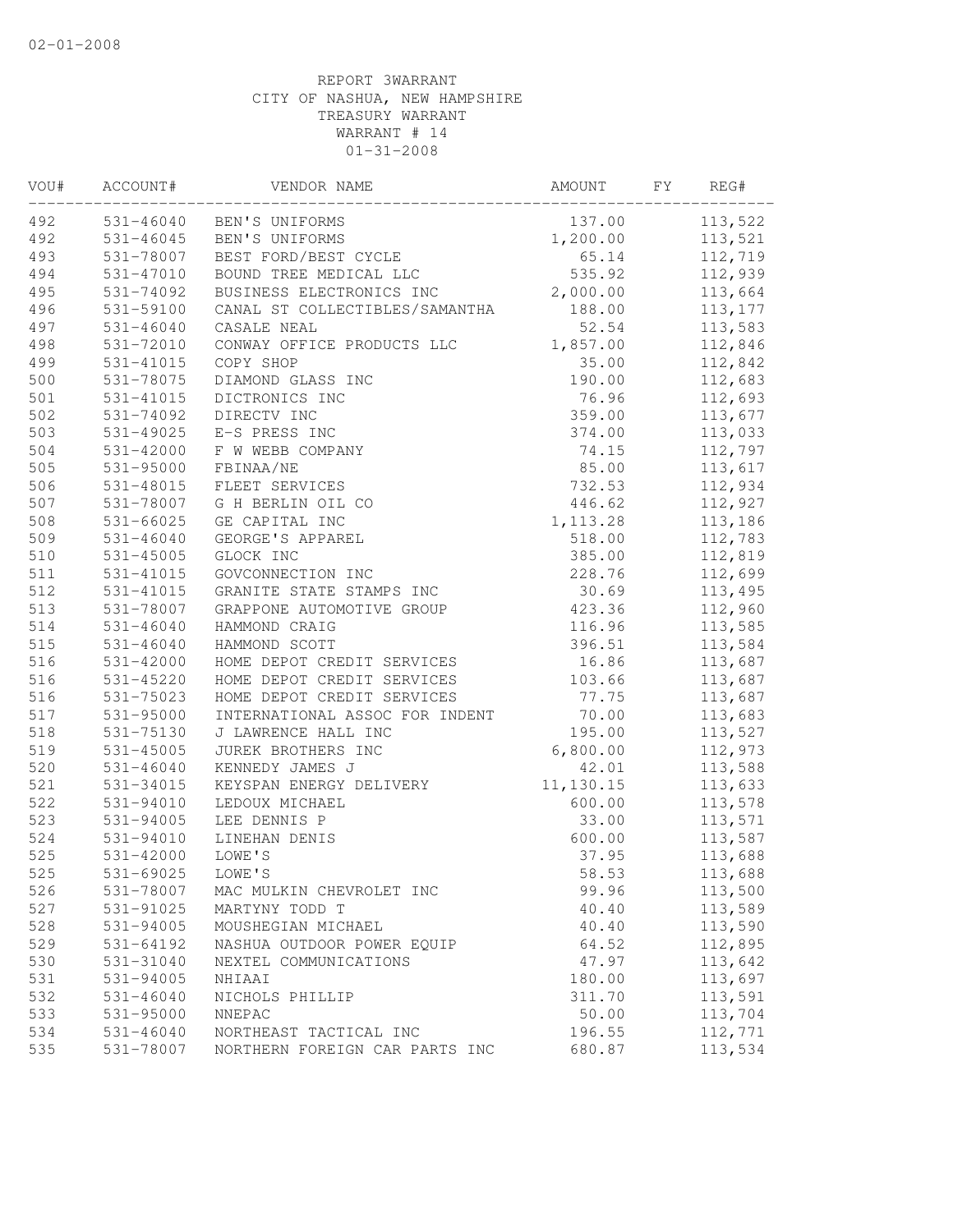| VOU#  | ACCOUNT#               | VENDOR NAME                         | AMOUNT   | FY | REG#               |
|-------|------------------------|-------------------------------------|----------|----|--------------------|
| 536   |                        | 531-31040 PAETEC COMMUNICATIONS INC | 305.47   |    | 113,611            |
| 536   |                        | 531-74040 PAETEC COMMUNICATIONS INC | 617.11   |    | 113,611            |
| 537   | 531-64015              | PC MALL GOV INC                     | 266.62   |    | 113,259            |
| 538   | 531-91025              | PETTY CASH                          | 1.50     |    | 113,579            |
| 538   | 531-98035              | PETTY CASH                          | 100.00   |    | 113,579            |
| 539   | 531-91025              | PETTY CASH                          | 10.50    |    | 113,580            |
| 539   | 531-98035              | PETTY CASH                          | 45.61    |    | 113,580            |
| 540   | 531-98035              | PETTY CASH                          | 69.00    |    | 113,581            |
| 541   | 531-41015              | PETTY CASH                          | 13.44    |    | 113,582            |
| 541   | 531-43005              | PETTY CASH                          | 2.32     |    | 113,582            |
| 541   | 531-48015              | PETTY CASH                          | 10.01    |    | 113,582            |
| 541   | 531-94005              | PETTY CASH                          | 24.00    |    | 113,582            |
| 541   | 531-98035              | PETTY CASH                          | 4.29     |    | 113,582            |
| 542   | 531-32035              | PUBLIC SERVICE OF NH                | 403.18   |    | 113,713            |
| 543   | 531-78007              | QUIRK GM PARTS DEPOT                | 103.49   |    | 112,979            |
| 543   | 531-78100              | QUIRK GM PARTS DEPOT                | 37.58    |    | 112,979            |
| 544   | 531-31025              | RAE BRIAN                           | 51.98    |    | 113,576            |
| 545   | $531 - 45005$          | RILEY'S SPORT SHOP INC              | 96.20    |    | 112,703            |
| 545   | 531-46030              | RILEY'S SPORT SHOP INC              | 1,016.00 |    | 112,703            |
| 546   | 531-91025              | ROARK MEGHAN                        | 77.60    |    | 113,577            |
| 547   | 531-78007              | ROBBINS AUTO PARTS INC              | 334.14   |    | 112,922            |
| 548   | 531-94005              | RON SMITH & ASSOCIATES INC          | 2,200.00 |    | 113,705            |
| 549   | 531-78007              | SAM'S CLUB DIRECT                   | 116.98   |    | 113,662            |
| 550   | 531-34015              | SHATTUCK MALONE OIL CO              | 1,588.69 |    | 113,606            |
| 551   | 531-69025              | SNAP ON TOOLS                       | 10.70    |    | 112,754            |
| 552   | 531-41005              | STAPLES BUSINESS ADVANTAGE          | 558.58   |    | 113,202            |
| 552   | 531-41015              | STAPLES BUSINESS ADVANTAGE          | 2,743.42 |    | 113,202            |
| 553   | $531 - 46030$          | STAR PACKER BADGES                  | 10.00    |    | 112,796            |
| 554   | 531-49025              | STATE OF NH                         | 3,675.00 |    | 113,671            |
| 555   | 531-53125              | SULLIVAN FRANCIS                    | 250.00   |    | 113,586            |
| 556   | 531-42000              | THE DURKIN CO INC                   | 399.59   |    | 112,925            |
| 557   | 531-78007              | TOWERS MOTOR PARTS CORP             | 445.62   |    | 113,151            |
| 558   | 531-74145              | TREASURER STATE OF NH               | 30.00    |    | 112,828            |
| 559   | 531-43005              | UNITED PARCEL SERVICE               | 106.57   |    | 113,746            |
| 560   | 531-43005              | UNITED STATES POSTAL SERVICE        | 1,000.00 |    | 381                |
| 561   | 531-31020              | VERIZON                             | 375.41   |    | 113,628            |
| 562   | 531-31025              | VERIZON                             | 695.38   |    | 113,659            |
| 563   | 531-31025              | VERIZON WIRELESS                    | 49.30    |    | 113,686            |
| 563   | 531-31040              | VERIZON WIRELESS                    | 581.17   |    | 113,686            |
| 564   | 531-74035              | WEST PAYMENT CENTER                 | 131.15   |    | 112,803            |
| TOTAL | 531                    | POLICE DEPARTMENT                   |          |    | 62,245.50          |
|       |                        |                                     |          |    |                    |
| 565   | 532-95010              | 1ST RESPONDER NEWSPAPER             | 100.00   |    | 113,707<br>113,166 |
| 566   | 532-75023              | AIR CLEANING SPECIALISTS OF NE      | 403.55   |    |                    |
| 567   | 532-46045<br>532-94010 | ALLISON JEFFREY                     | 100.00   |    | 112,695            |
| 568   |                        | ATWATER ROBERT                      | 75.00    |    | 112,993            |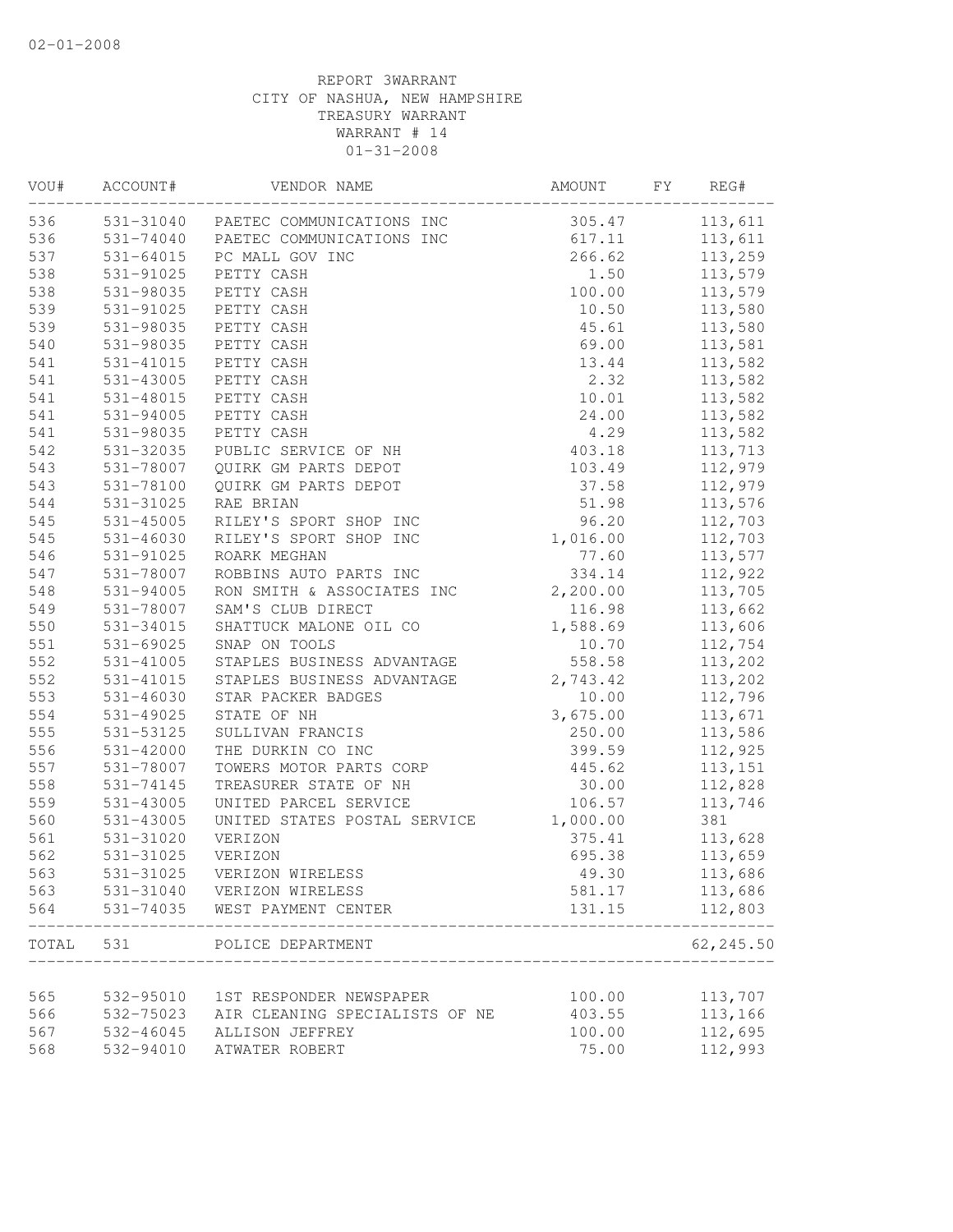| VOU# | ACCOUNT#  | VENDOR NAME                    | AMOUNT    | FΥ | REG#     |  |
|------|-----------|--------------------------------|-----------|----|----------|--|
| 569  | 532-79040 | BATTERIES PLUS 400             | 975.84    |    | 113,192  |  |
| 570  | 532-75105 | BRIAN MASON ELECTRIC LLC       | 931.41    |    | 113,069  |  |
| 571  | 532-75023 | BUXTON CONCRETE LLC            | 1,940.00  |    | 112,965  |  |
| 572  | 532-78100 | C & M DISTRIBUTING CO          | 39.00     |    | 113,289  |  |
| 573  | 532-78020 | CHELMSFORD AUTO ELECTRIC INC   | 235.00    |    | 112,716  |  |
| 574  | 532-72010 | CONWAY OFFICE PRODUCTS LLC     | 411.00    |    | 112,846  |  |
| 575  | 532-78095 | F W WEBB COMPANY               | 1.76      |    | 112,797  |  |
| 576  | 532-64094 | FIRE TECH & SAFETY OF NEW ENGL | 389.93    |    | 113,164  |  |
| 577  | 532-78080 | FLEETPRIDE                     | 365.04    |    | 112,903  |  |
| 578  | 532-75160 | FLYNN PLUMBING & HEATING LLC   | 2,025.00  |    | 112,774  |  |
| 579  | 532-49025 | FSP BOOKS & VIDEOS             | 513.95    |    | 112,969  |  |
| 580  | 532-94010 | GAUDIO TOM                     | 150.00    |    | 112,991  |  |
| 581  | 532-94010 | GOVOSTES REBECCA               | 189.00    |    | 112,854  |  |
| 582  | 532-78075 | GREENFIELD INDUSTRIES INC      | 33.75     |    | 112,760  |  |
| 583  | 532-94010 | HALPIN MIKE                    | 150.00    |    | 112,989  |  |
| 584  | 532-75023 | HOME DEPOT CREDIT SERVICES     | 31.81     |    | 113,627  |  |
| 585  | 532-46040 | HUNTRESS UNIFORMS              | 37.95     | 3  | 112,810  |  |
| 586  | 532-94010 | HUSSEY STEVEN                  | 75.00     |    | 112,987  |  |
| 587  | 532-95005 | IAAI                           | 75.00     |    | 113,703  |  |
| 588  | 532-49025 | <b>ICC</b>                     | 167.50    |    | 113,725  |  |
| 589  | 532-46030 | INDUSTRIAL PROTECTION SERVICES | 1,995.00  |    | 112,772  |  |
| 589  | 532-64094 | INDUSTRIAL PROTECTION SERVICES | 432.47    |    | 112,772  |  |
| 590  | 532-74020 | INFORMATION MANAGEMENT CORP    | 17,975.00 |    | 113,698  |  |
| 591  | 532-59135 | J P PEST SERVICES              | 85.00     |    | 112,938  |  |
| 592  | 532-78007 | JACK YOUNG COMPANY INC         | 269.73    |    | 113,511  |  |
| 593  | 532-34015 | KEYSPAN ENERGY DELIVERY        | 10,524.39 |    | 113,633  |  |
| 594  | 532-94010 | LORENZE STEPHEN M              | 75.00     |    | 112,985  |  |
| 595  | 532-78070 | MASS CRANE & HOIST SERVICE INC | 315.00    |    | 112,776  |  |
| 596  | 532-59100 | MAYNARD & LESIEUR INCORPORATED | 216.00    |    | 113,508  |  |
| 596  | 532-78065 | MAYNARD & LESIEUR INCORPORATED | 4,934.28  |    | 113,508  |  |
| 597  | 532-46030 | MIKE'S CUSTOM KANVAS/MICHAEL A | 30.00     |    | 112,722  |  |
| 597  | 532-78075 | MIKE'S CUSTOM KANVAS/MICHAEL A | 50.00     |    | 112,722  |  |
| 598  | 532-78100 | MINUTEMAN TRUCKS INC           | 739.45    |    | 112,936  |  |
| 599  | 532-41015 | MORRISSEY BRIAN                | 11.99     |    | 113,592  |  |
| 599  | 532-49075 | MORRISSEY BRIAN                | 16.03     |    | 113,592  |  |
| 599  | 532-75023 | MORRISSEY BRIAN                | 6.00      |    | 113,592  |  |
| 599  | 532-95005 | MORRISSEY BRIAN                | 28.00     |    | 113,592  |  |
| 599  | 532-98020 | MORRISSEY BRIAN                | 14.60     |    | 113,592  |  |
| 600  | 532-94010 | MURPHY ERIC                    | 1,557.00  |    | 112,966  |  |
| 601  | 532-64165 | NASHUA OUTDOOR POWER EQUIP     | 20.00     |    | 112,895  |  |
| 602  | 532-78110 | NE DETROIT DIESEL-ALLISON INC  | 46.64     |    | 112,865  |  |
| 603  | 532-49025 | NFPA                           | 266.25    |    | 113, 175 |  |
| 604  | 532-63065 | NH SAFE & LOCK CO INC          | 2,000.00  |    | 113,108  |  |
| 605  | 532-31040 | PAETEC COMMUNICATIONS INC      | 22.42     |    | 113,611  |  |
| 606  | 532-75023 | PAUL'S REPAIR/PAUL PERAULT     | 250.00    |    | 112,945  |  |
| 607  | 532-33005 | PENNICHUCK WATER               | 1,112.44  |    | 113,635  |  |
| 608  | 532-69025 | PORT MANUFACTURING & SALES CO  | 856.00    |    | 112,806  |  |
| 609  | 532-32005 | PUBLIC SERVICE OF NH           | 6, 176.51 |    | 113,713  |  |
|      |           |                                |           |    |          |  |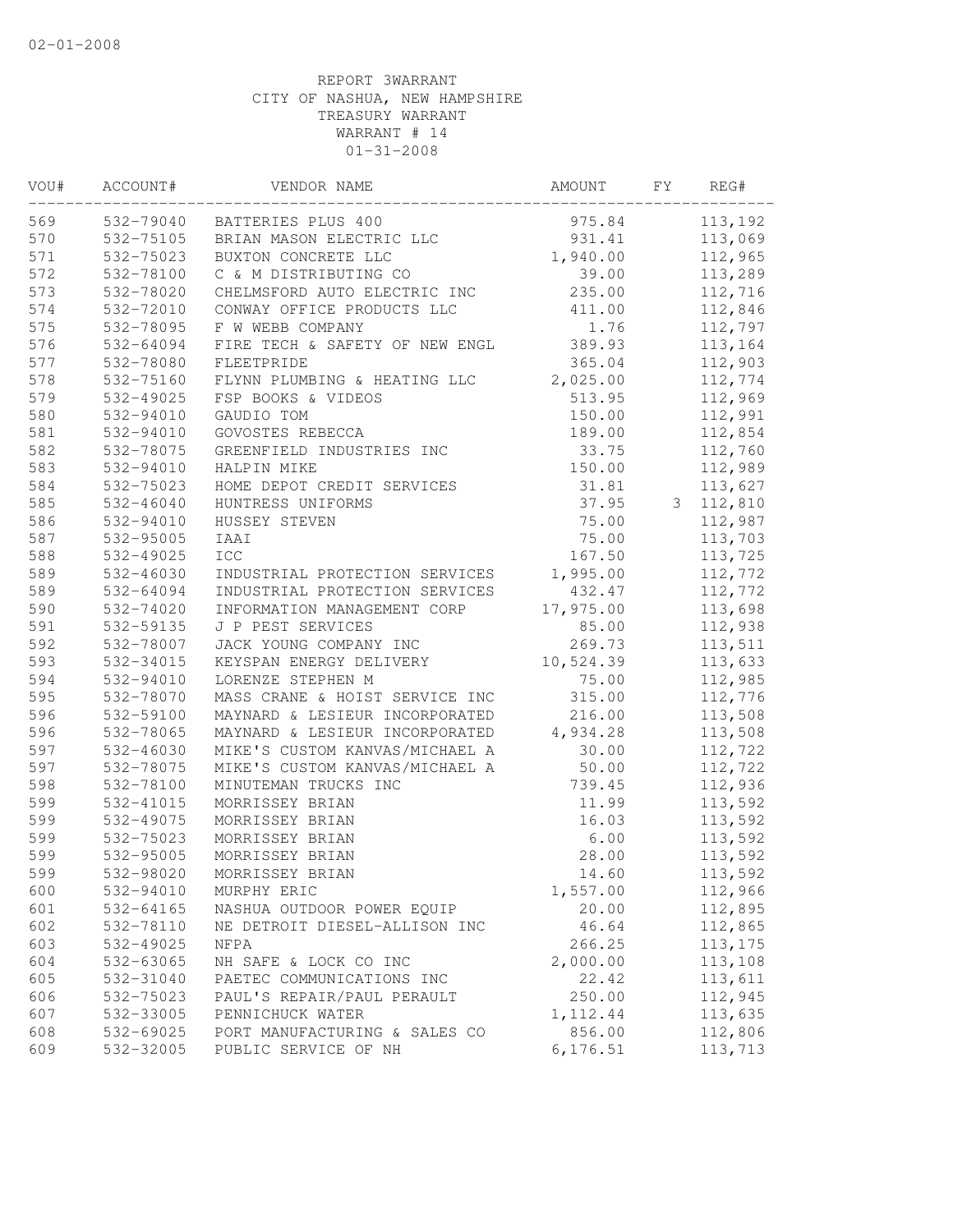| VOU#  | ACCOUNT#  | VENDOR NAME                    | <b>AMOUNT</b> | FΥ | REG#       |
|-------|-----------|--------------------------------|---------------|----|------------|
| 610   | 532-79045 | REXEL CLS                      | 32.54         |    | 113,408    |
| 611   | 532-78007 | SANEL AUTO PARTS CO            | 69.05         |    | 112,889    |
| 611   | 532-78100 | SANEL AUTO PARTS CO            | 311.98        |    | 112,889    |
| 612   | 532-69035 | SNAP ON TOOLS                  | 206.95        |    | 112,754    |
| 613   | 532-95005 | SOUHEGAN MUTUAL FIRE AID ASSOC | 50.00         |    | 113,626    |
| 614   | 532-41005 | STAPLES BUSINESS ADVANTAGE     | 325.70        |    | 113,202    |
| 614   | 532-41015 | STAPLES BUSINESS ADVANTAGE     | 486.39        |    | 113,202    |
| 615   | 532-78007 | TOWERS MOTOR PARTS CORP        | 198.60        |    | 113,151    |
| 616   | 532-31040 | VERIZON WIRELESS               | 34.70         |    | 113,686    |
| 617   | 532-94010 | VITTS ERIC                     | 75.00         |    | 112,982    |
| 618   | 532-63065 | WALMART COMMUNITY              | 53.22         |    | 113,615    |
| 619   | 532-78080 | YANKEE TRUCKS                  | 358.96        |    | 112,732    |
| TOTAL | 532       | FIRE DEPARTMENT                |               |    | 61,644.78  |
| 620   | 534-64297 | PSNH                           | 2,822.50      |    | 113,720    |
| 621   | 534-32020 | PUBLIC SERVICE OF NH           | 372.61        |    | 113,713    |
|       |           |                                |               |    |            |
| TOTAL | 534       | STREET LIGHTING                |               |    | 3, 195. 11 |
| 622   | 535-64030 | DIVER'S DEN DIVE SHOP INC      | 65.00         |    | 112,943    |
| TOTAL | 535       | EMERGENCY MANAGEMENT           |               |    | 65.00      |
|       |           |                                |               |    |            |
| 623   | 536-64255 | MOTOROLA                       | 1,269.60      |    | 112,813    |
| 624   | 536-94005 | PETTY CASH                     | 8.00          |    | 113,593    |
| 625   | 536-32035 | PUBLIC SERVICE OF NH           | 2,179.97      |    | 113,713    |
| 626   | 536-31050 | VERIZON WIRELESS               | 70.22         |    | 113,686    |
| TOTAL | 536       | CITYWIDE COMMUNICATIONS        |               |    | 3,527.79   |
|       |           |                                |               |    |            |
| 627   | 541-72010 | CONWAY OFFICE PRODUCTS LLC     | 90.00         |    | 112,846    |
| 628   | 541-53165 | LANGUAGE LINE SERVICES         | 92.90         |    | 112,799    |
| 629   | 541-33005 | PENNICHUCK WATER               | 150.25        |    | 113,635    |
| 630   | 541-32005 | PUBLIC SERVICE OF NH           | 908.04        |    | 113,714    |
| 631   | 541-34005 | SHATTUCK MALONE OIL CO         | 3,685.99      |    | 113,606    |
| TOTAL | 541       | COMMUNITY SERVICES DIVISION    |               |    | 4,927.18   |
| 632   | 542-74090 | ALLIED 100 LLC                 | 53.00         |    | 113,194    |
| 632   | 542-94010 | ALLIED 100 LLC                 | 68.00         |    | 113,194    |
| 633   | 542-91005 | BAGLEY BOBBIE                  | 110.01        |    | 112,897    |
| 634   | 542-72010 | CONWAY OFFICE PRODUCTS LLC     | 90.00         |    | 112,846    |
|       |           |                                |               |    |            |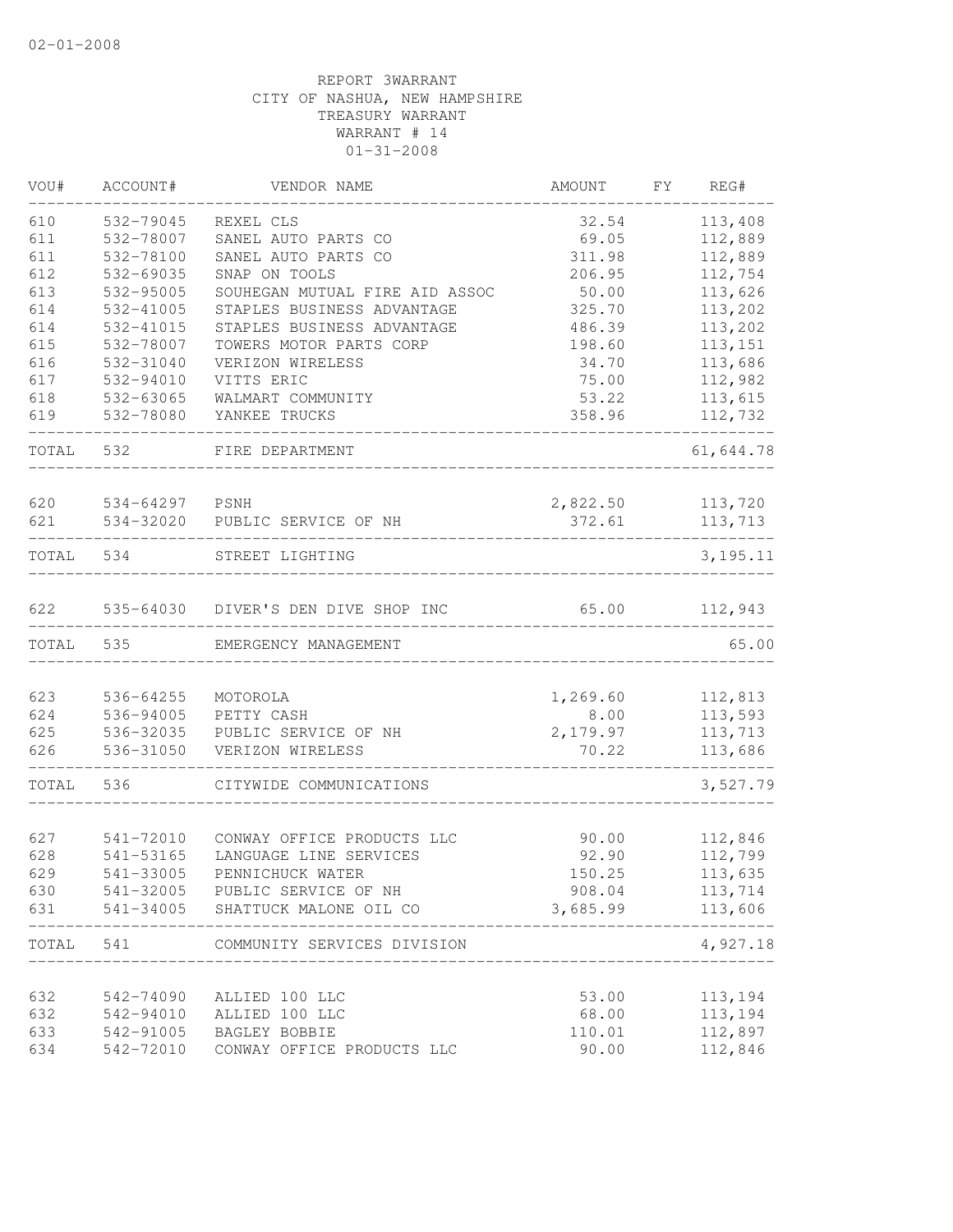| VOU#       | ACCOUNT#  | VENDOR NAME                                                        | AMOUNT          | FY | REG#               |
|------------|-----------|--------------------------------------------------------------------|-----------------|----|--------------------|
| 635        | 542-91005 | COTE JOAN                                                          | 18.44           |    | 112,898            |
| 636        | 542-91005 | FELICIANO SANDRA                                                   | 38.32           |    | 112,690            |
| 637        | 542-41015 | STAPLES BUSINESS ADVANTAGE                                         | 30.72           |    | 113,203            |
| TOTAL      | 542       | COMMUNITY HEALTH                                                   |                 |    | 408.49             |
|            |           |                                                                    |                 |    |                    |
| 637        | 543-41015 | STAPLES BUSINESS ADVANTAGE                                         | 35.99           |    | 113,203            |
| 638        | 543-91005 | TREMBLAY MICHAEL                                                   | 70.45           |    | 113,138            |
| TOTAL      | 543       | ENVIRONMENTAL HEALTH DEPT.                                         |                 |    | 106.44             |
|            |           |                                                                    |                 |    |                    |
| 639<br>640 | 544-41015 | 544-72010 CONWAY OFFICE PRODUCTS LLC<br>STAPLES BUSINESS ADVANTAGE | 90.00<br>246.50 |    | 112,846<br>113,203 |
|            |           |                                                                    |                 |    |                    |
| TOTAL 544  |           | WELFARE ADMINISTRATION                                             |                 |    | 336.50             |
|            |           |                                                                    |                 |    |                    |
| 641        | 545-97020 | 147 LAKE ST REALTY TRUST/RONAL                                     | 987.55          |    | 113,098            |
| 642        | 545-97020 | 188 CONCORD ST LLC DBA LILLIAN                                     | 1,638.00        |    | 113,090            |
| 643        | 545-97020 | 23-25 TEMPLE ST REALTY LLC                                         | 2,194.84        |    | 113,116            |
| 644        | 545-97020 | 28-34 RR SQUARE LLC                                                | 652.50          |    | 112,736            |
| 645        | 545-97020 | 34-36 CHENEY PLACE LLC                                             | 200.00          |    | 113,105            |
| 646        | 545-97020 | 35-37 CROWN ST REALTY LLC                                          | 600.00          |    | 113,091            |
| 647        | 545-97020 | ACCEL REALTY                                                       | 956.27          |    | 113,092            |
| 648        | 545-97020 | ARNOLD DENNIS                                                      | 740.00          |    | 112,815            |
| 649        | 545-97020 | BATISTA RAFAEL                                                     | 480.02          |    | 113,104            |
| 650        | 545-97020 | BEAULIEU FRANCIS                                                   | 606.28          |    | 112,830            |
| 651        | 545-97020 | BERKOVICH MARK                                                     | 797.06          |    | 112,853            |
| 652        | 545-97020 | BISHOP REAL ESTATE MGMT INC                                        | 797.06          |    | 112,868            |
| 653        | 545-97020 | BODMER PAUL                                                        | 467.86          |    | 112,767            |
| 654        | 545-97015 | BOSTON EXPRESS BUS INC                                             | 55.00           |    | 113,099            |
| 655        | 545-97020 | BRODEUR CLAUDE                                                     | 617.95          |    | 112,874            |
| 656        | 545-97020 | BROOK VILLAGE NORTH ASSOCIATES                                     | 1,272.00        |    | 112,928            |
| 657        | 545-97020 | CENTRAL REALTY                                                     | 2,476.73        |    | 112,913            |
| 658        | 545-97020 | CLOCKTOWER HOUSING ASSOCIATES                                      | 797.06          |    | 112,698            |
| 659        | 545-97015 | CONCORD COACH LINES INC                                            | 5.50            |    | 113,100            |
| 660        | 545-97020 | COUNTRY BARN MOTEL                                                 | 662.00          |    | 112,883            |
| 661        | 545-97020 | DELGADO NAISHA                                                     | 625.00          |    | 113,096            |
| 662        | 545-97015 | DEMOULAS SUPERMARKETS INC                                          | 2,916.00        |    | 113,607            |
| 663        | 545-97020 | DOBENS SUSAN                                                       | 1,718.10        |    | 112,801            |
| 664        | 545-97015 | EASTERN PROPANE GAS INC                                            | 304.09          |    | 113,731            |
| 665        | 545-97020 | FISCHER MARJORIE                                                   | 842.88          |    | 112,908            |
| 666        | 545-97020 | FLOOD TOD                                                          | 440.00          |    | 113,095            |
| 667        | 545-97015 | FRED FULLER OIL CO                                                 | 319.90          |    | 113,645            |
| 668        | 545-97020 | GAUTHIER CONRAD J                                                  | 1,000.00        |    | 112,886            |
| 669        | 545-97020 | GAUTHIER REALTY/CONNIE GAUTHIE                                     | 3,009.78        |    | 113,200            |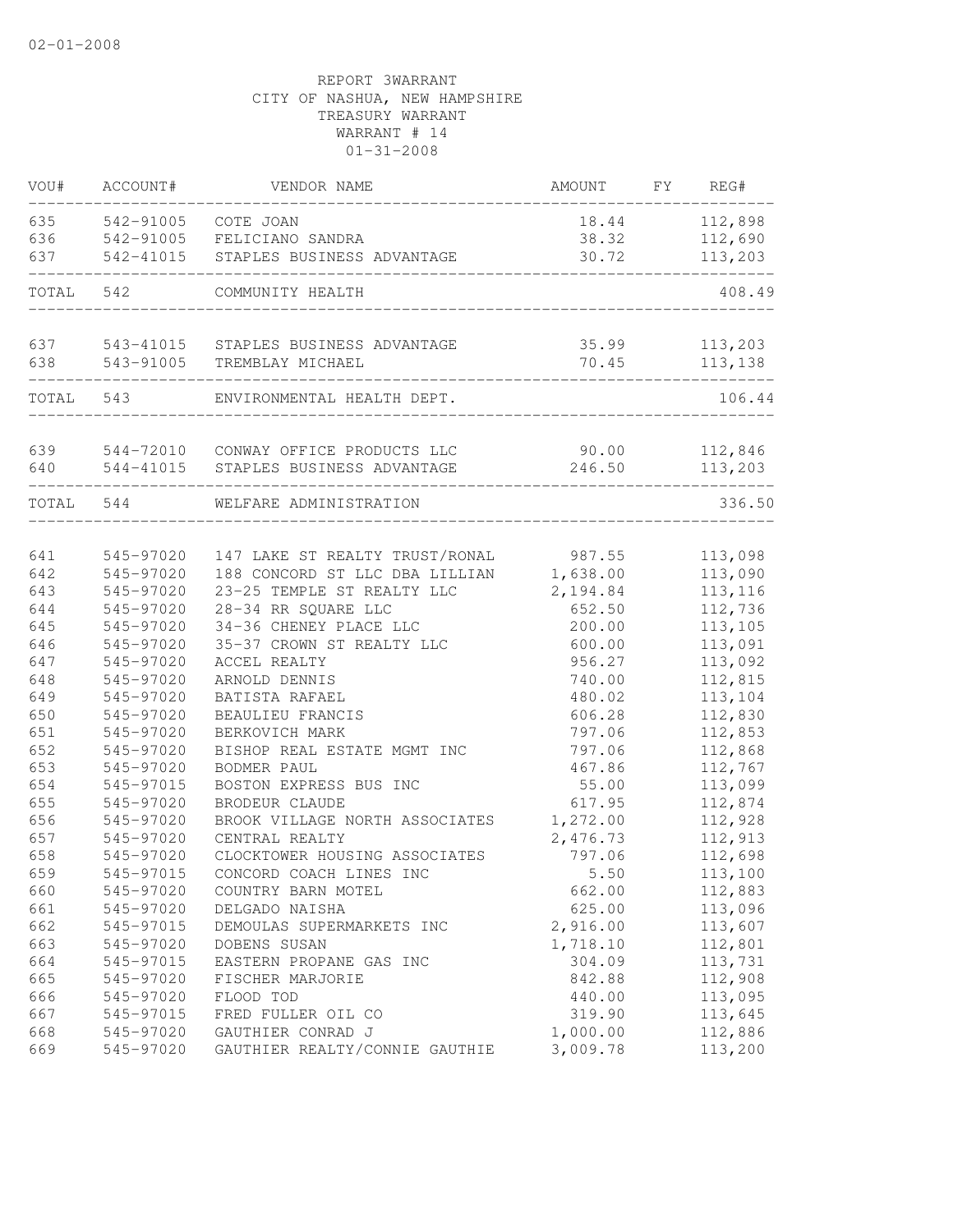| VOU#       | ACCOUNT#               | VENDOR NAME                                             | AMOUNT           | FY | REG#               |
|------------|------------------------|---------------------------------------------------------|------------------|----|--------------------|
| 670        | 545-97020              | GAUVIN GARY                                             | 311.40           |    | 112,957            |
| 671        | 545-97020              | KARAWSKI KATHY                                          | 580.00           |    | 112,894            |
| 672        | 545-97020              | LAMERAND ENTERPRISES/KYLE LAME                          | 689.84           |    | 113,149            |
| 673        | 545-97020              | LAVOIE DAVID                                            | 1,169.19         |    | 113, 125           |
| 674        | 545-97020              | LAVOIE LEO M                                            | 517.25           |    | 113,147            |
| 675        | 545-97020              | LEITH ROBERT W                                          | 750.00           |    | 113,136            |
| 676        | 545-97020              | LIGHT PARTNERS                                          | 242.52           |    | 113,089            |
| 677        | 545-97020              | MALONEY DAVID                                           | 650.00           |    | 112,849            |
| 678        | 545-97020              | MARKARIAN DEBORAH                                       | 485.00           |    | 113,103            |
| 679        | 545-97020              | MOTEL 6                                                 | 191.96           |    | 113,150            |
| 680        | 545-97020              | MUNYU ELIZABETH                                         | 294.00           |    | 112,958            |
| 681        | 545-97020              | NASHUA HOUSING AUTHORITY                                | 845.25           |    | 113,158            |
| 682        | 545-97020              | NASHUA PASTORAL CARE                                    | 350.00           |    | 112,884            |
| 683        | 545-97020              | PAQUIN EDWARD                                           | 165.50           |    | 112,715            |
| 684        | 545-97020              | PARENT FRANCOIS                                         | 427.38           |    | 113,094            |
| 685        | 545-97020              | POULIN FERNAND                                          | 412.39           |    | 113, 135           |
| 686        | 545-97020              | PSALEDAKIS WILLIAM                                      | 657.17           |    | 112,739            |
| 687        | 545-97015              | PUBLIC SERVICE CO OF NH                                 | 314.66           |    | 113,724            |
| 688        | 545-97020              | RHODES DAVID                                            | 812.58           |    | 112,745            |
| 689        | 545-97020              | SMITH ANDREW                                            | 814.95           |    | 113,101            |
| 690        | 545-97020              | SPILLER LAURENCE D                                      | 457.98           |    | 112,710            |
| 691        | 545-97015              | ST JOSEPH PHARMACY                                      | 33.70            |    | 112,743            |
| 692        | 545-97020              | SYLVAIN THERESE B                                       | 341.55           |    | 112,878            |
| 693        | 545-97020              | THEILER JOHN                                            | 673.13           |    | 112,757            |
| 694        | 545-97020              | TREITEL ROBERT                                          | 450.00           |    | 112,872            |
| 695        | 545-97020              | URQUHART TRUST                                          | 625.00           |    | 113,097            |
| 696        | 545-97020              | WALKER JAMES B                                          | 500.00           |    | 112,697            |
| 697        | 545-97015              | WINGATE'S PHARMACY INC                                  | 5,382.35         |    | 113,608            |
| TOTAL      | 545                    | WELFARE COSTS                                           |                  |    | 47, 324.18         |
| 698        |                        | 551-41015 CITY OF NASHUA/PETTY CASH SLIP                | 5.98             |    | 112,674            |
| 699        |                        | CONWAY OFFICE PRODUCTS LLC                              |                  |    | 112,846            |
| 700        | 551-72010              | GRAINGER                                                | 200.00<br>401.30 |    | 112,779            |
| 701        | 551-62022<br>551-34015 | KEYSPAN ENERGY DELIVERY                                 |                  |    | 113,633            |
| 702        | 551-95005              | MCGRAW HILL CONSTRUCTION ENR                            | 536.98<br>69.00  |    | 113,694            |
| 703        |                        | NEW ENGLAND PAPER & SUPPLY                              | 26.75            |    | 112,916            |
|            | 551-41015              |                                                         |                  |    |                    |
| 704        | $551 - 95005$          | NH LAND SURVEYORS ASSOCIATION                           | 175.00           |    | 113,710            |
| 705        | 551-94005              | NHSPE FEBRUARY MEETING                                  | 30.00            |    | 113,670            |
| 706<br>707 | 551-31040<br>551-41015 | PAETEC COMMUNICATIONS INC<br>STAPLES BUSINESS ADVANTAGE | 6.06<br>240.83   |    | 113,611<br>113,203 |
|            |                        |                                                         |                  |    |                    |
| TOTAL      | 551                    | PUBLIC WORKS DIV & ENGINEERING                          |                  |    | 1,691.90           |
| 708        | 552-59050              | BAKER CHRISTOPHER                                       | 44.00            |    | 112,942            |
| 709        | 552-75022              | BELLETETES INC                                          | 106.06           |    | 112,882            |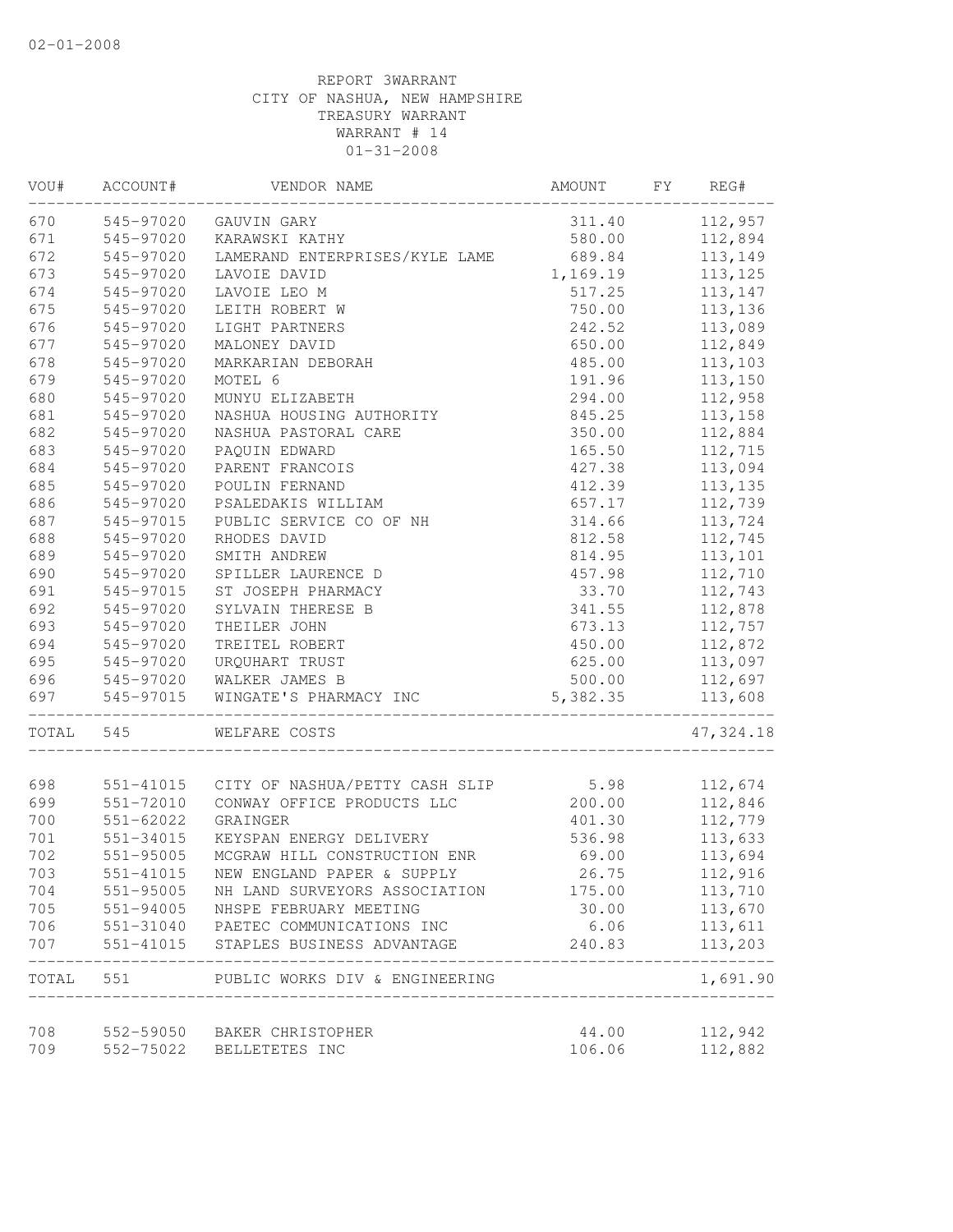| VOU# | ACCOUNT#      | VENDOR NAME                    | AMOUNT   | FY | REG#     |
|------|---------------|--------------------------------|----------|----|----------|
| 710  | 552-59050     | BONFANTI DEBORAH               | 40.00    |    | 113,035  |
| 711  | 552-59050     | BONFANTI SARAH                 | 88.00    |    | 113,082  |
| 712  | 552-59050     | BROWN ALAN D                   | 350.00   |    | 113, 119 |
| 713  | 552-59050     | BROWN ALEXANDER                | 180.00   |    | 113,185  |
| 714  | 552-94005     | CAGGIANO NICHOLAS              | 59.74    |    | 113,594  |
| 715  | 552-59050     | CARON MEGAN                    | 100.00   |    | 113,038  |
| 716  | 552-78007     | CARPARTS OF NASHUA             | 589.34   |    | 112,718  |
| 717  | 552-78100     | CASEY EQUIPMENT & RENTAL CORP  | 1,396.96 |    | 113,160  |
| 718  | 552-72010     | CONWAY OFFICE PRODUCTS LLC     | 120.00   |    | 112,846  |
| 719  | 552-59050     | COY GREG                       | 132.00   |    | 113,037  |
| 720  | 552-59050     | COYLE KEVIN                    | 348.00   |    | 112,762  |
| 721  | 552-48015     | DENNIS K BURKE INC             | 1,723.36 |    | 113,747  |
| 722  | 552-59050     | DRESCHER STEPHEN               | 40.00    |    | 112,917  |
| 723  | 552-59050     | DROWN HOLLY                    | 80.00    |    | 112,793  |
| 724  | 552-59050     | DROWN JEFF                     | 80.00    |    | 113,139  |
| 725  | 552-75135     | F W WEBB COMPANY               | 45.60    |    | 112,797  |
| 726  | 552-59050     | GILLIS MIKE                    | 992.50   |    | 113, 411 |
| 727  | $552 - 46045$ | HOME DEPOT CREDIT SERVICES     | 14.96    |    | 113,627  |
| 727  | 552-69035     | HOME DEPOT CREDIT SERVICES     | 27.79    |    | 113,627  |
| 727  | 552-75021     | HOME DEPOT CREDIT SERVICES     | 34.58    |    | 113,627  |
| 727  | 552-75022     | HOME DEPOT CREDIT SERVICES     | 1,005.02 |    | 113,627  |
| 727  | 552-75135     | HOME DEPOT CREDIT SERVICES     | 131.54   |    | 113,627  |
| 728  | 552-75022     | JOHNSON'S ELECTRIC SUPPLY      | 172.60   |    | 112,802  |
| 729  | 552-46045     | JORDAN PATRICK                 | 44.97    |    | 113,596  |
| 730  | 552-34015     | KEYSPAN ENERGY DELIVERY        | 2,496.65 |    | 113,633  |
| 730  | 552-34045     | KEYSPAN ENERGY DELIVERY        | 1,564.99 |    | 113,633  |
| 731  | 552-78100     | LIBERTY INTN'L TRUCKS OF NH LL | 79.07    |    | 113,506  |
| 732  | 552-59050     | LINDSCOTT CHRISTOPHER          | 132.00   |    | 112,995  |
| 733  | 552-75022     | M & M ELECTRICAL SUPPLY CO INC | 12.85    |    | 113,496  |
| 734  | 552-45290     | M & N SPORTS LLC               | 7.80     |    | 112,888  |
| 734  | $552 - 46005$ | M & N SPORTS LLC               | 137.70   |    | 112,888  |
| 735  | 552-64225     | M E O'BRIEN & SONS INC         | 4,800.00 |    | 112,847  |
| 736  | 552-78007     | NAPA AUTO PARTS                | 2,448.26 |    | 113,148  |
| 737  | 552-74085     | NEW ENGLAND SHARPENING COMPANY | 55.00    |    | 112,728  |
| 738  | 552-59050     | NOLAN KEVIN                    | 496.00   |    | 112,880  |
| 739  | 552-74092     | NORTRAX                        | 56.81    |    | 113,062  |
| 740  | 552-59050     | NOYES RICK                     | 150.00   |    | 112,978  |
| 741  | 552-59050     | NOYES TREVOR                   | 200.00   |    | 113,085  |
| 742  | 552-31040     | PAETEC COMMUNICATIONS INC      | 20.53    |    | 113,611  |
| 743  | 552-94005     | PAINTER SCOTT                  | 18.00    |    | 113,595  |
| 744  | 552-94005     | PARENTING NEW HAMPSHIRE        | 150.00   |    | 113,629  |
| 745  | 552-33005     | PENNICHUCK WATER               | 623.08   |    | 113,635  |
| 745  | 552-33045     | PENNICHUCK WATER               | 302.72   |    | 113,635  |
| 745  | 552-33050     | PENNICHUCK WATER               | 35.61    |    | 113,635  |
| 746  | 552-59180     | PIONEER TREE SERVICE           | 3,605.00 |    | 113,523  |
| 747  | 552-32005     | PUBLIC SERVICE OF NH           | 6,029.31 |    | 113,714  |
| 747  | 552-32005     | PUBLIC SERVICE OF NH           | 534.44   |    | 113,715  |
| 747  | 552-32030     | PUBLIC SERVICE OF NH           | 2,770.91 |    | 113,714  |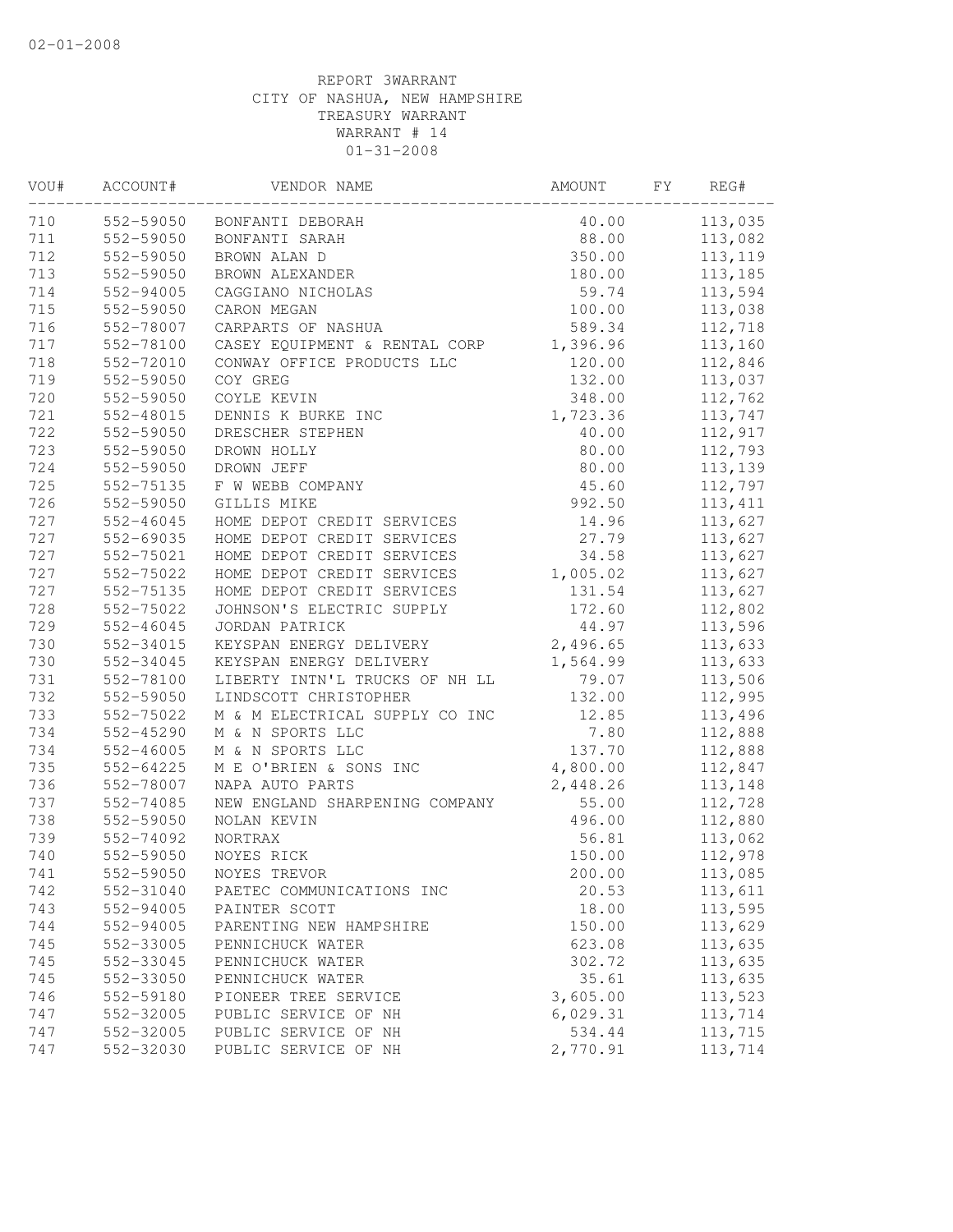| VOU#  | ACCOUNT#      | VENDOR NAME                    | AMOUNT    | FΥ | REG#      |
|-------|---------------|--------------------------------|-----------|----|-----------|
| 747   | 552-32040     | PUBLIC SERVICE OF NH           | 2,183.50  |    | 113,715   |
| 748   | 552-59050     | SAIA FRANK                     | 450.00    |    | 112,778   |
| 749   | 552-78007     | SANEL AUTO PARTS CO            | 14.84     |    | 112,889   |
| 750   | 552-48005     | SHATTUCK MALONE OIL CO         | 8,901.96  |    | 113,606   |
| 751   | 552-41015     | STAPLES BUSINESS ADVANTAGE     | 33.99     |    | 113,203   |
| 752   | 552-59050     | STUART ALISTAIR                | 100.00    |    | 112,844   |
| 753   | $552 - 95010$ | TELEGRAPH PUBLISHING COMPANY   | 156.00    |    | 113,609   |
| 754   | 552-75021     | TOM IRWIN INCORPORATED         | 2,614.29  |    | 113,525   |
| 755   | 552-59050     | TOROSIAN GEORGE                | 286.00    |    | 112,914   |
| 756   | 552-75165     | UNITED SUPPLY COMPANY INC      | 461.90    |    | 113,515   |
| 757   | 552-31040     | VERIZON                        | 83.07     |    | 113,659   |
| 758   | 552-59050     | WELLIVER RON                   | 138.00    |    | 112,832   |
| 759   | 552-59050     | WHEELER BRYAN                  | 50.00     |    | 113,079   |
| 760   | 552-59050     | WHEELER DOUG                   | 164.00    |    | 113,045   |
| 761   | 552-59050     | ZAPENAS BRAD                   | 320.00    |    | 112,933   |
| TOTAL | 552           | PARKS AND RECREATION           |           |    | 50,631.30 |
|       |               |                                |           |    |           |
| 762   | 553-59100     | ARCSOURCE INC                  | 91.56     |    | 112,891   |
| 763   | 553-75130     | ARROW EQUIPMENT INC            | 345.00    |    | 113, 171  |
| 764   | 553-78100     | B-B CHAIN                      | 128.00    |    | 112,742   |
| 765   | 553-42010     | BANNER SYSTEMS OF MASSACHUSETT | 446.22    |    | 113,494   |
| 766   | 553-59150     | BCM CONTROLS CORPORATION       | 1,213.60  |    | 112,937   |
| 767   | 553-45060     | BELLETETES INC                 | 2.85      |    | 112,882   |
| 767   | 553-69025     | BELLETETES INC                 | 53.98     |    | 112,882   |
| 767   | 553-75023     | BELLETETES INC                 | 67.30     |    | 112,882   |
| 768   | 553-59160     | BENTLEY MANAGEMENT GROUP INC   | 1,387.50  |    | 113,692   |
| 769   | 553-45260     | BENTLEY MANAGEMENT GROUP INC   | 4,655.00  |    | 112,929   |
| 770   | 553-45015     | BROX INDUSTRIES INC            | 138.00    |    | 112,755   |
| 770   | 553-45190     | BROX INDUSTRIES INC            | 50.72     |    | 112,755   |
| 771   | 553-59160     | CADY PATRICK T                 | 1,744.74  |    | 113,689   |
| 772   | 553-78100     | CHADWICK-BAROSS INC            | 1,040.41  |    | 112,756   |
| 773   | 553-49075     | CHROMATE INDUSTRIAL CORP       | 797.66    |    | 112,835   |
| 773   | 553-78100     | CHROMATE INDUSTRIAL CORP       | 224.40    |    | 112,835   |
| 774   | 553-72035     | CONWAY OFFICE PRODUCTS LLC     | 90.00     |    | 112,846   |
| 775   | 553-59160     | CORCORAN WILLIAM J             | 800.00    |    | 113,657   |
| 776   | 553-59160     | CRISP CONTRACTING LLC          | 777.26    |    | 113,649   |
| 777   | 553-59100     | D & R TOWING INC               | 180.00    |    | 113,499   |
| 778   | 553-59160     | DEAN THOMAS                    | 1,974.82  |    | 113,652   |
| 779   | 553-31040     | DEBOISBRIAND ROGER             | 9.94      |    | 113,597   |
| 779   | 553-49075     | DEBOISBRIAND ROGER             | 7.99      |    | 113,597   |
| 779   | 553-78100     | DEBOISBRIAND ROGER             | 15.94     |    | 113,597   |
| 779   | 553-91005     | DEBOISBRIAND ROGER             | 23.57     |    | 113,597   |
| 780   | 553-46045     | DEBOISBRIAND ROGER             | 77.96     |    | 113,598   |
| 780   | 553-91005     | DEBOISBRIAND ROGER             | 102.38    |    | 113,598   |
| 781   | 553-48015     | DENNIS K BURKE INC             | 26,008.46 |    | 113,747   |
| 782   | 553-78100     | DONOVAN EQUIPMENT CO INC       | 847.48    |    | 112,750   |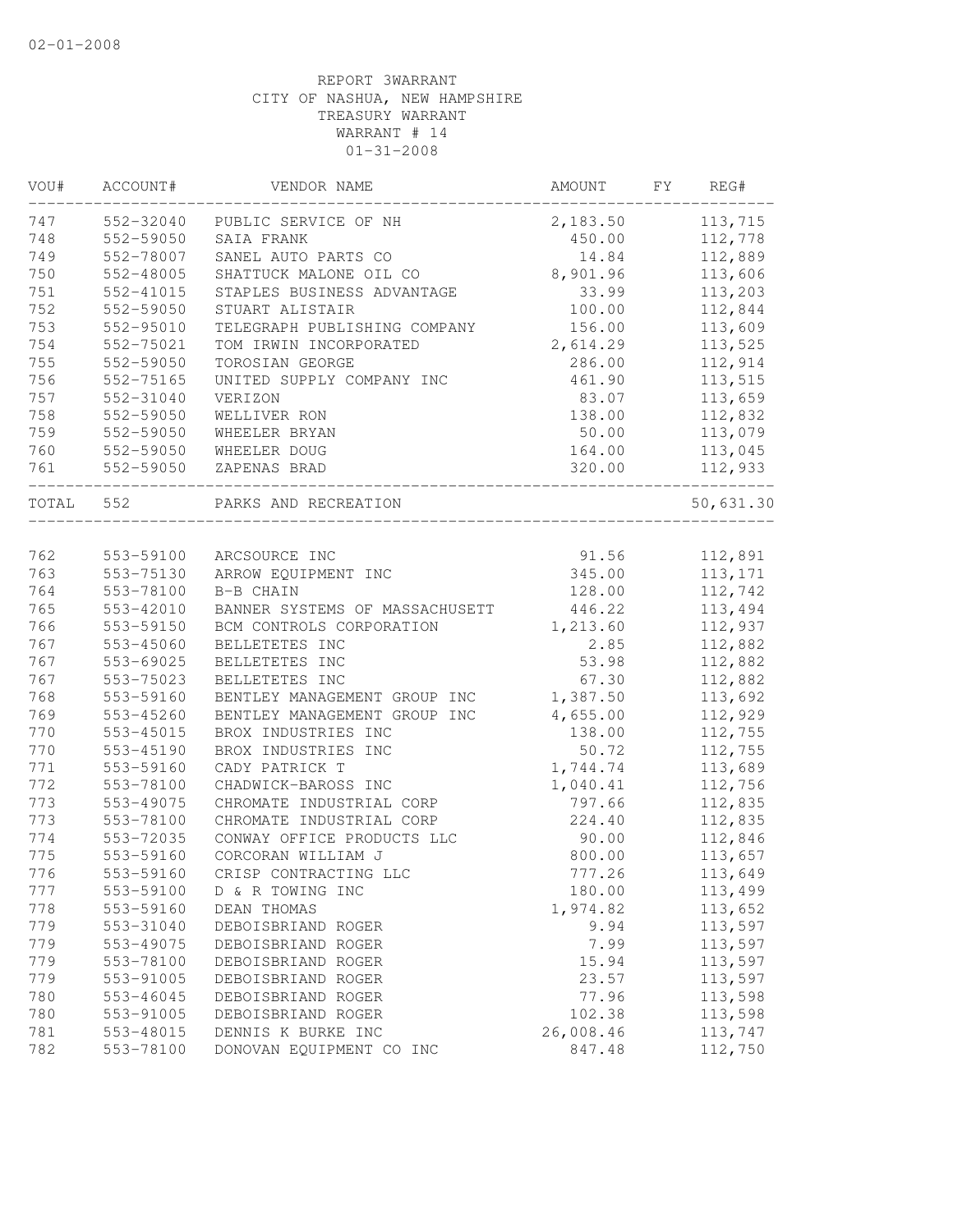| VOU#       | ACCOUNT#               | VENDOR NAME                                       | AMOUNT           | FΥ | REG#               |
|------------|------------------------|---------------------------------------------------|------------------|----|--------------------|
| 783        | 553-78100              | DONOVAN SPRING COMPANY INC                        | 132.40           |    | 112,753            |
| 784        | 553-59160              | DUBOIS BEN                                        | 1,053.67         |    | 113,685            |
| 785        | 553-78100              | DYAR SALES & MACHINERY COMPANY                    | 4,633.04         |    | 113,505            |
| 786        | 553-45260              | EASTERN MINERALS INC                              | 23,987.66        |    | 113,183            |
| 787        | 553-78100              | F W WEBB COMPANY                                  | 122.68           |    | 112,797            |
| 788        | 553-45010              | FELIX MARINO & COMPANY INC                        | 1,139.53         |    | 113, 155           |
| 789        | 553-78100              | FREIGHTLINER OF NH INC                            | 40.14            |    | 113, 172           |
| 790        | 553-69025              | GRAINGER                                          | 36.84            |    | 112,779            |
| 791        | 553-59160              | HILLSBOROUGH PROPERTIES                           | 1,040.98         |    | 113,661            |
| 792        | 553-75023              | HOME DEPOT CREDIT SERVICES                        | 62.45            |    | 113,627            |
| 793        | 553-78100              | HOWARD P FAIRFIELD INC                            | 13,624.33        |    | 113,398            |
| 794        | 553-59135              | J P PEST SERVICES                                 | 110.00           |    | 112,938            |
| 795        | 553-59160              | KD WELDING & FABRICATING/KENT                     | 984.03           |    | 113,650            |
| 797        | 553-59160              | KERRY'S POOL & SPA                                | 1,047.62         |    | 112,677            |
| 796        | 553-59160              | KERRY'S POOL & SPA                                | 1,032.09         |    | 113,651            |
| 798        | 553-34015              | KEYSPAN ENERGY DELIVERY                           | 12,638.28        |    | 113,633            |
| 799        | 553-59160              | LEVEILLE ROGER JR                                 | 956.65           |    | 113,643            |
| 800        | 553-78100              | LIBERTY INTN'L TRUCKS OF NH LL                    | 154.46           |    | 113,506            |
| 801        | 553-59160              | MARINO JOHN                                       | 699.23           |    | 113,647            |
| 802        | 553-59160              | MARINO JOHN III                                   | 805.86           |    | 113,639            |
| 803        | 553-59160              | MARINO MICHAEL                                    | 900.00           |    | 113,674            |
| 804        | 553-78065              | MAYNARD & LESIEUR INCORPORATED                    | 1,784.36         |    | 113,508            |
| 805        | 553-45260              | MORTON SALT                                       | 35,891.17        |    | 112,885            |
| 806        | 553-69025              | MSC INDUSTRIAL SUPPLY CO INC                      | 318.83<br>296.54 |    | 113,261            |
| 807<br>807 | 553-49075              | NAPA AUTO PARTS                                   | 1,286.22         |    | 113,148<br>113,148 |
| 808        | 553-78100<br>553-95005 | NAPA AUTO PARTS<br>NH PUBLIC WORKS MUTUAL AID PRO | 25.00            |    | 113,616            |
| 809        | 553-49075              | NORTHERN FOREIGN CAR PARTS INC                    | 75.88            |    | 113,534            |
| 810        | 553-31040              | PAETEC COMMUNICATIONS INC                         | 18.82            |    | 113,611            |
| 811        | 553-45265              | PIKE INDUSTRIES INC                               | 10,381.69        |    | 113,144            |
| 812        | 553-32005              | PUBLIC SERVICE OF NH                              | 3,083.87         |    | 113,715            |
| 813        | 553-59160              | PWM CONTRACTING LLC                               | 1,668.50         |    | 113,679            |
| 814        | 553-78100              | RO-BRAND PRODUCTS INC                             | 775.48           |    | 113,161            |
| 815        | 553-59160              | RWC/ ROBERT CHAMPAGNE                             | 1,089.35         |    | 113,641            |
| 816        | 553-59160              | SAMYN RUDY DESIGN & REMODEL LL                    | 132.04           |    | 113,648            |
| 817        | 553-49075              | SANEL AUTO PARTS CO                               | 105.39           |    | 112,889            |
| 817        | 553-78100              | SANEL AUTO PARTS CO                               | 704.68           |    | 112,889            |
| 818        | 553-59160              | SAYCO TREE & LANDSCAPING INC                      | 1,300.60         |    | 113,656            |
| 819        | 553-59160              | SERPA JOE                                         | 810.00           |    | 113,646            |
| 820        | 553-48005              | SHATTUCK MALONE OIL CO                            | 38,450.52        |    | 113,606            |
| 821        | 553-69025              | SNAP ON TOOLS                                     | 31.10            |    | 112,754            |
| 822        | 553-59160              | SPINNEY'S LAWN CARE/EVA SPINNE                    | 650.00           |    | 113,640            |
| 823        | 553-41015              | STAPLES BUSINESS ADVANTAGE                        | 69.12            |    | 113,203            |
| 823        | 553-62000              | STAPLES BUSINESS ADVANTAGE                        | 189.50           |    | 113,203            |
| 824        | 553-59160              | TAYLOR BRIAN                                      | 594.54           |    | 113,691            |
| 825        | 553-75130              | THE METRO GROUP INC                               | 79.00            |    | 112,967            |
| 826        | 553-46045              | UNIFIRST CORPORATION                              | 544.81           |    | 113, 173           |
| 827        | 553-78100              | USP OF NEW ENGLAND                                | 83.09            |    | 113,143            |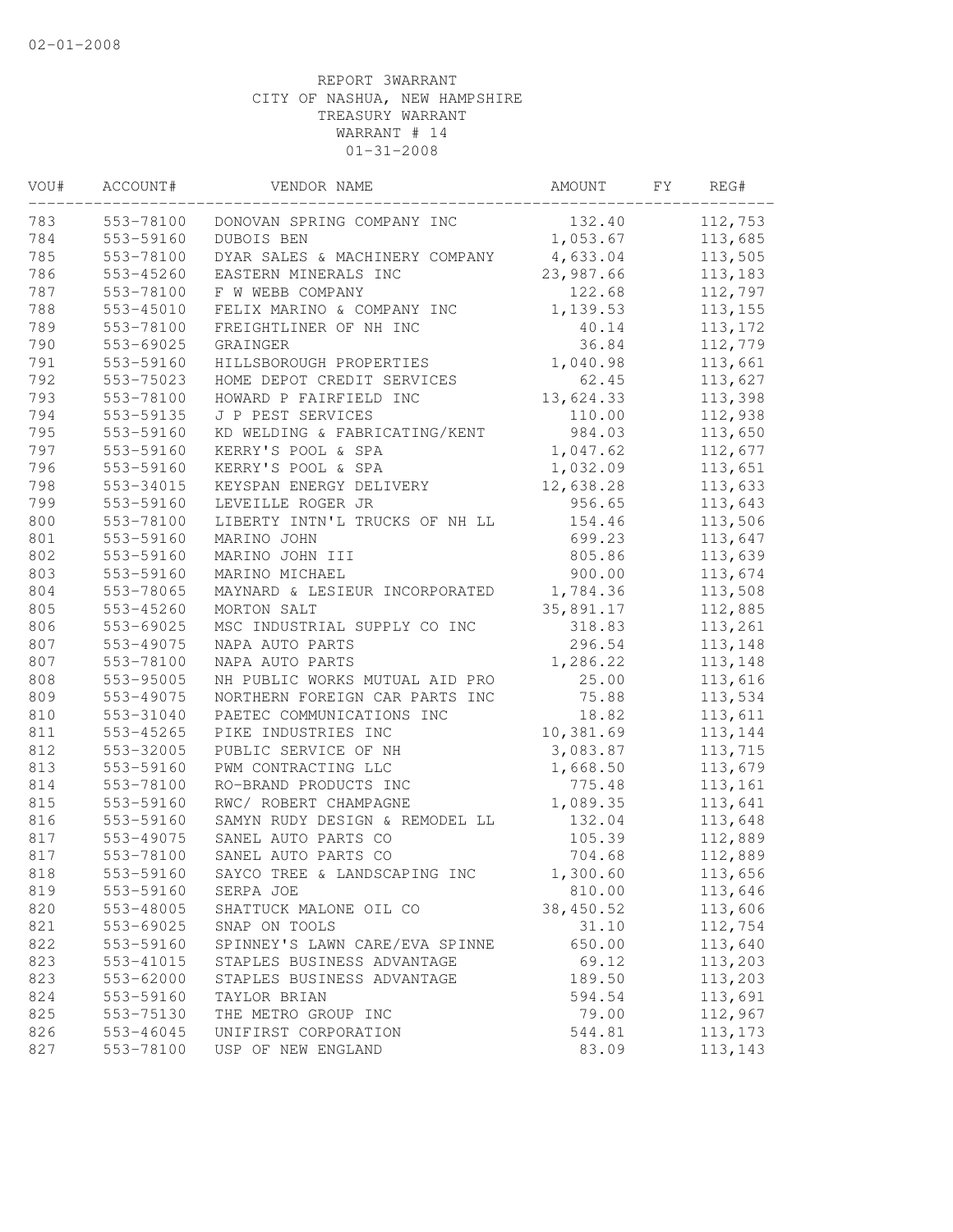| 828<br>553-59160<br>761.21<br>WAYE JASON<br>829<br>553-49075<br>WINDWARD PETROLEUM<br>289.58<br>553-78035<br>830<br>WINDWARD PETROLEUM<br>2,171.50<br>TOTAL<br>553<br>STREET DEPARTMENT<br>831<br>555-94005<br>CAREER TRACK<br>99.00<br>832<br>90.00<br>112,846<br>555-72035<br>CONWAY OFFICE PRODUCTS LLC<br>833<br>555-34015<br>113,630<br>ENERGYNORTH PROPANE<br>1,569.64<br>834<br>555-75023<br>HOME DEPOT CREDIT SERVICES<br>113,627<br>98.83<br>835<br>113,508<br>555-78140<br>MAYNARD & LESIEUR INCORPORATED<br>554.80<br>836<br>NH BRAGG & SONS INC<br>555-49075<br>24.98<br>112,707<br>837<br>555-31040<br>PAETEC COMMUNICATIONS INC<br>18.82<br>113,611<br>838<br>PERMA-LINE CORP OF NEW ENGLAND<br>211.70<br>112,730<br>555-45285<br>113,715<br>839<br>PUBLIC SERVICE OF NH<br>1,307.40<br>555-32025<br>839<br>113,716<br>555-32025<br>PUBLIC SERVICE OF NH<br>1,799.88<br>840<br>555-41015<br>STAPLES BUSINESS ADVANTAGE<br>113,203<br>104.41<br>841<br>UNIFIRST CORPORATION<br>113, 173<br>555-46045<br>88.28<br>UNIFIRST CORPORATION<br>841<br>555-75023<br>22.70<br>113, 173<br>TOTAL<br>555<br>TRAFFIC DEPARTMENT<br>112,846<br>842<br>557-59100<br>CONWAY OFFICE PRODUCTS LLC<br>90.00<br>112,916<br>843<br>NEW ENGLAND PAPER & SUPPLY<br>62.69<br>557-64192<br>113,611<br>844<br>557-31040<br>PAETEC COMMUNICATIONS INC<br>2.72<br>845<br>PENNICHUCK WATER<br>557-33005<br>188.68<br>113,635<br>846<br>557-32005<br>PUBLIC SERVICE OF NH<br>304.43<br>113,716<br>557-32005<br>PUBLIC SERVICE OF NH<br>846<br>6, 230.52<br>113,717<br>847<br>557-59160<br>TDD EARTH TECHNOLOGIES<br>4,454.84<br>113,693<br>848<br>557-49075<br>W E AUBUCHON COMPANY INC<br>18.78<br>557<br>TOTAL<br>PARKING LOTS<br>HOME DEPOT CREDIT SERVICES<br>849<br>561-75023<br>54.76<br>850<br>561-95005<br>NEW ENGLAND CEMETERY ASSN<br>50.00<br>113,635<br>851<br>561-33005 PENNICHUCK WATER<br>97.11<br>852<br>8.88<br>112,922<br>561-78007 ROBBINS AUTO PARTS INC | VOU# | ACCOUNT# | VENDOR NAME | AMOUNT | REG#<br>FY  |
|---------------------------------------------------------------------------------------------------------------------------------------------------------------------------------------------------------------------------------------------------------------------------------------------------------------------------------------------------------------------------------------------------------------------------------------------------------------------------------------------------------------------------------------------------------------------------------------------------------------------------------------------------------------------------------------------------------------------------------------------------------------------------------------------------------------------------------------------------------------------------------------------------------------------------------------------------------------------------------------------------------------------------------------------------------------------------------------------------------------------------------------------------------------------------------------------------------------------------------------------------------------------------------------------------------------------------------------------------------------------------------------------------------------------------------------------------------------------------------------------------------------------------------------------------------------------------------------------------------------------------------------------------------------------------------------------------------------------------------------------------------------------------------------------------------------------------------------------------------------------------------------------------------------------------------------------------------------|------|----------|-------------|--------|-------------|
|                                                                                                                                                                                                                                                                                                                                                                                                                                                                                                                                                                                                                                                                                                                                                                                                                                                                                                                                                                                                                                                                                                                                                                                                                                                                                                                                                                                                                                                                                                                                                                                                                                                                                                                                                                                                                                                                                                                                                               |      |          |             |        | 113,676     |
|                                                                                                                                                                                                                                                                                                                                                                                                                                                                                                                                                                                                                                                                                                                                                                                                                                                                                                                                                                                                                                                                                                                                                                                                                                                                                                                                                                                                                                                                                                                                                                                                                                                                                                                                                                                                                                                                                                                                                               |      |          |             |        | 112,785     |
|                                                                                                                                                                                                                                                                                                                                                                                                                                                                                                                                                                                                                                                                                                                                                                                                                                                                                                                                                                                                                                                                                                                                                                                                                                                                                                                                                                                                                                                                                                                                                                                                                                                                                                                                                                                                                                                                                                                                                               |      |          |             |        | 113,702     |
|                                                                                                                                                                                                                                                                                                                                                                                                                                                                                                                                                                                                                                                                                                                                                                                                                                                                                                                                                                                                                                                                                                                                                                                                                                                                                                                                                                                                                                                                                                                                                                                                                                                                                                                                                                                                                                                                                                                                                               |      |          |             |        | 212, 167.07 |
|                                                                                                                                                                                                                                                                                                                                                                                                                                                                                                                                                                                                                                                                                                                                                                                                                                                                                                                                                                                                                                                                                                                                                                                                                                                                                                                                                                                                                                                                                                                                                                                                                                                                                                                                                                                                                                                                                                                                                               |      |          |             |        |             |
|                                                                                                                                                                                                                                                                                                                                                                                                                                                                                                                                                                                                                                                                                                                                                                                                                                                                                                                                                                                                                                                                                                                                                                                                                                                                                                                                                                                                                                                                                                                                                                                                                                                                                                                                                                                                                                                                                                                                                               |      |          |             |        | 113,658     |
|                                                                                                                                                                                                                                                                                                                                                                                                                                                                                                                                                                                                                                                                                                                                                                                                                                                                                                                                                                                                                                                                                                                                                                                                                                                                                                                                                                                                                                                                                                                                                                                                                                                                                                                                                                                                                                                                                                                                                               |      |          |             |        |             |
|                                                                                                                                                                                                                                                                                                                                                                                                                                                                                                                                                                                                                                                                                                                                                                                                                                                                                                                                                                                                                                                                                                                                                                                                                                                                                                                                                                                                                                                                                                                                                                                                                                                                                                                                                                                                                                                                                                                                                               |      |          |             |        |             |
|                                                                                                                                                                                                                                                                                                                                                                                                                                                                                                                                                                                                                                                                                                                                                                                                                                                                                                                                                                                                                                                                                                                                                                                                                                                                                                                                                                                                                                                                                                                                                                                                                                                                                                                                                                                                                                                                                                                                                               |      |          |             |        |             |
|                                                                                                                                                                                                                                                                                                                                                                                                                                                                                                                                                                                                                                                                                                                                                                                                                                                                                                                                                                                                                                                                                                                                                                                                                                                                                                                                                                                                                                                                                                                                                                                                                                                                                                                                                                                                                                                                                                                                                               |      |          |             |        |             |
|                                                                                                                                                                                                                                                                                                                                                                                                                                                                                                                                                                                                                                                                                                                                                                                                                                                                                                                                                                                                                                                                                                                                                                                                                                                                                                                                                                                                                                                                                                                                                                                                                                                                                                                                                                                                                                                                                                                                                               |      |          |             |        |             |
|                                                                                                                                                                                                                                                                                                                                                                                                                                                                                                                                                                                                                                                                                                                                                                                                                                                                                                                                                                                                                                                                                                                                                                                                                                                                                                                                                                                                                                                                                                                                                                                                                                                                                                                                                                                                                                                                                                                                                               |      |          |             |        |             |
|                                                                                                                                                                                                                                                                                                                                                                                                                                                                                                                                                                                                                                                                                                                                                                                                                                                                                                                                                                                                                                                                                                                                                                                                                                                                                                                                                                                                                                                                                                                                                                                                                                                                                                                                                                                                                                                                                                                                                               |      |          |             |        |             |
|                                                                                                                                                                                                                                                                                                                                                                                                                                                                                                                                                                                                                                                                                                                                                                                                                                                                                                                                                                                                                                                                                                                                                                                                                                                                                                                                                                                                                                                                                                                                                                                                                                                                                                                                                                                                                                                                                                                                                               |      |          |             |        |             |
|                                                                                                                                                                                                                                                                                                                                                                                                                                                                                                                                                                                                                                                                                                                                                                                                                                                                                                                                                                                                                                                                                                                                                                                                                                                                                                                                                                                                                                                                                                                                                                                                                                                                                                                                                                                                                                                                                                                                                               |      |          |             |        |             |
|                                                                                                                                                                                                                                                                                                                                                                                                                                                                                                                                                                                                                                                                                                                                                                                                                                                                                                                                                                                                                                                                                                                                                                                                                                                                                                                                                                                                                                                                                                                                                                                                                                                                                                                                                                                                                                                                                                                                                               |      |          |             |        |             |
|                                                                                                                                                                                                                                                                                                                                                                                                                                                                                                                                                                                                                                                                                                                                                                                                                                                                                                                                                                                                                                                                                                                                                                                                                                                                                                                                                                                                                                                                                                                                                                                                                                                                                                                                                                                                                                                                                                                                                               |      |          |             |        |             |
|                                                                                                                                                                                                                                                                                                                                                                                                                                                                                                                                                                                                                                                                                                                                                                                                                                                                                                                                                                                                                                                                                                                                                                                                                                                                                                                                                                                                                                                                                                                                                                                                                                                                                                                                                                                                                                                                                                                                                               |      |          |             |        |             |
|                                                                                                                                                                                                                                                                                                                                                                                                                                                                                                                                                                                                                                                                                                                                                                                                                                                                                                                                                                                                                                                                                                                                                                                                                                                                                                                                                                                                                                                                                                                                                                                                                                                                                                                                                                                                                                                                                                                                                               |      |          |             |        | 5,990.44    |
|                                                                                                                                                                                                                                                                                                                                                                                                                                                                                                                                                                                                                                                                                                                                                                                                                                                                                                                                                                                                                                                                                                                                                                                                                                                                                                                                                                                                                                                                                                                                                                                                                                                                                                                                                                                                                                                                                                                                                               |      |          |             |        |             |
|                                                                                                                                                                                                                                                                                                                                                                                                                                                                                                                                                                                                                                                                                                                                                                                                                                                                                                                                                                                                                                                                                                                                                                                                                                                                                                                                                                                                                                                                                                                                                                                                                                                                                                                                                                                                                                                                                                                                                               |      |          |             |        |             |
|                                                                                                                                                                                                                                                                                                                                                                                                                                                                                                                                                                                                                                                                                                                                                                                                                                                                                                                                                                                                                                                                                                                                                                                                                                                                                                                                                                                                                                                                                                                                                                                                                                                                                                                                                                                                                                                                                                                                                               |      |          |             |        |             |
|                                                                                                                                                                                                                                                                                                                                                                                                                                                                                                                                                                                                                                                                                                                                                                                                                                                                                                                                                                                                                                                                                                                                                                                                                                                                                                                                                                                                                                                                                                                                                                                                                                                                                                                                                                                                                                                                                                                                                               |      |          |             |        |             |
|                                                                                                                                                                                                                                                                                                                                                                                                                                                                                                                                                                                                                                                                                                                                                                                                                                                                                                                                                                                                                                                                                                                                                                                                                                                                                                                                                                                                                                                                                                                                                                                                                                                                                                                                                                                                                                                                                                                                                               |      |          |             |        |             |
|                                                                                                                                                                                                                                                                                                                                                                                                                                                                                                                                                                                                                                                                                                                                                                                                                                                                                                                                                                                                                                                                                                                                                                                                                                                                                                                                                                                                                                                                                                                                                                                                                                                                                                                                                                                                                                                                                                                                                               |      |          |             |        |             |
|                                                                                                                                                                                                                                                                                                                                                                                                                                                                                                                                                                                                                                                                                                                                                                                                                                                                                                                                                                                                                                                                                                                                                                                                                                                                                                                                                                                                                                                                                                                                                                                                                                                                                                                                                                                                                                                                                                                                                               |      |          |             |        |             |
|                                                                                                                                                                                                                                                                                                                                                                                                                                                                                                                                                                                                                                                                                                                                                                                                                                                                                                                                                                                                                                                                                                                                                                                                                                                                                                                                                                                                                                                                                                                                                                                                                                                                                                                                                                                                                                                                                                                                                               |      |          |             |        | 112,724     |
|                                                                                                                                                                                                                                                                                                                                                                                                                                                                                                                                                                                                                                                                                                                                                                                                                                                                                                                                                                                                                                                                                                                                                                                                                                                                                                                                                                                                                                                                                                                                                                                                                                                                                                                                                                                                                                                                                                                                                               |      |          |             |        | 11,352.66   |
|                                                                                                                                                                                                                                                                                                                                                                                                                                                                                                                                                                                                                                                                                                                                                                                                                                                                                                                                                                                                                                                                                                                                                                                                                                                                                                                                                                                                                                                                                                                                                                                                                                                                                                                                                                                                                                                                                                                                                               |      |          |             |        |             |
|                                                                                                                                                                                                                                                                                                                                                                                                                                                                                                                                                                                                                                                                                                                                                                                                                                                                                                                                                                                                                                                                                                                                                                                                                                                                                                                                                                                                                                                                                                                                                                                                                                                                                                                                                                                                                                                                                                                                                               |      |          |             |        | 113,627     |
|                                                                                                                                                                                                                                                                                                                                                                                                                                                                                                                                                                                                                                                                                                                                                                                                                                                                                                                                                                                                                                                                                                                                                                                                                                                                                                                                                                                                                                                                                                                                                                                                                                                                                                                                                                                                                                                                                                                                                               |      |          |             |        | 113,632     |
|                                                                                                                                                                                                                                                                                                                                                                                                                                                                                                                                                                                                                                                                                                                                                                                                                                                                                                                                                                                                                                                                                                                                                                                                                                                                                                                                                                                                                                                                                                                                                                                                                                                                                                                                                                                                                                                                                                                                                               |      |          |             |        |             |
|                                                                                                                                                                                                                                                                                                                                                                                                                                                                                                                                                                                                                                                                                                                                                                                                                                                                                                                                                                                                                                                                                                                                                                                                                                                                                                                                                                                                                                                                                                                                                                                                                                                                                                                                                                                                                                                                                                                                                               |      |          |             |        |             |
| 853<br>1,183.69<br>561-34005<br>SHATTUCK MALONE OIL CO<br>.<br>----------                                                                                                                                                                                                                                                                                                                                                                                                                                                                                                                                                                                                                                                                                                                                                                                                                                                                                                                                                                                                                                                                                                                                                                                                                                                                                                                                                                                                                                                                                                                                                                                                                                                                                                                                                                                                                                                                                     |      |          |             |        | 113,606     |
| TOTAL 561<br>EDGEWOOD CEMETERY                                                                                                                                                                                                                                                                                                                                                                                                                                                                                                                                                                                                                                                                                                                                                                                                                                                                                                                                                                                                                                                                                                                                                                                                                                                                                                                                                                                                                                                                                                                                                                                                                                                                                                                                                                                                                                                                                                                                |      |          |             |        | 1,394.44    |
| 854<br>563-75190<br>390.00<br>GATE CITY MONUMENT INC                                                                                                                                                                                                                                                                                                                                                                                                                                                                                                                                                                                                                                                                                                                                                                                                                                                                                                                                                                                                                                                                                                                                                                                                                                                                                                                                                                                                                                                                                                                                                                                                                                                                                                                                                                                                                                                                                                          |      |          |             |        | 112,811     |
| 855<br>563-75023 HOME DEPOT CREDIT SERVICES<br>33.75                                                                                                                                                                                                                                                                                                                                                                                                                                                                                                                                                                                                                                                                                                                                                                                                                                                                                                                                                                                                                                                                                                                                                                                                                                                                                                                                                                                                                                                                                                                                                                                                                                                                                                                                                                                                                                                                                                          |      |          |             |        | 113,627     |
| 856<br>563-34015<br>KEYSPAN ENERGY DELIVERY<br>80.17                                                                                                                                                                                                                                                                                                                                                                                                                                                                                                                                                                                                                                                                                                                                                                                                                                                                                                                                                                                                                                                                                                                                                                                                                                                                                                                                                                                                                                                                                                                                                                                                                                                                                                                                                                                                                                                                                                          |      |          |             |        | 113,633     |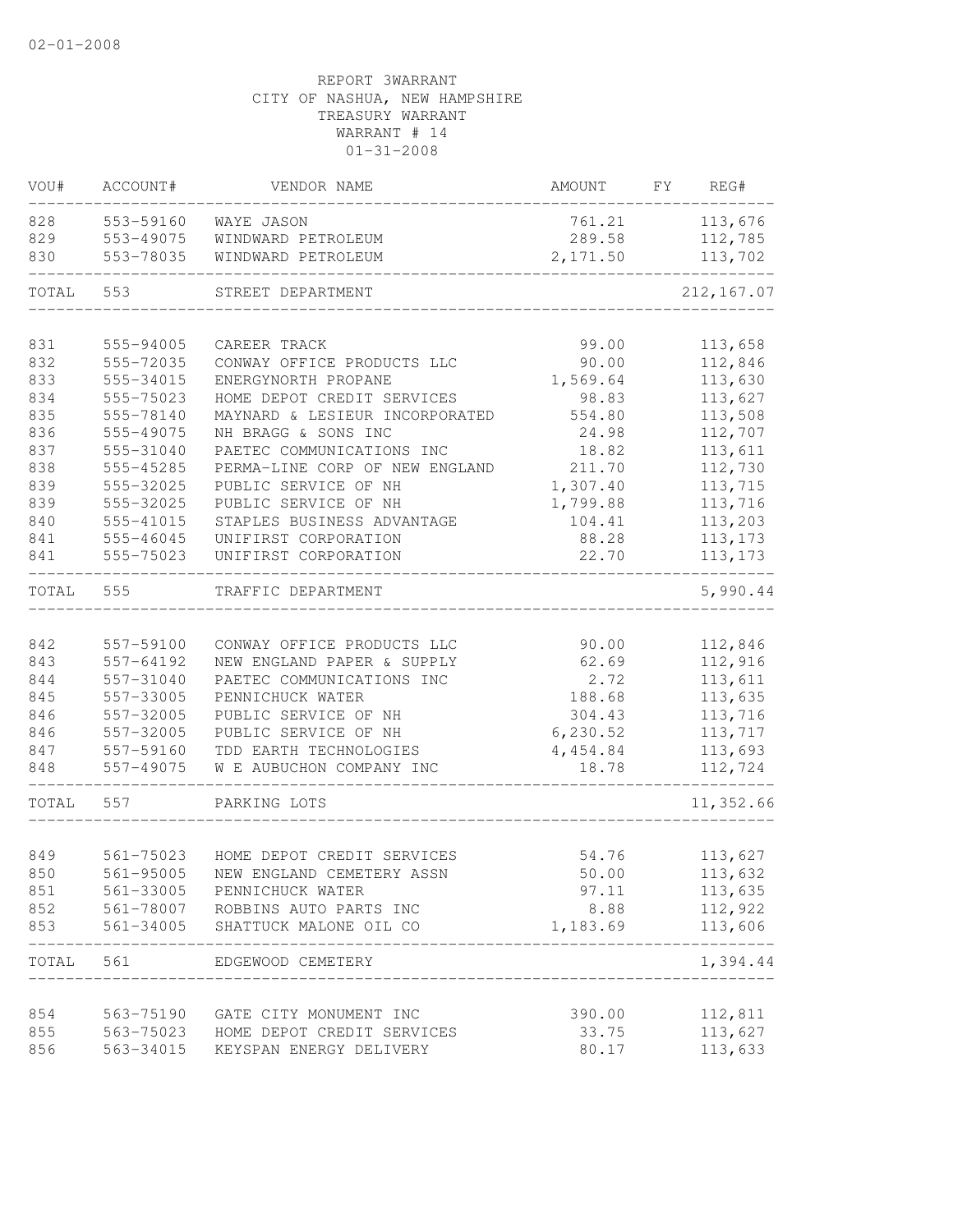| VOU#  | ACCOUNT#  | VENDOR NAME                    | AMOUNT   | FY | REG#     |
|-------|-----------|--------------------------------|----------|----|----------|
| 857   | 563-34005 | MCLAUGHLIN OIL COMPANY         | 828.13   |    | 112,809  |
| 858   | 563-31040 | PAETEC COMMUNICATIONS INC      | 9.97     |    | 113,611  |
| 859   | 563-32005 | PUBLIC SERVICE OF NH           | 242.56   |    | 113,717  |
| 860   | 563-41015 | WOODLAWN CEMETERY/PETTY CASH   | 63.74    |    | 113,599  |
| 860   | 563-48015 | WOODLAWN CEMETERY/PETTY CASH   | 17.00    |    | 113,599  |
| 860   | 563-74085 | WOODLAWN CEMETERY/PETTY CASH   | 119.13   |    | 113,599  |
| TOTAL | 563       | WOODLAWN CEMETERY              |          |    | 1,784.45 |
| 861   | 571-72010 | CONWAY OFFICE PRODUCTS LLC     | 630.00   |    | 112,846  |
| 862   | 571-94005 | GREATER NASHUA CHAMBER OF COMM | 30.00    |    | 113,614  |
| 863   | 571-41015 | STAPLES BUSINESS ADVANTAGE     | 204.17   |    | 113,203  |
| TOTAL | 571       | COMMUNITY DEVELOPMENT          |          |    | 864.17   |
| 864   | 572-95005 | NH PLANNERS ASSOC              | 150.00   |    | 113,726  |
|       |           |                                |          |    |          |
| TOTAL | 572       | PLANNING DEPARTMENT            |          |    | 150.00   |
| 865   | 573-54015 | GREATER NASHUA CHAMBER OF COMM | 750.00   |    | 113,168  |
| 866   | 573-54025 | MARTHA'S EXCHANGE INC          | 875.71   |    | 113,708  |
| TOTAL | 573       | ECONOMIC DEVELOPMENT           |          |    | 1,625.71 |
| 867   | 575-94005 | ACRL NEW ENGLAND CHAPTER       | 85.00    |    | 113,744  |
| 868   | 575-45050 | ALIBRIS                        | 33.60    |    | 112,765  |
| 869   | 575-41015 | ALPHAGRAPHICS                  | 17.40    |    | 112,892  |
| 870   | 575-45050 | AMAZON                         | 1,214.48 |    | 113,742  |
| 871   | 575-45050 | AMERICAN CANADIAN GENEALOGICAL | 501.50   |    | 113,739  |
| 872   | 575-45050 | BAKER & TAYLOR                 | 1,974.21 |    | 112,788  |
| 872   | 575-45050 | BAKER & TAYLOR                 | 1,397.16 |    | 112,789  |
| 872   | 575-45050 | BAKER & TAYLOR                 | 2,644.00 |    | 112,790  |
| 872   | 575-45050 | BAKER & TAYLOR                 | 675.74   |    | 112,791  |
| 873   | 575-45085 | BAKER & TAYLOR ENTERTAINMENT   | 655.85   |    | 112,780  |
| 873   | 575-45315 | BAKER & TAYLOR ENTERTAINMENT   | 294.05   |    | 112,780  |
| 874   | 575-95005 | BOSTON CHILDREN'S MUSEUM       | 675.00   |    | 113,654  |
| 875   | 575-45050 | BOSTON UNIVERSITY              | 10.00    |    | 113,737  |
| 876   | 575-45220 | BRODART COMPANY                | 33.58    |    | 113,503  |
| 877   | 575-41005 | CARTRIDGE WORLD                | 89.99    |    | 113,357  |
| 878   | 575-45050 | CELTIC WORLD                   | 20.00    |    | 113,198  |
| 879   | 575-45150 | CHILIS                         | 84.00    |    | 113,738  |
| 880   | 575-72010 | CONWAY OFFICE PRODUCTS LLC     | 330.00   |    | 112,846  |
| 881   | 575-64045 | DELL SERVICES SALES            | 346.00   |    | 113,048  |
| 882   | 575-91005 | EYMAN CAROL                    | 43.14    |    | 112,741  |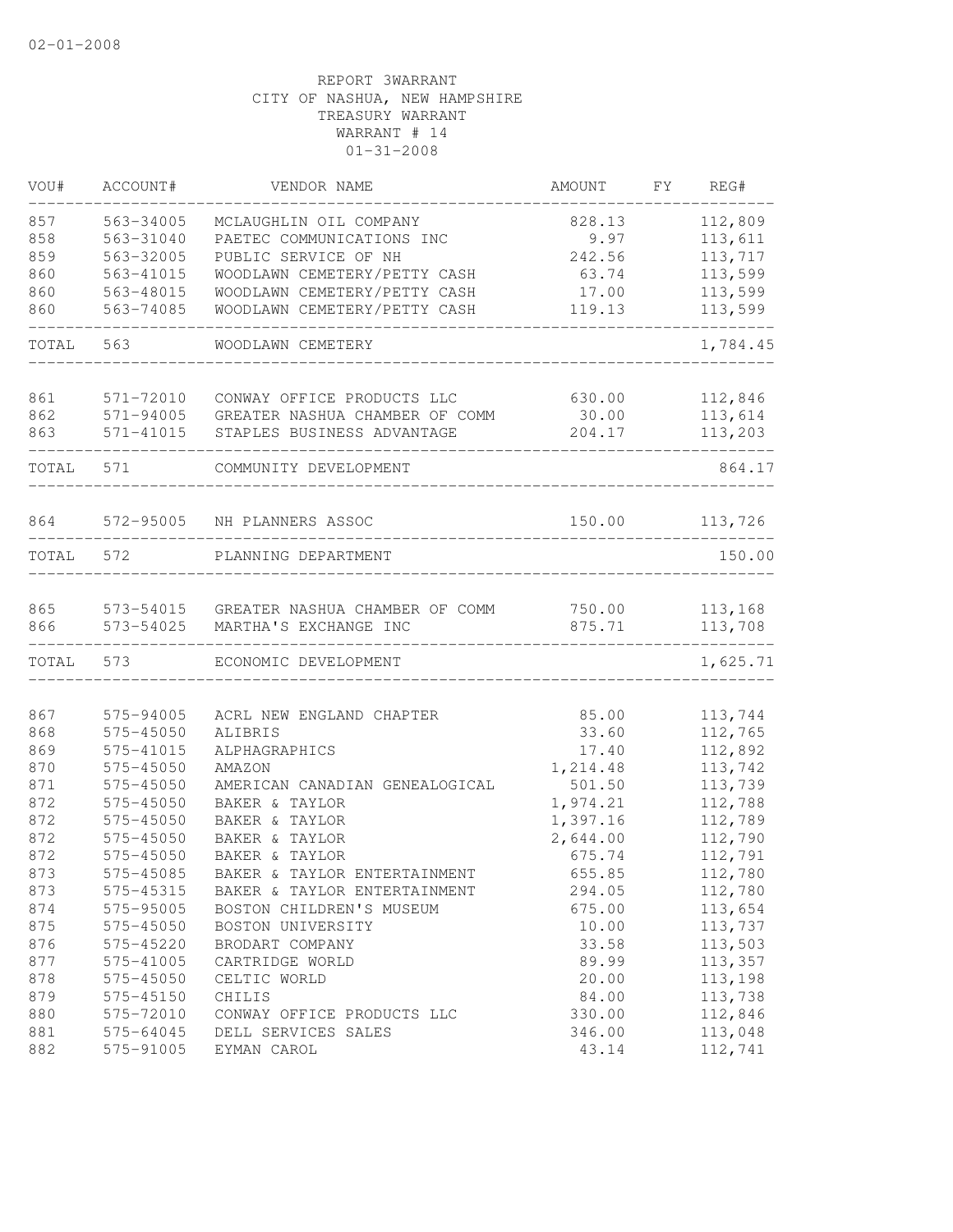| VOU#  | ACCOUNT#  | VENDOR NAME                    | AMOUNT   | FΥ | REG#       |
|-------|-----------|--------------------------------|----------|----|------------|
| 883   | 575-45050 | GALE                           | 1,509.37 |    | 113,152    |
| 884   | 575-45220 | GAYLORD BROS INC               | 312.80   |    | 113,517    |
| 885   | 575-75160 | HARRY W WELLS & SON INC        | 82.00    |    | 113,299    |
| 886   | 575-91015 | JASINSKI JENNIFER              | 83.27    |    | 112,823    |
| 887   | 575-75130 | JOHNSON CONTROLS INC           | 6,675.00 |    | 113,740    |
| 888   | 575-34015 | KEYSPAN ENERGY DELIVERY        | 5,613.44 |    | 113,633    |
| 889   | 575-45315 | MAIN DUNSTABLE VIDEO           | 70.62    |    | 113,735    |
| 890   | 575-45050 | MARQUIS WHO'S WHO              | 307.10   |    | 113,743    |
| 891   | 575-45050 | MARSHALL CAVENDISH CORP        | 164.51   |    | 112,867    |
| 892   | 575-45050 | MATTHEW BENDER & CO INC        | 173.45   |    | 113,745    |
| 893   | 575-45085 | MICROMARKETING LLC             | 50.90    |    | 112,879    |
| 894   | 575-45050 | MITCHELL LANE PUBLISHERS INC   | 200.45   |    | 112,826    |
| 895   | 575-45315 | MULTI-CULTURAL BOOKS & VIDEOS  | 58.85    |    | 112,907    |
| 896   | 575-95005 | MUSEUM OF FINE ARTS BOSTON     | 400.00   |    | 113,631    |
| 897   | 575-45050 | NASHUA HIGH SCHOOL SOUTH       | 65.00    |    | 113,734    |
| 897   | 575-57010 | NASHUA HIGH SCHOOL SOUTH       | 55.00    |    | 113,734    |
| 898   | 575-43005 | NASHUA PUBLIC LIBRARY          | 8.15     |    | 113,600    |
| 898   | 575-45150 | NASHUA PUBLIC LIBRARY          | 35.17    |    | 113,600    |
| 898   | 575-45220 | NASHUA PUBLIC LIBRARY          | 13.00    |    | 113,600    |
| 898   | 575-45315 | NASHUA PUBLIC LIBRARY          | 40.00    |    | 113,600    |
| 898   | 575-75023 | NASHUA PUBLIC LIBRARY          | 17.69    |    | 113,600    |
| 898   | 575-78100 | NASHUA PUBLIC LIBRARY          | 102.00   |    | 113,600    |
| 898   | 575-91005 | NASHUA PUBLIC LIBRARY          | 5.37     |    | 113,600    |
| 899   | 575-45050 | NATIONAL REGISTER PUBLISHING   | 307.10   |    | 112,838    |
| 900   | 575-95005 | NELA                           | 80.00    |    | 113,733    |
| 901   | 575-42020 | NEW ENGLAND PAPER & SUPPLY     | 479.83   |    | 112,916    |
| 902   | 575-95005 | NHLA                           | 40.00    |    | 113,653    |
| 903   | 575-31040 | PAETEC COMMUNICATIONS INC      | 10.27    |    | 113,611    |
| 904   | 575-33005 | PENNICHUCK WATER               | 301.99   |    | 113,635    |
| 905   | 575-32005 | PUBLIC SERVICE OF NH           | 57.89    |    | 113,717    |
| 906   | 575-45085 | RANDOM HOUSE INC               | 460.20   |    | 113,206    |
| 907   | 575-45085 | RECORDED BOOKS LLC             | 747.31   |    | 113,178    |
| 908   | 575-78100 | ROBBINS AUTO PARTS INC         | 100.98   |    | 112,922    |
| 909   | 575-45315 | SAM'S CLUB DIRECT              | 320.18   |    | 113,662    |
| 910   | 575-75023 | SAM'S METALCRAFTING            | 300.00   |    | 113,088    |
| 911   | 575-73015 | SMITH BRADLEY J                | 127.00   |    | 113,129    |
| 912   | 575-41015 | STAPLES BUSINESS ADVANTAGE     | 141.26   |    | 113,203    |
| 913   | 575-45050 | VERIZON                        | 63.00    |    | 113,628    |
| 914   | 575-41005 | WB MASON COMPANY INC           | 516.78   |    | 112,744    |
| TOTAL | 575       | PUBLIC LIBRARIES               |          |    | 31, 221.63 |
|       |           |                                |          |    |            |
| 915   | 576-91005 | FINDLEY MICHAEL                | 100.00   |    | 113,342    |
| 915   | 576-94005 | FINDLEY MICHAEL                | 275.00   |    | 113,342    |
| 916   | 576-94005 | INTERNATIONAL CODE COUNCIL INC | 220.00   |    | 113,696    |
| 917   | 576-94005 | NH BUILDING OFFICIALS ASSN     | 300.00   |    | 113,634    |
| 917   | 576-95005 | NH BUILDING OFFICIALS ASSN     | 40.00    |    | 113,634    |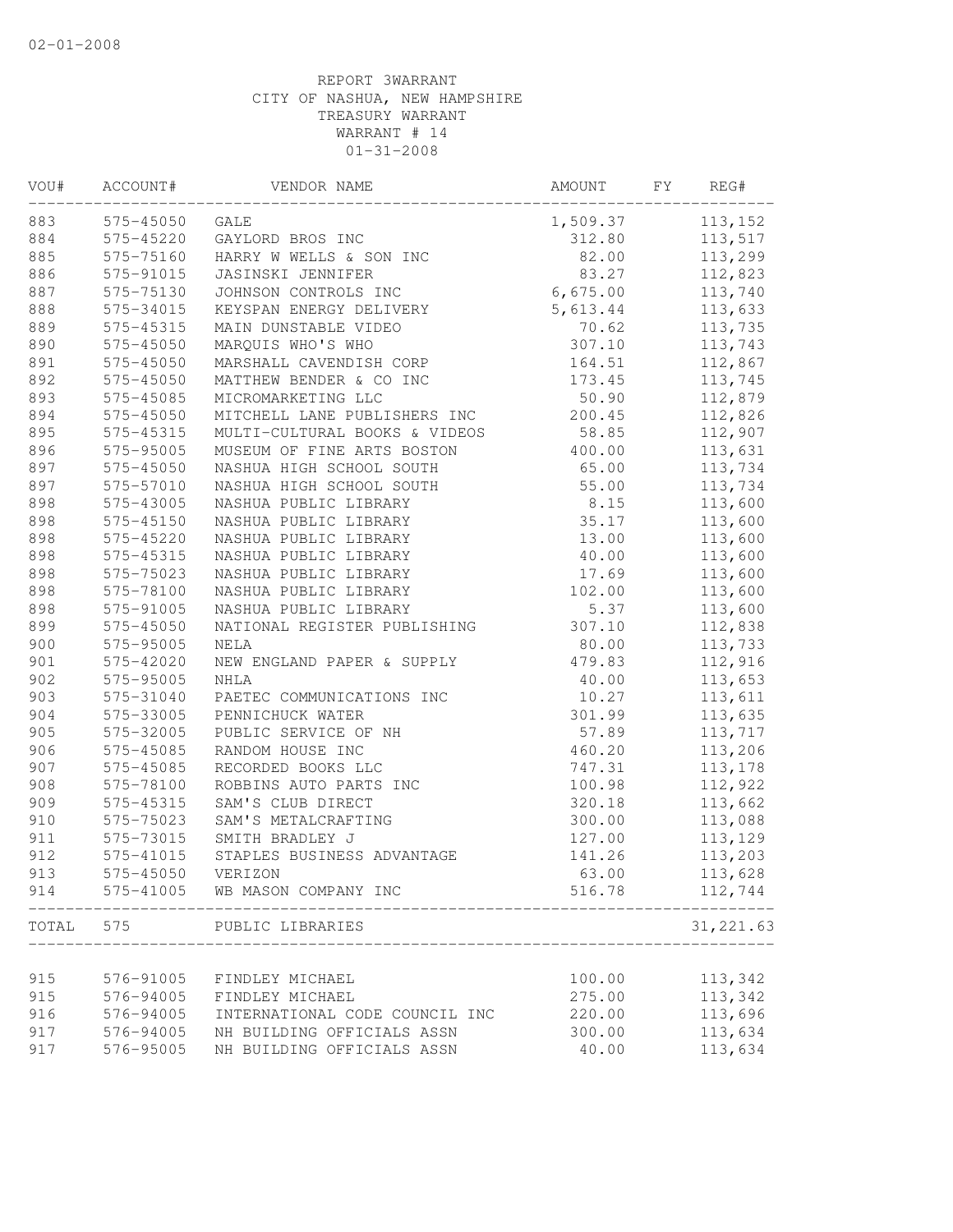| VOU#  | ACCOUNT#                               | VENDOR NAME                                            | AMOUNT          | FY | REG#               |
|-------|----------------------------------------|--------------------------------------------------------|-----------------|----|--------------------|
| 918   | 576-95005                              | NH PLUMBING & MECHANICAL CONTR                         | 100.00          |    | 113,655            |
| 919   | 576-94005                              | NHBOA                                                  | 530.00          |    | 113,619            |
| 920   | 576-94005                              | STURBRIDGE HOST & CONFERENCE C                         | 325.81          |    | 113,711            |
| TOTAL | 576                                    | BUILDING DEPARTMENT                                    |                 |    | 1,890.81           |
| 921   |                                        | 577-91005 GAMES LAURA                                  | 129.50          |    | 113,114            |
| TOTAL | 577                                    | CODE ENFORCEMENT                                       |                 |    | 129.50             |
|       |                                        |                                                        |                 |    |                    |
|       | 199,889 581-94010<br>199,890 581-49050 | AARTHUN KAY                                            | 940.80          |    | 113,319            |
|       | 199,891 581-53103                      | AB DICK PRODUCTS CO                                    | 65.04<br>399.26 |    | 113,188            |
|       | 199,892 581-53101                      | ACUCARE NURSING PROFESSIONALS<br>ADULT LEARNING CENTER | 25,000.00       |    | 113,233<br>113,176 |
|       | 199,892 581-84030                      | ADULT LEARNING CENTER                                  | 19,634.40       |    | 113,176            |
|       | 199,893 581-42110                      | ALARMAX DISTRIBUTORS INC                               | 1,226.91        |    | 113,215            |
|       | 199,894 581-46040                      | ALEC'S SHOE STORE INC                                  | 100.00          |    | 112,866            |
|       | 199,895 581-46040                      | ALL SEASONS                                            | 1,246.40        |    | 112,740            |
|       | 199,896 581-94010                      | ALLEN STACEY L                                         | 393.60          |    | 113,228            |
|       | 199,897 581-59130                      | ALMY EARL                                              | 56.00           |    | 113,365            |
|       | 199,898 581-64192                      | ALTO US INC                                            | 814.36          |    | 113,255            |
|       | 199,899 581-59130                      | ALTOBELLO MICHAEL                                      | 112.00          |    | 113,392            |
|       | 199,900 581-53100                      | AMERICAN ALARM                                         | 136.50          |    | 113,337            |
|       | 199,901 581-49050                      | AMERICAN MATHEMATICS COMPETITI                         | 215.00          |    | 113,249            |
| 922   | 581-53100                              | ANACOMP INC                                            | 90.32           |    | 112,758            |
|       | 199,902 581-41015                      | ANCO ENGRAVED SIGNS & STAMPS I                         | 31.75           |    | 113,126            |
|       | 199,903 581-41015                      | ANCO SIGNS & STAMPS INC                                | 46.50           |    | 113,749            |
|       | 199,904 581-56030                      | ANDOVER OUTING CLUB                                    | 560.00          |    | 113,379            |
|       | 199,905 581-95005                      | ASCD                                                   | 114.00          |    | 113,752            |
|       | 199,906 581-31005                      | AT&T                                                   | 30.69           |    | 113,758            |
|       | 199,907 581-49075                      | B & S LOCKSMITHS INC                                   | 116.00          |    | 113, 157           |
|       | 199,908 581-94030                      | BACHELDER-GILES STACEY                                 | 195.00          |    | 113,298            |
|       | 199,909 581-49030                      | BARNES & NOBLE INC                                     | 88.52           |    | 112,686            |
|       | 199,909 581-49035                      | BARNES & NOBLE INC                                     | 401.89          |    | 112,686            |
|       | 199,910 581-74092                      | BASSETT SERVICES CORPORATION                           | 393.71          |    | 113,276            |
|       | 199, 911 581-91005                     | BASTILLE DENNIS                                        | 20.37           |    | 113,174            |
|       | 199, 912 581-42110                     | BATTERY SPECIALISTS OF NH LLC                          | 267.59          |    | 113,456            |
|       | 199, 913 581-42130                     | BEARINGS SPECIALTY CO INC                              | 153.96          |    | 113,182            |
|       | 199,914 581-49050                      | BELLETETES INC                                         | 410.67          |    | 112,882            |
|       | 199, 914 581-49075                     | BELLETETES INC                                         | 290.61          |    | 112,882            |
|       | 199, 914 581-74092                     | BELLETETES INC                                         | 45.54           |    | 112,882            |
|       | 199, 915 581-49050                     | BENHARDT CHRISTINA                                     | 54.96           |    | 113,328            |
|       | 199,916 581-94010                      | BENNETT JEAN                                           | 2,040.00        |    | 113,248            |
|       | 199, 917 581-78007                     | BEST FORD/BEST CYCLE                                   | 1,048.64        |    | 112,719            |
|       | 199,918 581-59130                      | BILODEAU MAURICE                                       | 76.00           |    | 112,859            |
|       | 199,919 581-59130                      | BISHOP TED                                             | 76.00           |    | 113,184            |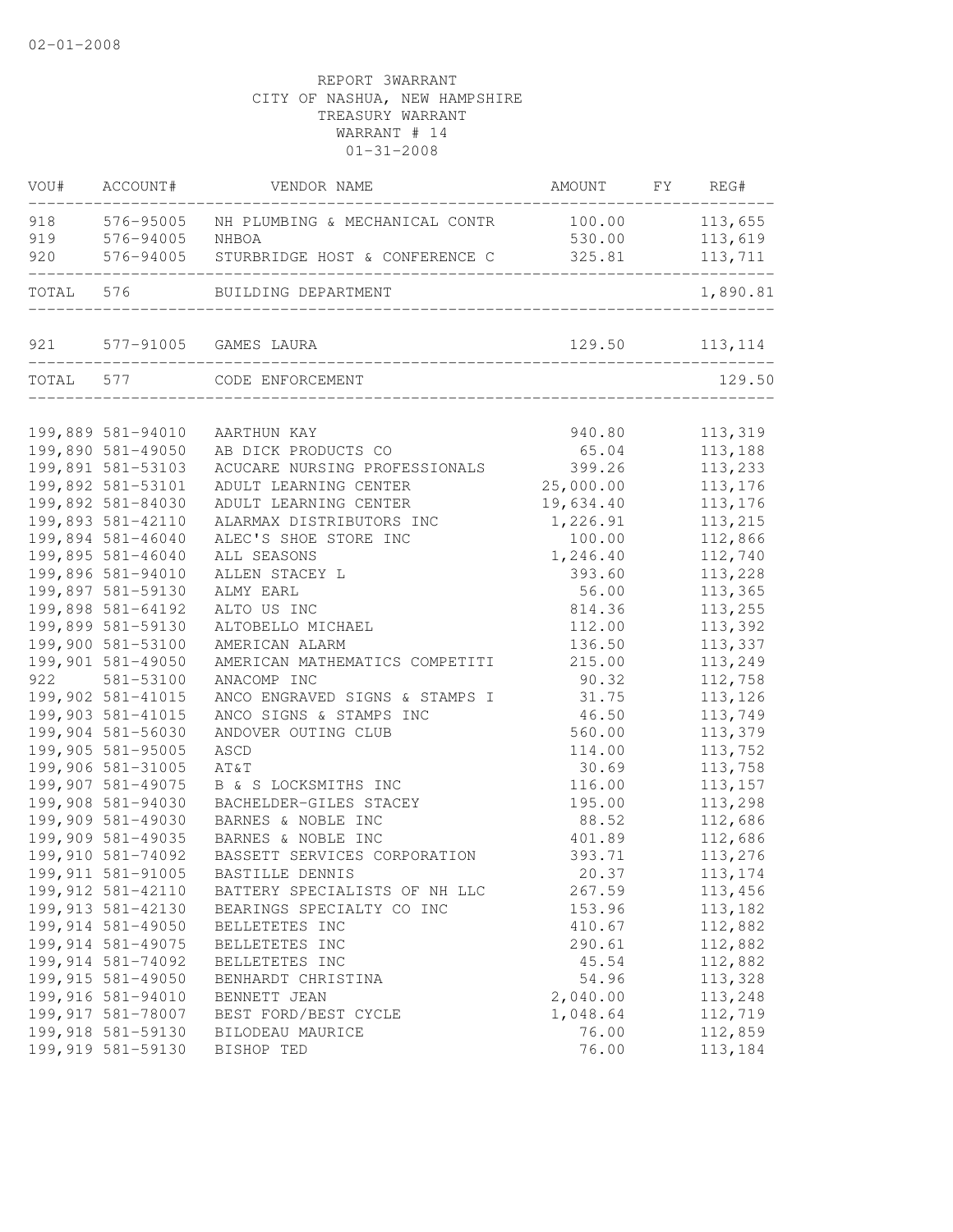| VOU# | ACCOUNT#                               | VENDOR NAME                        | AMOUNT         | FY. | REG#               |
|------|----------------------------------------|------------------------------------|----------------|-----|--------------------|
|      | 199,920 581-49050                      | BLICK ART MATERIALS                | 103.32         |     | 113,402            |
|      | 199,921 581-45910                      | <b>BOSTON GLOBE</b>                | 60.00          |     | 113,728            |
|      | 199,922 581-94030                      | BOUDREAU SARAH                     | 75.00          |     | 113,245            |
|      | 199,923 581-59130                      | BOWERS EDWARD                      | 56.00          |     | 113,466            |
|      | 199,924 581-59130                      | BOYLE GLENN                        | 76.00          |     | 113,393            |
|      | 199,925 581-56030                      | BOYS & GIRLS CLUB OF GREATER N     | 11,229.50      |     | 112,752            |
|      | 199,926 581-49050                      | BROWN MABEL                        | 115.98         |     | 113, 471           |
|      | 199,927 581-59130                      | BUFAGNA BRIAN                      | 87.00          |     | 113,368            |
|      | 199,928 581-94010                      | BUSTEED MARIANNE                   | 1,152.00       |     | 113,341            |
|      | 199,929 581-42130                      | CAPP INC                           | 11,888.20      |     | 113,207            |
|      | 199,930 581-94010                      | CAROZZA KIMBERLY                   | 1,619.20       |     | 113,409            |
|      | 199,931 581-49050                      | CARPARTS OF NASHUA                 | 94.86          |     | 113,497            |
|      | 199,932 581-41040                      | CARTRIDGE WORLD                    | 175.45         |     | 113,357            |
|      | 199,932 581-49050                      | CARTRIDGE WORLD                    | 1,112.90       |     | 113,357            |
|      | 199,933 581-75023                      | CB SEATING                         | 1,020.00       |     | 113,201            |
|      | 199,934 581-84030                      | CEDARCREST INC                     | 2,612.40       |     | 112,705            |
|      | 199,935 581-49050                      | CENTER FOR EDUCATION & EMPLOYM     | 154.95         |     | 113,759            |
|      | 199,936 581-42010                      | CENTRAL PAPER PRODUCTS CO          | 3,092.00       |     | 113,518            |
|      | 199,936 581-42020                      | CENTRAL PAPER PRODUCTS CO          | 3,346.92       |     | 113,518            |
|      | 199,937 581-94030                      | CHERKASKI LISA                     | 100.00         |     | 113,345            |
|      | 199,938 581-84055                      | CHESTER SCHOOL DISTRICT SAU #1     | 9,432.26       |     | 113,750            |
|      | 199,939 581-59130                      | CHRISTOPHER DANIEL                 | 56.00          |     | 112,768            |
|      | 199,940 581-78007                      | CHUCK'S AUTO REPAIR INC            | 708.95         |     | 113,302            |
|      | 199,941 581-91005                      | CIELINSKI AMY                      | 8.73           |     | 113,458            |
|      | 199,942 581-53103                      | CLARK ASSOCIATES/DEBBIE CLARK      | 21, 219.00     |     | 112,764            |
|      | 199,943 581-59130<br>199,944 581-49075 | CLINTON PHILIP                     | 56.00          |     | 113,347<br>113,463 |
|      | 199,945 581-59130                      | COCHRANE DONALD<br>COLLETTI ROBERT | 48.87<br>76.00 |     | 113,372            |
|      | 199,946 581-59130                      | COLLINGS MARK                      | 56.00          |     | 113,492            |
|      | 199,947 581-53100                      | COMPUTER HUT OF N E INC            | 989.50         |     | 113,520            |
|      | 199,948 581-84055                      | CONCORD SCHOOL DISTRICT            | 14,515.59      |     | 112,714            |
|      | 199,949 581-94010                      | CONMY KRISTINE                     | 1,020.00       |     | 113,488            |
|      | 199,950 581-49050                      | CONNECTICUT VALLEY BIOLOGICAL      | 23.41          |     | 113,504            |
|      | 199,951 581-75015                      | CONTROL TECHNOLOGIES INC           | 790.30         |     | 113,208            |
|      | 199,952 581-41040                      | CONWAY OFFICE PRODUCTS LLC         | 59.00          |     | 112,846            |
|      | 199,952 581-49050                      | CONWAY OFFICE PRODUCTS LLC         | 124.00         |     | 112,846            |
|      | 199,953 581-44005                      | COPY SHOP                          | 447.32         |     | 112,842            |
|      | 199,954 581-59130                      | CORMIER MARK                       | 76.00          |     | 113,380            |
|      | 199,955 581-59130                      | COTE LARRY                         | 76.00          |     | 113,485            |
|      | 199,956 581-59130                      | COUROUNIS JAMES                    | 76.00          |     | 113,394            |
|      | 199,957 581-74092                      | COUSIN'S VIDEO INC                 | 293.05         |     | 113,470            |
|      | 199,958 581-59130                      | CROSBY MICHAEL                     | 76.00          |     | 113,364            |
|      | 199,959 581-84030                      | CROTCHED MOUNTAIN REHAB CTR        | 5,922.01       |     | 113,221            |
|      | 199,960 581-49050                      | CRYSTAL PRODUCTIONS                | 55.98          |     | 113,528            |
|      | 199,961 581-49050                      | CRYSTAL ROCK BOTTLED WATER         | 55.61          |     | 113,423            |
|      | 199,962 581-59130                      | DAVIES RONALD                      | 112.00         |     | 113,383            |
|      | 199,963 581-49050                      | DEWITT DIANA                       | 66.11          |     | 112,704            |
|      | 199,964 581-78007                      | DIAMOND GLASS COMPANIES            | 232.84         |     | 112,935            |
|      |                                        |                                    |                |     |                    |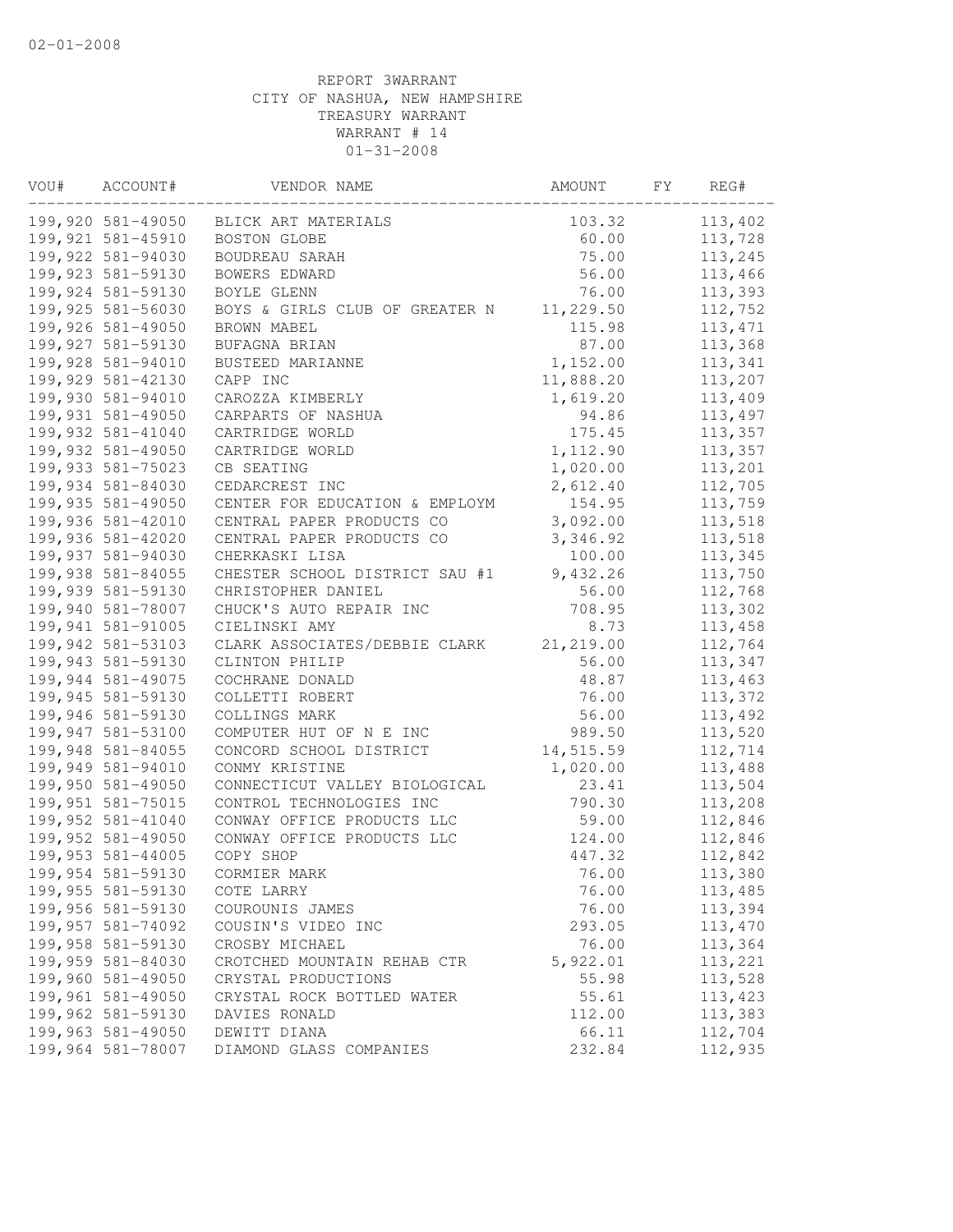| VOU# | ACCOUNT#                               | VENDOR NAME                         | AMOUNT             | FY | REG#               |
|------|----------------------------------------|-------------------------------------|--------------------|----|--------------------|
|      | 199,965 581-49050                      | DIDAX INC                           | 86.46              |    | 112,711            |
|      | 199,966 581-41015                      | DONOHUE BRUCE                       | 30.05              |    | 113,441            |
|      | 199,966 581-49075                      | DONOHUE BRUCE                       | 5.38               |    | 113,441            |
|      | 199,966 581-98030                      | DONOHUE BRUCE                       | 17.58              |    | 113,441            |
|      | 199,967 581-78007                      | DONOVAN EQUIPMENT CO INC            | 231.00             |    | 112,750            |
|      | 199,968 581-94010                      | DUBOIS LOUISE                       | 1,020.00           |    | 113,277            |
|      | 199,969 581-59130                      | DUCKWORTH DAVID                     | 76.00              |    | 113,386            |
|      | 199,970 581-59130                      | DURRANCE STEVEN                     | 140.00             |    | 113,448            |
|      | 199,971 581-91005                      | DUSTIN MARIANNE                     | 41.47              |    | 113,238            |
|      | 199,972 581-91005                      | DYER JENNIFER                       | 106.95             |    | 112,887            |
|      | 199,973 581-84055                      | EASTER SEALS NEW HAMPSHIRE          | 20,833.38          |    | 113,181            |
|      | 199,974 581-45910                      | EBSCO SUBSCRIPTION SERVICES         | 173.93             |    | 113,516            |
|      | 199,975 581-84055                      | ECKERD YOUTH ALTERNATIVES INC       | 1,868.68           |    | 112,814            |
|      | 199,976 581-84030                      | EDGEWOOD CENTRE                     | 1,983.50           |    | 113,344            |
|      | 199,977 581-45910                      | EDUCATION CENTER                    | 104.85             |    | 113,237            |
|      | 199,978 581-94030                      | EGGENS EMILY                        | 360.00             |    | 113,283            |
|      | 199,979 581-59130                      | EINSIDLER-MOORE BRUCE               | 224.00             |    | 112,749            |
|      | 199,980 581-42130                      | EMERSON SWAN INC                    | 595.00             |    | 113,329            |
|      | 199,981 581-59130                      | EMMETT LEE                          | 86.00              |    | 113,483            |
|      | 199,982 581-53109                      | ENCOURAGING CONCEPTS ASSOCIATE      | 800.00             |    | 113,278            |
|      | 199,983 581-34015                      | ENERGYNORTH PROPANE                 | 459.00             |    | 113,510            |
|      | 199,984 581-42110                      | EVERBRITE LLC                       | 41.68              |    | 113,300            |
|      | 199,985 581-42120                      | F W WEBB COMPANY                    | 304.61             |    | 112,797            |
|      | 199,986 581-49050                      | FAMILY EDUCATION NETWORK            | 65.90              |    | 113,305            |
|      | 199,987 581-91040                      | FANTASIA ANGELO                     | 323.54             |    | 113,335            |
|      | 199,988 581-59130                      | FARMER SR MICHEL                    | 56.00              |    | 113,464            |
|      | 199,989 581-91005                      | FARRENKOPF RICHARD                  | 58.93              |    | 113,321            |
|      | 199,989 581-94030                      | FARRENKOPF RICHARD                  | 114.54             |    | 113,321            |
|      | 199,990 581-49075                      | FASTENAL CO                         | 75.36              |    | 112,734            |
|      | 199,991 581-42110                      | FAY ELECTRIC MOTORS                 | 345.00             |    | 112,843            |
|      | 199,992 581-49050                      | FENLON MARK                         | 82.70              |    | 113,491            |
|      | 199,993 581-94010                      | FENN MAUREEN                        | 1,180.00           |    | 113,439            |
|      | 199,994 581-59130                      | FERNANDES DON                       | 28.00              |    | 113,460            |
|      | 199,995 581-75023                      | FIMBEL PAUNET CORP                  | 125.00             |    | 113,170            |
|      | 199,996 581-49050                      | FIRMIN JIM                          | 21.83              |    | 113,400            |
|      | 199,997 581-55010                      | FIRST STUDENT INC                   | 147.53             |    | 113,270            |
|      | 199,998 581-55005                      | FIRST STUDENT INC                   | 6,685.24           |    | 113,279            |
|      | 199,998 581-55005                      | FIRST STUDENT INC                   | 6,092.49           |    | 113,280            |
|      | 199,998 581-55005                      | FIRST STUDENT INC                   | 4,219.09           |    | 113,281            |
|      | 199,998 581-55005<br>199,998 581-55035 | FIRST STUDENT INC                   | 4,200.16<br>280.08 |    | 113,282            |
|      | 199,999 581-49050                      | FIRST STUDENT INC                   |                    |    | 113,279            |
|      | 200,000 581-49050                      | FISHER JUDITHANNE                   | 258.13             |    | 113,395<br>112,805 |
|      |                                        | FLINN SCIENTIFIC INC                | 66.72              |    |                    |
|      | 200,001 581-49030<br>200,001 581-49055 | FOLLETT LIBRARY RESOURCES           | 716.79             |    | 112,729            |
|      | 200,002 581-49050                      | FOLLETT LIBRARY RESOURCES           | 32.26<br>33.40     |    | 112,729            |
|      | 200,003 581-59130                      | FROG PUBLICATIONS<br>GADBOIS GERALD | 56.00              |    | 113,309<br>112,685 |
|      | 200,004 581-59130                      | GALVIN KEITH                        | 56.00              |    | 113,366            |
|      |                                        |                                     |                    |    |                    |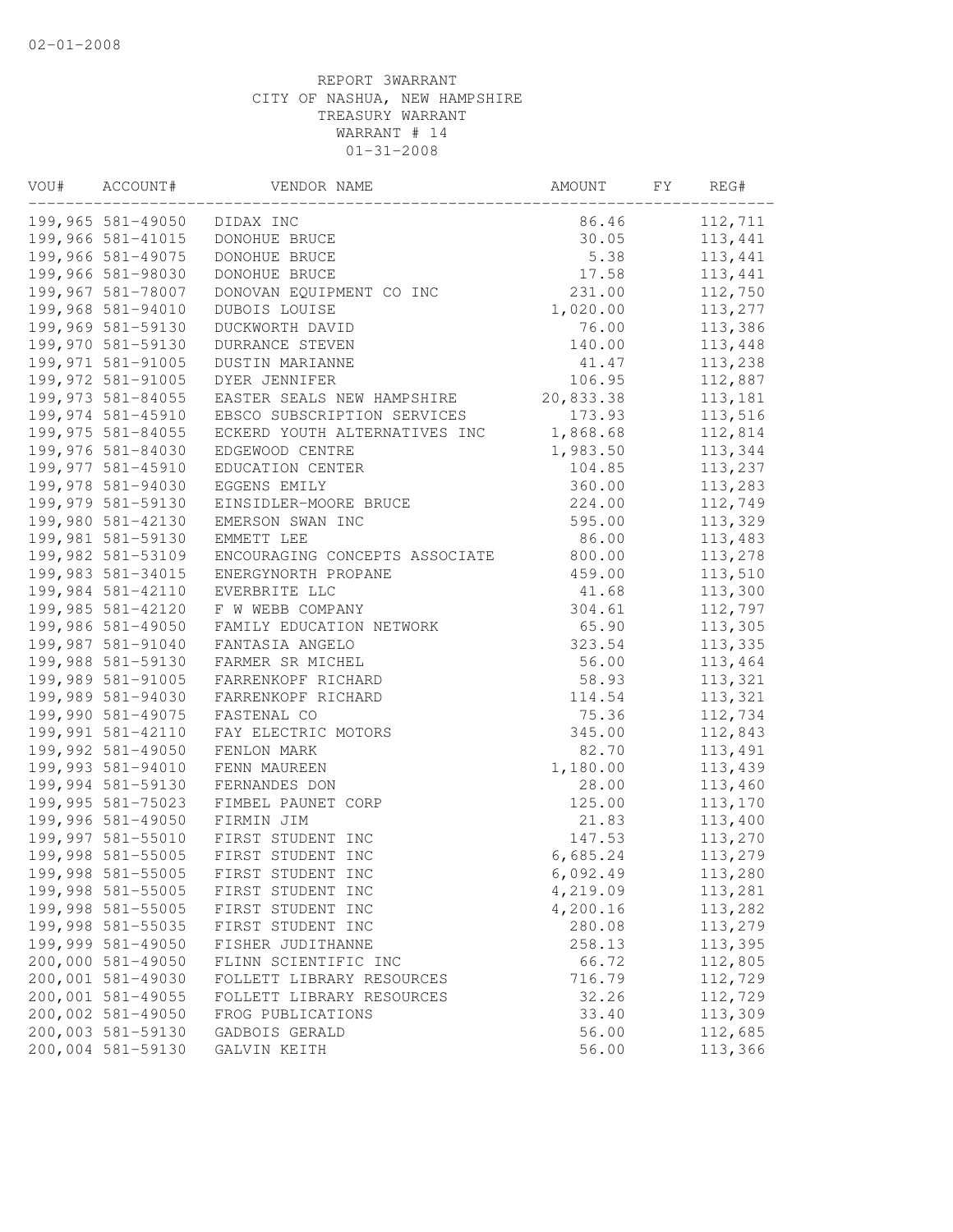| VOU# | ACCOUNT#          | VENDOR NAME                    | AMOUNT    | FY. | REG#     |
|------|-------------------|--------------------------------|-----------|-----|----------|
|      | 200,005 581-59130 | GENESSE PATRICIA               | 76.00     |     | 113,210  |
|      | 200,006 581-91005 | GINGRAS LISA                   | 28.37     |     | 113,310  |
|      | 200,007 581-91005 | GOODWIN JENNIFER               | 42.56     |     | 113,226  |
|      | 200,008 581-49050 | GOVCONNECTION INC              | 1,033.66  |     | 112,699  |
|      | 200,009 581-42130 | GRAINGER                       | 576.59    |     | 112,817  |
|      | 200,010 581-84030 | GRANITE STATE INDEPENDENT LIVI | 1,113.00  |     | 112,773  |
|      | 200,011 581-91005 | GREENBERG ELLEN                | 268.58    |     | 113,422  |
|      | 200,012 581-49050 | GROTH MUSIC                    | 52.75     |     | 113, 475 |
|      | 200,013 581-49050 | GUILFOIL MICHELE               | 68.37     |     | 113, 412 |
|      | 200,014 581-59130 | HAMEL KENNETH                  | 132.00    |     | 113,378  |
|      | 200,015 581-59130 | HAMILTON MICHAEL               | 112.00    |     | 113,359  |
|      | 200,016 581-59130 | HANSBERRY DAVID                | 112.00    |     | 113,431  |
|      | 200,017 581-59130 | HANSEN HARRY                   | 76.00     |     | 113,358  |
|      | 200,018 581-49035 | HARCOURT ACHIEVE               | 225.28    |     | 113,331  |
|      | 200,019 581-49095 | HARCOURT ASSESSMENT, INC       | 3,170.37  |     | 113,327  |
|      | 200,020 581-74092 | HARRIS EQUIPMENT REPAIR SERVIC | 377.06    |     | 113,507  |
|      | 200,021 581-53103 | HEALTHY AT HOME INC            | 752.50    |     | 113,260  |
|      | 200,022 581-59130 | HENDERSON MICHAEL              | 224.00    |     | 113,367  |
|      | 200,023 581-59130 | HENDERSON WILFRED              | 168.00    |     | 113,130  |
|      | 200,024 581-91005 | HENRY SUSAN                    | 167.93    |     | 113,297  |
|      | 200,025 581-59130 | HICKS ADAM                     | 76.00     |     | 113,388  |
|      | 200,026 581-49075 | HOME DEPOT CREDIT SERVICES     | 854.22    |     | 113,263  |
|      | 200,027 581-64192 | HOME DEPOT CREDIT SERVICES     | 251.87    |     | 113,294  |
|      | 200,028 581-49050 | HOME DEPOT CREDIT SERVICES     | 54.80     |     | 113,332  |
|      | 200,029 581-53100 | HOMETOWN FORECAST SERVICES INC | 775.00    |     | 112,839  |
|      | 200,030 581-91005 | HORNE LORRAINE                 | 17.46     |     | 113,230  |
|      | 200,031 581-31005 | HOTTEL CHRISTOPHER             | 500.16    |     | 113,403  |
|      | 200,032 581-49095 | HOUGHTON MIFFLIN CO            | 374.91    |     | 113,514  |
|      | 200,033 581-59130 | HOULE DANIEL                   | 76.00     |     | 113,476  |
|      | 200,034 581-84030 | HUEBNER MELINDA                | 227.50    |     | 113,450  |
|      | 200,035 581-59130 | HURLEY DONALD                  | 336.00    |     | 113,353  |
|      | 200,036 581-91005 | HYNES STACY                    | 150.11    |     | 113,235  |
|      | 200,037 581-49050 | INCANDESCENT STUDIOS           | 40.00     |     | 113,401  |
|      | 200,038 581-59130 | INFANTINO SCOTT                | 56.00     |     | 113,467  |
|      | 200,039 581-91040 | INSINGA SCOTT                  | 148.90    |     | 113,529  |
|      | 200,040 581-84030 | INSTITUTE OF PROFESSIONAL PRAC | 1,592.52  |     | 113,377  |
|      | 200,041 581-41040 | INTEGRATED OFFICE SOLUTIONS    | 2,076.00  |     | 113,446  |
|      | 200,042 581-49050 | J W PEPPER & SON INC           | 1,154.43  |     | 112,820  |
|      | 200,043 581-49050 | JOANN FABRICS                  | 500.00    |     | 113,604  |
|      | 200,044 581-59130 | JOHNSON EVAN                   | 56.00     |     | 113,391  |
|      | 200,045 581-45910 | JOURNEYWORKS PUBLISHING        | 217.80    |     | 113,308  |
|      | 200,046 581-53100 | KAKLAMANOS ALEXA               | 45.25     |     | 112,953  |
|      | 200,047 581-34015 | KEYSPAN ENERGY DELIVERY        | 61,523.83 |     | 113,272  |
|      | 200,048 581-59130 | KOBS ARTHUR                    | 60.00     |     | 112,700  |
|      | 200,049 581-59130 | KOHM JASON                     | 166.00    |     | 113,370  |
|      | 200,050 581-91005 | KOSOW CARMEN                   | 67.05     |     | 113,262  |
|      | 200,051 581-63085 | KR DESIGNS                     | 810.26    |     | 113, 474 |
|      | 200,052 581-59130 | KUBA GARY                      | 112.00    |     | 113,385  |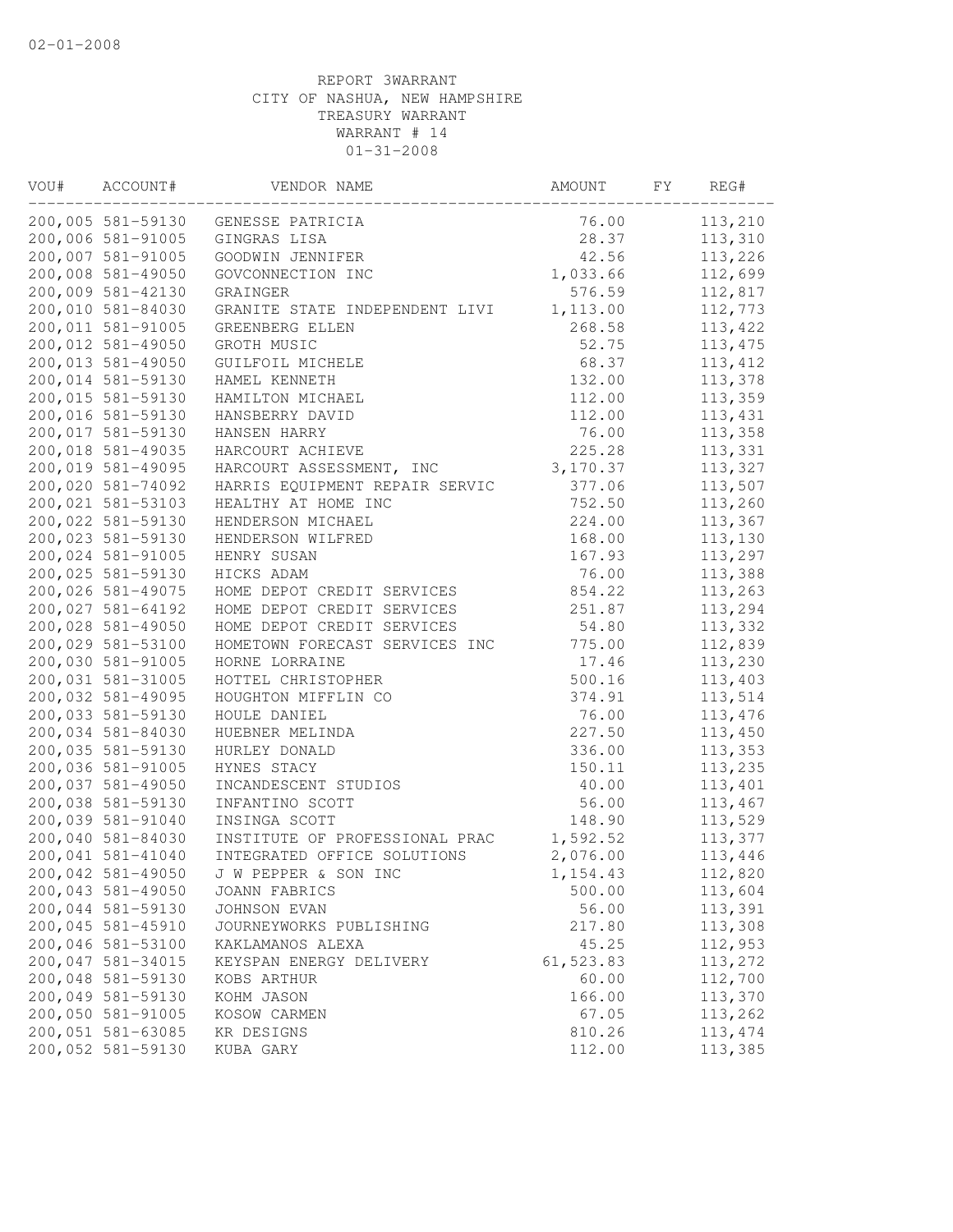| VOU# | ACCOUNT#          | VENDOR NAME                    | AMOUNT   | FY. | REG#     |
|------|-------------------|--------------------------------|----------|-----|----------|
|      | 200,053 581-59130 | KUZMICH DAVID                  | 76.00    |     | 113,396  |
|      | 200,054 581-59130 | KWIECINSKI WALTER              | 56.00    |     | 113,187  |
|      | 200,055 581-59130 | LABELLE SYLVAIN                | 76.00    |     | 113,389  |
|      | 200,056 581-59130 | LAKE ELLSWORTH                 | 76.00    |     | 113,479  |
|      | 200,057 581-91005 | LALIME MAUREEN                 | 48.50    |     | 113,285  |
|      | 200,058 581-59130 | LALLY JOSEPH                   | 56.00    |     | 112,781  |
|      | 200,059 581-59130 | LAMONICA ANTHONY               | 76.00    |     | 113,397  |
|      | 200,060 581-64045 | LAPTOP PRODUCTIONS INC         | 284.95   |     | 113,484  |
|      | 200,061 581-59130 | LATHAM FREDERICK               | 76.00    |     | 113,352  |
|      | 200,062 581-59130 | LAVERRIERE LANCE               | 76.00    |     | 113,465  |
|      | 200,063 581-59130 | LAVIGUE MATTHEW                | 76.00    |     | 113,425  |
|      | 200,064 581-49050 | LEAF LEARNING LLC              | 95.00    |     | 113,469  |
|      | 200,065 581-84030 | LEARNING CENTER FOR THE DEAF   | 5,282.40 |     | 113, 418 |
|      | 200,066 581-59130 | LEBEL ART                      | 112.00   |     | 113,361  |
|      | 200,067 581-59130 | LENTINI SALVATORE              | 168.00   |     | 113,421  |
|      | 200,068 581-94010 | LESSER JACALYN                 | 1,020.00 |     | 113,258  |
|      | 200,069 581-64192 | LET'S GO LEARN                 | 499.00   |     | 113,443  |
|      | 200,070 581-59130 | LEVESQUE DAVE                  | 152.00   |     | 113,426  |
|      | 200,071 581-78007 | LIBERTY INTN'L TRUCKS OF NH LL | 1,166.00 |     | 113,506  |
|      | 200,072 581-49030 | LIBRARY VIDEO COMPANY          | 69.90    |     | 113,216  |
|      | 200,073 581-49050 | LINGUISYSTEMS INC              | 309.00   |     | 112,857  |
|      | 200,073 581-49095 | LINGUISYSTEMS INC              | 550.65   |     | 112,857  |
|      | 200,074 581-78007 | LONDONDERRY HEAVY DUTY         | 66.00    |     | 113,360  |
|      | 200,075 581-45910 | LRP PUBLICATIONS               | 212.00   |     | 113,296  |
|      | 200,076 581-84055 | LUTHERAN COMMUNITY SERVICES OF | 3,017.75 |     | 113,290  |
|      | 200,077 581-42110 | M & M ELECTRICAL SUPPLY CO INC | 1,488.78 |     | 113,496  |
|      | 200,078 581-49050 | MAINE OXY/SPEC AIR SPECIALTY G | 167.55   |     | 112,687  |
|      | 200,079 581-49050 | MARKET BASKET                  | 1,084.99 |     | 112,900  |
|      | 200,079 581-49050 | MARKET BASKET                  | 17.57    |     | 112,901  |
|      | 200,080 581-59130 | MARTINEAU PAUL                 | 112.00   |     | 113,199  |
|      | 200,081 581-45910 | MASTER TEACHER INC             | 129.55   |     | 112,869  |
|      | 200,082 581-78007 | MAYNARD & LESIEUR INCORPORATED | 411.07   |     | 113,508  |
|      | 200,083 581-59130 | MCCARTHY DENNIS                | 76.00    |     | 113, 123 |
|      | 200,084 581-53103 | MCCARTNEY AMY                  | 3,512.50 |     | 113,428  |
|      | 200,085 581-91005 | MCCORMACK SUSAN                | 23.77    |     | 113,493  |
|      | 200,086 581-49050 | MCGRAW HILL COMPANIES          | 737.89   |     | 112,858  |
|      | 200,087 581-31005 | MCI                            | 4,405.19 |     | 112,684  |
|      | 200,088 581-53100 | MCINTYRE MARK                  | 45.25    |     | 113,472  |
|      | 200,089 581-47010 | MEDCO SUPPLY INC               | 163.04   |     | 113,266  |
|      | 200,090 581-59130 | MELANSON DENNIS                | 112.00   |     | 112,723  |
|      | 200,091 581-75023 | MERRIMACK BUILDING SUPPLY INC  | 26.00    |     | 113,214  |
|      | 200,092 581-59130 | MICHAEL BARBARA                | 376.00   |     | 113,351  |
|      | 200,093 581-84055 | MILFORD SCHOOL DISTRICT        | 4,168.98 |     | 113,243  |
|      | 200,094 581-49075 | MILLER JOE                     | 143.39   |     | 113,432  |
|      | 200,095 581-59130 | MORGAN MICHAEL                 | 112.00   |     | 112,720  |
|      | 200,096 581-59130 | MORIN ARTHUR                   | 56.00    |     | 113,124  |
|      | 200,097 581-59130 | MORISSETTE DAVE                | 128.00   |     | 113,404  |
|      | 200,098 581-84055 | MOUNT PROSPECT ACADEMY INC     | 8,131.50 |     | 113,313  |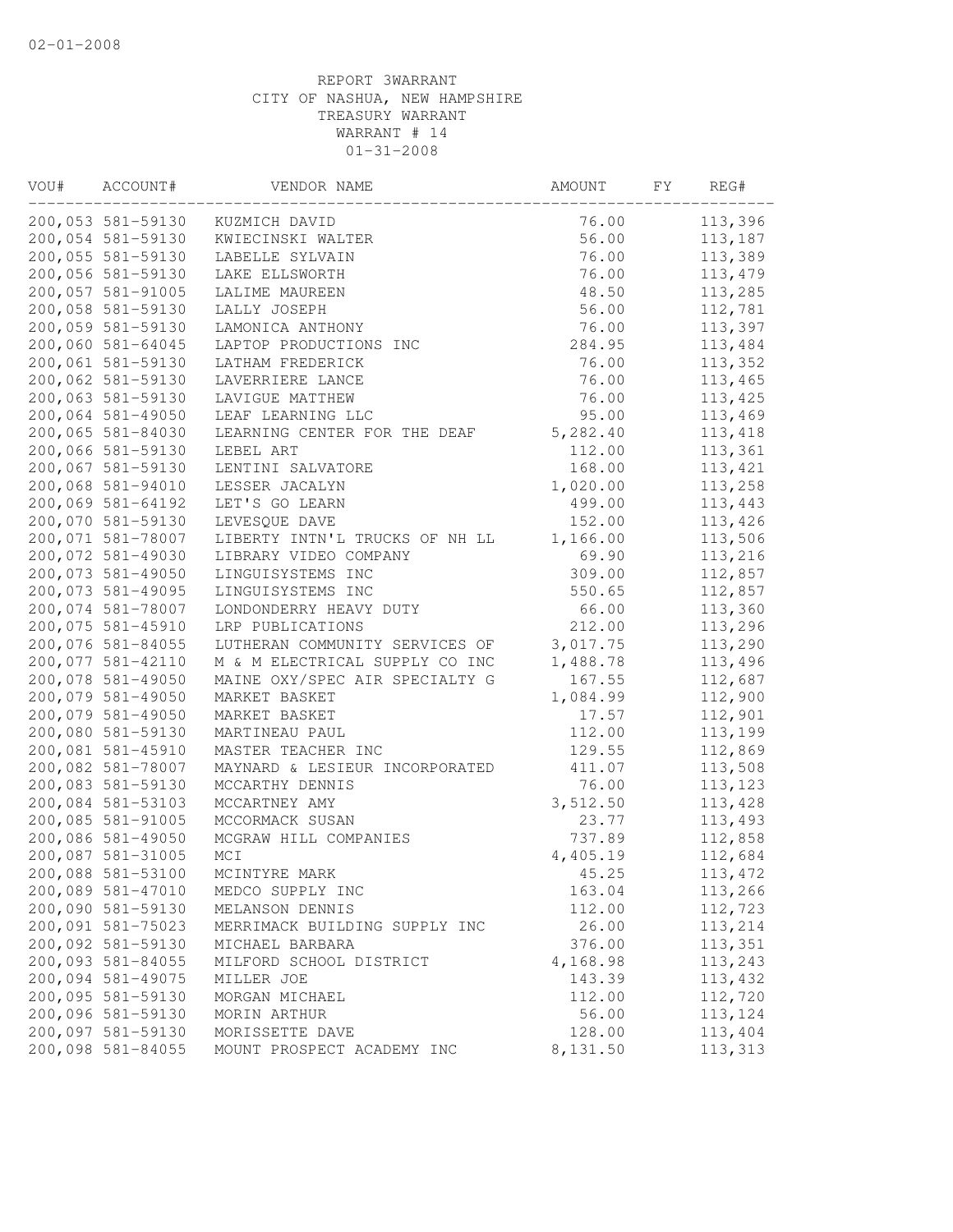| VOU# | ACCOUNT#           | VENDOR NAME                    | AMOUNT    | FΥ | REG#     |
|------|--------------------|--------------------------------|-----------|----|----------|
|      | 200,099 581-53100  | MULTI-STATE BILLING SERVICES L | 3,717.08  |    | 113,434  |
|      | 200,100 581-59130  | MURPHY DENNIS                  | 76.00     |    | 113,462  |
|      | 200,101 581-49050  | MUSIC IN MOTION                | 19.95     |    | 113,247  |
|      | 200,102 581-75090  | NASHUA GLASS                   | 36.00     |    | 113,498  |
|      | 200,103 581-49910  | NASHUA OUTDOOR POWER EQUIP     | 54.66     |    | 112,895  |
|      | 200,104 581-49035  | NATIONAL STAFF DEVELOPMENT COU | 208.50    |    | 113,320  |
|      | 200,105 581-42010  | NATIONWIDE SALES & SERVICE     | 214.19    |    | 113,242  |
|      | 200,106 581-49050  | NCS PEARSON INC                | 162.82    |    | 113,405  |
|      | 200,106 581-49095  | NCS PEARSON INC                | 2,209.75  |    | 113,405  |
|      | 200,107 581-74092  | NEIP OF KEENE INC              | 85.00     |    | 113,486  |
|      | 200,108 581-59080  | NELSON PIANO SERVICE/FRANK J N | 80.00     |    | 112,860  |
|      | 200,108 581-74092  | NELSON PIANO SERVICE/FRANK J N | 160.00    |    | 112,860  |
|      | 200,109 581-66005  | NEOPOST LEASING                | 145.22    |    | 113,314  |
|      | 200,110 581-59130  | NEVERETT WILLIAM               | 112.00    |    | 113, 127 |
|      | 200, 111 581-84055 | NFI MASSACHUSETTS INC          | 4, 144.47 |    | 113,333  |
|      | 200, 112 581-84055 | NFI NORTH INC                  | 595.00    |    | 113,209  |
|      | 200, 113 581-95005 | NHASP                          | 655.00    |    | 113,610  |
|      | 200, 114 581-95005 | $\verb NHIAA $                 | 40.00     |    | 113,637  |
|      | 200, 115 581-59130 | NIHAN MARILEE                  | 76.00     |    | 113,481  |
|      | 200,116 581-49050  | NORTHCENTER FOODSERVICE        | 1,035.31  |    | 113,275  |
|      | 200, 117 581-83009 | NORTHEAST DELTA DENTAL         | 4,973.31  |    | 113,751  |
|      | 200, 118 581-84055 | ODYSSEY HOUSE INC              | 8,129.87  |    | 112,681  |
|      | 200, 119 581-53100 | OFFICE ENVIRONMENTS OF NEW ENG | 250.00    |    | 113,179  |
|      | 200,120 581-31005  | ONE COMMUNICATIONS             | 112.16    |    | 113,721  |
|      | 200,120 581-31040  | ONE COMMUNICATIONS             | 527.31    |    | 113,721  |
|      | 200, 121 581-91005 | OUELLETTE MARTHA               | 18.64     |    | 113,316  |
|      | 200, 122 581-49050 | P J CURRIER LUMBER CO          | 213.64    |    | 113,265  |
|      | 200, 123 581-31005 | PAETEC COMMUNICATIONS INC      | 512.62    |    | 113,311  |
|      | 200, 123 581-31040 | PAETEC COMMUNICATIONS INC      | 743.33    |    | 113,311  |
|      | 200, 124 581-59130 | PAIVA JIM                      | 76.00     |    | 113,381  |
|      | 200, 125 581-59130 | PALANSKI KEVIN                 | 76.00     |    | 113,371  |
|      | 200, 126 581-59130 | PARKER ROY H                   | 56.00     |    | 113,374  |
|      | 200, 127 581-74092 | PC MALL GOV INC                | 3,054.04  |    | 113,259  |
|      | 200,128 581-49035  | PEARSON EDUCATION              | 32,645.59 |    | 113,250  |
|      | 200, 129 581-49035 | PEARSON EDUCATION              | 172.53    |    | 113,317  |
|      | 200,130 581-49035  | PEARSON EDUCATION              | 2,597.80  |    | 113,318  |
|      | 200, 131 581-33005 | PENNICHUCK WATER WORKS INC     | 7,645.04  |    | 113,613  |
|      | 200, 132 581-59130 | PEPIN PAUL                     | 76.00     |    | 113,382  |
|      | 200,133 581-84030  | PERKINS SCHOOL FOR THE BLIND   | 17,606.25 |    | 112,726  |
|      | 200, 134 581-43005 | PETERS PATRICIA                | 113.55    |    | 113,229  |
|      | 200, 135 581-41015 | PETTY CASH                     | 39.84     |    | 113,601  |
|      | 200, 135 581-43005 | PETTY CASH                     | 81.38     |    | 113,601  |
|      | 200, 135 581-49050 | PETTY CASH                     | 22.64     |    | 113,601  |
|      | 200, 136 581-41015 | PETTY CASH                     | 161.40    |    | 113,602  |
|      | 200,137 581-94010  | PIKE STEPHANIE                 | 96.00     |    | 113,449  |
|      | 200,138 581-59130  | PINCENCE RON                   | 56.00     |    | 113,387  |
|      | 200,139 581-84055  | PINE HAVEN BOYS CENTER         | 6,588.00  |    | 113,213  |
|      | 200,140 581-43005  | PITNEY BOWES                   | 1,500.00  |    | 113,755  |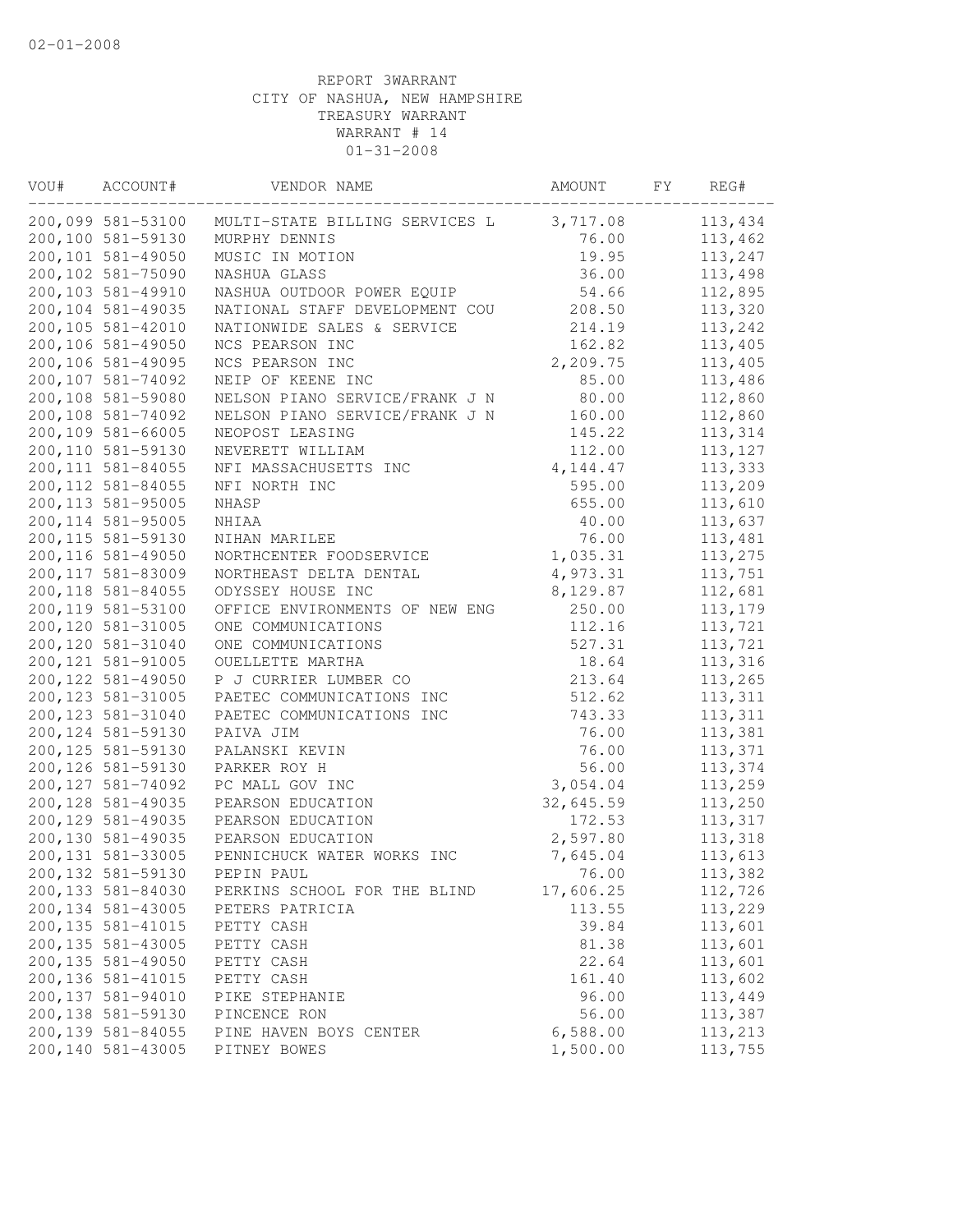| VOU# | ACCOUNT#           | VENDOR NAME                    | AMOUNT     | FY | REG#     |
|------|--------------------|--------------------------------|------------|----|----------|
|      | 200, 141 581-43005 | PITNEY BOWES INCORPORATED      | 492.08     |    | 113,519  |
|      | 200, 142 581-41015 | PLACE PATRICIA                 | 58.03      |    | 113,234  |
|      | 200, 143 581-59130 | PLUMER SCOTT                   | 56.00      |    | 113,424  |
|      | 200, 144 581-49050 | POSITIVE PROMOTIONS INC        | 730.58     |    | 112,766  |
|      | 200,145 581-49050  | PRICE DAVID G                  | 43.75      |    | 113,140  |
|      | 200,146 581-49050  | PRIMARY CONCEPTS               | 86.90      |    | 113,301  |
|      | 200, 147 581-32005 | PUBLIC SERVICE OF NH           | 138,839.33 |    | 113,717  |
|      | 200, 147 581-32005 | PUBLIC SERVICE OF NH           | 18,462.52  |    | 113,718  |
|      | 200,148 581-53085  | QUIMBY EYE CARE INC            | 257.50     |    | 113,212  |
|      | 200,149 581-59130  | RADIL SHAWN                    | 152.00     |    | 113,373  |
|      | 200,150 581-42110  | RALPH PILL ELECTRIC SUPPLY COM | 11.04      |    | 113,501  |
|      | 200,150 581-49050  | RALPH PILL ELECTRIC SUPPLY COM | 123.62     |    | 113,501  |
|      | 200,151 581-84030  | REGIONAL SERVICES & EDUCATION  | 904.07     |    | 112,713  |
|      | 200, 152 581-42110 | REXEL CLS                      | 378.97     |    | 113,408  |
|      | 200,153 581-66005  | RICOH AMERICAS CORP            | 1,029.49   |    | 113,322  |
|      | 200, 154 581-59130 | ROBICHAUD ROGER                | 112.00     |    | 113,153  |
|      | 200,155 581-84030  | ROBINSON CHARLES W             | 810.00     |    | 113,453  |
|      | 200,156 581-84055  | ROCHESTER SCHOOL DEPARTMENT    | 23, 182.94 |    | 113,268  |
|      | 200,157 581-59130  | ROSE KENNETH                   | 56.00      |    | 113,489  |
|      | 200,158 581-49050  | ROSS STEPHANIE                 | 36.97      |    | 113,343  |
|      | 200,159 581-49050  | SAFETY-KLEEN SYSTEMS INC       | 99.53      |    | 112,751  |
|      | 200,160 581-59130  | SANDSTRUM ERIC                 | 86.00      |    | 113,420  |
|      | 200,161 581-78007  | SANEL AUTO PARTS CO            | 568.19     |    | 112,889  |
|      | 200,162 581-49050  | SARGENT DONALD                 | 94.90      |    | 113,241  |
|      | 200,163 581-49050  | SARGENT-WELCH                  | 133.97     |    | 112,777  |
|      | 200,164 581-94010  | SCARPATI DANIEL                | 1,020.00   |    | 113,376  |
|      | 200,165 581-59130  | SCHILLING ROBERT               | 56.00      |    | 113,482  |
|      | 200,166 581-47010  | SCHOOL HEALTH ALERT            | 44.00      |    | 113,231  |
|      | 200,167 581-47010  | SCHOOL HEALTH CORP             | 157.27     |    | 112,725  |
|      | 200,168 581-41015  | SCHOOL SPECIALTY               | 10.10      |    | 113,251  |
|      | 200,168 581-49050  | SCHOOL SPECIALTY               | 1,418.80   |    | 113,251  |
|      | 200,169 581-84030  | SEACOST LEARNING COLLABORATIVE | 12,727.80  |    | 113,346  |
|      | 200,170 581-59130  | SEDDON RAYMOND                 | 86.00      |    | 112,896  |
|      | 200, 171 581-31005 | SHEEHY FREDERICK JR            | 386.55     |    | 113,257  |
|      | 200, 172 581-91005 | SICILIA KATHRYN                | 79.87      |    | 113,419  |
|      | 200, 173 581-42130 | SIEMENS BUILDING TECHNOLOGIES  | 1,043.85   |    | 113,324  |
|      | 200, 174 581-59130 | SIMONEAU KEVIN                 | 76.00      |    | 112,706  |
|      | 200, 175 581-59130 | SIMONEAU KEVIN                 | 76.00      |    | 112,770  |
|      | 200,176 581-59130  | SMITH JAMES                    | 76.00      |    | 113,354  |
|      | 200, 177 581-59130 | SMITH MIKE                     | 76.00      |    | 113,350  |
|      | 200,178 581-94010  | SNOW PAT                       | 1,360.00   |    | 113,406  |
|      | 200,179 581-84030  | SOUTHEASTERN REGIONAL EDUCATIO | 22,403.84  |    | 113,224  |
|      | 200,180 581-53100  | SOUTHERN NH SPEECH-LANGUAGE    | 440.00     |    | 113,457  |
|      | 200,181 581-55005  | SPARTANS INC                   | 371.00     |    | 113,530  |
|      | 200,182 581-49050  | SPORTIME                       | 275.88     |    | 113,254  |
|      | 200,183 581-41015  | STAPLES BUSINESS ADVANTAGE     | 1,858.79   |    | 113, 133 |
|      | 200, 183 581-41045 | STAPLES BUSINESS ADVANTAGE     | 8,231.34   |    | 113, 133 |
|      | 200,183 581-49050  | STAPLES BUSINESS ADVANTAGE     | 2,015.23   |    | 113,133  |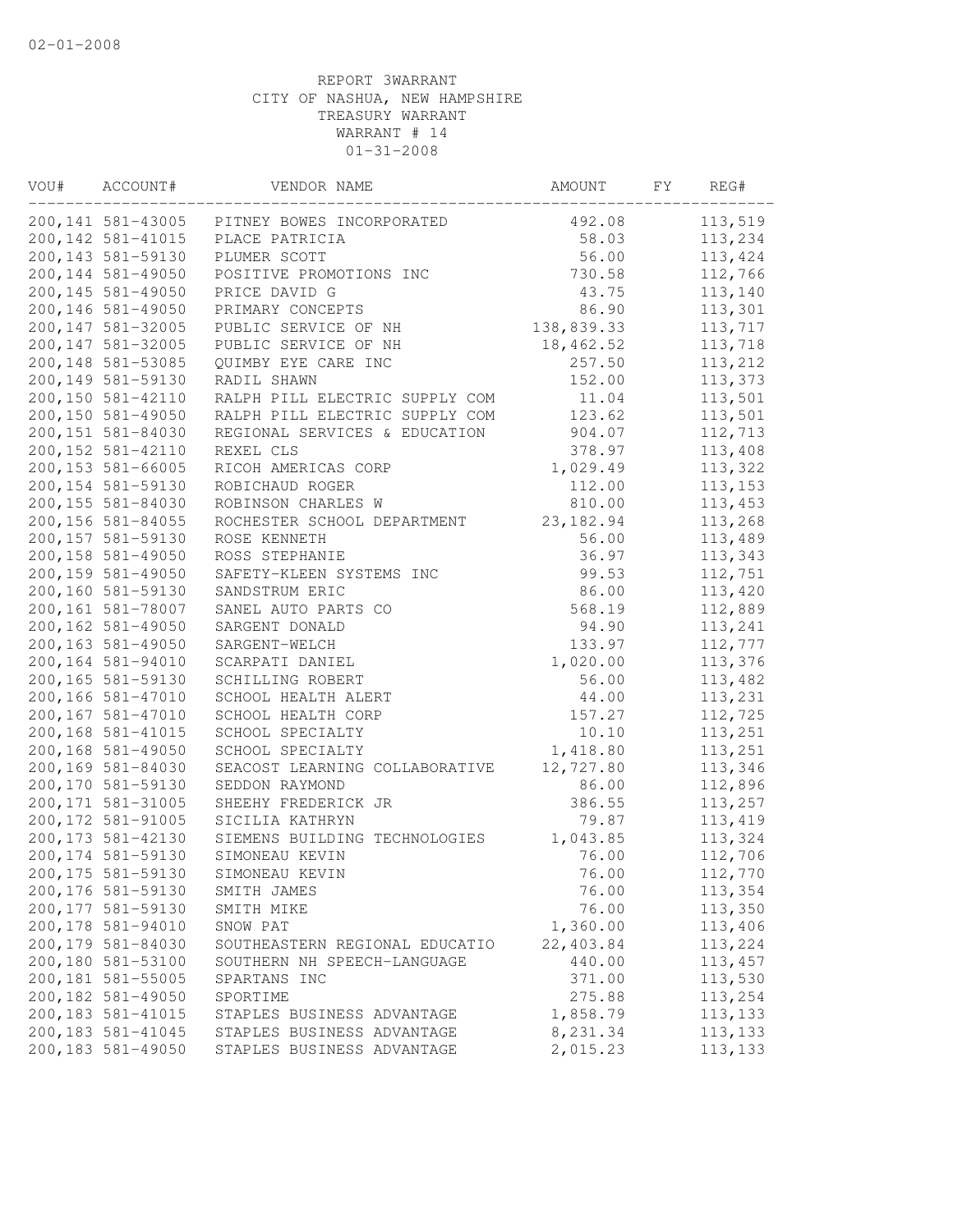| VOU#  | ACCOUNT#           | VENDOR NAME                  | AMOUNT   | FY | REG#             |
|-------|--------------------|------------------------------|----------|----|------------------|
|       | 200,183 581-49075  | STAPLES BUSINESS ADVANTAGE   | 366.51   |    | 113,133          |
|       | 200, 183 581-49110 | STAPLES BUSINESS ADVANTAGE   | 601.62   |    | 113,133          |
|       | 200,184 581-53100  | STATE OF NH CRIMINAL RECORDS | 613.25   |    | 113,603          |
|       | 200, 185 581-91005 | SWINDELL LORNE               | 252.58   |    | 113,273          |
|       | 200,186 581-49050  | TEC-NH REGION 14ATC          | 335.83   |    | 113,454          |
|       | 200,186 581-64040  | TEC-NH REGION 14ATC          | 3,659.17 |    | 113,454          |
|       | 200,187 581-53100  | TERMINIX                     | 502.00   |    | 113,334          |
|       | 200,188 581-59130  | THIBODEAU STACY              | 152.00   |    | 113,362          |
|       | 200,189 581-49050  | THUNKS INC                   | 58.90    |    | 113,478          |
|       | 200,190 581-94030  | TILSLEY LYDIA                | 23.17    |    | 113,326          |
|       | 200,191 581-78007  | TOWERS MOTOR PARTS CORP      | 177.52   |    | 113, 151         |
|       | 200, 192 581-84055 | TREASURER STATE OF NH        | 9,042.90 |    | 113,623          |
|       | 200, 193 581-84055 | TREASURER STATE OF NH        | 7,202.40 |    | 113,246          |
|       | 200, 194 581-74092 | UNICOM                       | 1,297.40 |    | 113,303          |
|       | 200,195 581-42120  | UNITED SUPPLY COMPANY INC    | 1,071.46 |    | 113,515          |
|       | 200,196 581-43005  | US POSTAL SERVICE            | 2,520.60 |    | 113,644          |
|       | 200,197 581-59130  | VAN ERON DENNIS              | 56.00    |    | 113,355          |
|       | 200, 198 581-34015 | VERIZON                      | 31.48    |    | 113,618          |
|       | 200,199 581-31005  | VERIZON                      | 43.70    |    | 113,620          |
|       | 200,200 581-31005  | VERIZON                      | 29.08    |    | 113,625          |
| 923   | 581-31005          | VERIZON                      | 6,930.07 |    | 113,628          |
|       | 200, 201 581-34015 | VERIZON                      | 31.48    |    | 113,669          |
|       | 200, 202 581-34015 | VERIZON                      | 34.75    |    | 113,729          |
|       | 200, 203 581-31005 | VERIZON                      | 32.09    |    | 113,730          |
|       | 200, 204 581-31005 | VERIZON                      | 83.10    |    | 113,748          |
|       | 200, 205 581-31005 | VERIZON                      | 28.70    |    | 113,753          |
|       | 200,206 581-31005  | VERIZON                      | 116.40   |    | 113,756          |
|       | 200, 207 581-49050 | WALMART COMMUNITY            | 135.25   |    | 113,205          |
|       | 200,208 581-84030  | WALSH SILVIA                 | 787.50   |    | 113,451          |
|       | 200,209 581-84030  | WATERS MARCIA                | 373.36   |    | 113, 414         |
|       | 200, 210 581-49050 | WEEKLY READER CORP           | 323.70   |    | 113,526          |
|       | 200, 211 581-91005 | WEHR ELIZABETH               | 81.84    |    | 113,455          |
|       | 200, 212 581-59130 | WHALLEY DAVID                | 224.00   |    | 113,429          |
|       | 200, 213 581-49035 | WIESER EDUCATIONAL           | 197.97   |    | 113,264          |
|       | 200, 214 581-59130 | WILLEY LAURIE                | 82.00    |    | 113,384          |
|       | 200, 215 581-59130 | WILLIAMS BRIAN               | 120.00   |    | 113,356          |
|       | 200, 216 581-75023 | WINDOW REPAIR SYSTEMS INC    | 5,092.77 |    | 113,293          |
|       | 200, 217 581-49050 | WINKLEMANN DEAN              | 100.00   |    | 113,024          |
|       | 200, 218 581-91005 | WOJTKUN CATHERINE            | 49.96    |    | 113,304          |
|       | 200, 219 581-59130 | WRIGHT RODNEY                | 54.00    |    | 113,444          |
|       | 200, 220 581-53100 | YORK MS CCC/SLP TRICIA       | 786.25   |    | 113,459<br>----- |
| TOTAL | 581                | SCHOOL DEPARTMENT            |          |    | 713,842.02       |
| 924   | 590-24576          |                              | 454.48   |    | 113,621          |
|       | 200, 221 590-24581 | SPRINT<br>BARNES & NOBLE INC | 8,710.85 |    | 112,686          |
|       |                    |                              |          |    |                  |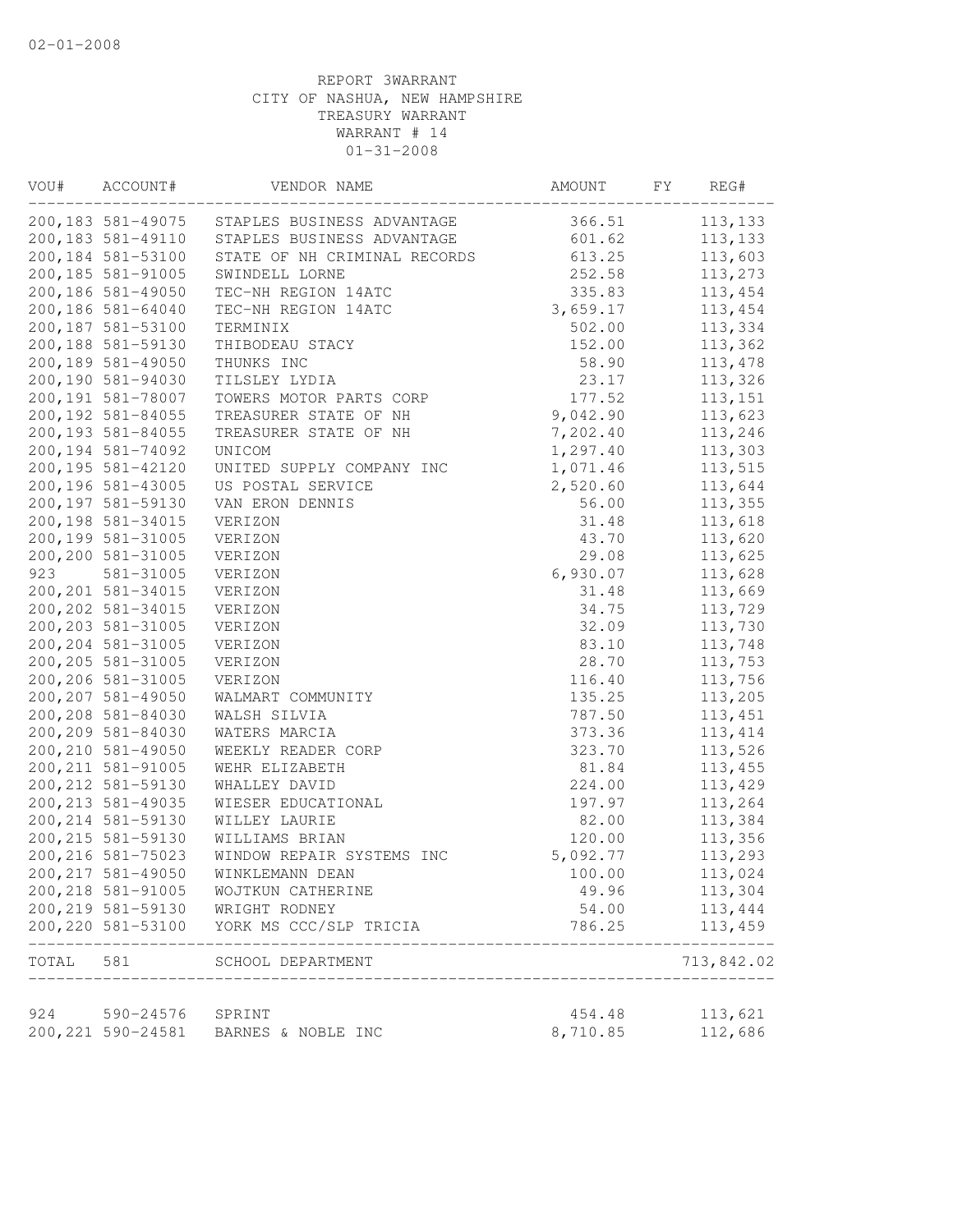| VOU#  | ACCOUNT#                       | VENDOR NAME                 | AMOUNT       | FΥ | REG#           |
|-------|--------------------------------|-----------------------------|--------------|----|----------------|
| TOTAL | 590                            | P/Y OBLIGATIONS             |              |    | 9,165.33       |
| 925   | 592-85010                      | US BANK NA (0910000022)     | 19,441.93    |    | 367            |
| 926   | 592-85010                      | US BANK NA (091000022)      | 36,130.63    |    | 367            |
| 927   | 592-85010                      | US BANK NA (091000022)      | 443,001.00   |    | 368            |
| 928   | 592-85010                      | US BANK NA (091000022)      | 44,611.88    |    | 367            |
| 929   | 592-85015                      | US BANK NA (0910000022)     | 36, 351.37   |    | 367            |
| 930   | 592-85015                      | US BANK NA (091000022)      | 304,481.00   |    | 367            |
| 931   | 592-85015                      | US BANK NA (091000022)      | 1,021,349.01 |    | 368            |
| 932   | 592-85020<br>----------------- | US BANK NA (091000022)      | 310,000.00   |    | 367            |
| TOTAL | 592                            | BONDED DEBT SERVICE         |              |    | 2, 215, 366.82 |
|       |                                |                             |              |    |                |
| 933   | 595-22015                      | BELLAVANCE BEVERAGE CO INC  | 1,640.04     |    | 113,028        |
| 934   | 595-22015                      | BELLAVANCE REALTY CORP      | 1,340.86     |    | 113,010        |
| 935   | 595-22015                      | BELLAVANCE REALTY CORP      | 30.78        |    | 113,025        |
| 936   | 595-22015                      | BELLAVANCE REALTY CORP      | 1,241.34     |    | 113,030        |
| 937   | 595-22015                      | BONNETTE STEPHEN & JOAN     | 445.63       |    | 113,036        |
| 938   | 595-22015                      | BONNETTE STEPHEN & JOAN     | 40.60        |    | 113,043        |
| 939   | 595-22015                      | COMMUNITY BANK & TRUST CO   | 198.75       |    | 113,013        |
| 940   | 595-22015                      | KAPLAN EMORY J              | 249.86       |    | 113,041        |
| 941   | 595-22015                      | NASHUA FOUNDRIES INC        | 1,482.93     |    | 113,032        |
| 942   | 595-22015                      | NASHUA FOUNDRIES INC        | 42.78        |    | 113,044        |
| 943   | 595-22015                      | NSL GROUP LLC               | 1,781.49     |    | 113,015        |
| 944   | 595-22015                      | PROSIT LLC                  | 366.80       |    | 113,034        |
| 945   | 595-22020                      | BELLAVANCE BEVERAGE CO INC  | 11, 412.80   |    | 113,028        |
| 946   | 595-22020                      | BELLAVANCE REALTY CORP      | 10,277.37    |    | 113,010        |
| 947   | 595-22020                      | BELLAVANCE REALTY CORP      | 9, 111.77    |    | 113,030        |
| 948   | 595-22020                      | BONNETTE STEPHEN & JOAN     | 4,003.16     |    | 113,036        |
| 949   | 595-22020                      | COMMUNITY BANK & TRUST CO   | 1,709.56     |    | 113,013        |
| 950   | 595-22020                      | KAPLAN EMORY J              | 1,861.04     |    | 113,041        |
| 951   | 595-22020                      | NASHUA FOUNDRIES INC        | 11,248.72    |    | 113,032        |
| 952   | 595-22020                      | NSL GROUP LLC               | 13,780.59    |    | 113,015        |
| 953   | 595-22020                      | PROSIT LLC                  | 2,452.06     |    | 113,034        |
| 954   | 595-22020                      | SAT SR LIMITED PARTNERSHIP  | 5,886.12     |    | 113,042        |
| 955   | 595-22020                      | STELLOS JAMES               | 4,937.50     |    | 113,020        |
| 956   | 595-22020                      | TRAFALGAR SQ ASSOCIATES LLC | 2,477.13     |    | 113,022        |
| 957   | 595-22020                      | YOUNG RICHARD & JOYCE       | 1,391.49     |    | 113,018        |
| TOTAL | 595                            | OVERLAY                     |              |    | 89, 411.17     |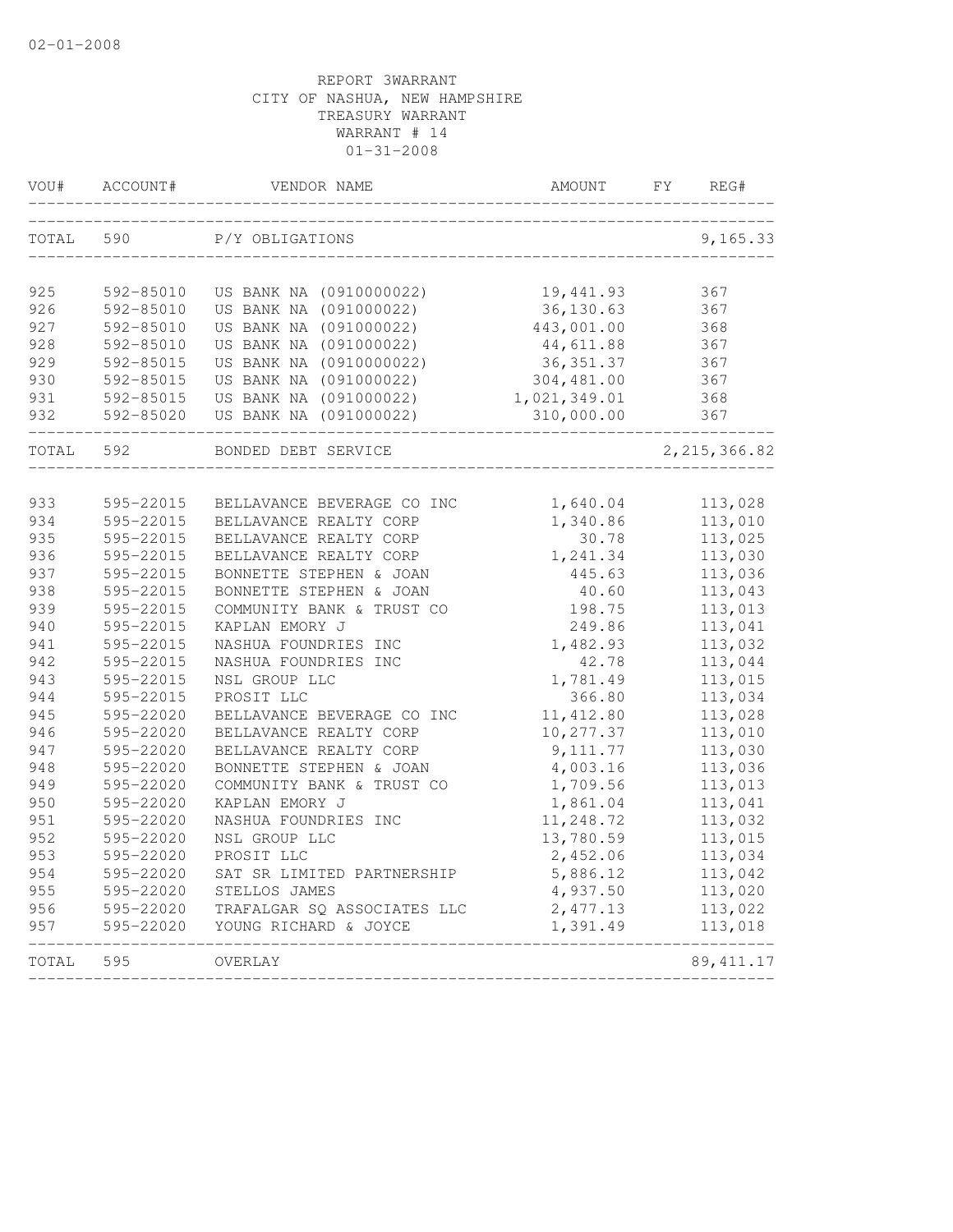| VOU#  | ACCOUNT#   | VENDOR NAME                                         | <b>FY</b><br>AMOUNT | REG#      |
|-------|------------|-----------------------------------------------------|---------------------|-----------|
| 958   | 653-08     | BROX INDUSTRIES INC                                 | 37,694.48           | 112,755   |
| TOTAL | 653-08     | CAP IMP - STREET DEPT<br>STREET PAVING PROGRAM FY07 |                     | 37,694.48 |
| 958   | 653-14     | BROX INDUSTRIES INC                                 | 12.77               | 112,755   |
| TOTAL | $653 - 14$ | CAP IMP - STREET DEPT<br>STREET PAVING PROGRAM FY08 |                     | 12.77     |
|       |            |                                                     |                     |           |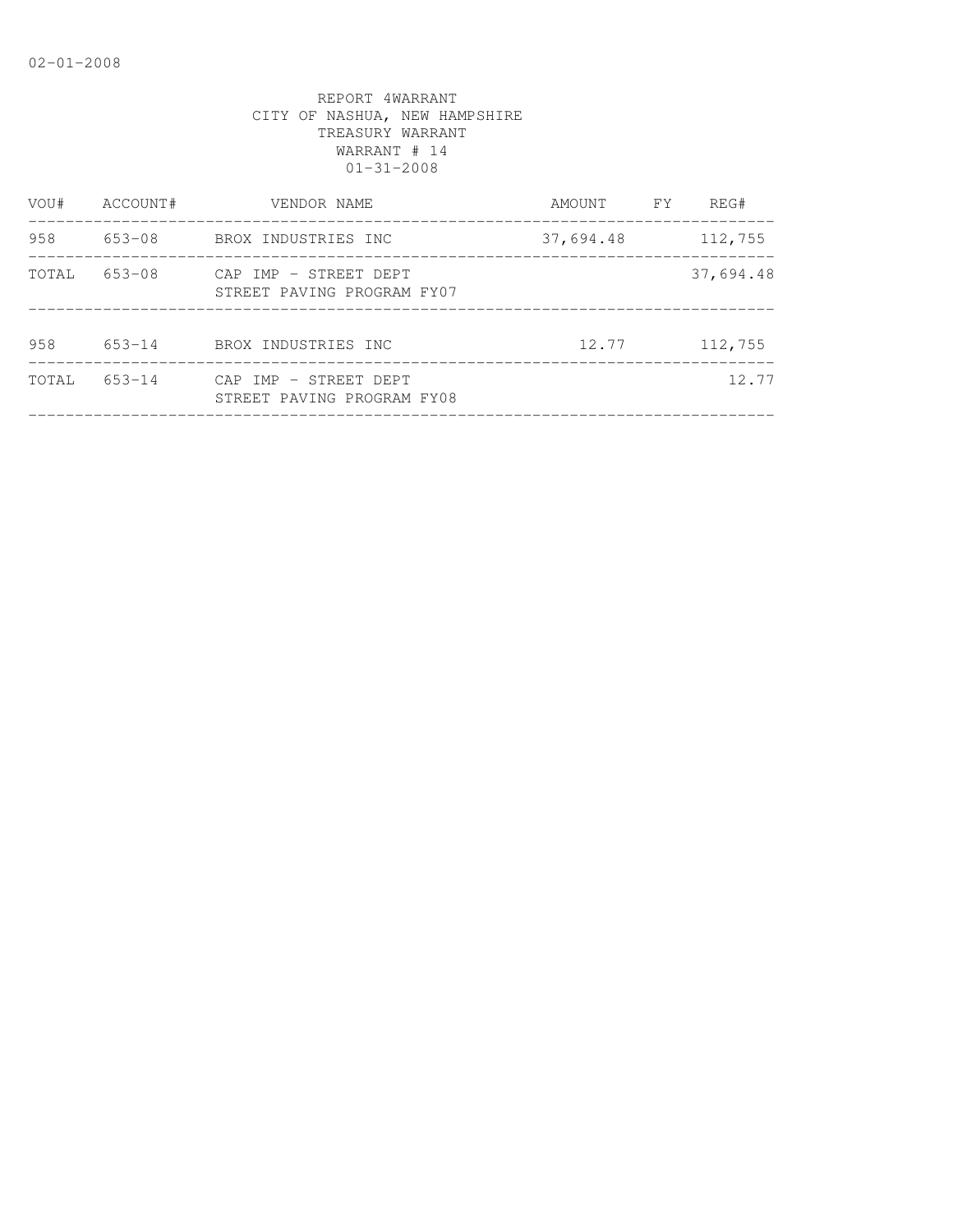| VOU#                     | ACCOUNT#                                         | VENDOR NAME<br>PROGRAM                                                                                                | AMOUNT FY REG#                           |                                          |
|--------------------------|--------------------------------------------------|-----------------------------------------------------------------------------------------------------------------------|------------------------------------------|------------------------------------------|
| 959<br>960               |                                                  | 731-64045 3705 GHA TECHNOLOGIES INC<br>731-64045 3705 PC MALL GOV INC                                                 | 6.00<br>1,375.50                         | 112,873<br>112,977                       |
| TOTAL                    | 731                                              | CPF-POLICE DEPARTMENT                                                                                                 | 1,381.50                                 |                                          |
| 961<br>962               |                                                  | 751-53075 3731 MCFARLAND-JOHNSON INC<br>751-53075 3731 NASHUA REGIONAL PLANNING COMMI                                 | 11,492.76<br>3,046.78                    | 112,904<br>113,524                       |
| TOTAL                    | 751                                              | CPF-PWD & ENGINEERING                                                                                                 | 14,539.54                                |                                          |
| 963                      |                                                  | 771-53025 3750 VANASSE HANGEN BRUSTLIN INC                                                                            | 3,429.12                                 | 112,670                                  |
| TOTAL                    | 771                                              | CPF - COMM DEVLPMNT DIV                                                                                               | 3,429.12                                 |                                          |
| 964                      |                                                  | 772-01040 3720 GREEN RIDGE VENTURES INC                                                                               | 135,907.00                               | 112,671                                  |
| TOTAL                    | 772                                              | CPF-PLANNING DEPT                                                                                                     | 135,907.00                               |                                          |
| 965                      | 774-31005                                        | 3718 VERIZON                                                                                                          | 598.13                                   | 113,659                                  |
| TOTAL                    | 774                                              | CPF-URBAN PROGRAMS                                                                                                    | 598.13                                   |                                          |
| 966<br>967<br>968<br>968 | 792-53030<br>792-53030<br>792-53181<br>792-53183 | 3792 FAY SPOFFORD & THORNDIKE LLC<br>3793 HAZEN AND SAWYER PC<br>3794 BROX INDUSTRIES INC<br>3795 BROX INDUSTRIES INC | 92.20<br>11,331.07<br>707.28<br>1,160.66 | 112,731<br>112,976<br>112,755<br>112,755 |
| TOTAL                    | 792                                              | CPF-WASTEWATER USER FUND                                                                                              | 13, 291.21                               |                                          |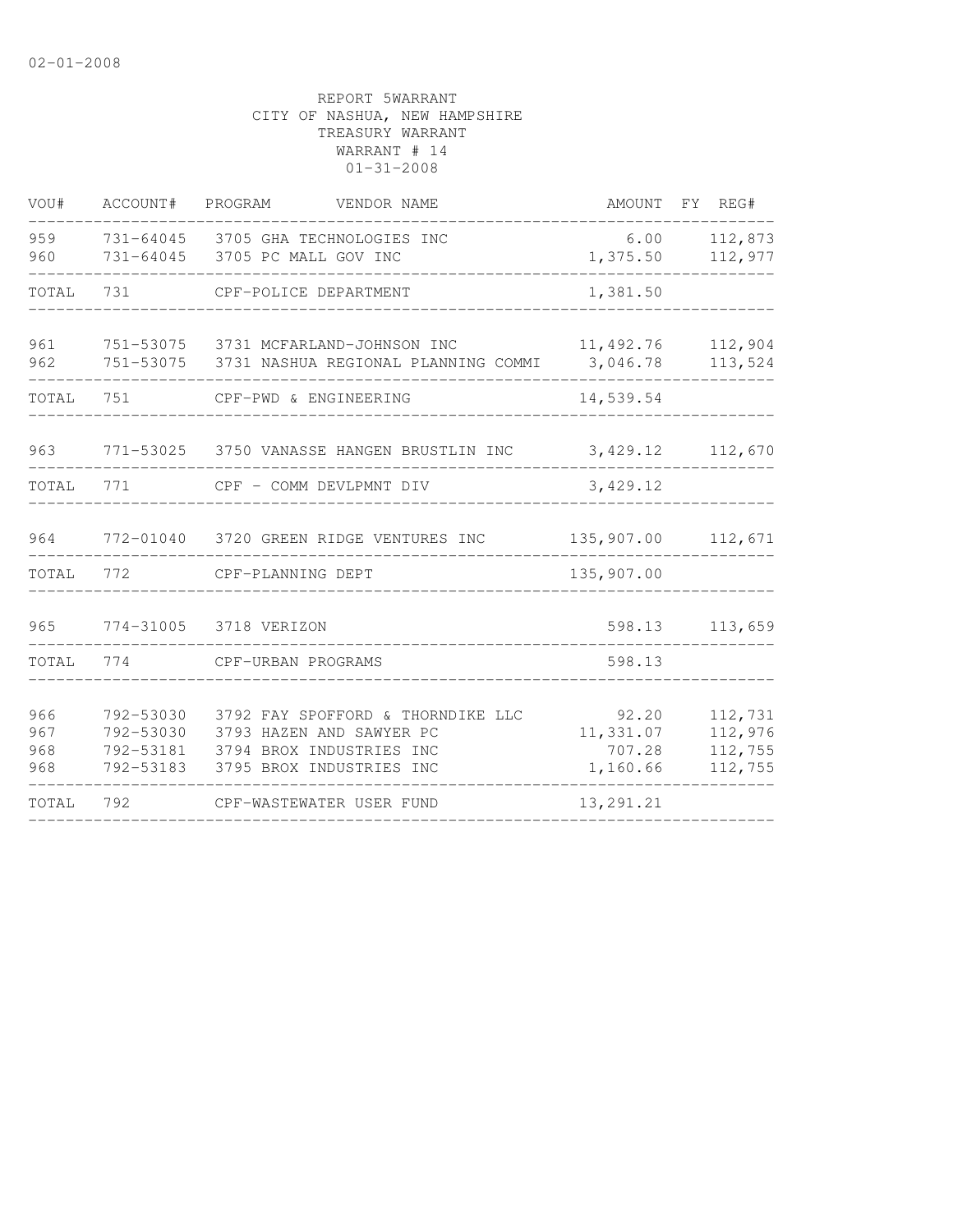| VOU#  | ACCOUNT#         | VENDOR NAME                    | AMOUNT    | FΥ | REG#     |
|-------|------------------|--------------------------------|-----------|----|----------|
| 969   | $801 - 151 - 01$ | P & L LANDSCAPING              | 293.50    |    | 112,981  |
| 970   | 801-31005        | VERIZON                        | 74.60     |    | 113,628  |
| 971   | 801-31005        | VERIZON                        | 28.72     |    | 113,659  |
| 972   | 801-31040        | PAETEC COMMUNICATIONS INC      | 7.23      |    | 113,611  |
| 973   | 801-32005        | PUBLIC SERVICE OF NH           | 1,304.09  |    | 113,718  |
| 974   | 801-34015        | ENERGYNORTH PROPANE            | 1,160.82  |    | 113,630  |
| 975   | 801-41015        | CITY OF NASHUA/PETTY CASH SLIP | 3.99      |    | 112,674  |
| 976   | 801-41015        | STAPLES BUSINESS ADVANTAGE     | 121.23    |    | 113,203  |
| 977   | 801-43005        | FEDEX                          | 45.60     |    | 113,612  |
| 978   | 801-45191        | BROX INDUSTRIES INC            | 4,315.67  |    | 112,755  |
| 979   | 801-47010        | BASS FIRST AID SERVICE COMPANY | 47.55     |    | 112,794  |
| 980   | 801-48005        | SHATTUCK MALONE OIL CO         | 6,354.83  |    | 113,606  |
| 980   | 801-48005        | SHATTUCK MALONE OIL CO         | 28,596.78 |    | 113,606  |
| 980   | 801-48005        | SHATTUCK MALONE OIL CO         | 4,766.17  |    | 113,606  |
| 981   | 801-49040        | BCM CONTROLS CORPORATION       | 2,370.00  |    | 112,937  |
| 982   | 801-49040        | LAB SAFETY SUPPLY INC          | 54.87     |    | 112,920  |
| 983   | 801-49075        | CITY OF NASHUA/PETTY CASH SLIP | 5.37      |    | 112,674  |
| 984   | 801-53030        | CMA ENGINEERS INC              | 2,293.20  |    | 112,910  |
| 985   | 801-53075        | USDA APHIS                     | 5,066.67  |    | 113,636  |
| 986   | 801-53080        | CHEMSERVE ENVIRONMENTAL ANALYS | 5,220.00  |    | 113,132  |
| 987   | 801-53109        | NORTH SHORE RECYCLED FIBERS    | 2,145.60  |    | 112,825  |
| 988   | 801-53130        | AMERISCI BOSTON                | 64.00     |    | 112,851  |
| 989   | 801-59100        | AMHERST APPLIANCE REPAIR/STEVE | 294.00    |    | 112,930  |
| 990   | 801-59238        | ANACOMP INC                    | 17.98     |    | 112,758  |
| 991   | 801-59239        | STAPLES BUSINESS ADVANTAGE     | 247.84    |    | 113,203  |
| 992   | 801-59245        | ADVANCED LIQUID RECYCLING INC  | 70.85     |    | 113,189  |
| 993   | 801-59245        | D & R TOWING INC               | 150.00    |    | 113,499  |
| 994   | 801-64045        | CDW GOVERNMENT INC             | 398.87    |    | 113,244  |
| 995   | 801-72010        | CONWAY OFFICE PRODUCTS LLC     | 90.00     |    | 112,846  |
| 996   | 801-75023        | BANNER SYSTEMS OF MASSACHUSETT | 353.44    |    | 113,494  |
| 997   | 801-75023        | E J PRESCOTT INC               | 787.88    |    | 112,800  |
| 998   | 801-75023        | J LAWRENCE HALL INC            | 212.85    |    | 113,527  |
| 999   | 801-75023        | LIGHTEC INC                    | 2,953.70  |    | 112,775  |
| 1,000 | 801-75023        | LISAY STEVEN E                 | 720.00    |    | 112,876  |
| 1,001 | 801-75023        | NEW ENGLAND PAPER & SUPPLY     | 114.70    |    | 112,916  |
| 1,002 | 801-77020        | CN WOOD CO INC                 | 99.00     |    | 113,190  |
| 1,003 | 801-77020        | INTERSTATE FIRE PROTECTION     | 811.00    |    | 112,863  |
| 1,004 | 801-77020        | LIBERTY INTN'L TRUCKS OF NH LL | 499.60    |    | 113,506  |
| 1,005 | 801-78100        | CASEY EQUIPMENT & RENTAL CORP  | 4,196.49  |    | 113,160  |
| 1,006 | 801-78100        | <b>DUNN BATTERY</b>            | 347.80    |    | 112,821  |
| 1,007 | 801-78100        | FREIGHTLINER OF NH INC         | 25.25     |    | 113, 172 |
| 1,008 | 801-78100        | LIBERTY INTN'L TRUCKS OF NH LL | 57.84     |    | 113,506  |
| 1,008 | 801-78100        | LIBERTY INTN'L TRUCKS OF NH LL | 57.84     |    | 113,506  |
| 1,008 | 801-78100        | LIBERTY INTN'L TRUCKS OF NH LL | 57.84     |    | 113,506  |
| 1,009 | 801-78100        | MILL METALS CORP               | 439.10    |    | 113,128  |
| 1,010 | 801-78100        | NAPA AUTO PARTS                | 352.27    |    | 113,148  |
| 1,010 | 801-78100        | NAPA AUTO PARTS                | 77.52     |    | 113,148  |
| 1,011 | 801-78100        | SANEL AUTO PARTS CO            | 127.77    |    | 112,889  |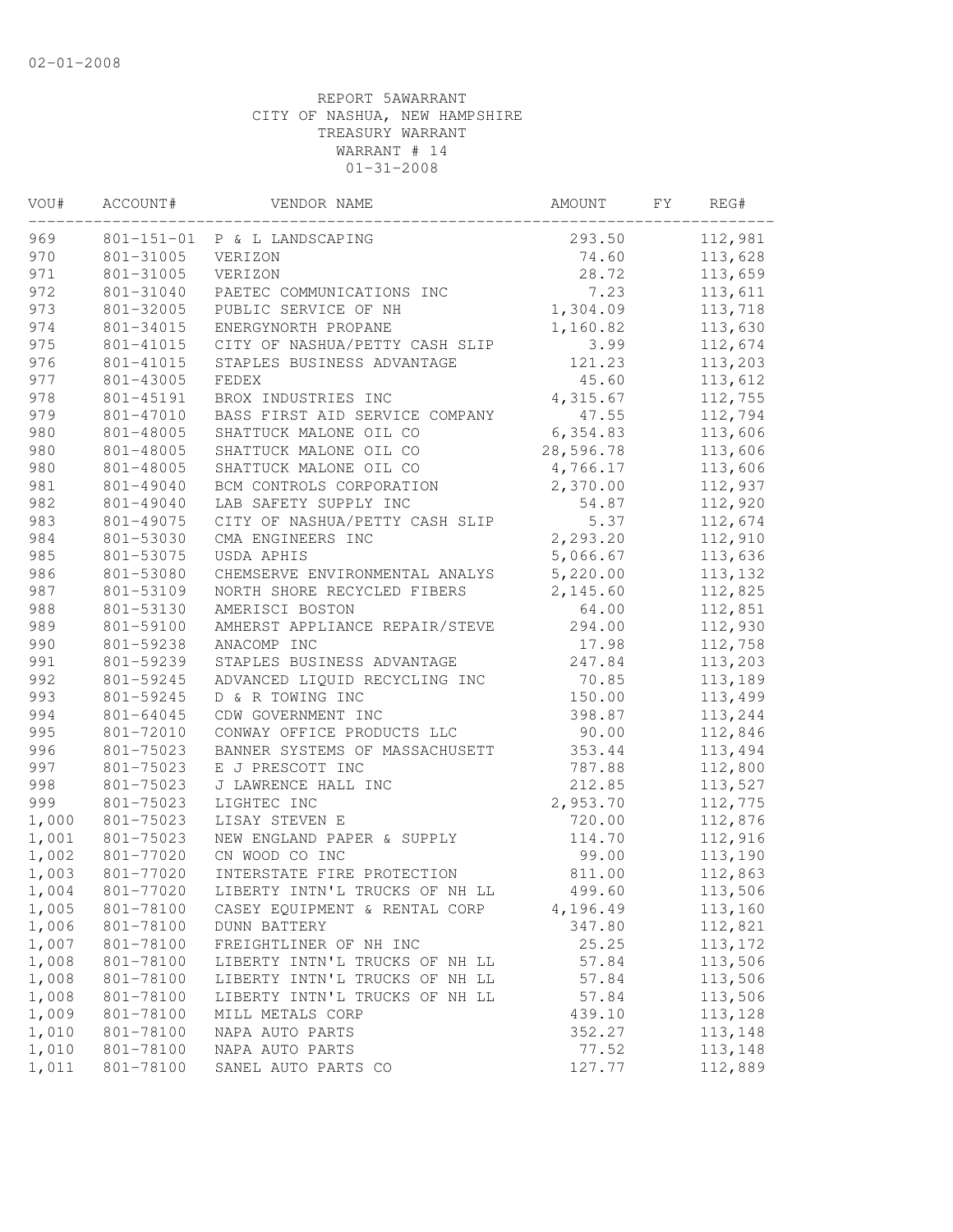| VOU#  | ACCOUNT#         | VENDOR NAME                                                           | AMOUNT   | FY<br>REG#  |  |
|-------|------------------|-----------------------------------------------------------------------|----------|-------------|--|
| 1,011 |                  | 801-78100 SANEL AUTO PARTS CO                                         | 166.28   | 112,889     |  |
| 1,012 |                  | 801-78100 SOUTHWORTH-MILTON INC 1,918.96                              |          | 112,721     |  |
| 1,013 | 801-82025        | NH RETIREMENT SYSTEM                                                  | 388.97   | 361         |  |
| 1,014 | 801-83106        | ANTHEM BLUE CROSS BLUE SHIELD                                         | 8,344.96 | 362         |  |
| 1,015 | 801-83106        | HARVARD PILGRIM HEALTH CARE                                           | 215.83   | 363         |  |
| 1,016 | 801-83106        | NORTHEAST DELTA                                                       | 510.45   | 364         |  |
| 1,017 | 801-83130        | ITT HARTFORD                                                          | 70.24    | 365         |  |
| 1,018 | 801-83130        | ITT HARTFORD                                                          | 83.68    | 388         |  |
| 1,019 | 801-83206        | ANTHEM BLUE CROSS BLUE SHIELD 17,150.57                               |          | 362         |  |
| 1,020 | 801-83206        | NORTHEAST DELTA                                                       | 1,003.98 | 364         |  |
| 1,021 | 801-83230        | ITT HARTFORD                                                          | 91.70    | 365         |  |
| 1,022 | 801-83230        | ITT HARTFORD                                                          | 94.22    | 388         |  |
| 1,023 | 801-83306        | ANTHEM BLUE CROSS BLUE SHIELD 3,527.47                                |          | 362         |  |
| 1,024 | 801-83306        | HARVARD PILGRIM HEALTH CARE                                           | 106.58   | 363         |  |
| 1,025 | 801-83306        | NORTHEAST DELTA                                                       | 245.94   | 364         |  |
| 1,026 | 801-83330        | ITT HARTFORD                                                          | 83.37    | 365         |  |
| 1,027 | 801-83330        | ITT HARTFORD                                                          | 83.37    | 388         |  |
| 1,028 | 801-83406        | ANTHEM BLUE CROSS BLUE SHIELD 5,056.16                                |          | 362         |  |
| 1,029 | 801-83406        |                                                                       | 1,065.83 | 363         |  |
| 1,030 | 801-83406        |                                                                       |          | 364         |  |
| 1,031 | 801-83430        |                                                                       | 40.88    | 365         |  |
| 1,032 | 801-83430        |                                                                       |          | 388         |  |
| 1,033 | 801-85050        |                                                                       |          | 367         |  |
| 1,034 | 801-91005        |                                                                       |          | 112,688     |  |
| 1,035 | 801-91005        |                                                                       |          | 113,163     |  |
| 1,036 | 801-91005        |                                                                       |          | 112,881     |  |
| 1,037 | 801-91005        |                                                                       |          | 113,165     |  |
| 1,038 | 801-94005        | CITY OF NASHUA/PETTY CASH SLIP 49.95                                  |          | 112,674     |  |
| 1,038 | 801-94005        | CITY OF NASHUA/PETTY CASH SLIP 17.50                                  |          | 112,674     |  |
| 1,039 | 801-94005        | SWANA NORTHERN NE CHAPTER                                             | 40.00    | 113,660     |  |
| 1,039 | 801-94005        | SWANA NORTHERN NE CHAPTER                                             | 40.00    | 113,660     |  |
| 1,040 | 801-94005        | THE NEW ENGLAND CONSORTIUM                                            | 300.00   | 113,672     |  |
| 1,040 | 801-94005        | THE NEW ENGLAND CONSORTIUM                                            | 730.00   | 113,672     |  |
| 1,040 | 801-94005        | THE NEW ENGLAND CONSORTIUM                                            | 300.00   | 113,672     |  |
| 1,040 | 801-94005        | THE NEW ENGLAND CONSORTIUM                                            | 150.00   | 113,672     |  |
| 1,041 |                  | 801-95005 AMERICAN PUBLIC WORKS ASSN<br>_____________________________ | 332.50   | 113,727     |  |
| TOTAL | 801              | SOLID WASTE DISPOSAL                                                  |          | 123, 414.31 |  |
|       |                  |                                                                       |          |             |  |
| 1,042 | $802 - 215 - 00$ | BELANGER PATRICIA                                                     | 27.27    | 113,081     |  |
| 1,043 | $802 - 215 - 00$ | DEUTSCHE BANK                                                         | 149.17   | 113,084     |  |
| 1,044 | $802 - 215 - 00$ | FACILITY IQ MS 1880                                                   | 517.00   | 113,072     |  |
| 1,045 | $802 - 215 - 00$ | MILLER LYNNE                                                          | 25.21    | 113,075     |  |
| 1,046 | $802 - 215 - 00$ | MORAN RICHARD & LISA                                                  | 41.74    | 113,078     |  |
| 1,047 | $802 - 215 - 00$ | SANDQUIST JASON & PETER MACDON                                        | 36.86    | 112,974     |  |
| 1,048 | 802-31005        | VERIZON                                                               | 509.26   | 113,628     |  |
| 1,049 | 802-31005        | VERIZON                                                               | 69.56    | 113,659     |  |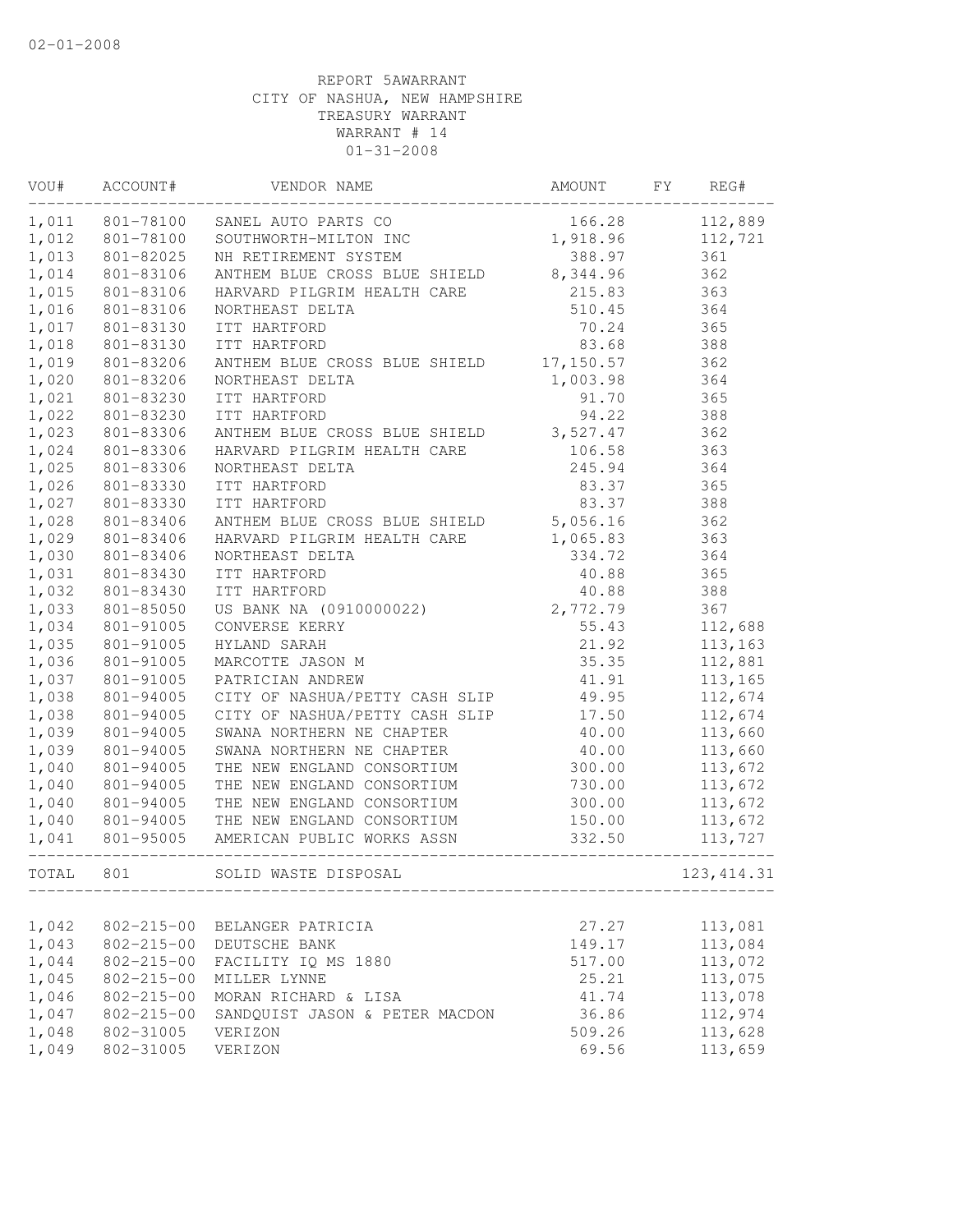| VOU#  | ACCOUNT#  | VENDOR NAME                    | AMOUNT    | FΥ | REG#     |
|-------|-----------|--------------------------------|-----------|----|----------|
| 1,050 | 802-31040 | PAETEC COMMUNICATIONS INC      | 7.48      |    | 113,611  |
| 1,051 | 802-32005 | PUBLIC SERVICE OF NH           | 18.36     |    | 113,718  |
| 1,051 | 802-32005 | PUBLIC SERVICE OF NH           | 55,329.80 |    | 113,718  |
| 1,052 | 802-33005 | PENNICHUCK WATER               | 872.53    |    | 113,635  |
| 1,053 | 802-34015 | KEYSPAN ENERGY DELIVERY        | 23,073.12 |    | 113,633  |
| 1,054 | 802-41015 | CITY OF NASHUA/PETTY CASH SLIP | 10.76     |    | 112,674  |
| 1,055 | 802-41015 | MOORE MEDICAL LLC              | 415.54    |    | 112,926  |
| 1,056 | 802-41015 | STAPLES BUSINESS ADVANTAGE     | 667.71    |    | 113,203  |
| 1,057 | 802-42010 | OMEGA INDUSTRIAL SUPPLY INC    | 981.80    |    | 112,972  |
| 1,058 | 802-43005 | CITY OF NASHUA/PETTY CASH SLIP | 52.62     |    | 112,674  |
| 1,059 | 802-45101 | CIBA CORPORATION               | 26,928.00 |    | 112,784  |
| 1,060 | 802-45103 | JCI JONES CHEMICALS INC        | 2,230.25  |    | 112,921  |
| 1,061 | 802-45105 | HOLLAND COMPANY INC            | 2,723.65  |    | 112,822  |
| 1,062 | 802-45106 | KEMIRA WATER SOLUTIONS INC     | 5,148.88  |    | 112,924  |
| 1,063 | 802-46045 | UNIFIRST CORPORATION           | 82.60     |    | 113, 173 |
| 1,063 | 802-46045 | UNIFIRST CORPORATION           | 500.98    |    | 113, 173 |
| 1,064 | 802-48005 | SHATTUCK MALONE OIL CO         | 2,961.80  |    | 113,606  |
| 1,064 | 802-48005 | SHATTUCK MALONE OIL CO         | 2,961.79  |    | 113,606  |
| 1,065 | 802-49070 | VWR INTERNATIONAL INC          | 1,653.17  |    | 113,204  |
| 1,066 | 802-53030 | CHEMSERVE ENVIRONMENTAL ANALYS | 1,356.19  |    | 113,132  |
| 1,067 | 802-59100 | ANSWERING SERVICES OF NH LLC   | 77.00     |    | 112,948  |
| 1,068 | 802-59220 | PRINTGRAPHICS OF MAINE         | 5,605.00  |    | 370      |
| 1,069 | 802-59225 | RESOURCE MANAGEMENT INC        | 40,958.41 |    | 112,702  |
| 1,070 | 802-59230 | CN WOOD CO INC                 | 1,659.27  |    | 113,190  |
| 1,071 | 802-59238 | ANACOMP INC                    | 30.13     |    | 112,758  |
| 1,072 | 802-59239 | STAPLES BUSINESS ADVANTAGE     | 73.49     |    | 113,203  |
| 1,073 | 802-59265 | CITIZENS BANK NH               | 800.03    |    | 112,712  |
| 1,074 | 802-59275 | PENNICHUCK WATER               | 6,750.36  |    | 113,638  |
| 1,075 | 802-59320 | CITY OF NASHUA/PETTY CASH SLIP | 27.97     |    | 112,674  |
| 1,076 | 802-59320 | HAC-A-TAC AUTO/SONNY FLANDERS  | 1,125.00  |    | 112,919  |
| 1,076 | 802-59320 | HAC-A-TAC AUTO/SONNY FLANDERS  | 250.00    |    | 112,919  |
| 1,077 | 802-59320 | MAYNARD & LESIEUR INCORPORATED | 23.95     |    | 113,508  |
| 1,077 | 802-59320 | MAYNARD & LESIEUR INCORPORATED | 97.05     |    | 113,508  |
| 1,078 | 802-59320 | SANEL AUTO PARTS CO            | 81.04     |    | 112,890  |
| 1,078 | 802-59320 | SANEL AUTO PARTS CO            | 21.77     |    | 112,890  |
| 1,079 | 802-64192 | BELLETETES INC                 | 30.00     |    | 112,882  |
| 1,080 | 802-64192 | GRAINGER                       | 476.58    |    | 112,779  |
| 1,081 | 802-64192 | HOME DEPOT CREDIT SERVICES     | 12.48     |    | 113,627  |
| 1,082 | 802-64192 | PINE MOTOR PARTS               | 4.65      |    | 113,509  |
| 1,083 | 802-72010 | CONWAY OFFICE PRODUCTS LLC     | 101.87    |    | 112,846  |
| 1,084 | 802-77050 | F W WEBB COMPANY               | 18.80     |    | 112,797  |
| 1,085 | 802-77050 | GRAINGER                       | 180.90    |    | 112,779  |
| 1,086 | 802-77050 | MCMASTER-CARR SUPPLY CO        | 1,571.20  |    | 112,871  |
| 1,087 | 802-77062 | HACH COMPANY                   | 290.50    |    | 113,154  |
| 1,088 | 802-77063 | BELLETETES INC                 | 15.00     |    | 112,882  |
| 1,089 | 802-77063 | FASTENAL COMPANY               | 44.62     |    | 112,970  |
| 1,090 | 802-77063 | HOME DEPOT CREDIT SERVICES     | 2.98      |    | 113,627  |
| 1,091 | 802-77063 | UNITED SUPPLY COMPANY INC      | 969.71    |    | 113,515  |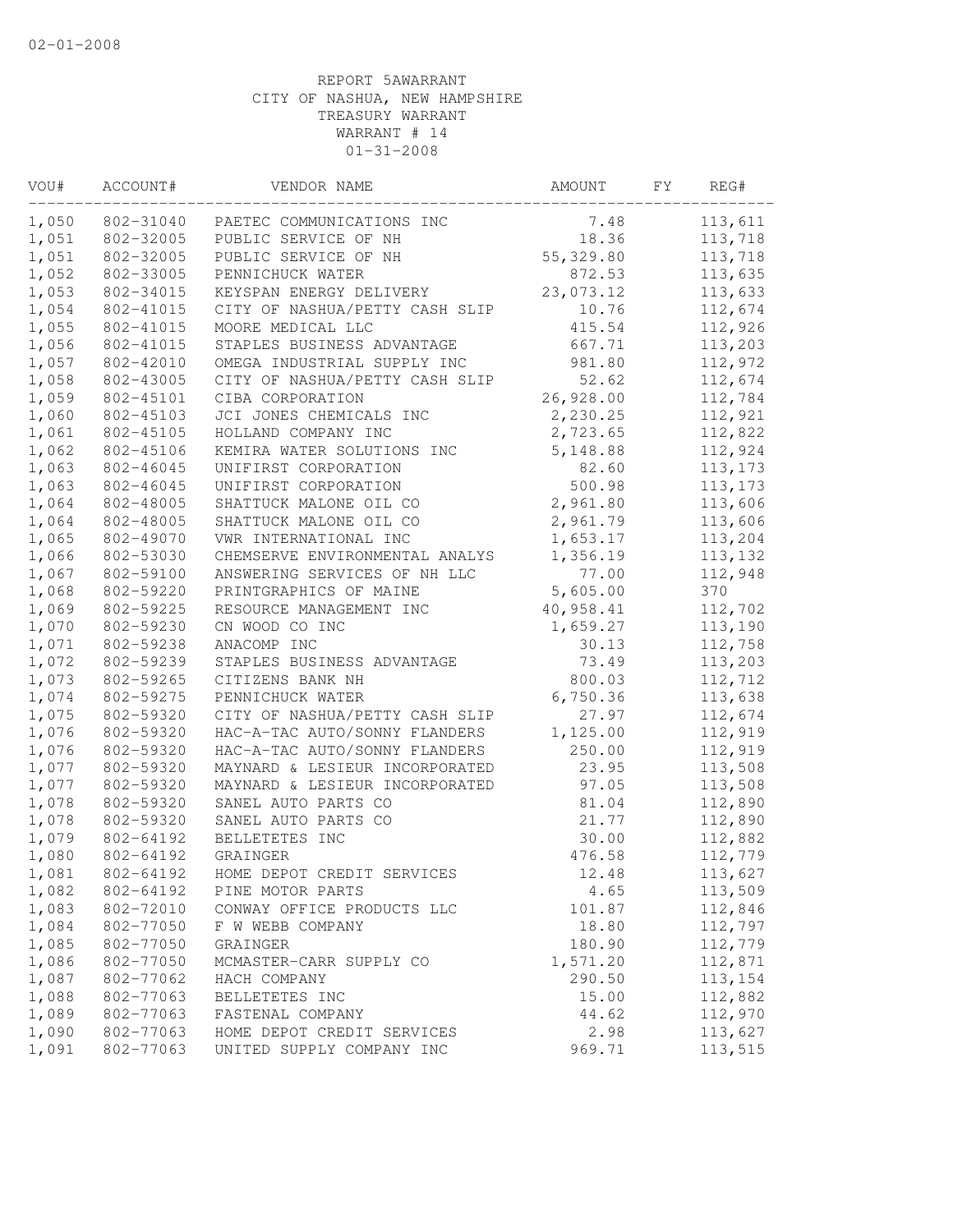| VOU#  | ACCOUNT#  | VENDOR NAME                    | AMOUNT    | FY. | REG#        |
|-------|-----------|--------------------------------|-----------|-----|-------------|
| 1,092 | 802-77065 | JOHNSON PACKING & IND PROD INC | 956.92    |     | 112,807     |
| 1,093 | 802-77065 | KOMLINE-SANDERSON ENGINEERING  | 3,287.00  |     | 112,915     |
| 1,094 | 802-77066 | BEARINGS SPECIALTY CO INC      | 268.00    |     | 113,182     |
| 1,095 | 802-77069 | GRAINGER                       | 438.53    |     | 112,779     |
| 1,096 | 802-77069 | MCMASTER-CARR SUPPLY CO        | 282.14    |     | 112,871     |
| 1,097 | 802-77069 | UNITED SUPPLY COMPANY INC      | 66.68     |     | 113,515     |
| 1,098 | 802-77070 | WINDWARD PETROLEUM             | 1,399.51  |     | 112,785     |
| 1,099 | 802-82025 | NH RETIREMENT SYSTEM           | 608.11    |     | 361         |
| 1,100 | 802-83006 | ANTHEM BLUE CROSS BLUE SHIELD  | 28,634.41 |     | 362         |
| 1,101 | 802-83006 | HARVARD PILGRIM HEALTH CARE    | 14,498.03 |     | 363         |
| 1,102 | 802-83006 | NORTHEAST DELTA                | 2,600.62  |     | 364         |
| 1,103 | 802-83030 | ITT HARTFORD                   | 404.10    |     | 365         |
| 1,104 | 802-83030 | ITT HARTFORD                   | 411.10    |     | 388         |
| 1,105 | 802-85040 | US BANK NA (0910000022)        | 2,019.54  |     | 367         |
| 1,106 | 802-85040 | US BANK NA (091000022)         | 9,724.00  |     | 367         |
| 1,107 | 802-94005 | CIARDELLI GERALDINE            | 303.39    |     | 113,605     |
| 1,108 | 802-94005 | NEWEA                          | 195.00    |     | 113,723     |
| 1,109 | 802-94005 | NHWPCA                         | 270.00    |     | 113,622     |
| 1,110 | 802-95005 | NE BIOSOLIDS & RESIDUALS ASSN  | 1,760.00  |     | 113,663     |
| 1,111 | 802-95005 | NEWEA                          | 57.50     |     | 113,723     |
| 1,112 | 802-95075 | NH DES - DEPT OF ENV SVCS      | 90.95     |     | 113,706     |
| 1,113 | 802-96004 | GRAINGER                       | 2,192.65  |     | 112,779     |
| TOTAL | 802       | SEWERAGE DISPOSAL SYSTEM       |           |     | 261, 121.04 |
|       |           |                                |           |     |             |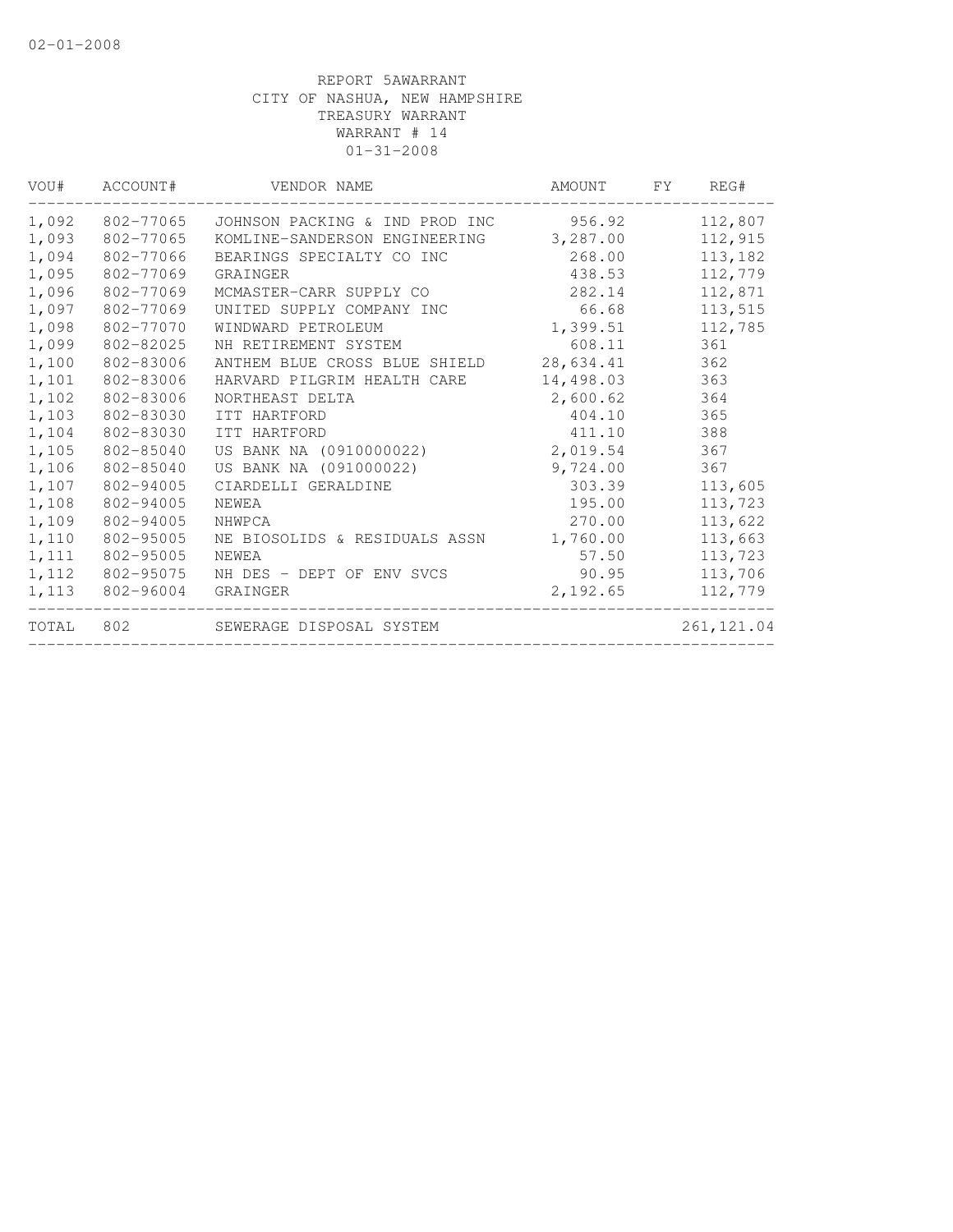| VOU#                                                     | ACCOUNT#                                                                   | VENDOR NAME                                                                                        | AMOUNT FY REG#                                        |                                                                 |
|----------------------------------------------------------|----------------------------------------------------------------------------|----------------------------------------------------------------------------------------------------|-------------------------------------------------------|-----------------------------------------------------------------|
|                                                          |                                                                            | 1,114 920-01343 PERSIAN RUG GALLERIES INC                                                          | 500.00                                                | 112,747                                                         |
| TOTAL                                                    | 920                                                                        | HUNT MEMORIAL BLDG TRUST FUND                                                                      |                                                       | 500.00                                                          |
| 1,115                                                    |                                                                            | 951-05055 HILL SUZANNE                                                                             | 3,000.00                                              | 113,039                                                         |
| TOTAL                                                    | 951                                                                        | PWD & ENG TRUST FUND                                                                               |                                                       | 3,000.00                                                        |
| 1,116<br>1,117<br>1,118<br>1,119                         | 952-05054<br>952-05058<br>952-46005<br>952-98029                           | B & S LOCKSMITH INC<br>HANDY HOUSE INC<br>M & N SPORTS LLC<br>JEANNOTTE'S MARKET                   | 7.65<br>59.00<br>275.00<br>76.64                      | 112,952<br>113,667<br>112,888<br>112,808                        |
| TOTAL                                                    | 952                                                                        | PARK & RECREATION TRUST FUND                                                                       |                                                       | 418.29                                                          |
| 1,120                                                    |                                                                            | 963-64030 NASHUA OUTDOOR POWER EQUIP                                                               | 1,859.00                                              | 112,895                                                         |
| TOTAL                                                    | 963                                                                        | WOODLAWN CEMETERY TRUST FUND                                                                       |                                                       | 1,859.00                                                        |
| 1,121<br>1,122                                           |                                                                            | 975-75200 GATE CITY MONUMENT INC<br>975-75200 RAPID FINISHING CORPORATION                          | 2,930.00<br>2,650.00                                  | 112,811<br>113,197                                              |
| TOTAL                                                    | 975                                                                        | LIBRARY TRUST FUND                                                                                 |                                                       | 5,580.00                                                        |
| 200,22<br>200,22<br>200,22<br>200,22<br>200,22<br>200,22 | 981-49075<br>981-49075<br>981-49075<br>981-49075<br>981-49075<br>981-49075 | CARLE CASEY<br>CHERKASKI LISA<br>GRANITE STATE FITKIDS<br>QUIGLEY JANE<br>RUSSELL GAIL<br>SPORTIME | 975.00<br>49.47<br>100.00<br>81.65<br>14.72<br>882.79 | 113,487<br>113,345<br>113, 477<br>113,253<br>113,438<br>113,254 |
| TOTAL                                                    | 981                                                                        | SCHOOL TRUST FUND                                                                                  |                                                       | 2,103.63                                                        |
|                                                          |                                                                            |                                                                                                    |                                                       |                                                                 |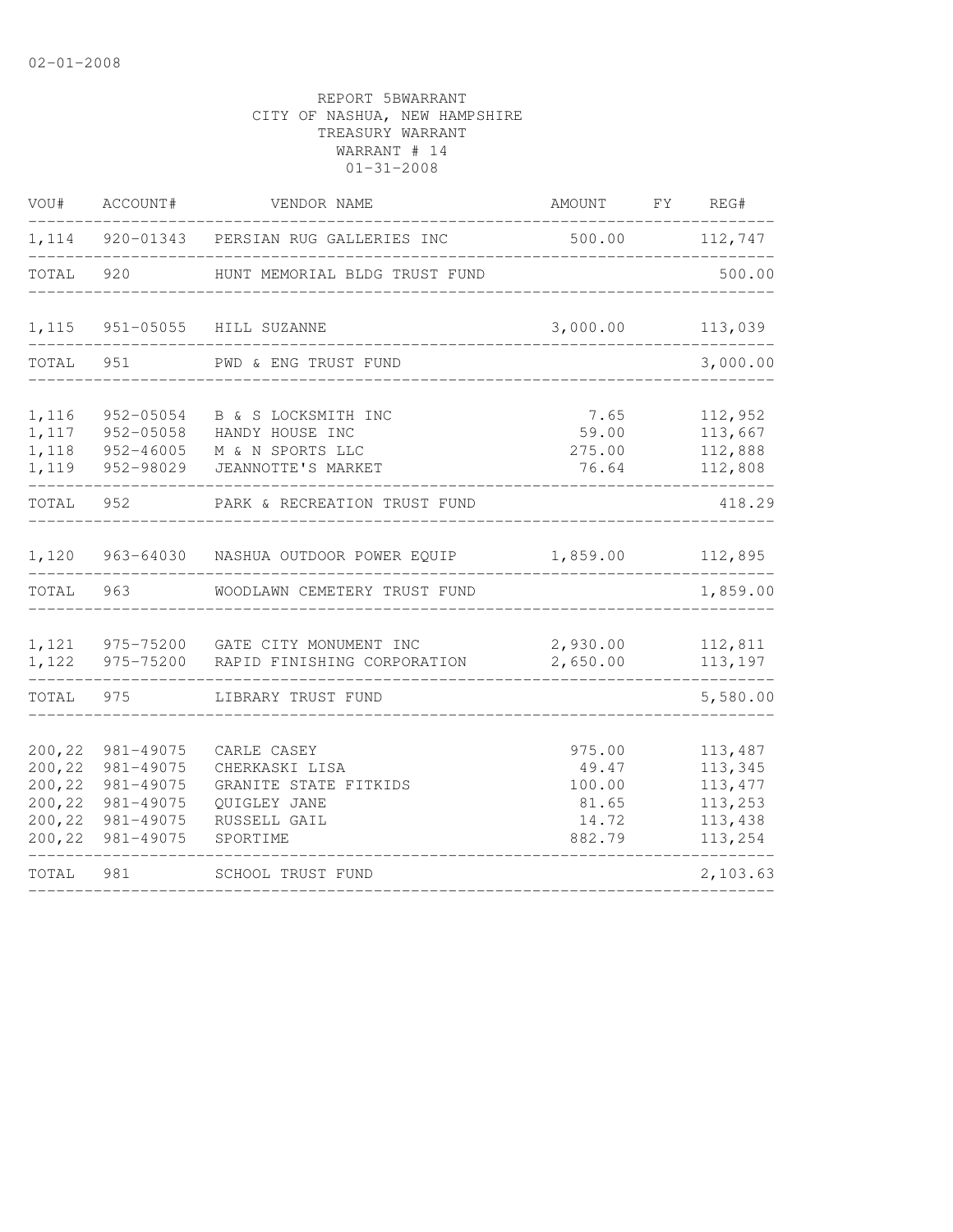|           | ACCOUNT# PAYROLL WEEK ENDING |  |  | AMOUNT |  |
|-----------|------------------------------|--|--|--------|--|
| TOTAL 981 |                              |  |  |        |  |
|           |                              |  |  |        |  |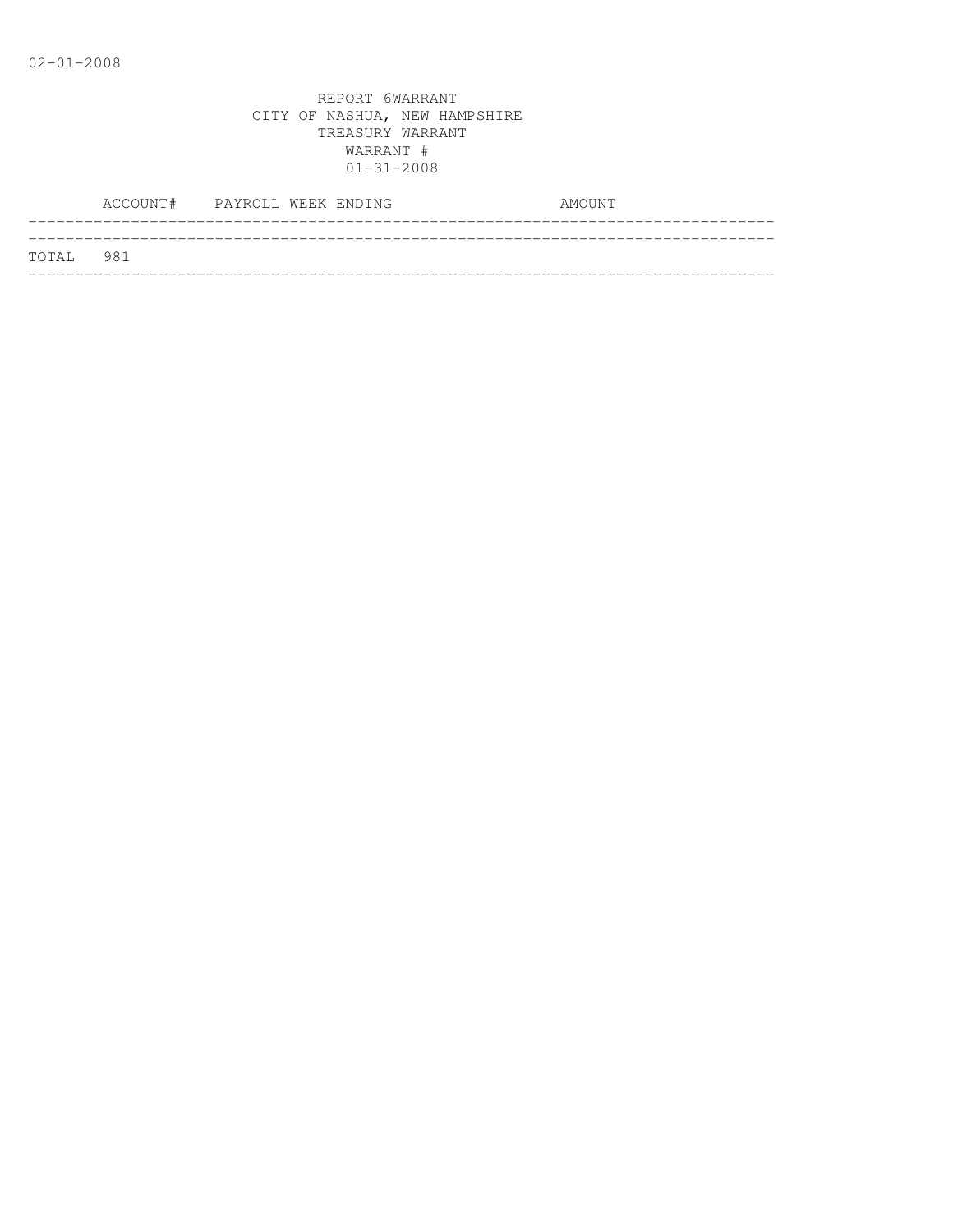# CITY OF NASHUA, NEW HAMPSHIRE TREASURY WARRANT WARRANT # 14  $01 - 31 - 2008$ ACCOUNT# PAYROLL WEEK ENDING COUNT AMOUNT -------------------------------------------------------------------------------- 3037-11515 12-JAN-2008 1,143.19 3037-11515 26-JAN-2008 1,143.19 -------------------------------------------------------------------------------- TOTAL 303 ALT - INCENTIVE FUND PROGRAM 2,286.38 -------------------------------------------------------------------------------- 305-11239 12-JAN-2008 1,862.41 305-11239 19-JAN-2008 305-11239 26-JAN-2008 1,862.40 -------------------------------------------------------------------------------- TOTAL 305 SRF - CIVIC & COMM ACTIVITIES 5,587.22 -------------------------------------------------------------------------------- 308-83051 12-JAN-2008 3,019.15 308-83051 19-JAN-2008 2,051.17 308-83051 26-JAN-2008 3,432.94 308-83052 12-JAN-2008 1,396.61 308-83052 19-JAN-2008 1,409.82 308-83052 26-JAN-2008 1,590.58 308-83102 12-JAN-2008 1,028.08 308-83102 19-JAN-2008 5,539.48 308-83102 26-JAN-2008 -------------------------------------------------------------------------------- TOTAL 308 SRF - INSURANCE 20,692.05 -------------------------------------------------------------------------------- 3086-11870 12-JAN-2008 2,497.20 3086-11870 26-JAN-2008 2,497.20 3086-12006 12-JAN-2008 1,901.54 3086-12006 26-JAN-2008 1,901.54 3086-13032 12-JAN-2008 248.55 3086-13032 19-JAN-2008 248.55 3086-13032 26-JAN-2008 248.55 3086-13133 12-JAN-2008 275.00 3086-13133 26-JAN-2008 474.00 -------------------------------------------------------------------------------- TOTAL 308 JAVITS GRANT PROGRAM 10,292.13 -------------------------------------------------------------------------------- 3097-11162 12-JAN-2008 592.50 3097-11162 19-JAN-2008 592.50 3097-11162 26-JAN-2008 592.50 3097-11408 12-JAN-2008 721.60 3097-11408 19-JAN-2008 721.60 3097-11408 26-JAN-2008 721.60 3097-12112 12-JAN-2008 2,287.25 3097-12112 19-JAN-2008 1,830.90 3097-12112 26-JAN-2008 1,762.77

REPORT 7WARRANT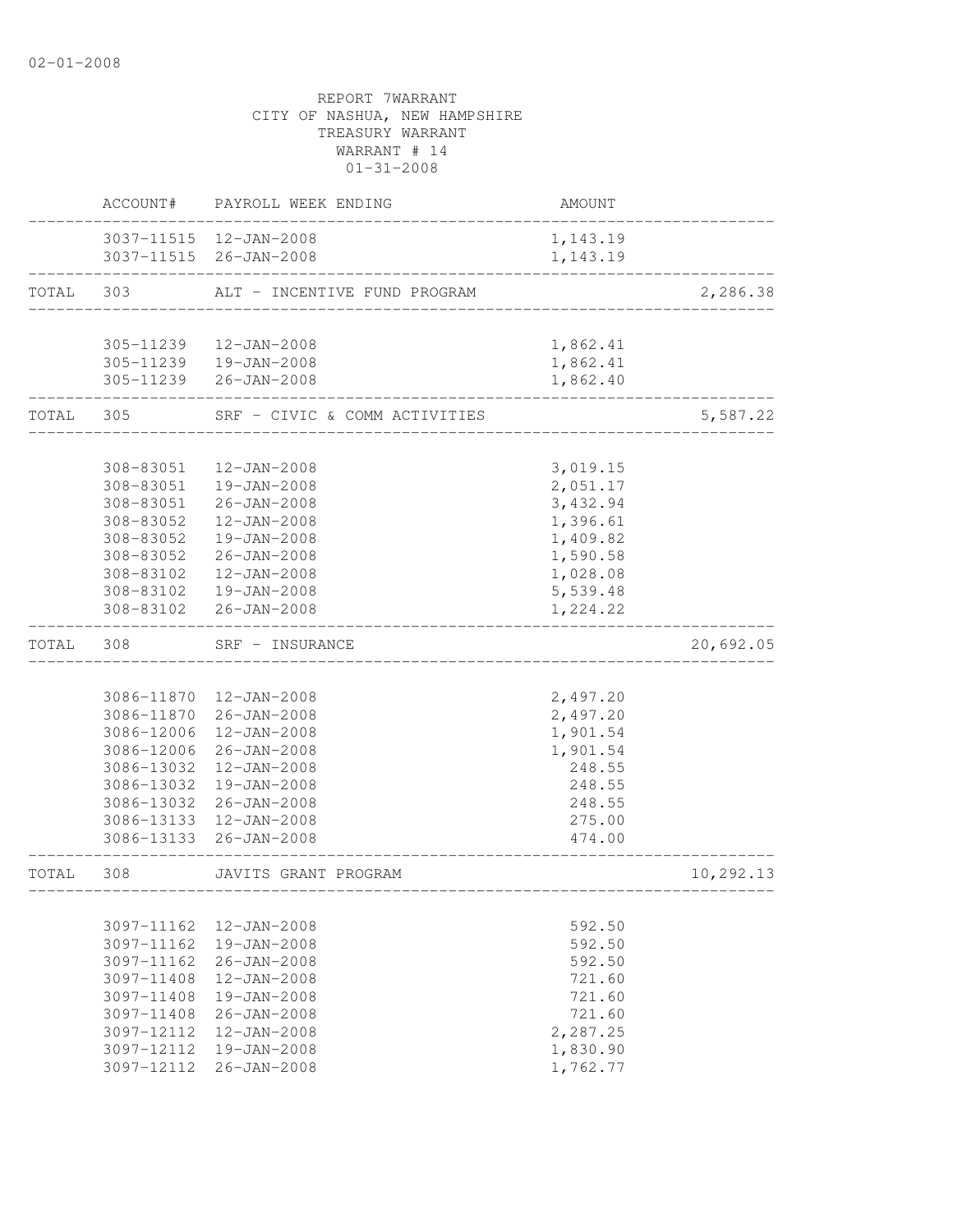|       | ACCOUNT#   | PAYROLL WEEK ENDING | AMOUNT     |             |
|-------|------------|---------------------|------------|-------------|
|       | 3097-12830 | 12-JAN-2008         | 242.74     |             |
|       | 3097-12830 | 19-JAN-2008         | 162.27     |             |
|       | 3097-12830 | 26-JAN-2008         | 119.52     |             |
|       | 3097-17002 | $26 - JAN - 2008$   | 3,450.00   |             |
|       | 3097-17004 | $26 - JAN - 2008$   | 2,200.00   |             |
|       | 3097-17006 | $26 - JAN - 2008$   | 300.00     |             |
|       | 3097-17008 | $26 - JAN - 2008$   | 1,875.00   |             |
|       | 3097-17010 | $26 - JAN - 2008$   | 2,500.00   |             |
|       | 3097-19138 | $12 - JAN - 2008$   | 2,838.17   |             |
|       | 3097-19138 | $26 - JAN - 2008$   | 2,838.17   |             |
|       | 3097-19139 | $12 - JAN - 2008$   | 9,570.58   |             |
|       | 3097-19139 | $26 - JAN - 2008$   | 9,528.03   |             |
|       | 3097-19140 | 12-JAN-2008         | 8,935.90   |             |
|       | 3097-19140 | 19-JAN-2008         | 7,159.32   |             |
|       | 3097-19140 | $26 - JAN - 2008$   | 7,159.32   |             |
|       | 3097-19540 | $12 - JAN - 2008$   | 23, 104.74 |             |
|       | 3097-19540 | 19-JAN-2008         | 16,616.06  |             |
|       | 3097-19540 | $26 - JAN - 2008$   | 15,552.61  |             |
|       | 3097-19544 | $12 - JAN - 2008$   | 713.29     |             |
|       | 3097-19544 | $19 - JAN - 2008$   | 485.14     |             |
|       | 3097-19544 | $26 - JAN - 2008$   | 553.80     |             |
|       | 3097-19545 | $12 - JAN - 2008$   | 1, 113.94  |             |
|       | 3097-19545 | 19-JAN-2008         | 1,379.62   |             |
|       | 3097-19545 | 26-JAN-2008         | 936.02     |             |
| TOTAL | 309        | SRF - FOOD SERVICES |            | 129, 157.46 |
|       |            |                     |            |             |
|       | 3117-12006 | 12-JAN-2008         | 4,034.40   |             |
|       | 3117-12006 | 19-JAN-2008         | 700.00     |             |
|       | 3117-12006 | 26-JAN-2008         | 1,450.00   |             |
| TOTAL | 311        | DRIVER'S EDUCATION  |            | 6, 184.40   |
|       |            |                     |            |             |
|       | 312-11165  | 12-JAN-2008         | 993.59     |             |
|       | 312-11165  | 19-JAN-2008         | 1,065.16   |             |
|       | 312-11165  | $26 - JAN - 2008$   | 1,015.46   |             |
|       | 312-11191  | $12 - JAN - 2008$   | 761.94     |             |
|       | 312-11191  | 19-JAN-2008         | 761.94     |             |
|       | 312-11191  | $26 - JAN - 2008$   | 761.95     |             |
|       | 312-11547  | 12-JAN-2008         | 2,045.58   |             |
|       | 312-11547  | 19-JAN-2008         | 2,045.58   |             |
|       | 312-11547  | $26 - JAN - 2008$   | 2,045.58   |             |
|       | 312-12010  | $12 - JAN - 2008$   | 93.07      |             |
|       | 312-12010  | 19-JAN-2008         | 93.07      |             |
|       | 312-12010  | $26 - JAN - 2008$   | 93.07      |             |
|       | 312-12116  | 12-JAN-2008         | 579.58     |             |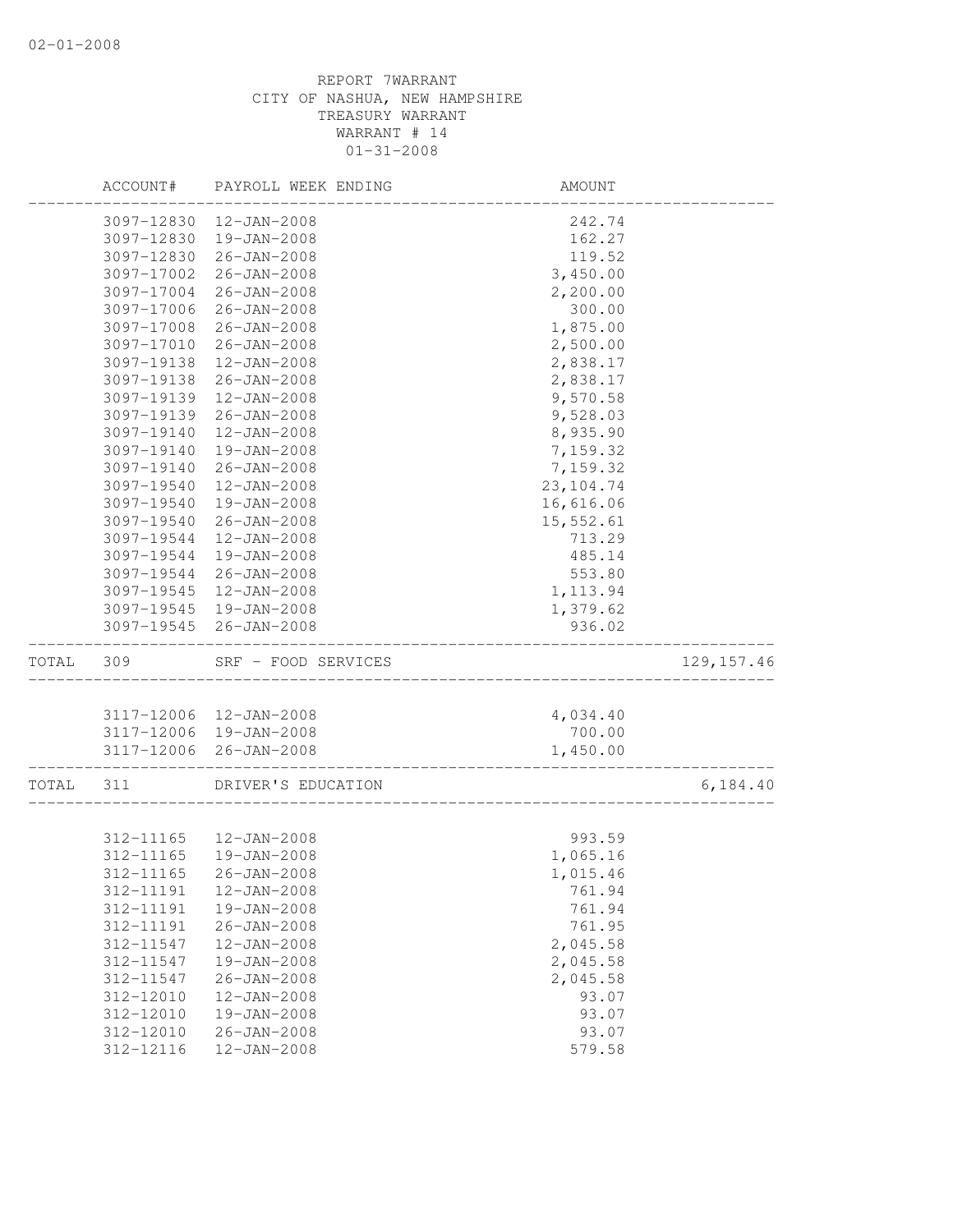|           | ACCOUNT#      | PAYROLL WEEK ENDING                              | AMOUNT             |           |
|-----------|---------------|--------------------------------------------------|--------------------|-----------|
|           | 312-12116     | 19-JAN-2008                                      | 579.58             |           |
|           | 312-12116     | 26-JAN-2008                                      | 579.58             |           |
|           | 312-13004     | $12 - JAN - 2008$                                | 174.05             |           |
|           |               | 312-13004  19-JAN-2008                           | 960.20             |           |
|           |               | 312-13004 26-JAN-2008                            | 613.31             |           |
| TOTAL     | 312           | SRF - FINANCIAL SERVICES                         |                    | 15,262.29 |
|           |               |                                                  |                    |           |
|           |               | 3122-12006 12-JAN-2008<br>3122-12006 19-JAN-2008 | 1,362.50<br>447.45 |           |
|           |               | 3122-12006 26-JAN-2008                           | 2,455.70           |           |
|           |               |                                                  |                    |           |
| TOTAL 312 |               | ADULT ED/CONTINUING ED                           |                    | 4,265.65  |
|           |               | 3138-13133  12-JAN-2008                          |                    |           |
|           |               | 3138-13133 26-JAN-2008                           | 2,575.00<br>800.00 |           |
|           |               |                                                  |                    |           |
|           | TOTAL 313     | FIFTH BLOCK INITIATIVE                           |                    | 3,375.00  |
|           |               |                                                  |                    |           |
|           |               | 3245-11860 12-JAN-2008                           | 1,301.28           |           |
|           |               | 3245-11860 26-JAN-2008                           | 1,301.28           |           |
| TOTAL     | 324           | YOUTH SAFE HAVEN-PAL                             |                    | 2,602.56  |
|           |               |                                                  |                    |           |
|           |               | 3249-19230 26-JAN-2008<br>3249-91040 12-JAN-2008 | 400.00<br>1,175.00 |           |
|           |               | 3249-91040 26-JAN-2008                           | 250.00             |           |
| TOTAL     | 324           | LAEP - WAIT TRAINING                             |                    | 1,825.00  |
|           |               |                                                  |                    |           |
|           | 331-11250     | 12-JAN-2008                                      | 654.88             |           |
|           | 331-11250     | 19-JAN-2008                                      | 654.89             |           |
|           | 331-11250     | $26 - JAN - 2008$                                | 654.89             |           |
|           | 331-11552     | 12-JAN-2008                                      | 952.92             |           |
|           | $331 - 11552$ | 19-JAN-2008                                      | 952.92             |           |
|           | 331-11552     | $26 - JAN - 2008$                                | 952.92             |           |
|           | 331-11561     | 12-JAN-2008                                      | 1,079.54           |           |
|           | 331-11561     | 19-JAN-2008                                      | 1,079.54           |           |
|           | 331-11561     | $26 - JAN - 2008$                                | 1,079.54           |           |
|           | 331-11567     | 12-JAN-2008                                      | 1,366.91           |           |
|           | 331-11567     | 19-JAN-2008                                      | 1,366.91           |           |
|           | 331-11567     | $26 - JAN - 2008$                                | 1,366.91           |           |
|           | 331-12115     | $12 - JAN - 2008$                                | 524.61             |           |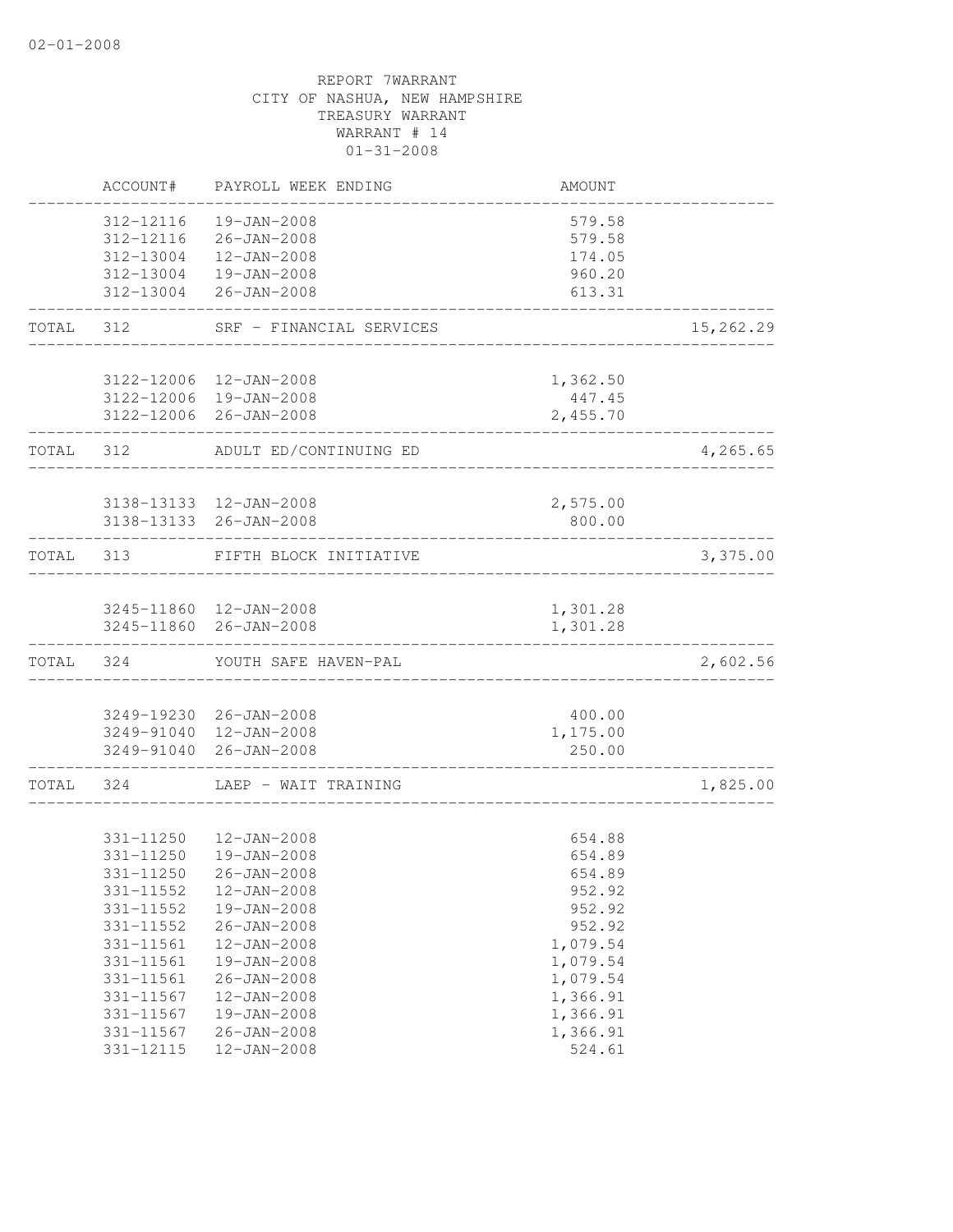|       | ACCOUNT#   | PAYROLL WEEK ENDING                              | AMOUNT           |           |
|-------|------------|--------------------------------------------------|------------------|-----------|
|       | 331-12115  | $19 - JAN - 2008$                                | 524.61           |           |
|       | 331-12115  | $26 - JAN - 2008$                                | 524.61           |           |
|       | 331-13038  | $12 - JAN - 2008$                                | 260.42           |           |
|       | 331-13038  | $19 - JAN - 2008$                                | 303.83           |           |
|       | 331-13044  | $12 - JAN - 2008$                                | 4,498.06         |           |
|       | 331-13044  | 19-JAN-2008                                      | 679.66           |           |
|       | 331-13044  | $26 - JAN - 2008$                                | 1,935.59         |           |
|       | 331-18036  | 12-JAN-2008                                      | 6,580.99         |           |
|       |            | 331-18036  19-JAN-2008                           | 2,551.91         |           |
|       |            | 331-18036 26-JAN-2008                            | 6,873.86         |           |
| TOTAL | 331        | SRF - POLICE DEPARTMENT                          |                  | 37,420.92 |
|       |            |                                                  |                  |           |
|       | 332-13004  | $12 - JAN - 2008$                                | 191.62           |           |
|       | 332-13004  | 19-JAN-2008                                      | 133.21           |           |
|       | 332-13004  | $26 - JAN - 2008$                                | 191.62           |           |
|       |            | 332-18084 12-JAN-2008                            | 752.25           |           |
|       |            | 332-18084  19-JAN-2008                           | $-106.57$        |           |
| TOTAL | 332        | SRF - FIRE DEPARTMENT                            |                  | 1,162.13  |
|       |            |                                                  |                  |           |
|       |            | 3328-19230 12-JAN-2008                           | 325.00           |           |
|       |            | 3328-19230 26-JAN-2008                           | 275.00           |           |
| TOTAL | 332        | TITLE I SCHL IMPRV LEDGE ST                      |                  | 600.00    |
|       |            |                                                  |                  |           |
|       |            | 3338-12201 19-JAN-2008                           | 62.00            |           |
|       |            | 3338-12201 26-JAN-2008                           | 31.00            |           |
|       |            | 3338-19230  19-JAN-2008                          | 50.00            |           |
|       | 3338-19230 | 26-JAN-2008                                      | 50.00            |           |
| TOTAL | 333        | TITLE I SCHL IMPRV MT PLEASANT                   |                  | 193.00    |
|       |            |                                                  |                  |           |
|       |            | 3348-13133 12-JAN-2008                           | 608.37           |           |
|       |            | 3348-13133 19-JAN-2008<br>3348-13133 26-JAN-2008 | 299.82<br>174.06 |           |
| TOTAL | 334        | TITLE I SCHL IMPRV AMHERST ST                    |                  | 1,082.25  |
|       |            |                                                  |                  |           |
|       | 3358-12006 | $12 - JAN - 2008$                                | 1,824.11         |           |
|       | 3358-12006 | 26-JAN-2008                                      | 1,699.87         |           |
|       | 3358-12078 | $12 - JAN - 2008$                                | 1,956.25         |           |
|       | 3358-12078 | 19-JAN-2008                                      | 1,287.50         |           |
|       |            |                                                  |                  |           |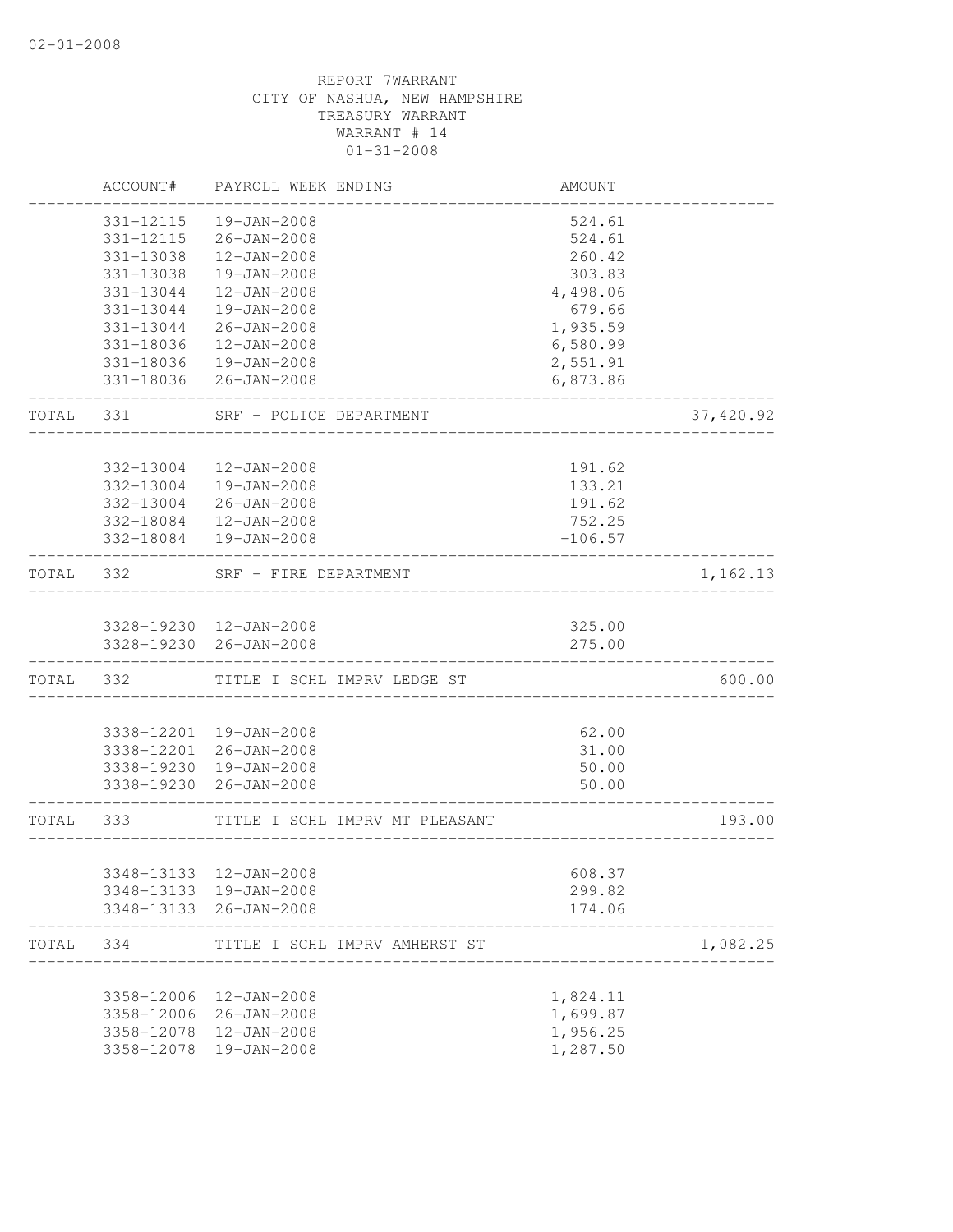|           |           | ACCOUNT# PAYROLL WEEK ENDING  | AMOUNT   |          |
|-----------|-----------|-------------------------------|----------|----------|
|           |           | 3358-12078 26-JAN-2008        | 1,950.00 |          |
|           |           | 3358-19230 12-JAN-2008        | 137.00   |          |
|           |           | 3358-19230 19-JAN-2008        | 186.00   |          |
|           |           | 3358-19230 26-JAN-2008        | 193.00   |          |
| TOTAL 335 |           | TITLE IB READ 1ST MT PLEASANT |          | 9,233.73 |
|           |           |                               |          |          |
|           |           | 341-11107  12-JAN-2008        | 702.26   |          |
|           |           | 341-11107  19-JAN-2008        | 702.26   |          |
|           |           | 341-11107 26-JAN-2008         | 702.26   |          |
|           | 341-11235 | 12-JAN-2008                   | 1,941.86 |          |
|           | 341-11235 | 19-JAN-2008                   | 1,941.86 |          |
|           |           | 341-11235 26-JAN-2008         | 1,941.86 |          |
|           |           | 341-11346  12-JAN-2008        | 145.13   |          |
|           | 341-11346 | 19-JAN-2008                   | 145.13   |          |
|           | 341-11346 | 26-JAN-2008                   | 145.13   |          |
|           | 341-12037 | 12-JAN-2008                   | 104.90   |          |
|           | 341-12037 | 19-JAN-2008                   | 104.90   |          |
|           | 341-12037 | 26-JAN-2008                   | 104.90   |          |
|           | 341-12101 | 12-JAN-2008                   | 389.60   |          |
|           |           | 341-12101  19-JAN-2008        | 389.60   |          |
|           |           | 341-12101 26-JAN-2008         | 389.60   |          |
| TOTAL 341 |           | SRF - COMMUNITY SERVICES      |          | 9,851.25 |
|           |           |                               |          |          |
|           |           | 342-11499  12-JAN-2008        | 711.03   |          |
|           |           | 342-11499  19-JAN-2008        | 711.03   |          |
|           | 342-11499 | 26-JAN-2008                   | 711.03   |          |
|           | 342-11584 | 12-JAN-2008                   | 1,810.58 |          |
|           |           | 342-11584  19-JAN-2008        | 1,810.58 |          |
|           |           | 342-11584 26-JAN-2008         | 1,810.58 |          |
|           |           | 342-12000  12-JAN-2008        | 569.18   |          |
|           |           | 342-12000  19-JAN-2008        | 569.18   |          |
|           |           | 342-12000 26-JAN-2008         | 569.18   |          |
|           | 342-12040 | 12-JAN-2008                   | 927.98   |          |
|           |           | 342-12040  19-JAN-2008        | 927.98   |          |
|           | 342-12040 | $26 - JAN - 2008$             | 927.99   |          |
|           | 342-12081 | 12-JAN-2008                   | 71.07    |          |
|           | 342-12081 | 19-JAN-2008                   | 71.07    |          |
|           | 342-12081 | $26 - JAN - 2008$             | 118.45   |          |
|           | 342-12113 | $12 - JAN - 2008$             | 194.67   |          |
|           | 342-12113 | 19-JAN-2008                   | 194.67   |          |
|           | 342-12113 | $26 - JAN - 2008$             | 194.67   |          |
|           | 342-12582 | 12-JAN-2008                   | 123.51   |          |
|           | 342-12582 | 19-JAN-2008                   | 123.51   |          |
|           | 342-12582 | $26 - JAN - 2008$             | 123.51   |          |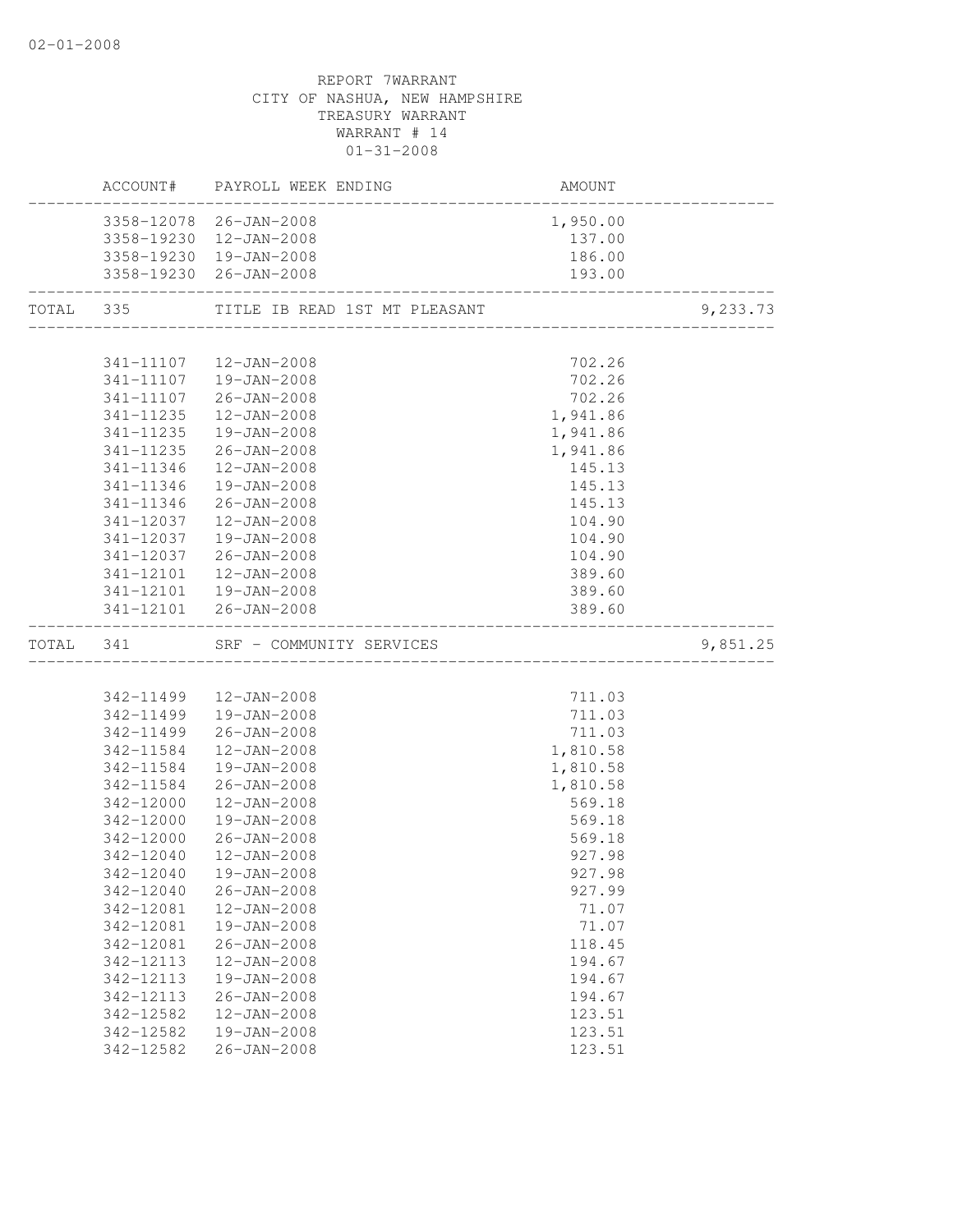|           | ACCOUNT#   | PAYROLL WEEK ENDING                                   | AMOUNT                         |            |
|-----------|------------|-------------------------------------------------------|--------------------------------|------------|
|           |            | TOTAL 342 SRF - COMMUNITY HEALTH                      | _________________________      | 13, 271.45 |
|           |            | 3440-12078 26-JAN-2008                                | 13,612.50                      |            |
|           | TOTAL 344  | ________________<br>AFTER SCHOOL PROGRAM              | ______________________________ | 13,612.50  |
|           |            | 3448-11162  12-JAN-2008                               | 621.38                         |            |
|           |            | 3448-11162  19-JAN-2008                               | 563.38                         |            |
|           |            | 3448-11162 26-JAN-2008                                | 621.38                         |            |
|           |            | 3448-11860  12-JAN-2008                               | 5,740.29                       |            |
|           |            | 3448-11860 26-JAN-2008                                | 5,740.29                       |            |
|           |            | 3448-12006 12-JAN-2008                                | 6,698.10                       |            |
|           |            | 3448-12006 19-JAN-2008                                | 4,814.63                       |            |
|           |            | 3448-12006 26-JAN-2008                                | 6,854.86                       |            |
|           | TOTAL 344  | TITLE IV SDF 21ST CENTURY<br>________________________ |                                | 31,654.31  |
|           |            | 3507-11726 12-JAN-2008                                |                                |            |
|           |            | 3507-13133 12-JAN-2008                                | $-142.88$<br>100.00            |            |
|           |            | 3507-13133 26-JAN-2008                                | 375.00                         |            |
|           |            | TOTAL 350 TITLE 11A TEACHER QUALITY                   |                                | 332.12     |
|           |            |                                                       |                                |            |
|           |            | 3508-11726 12-JAN-2008                                | 21,719.55                      |            |
|           |            | 3508-11726 26-JAN-2008                                | 21,576.67                      |            |
|           |            | 3508-12201 12-JAN-2008                                | 124.00                         |            |
|           |            | 3508-12201 19-JAN-2008                                | 155.00                         |            |
|           |            | 3508-12201 26-JAN-2008<br>3508-17004 26-JAN-2008      | 31.00<br>250.00                |            |
| TOTAL 350 |            | TITLE 11A TEACHER QUALITY                             | _________________________      | 43,856.22  |
|           |            |                                                       |                                |            |
|           | 352-59055  | 12-JAN-2008                                           | 386.16                         |            |
|           |            | 352-59055  19-JAN-2008                                | 386.16                         |            |
|           |            | 352-59055 26-JAN-2008                                 | 386.16                         |            |
| TOTAL     | 352        | SRF - PARKS AND RECREATION                            |                                | 1,158.48   |
|           |            | 3538-12000 12-JAN-2008                                | 200.00                         |            |
|           |            | 3538-12000 26-JAN-2008                                | $-200.00$                      |            |
|           | 3538-12006 | 12-JAN-2008                                           | 6,618.63                       |            |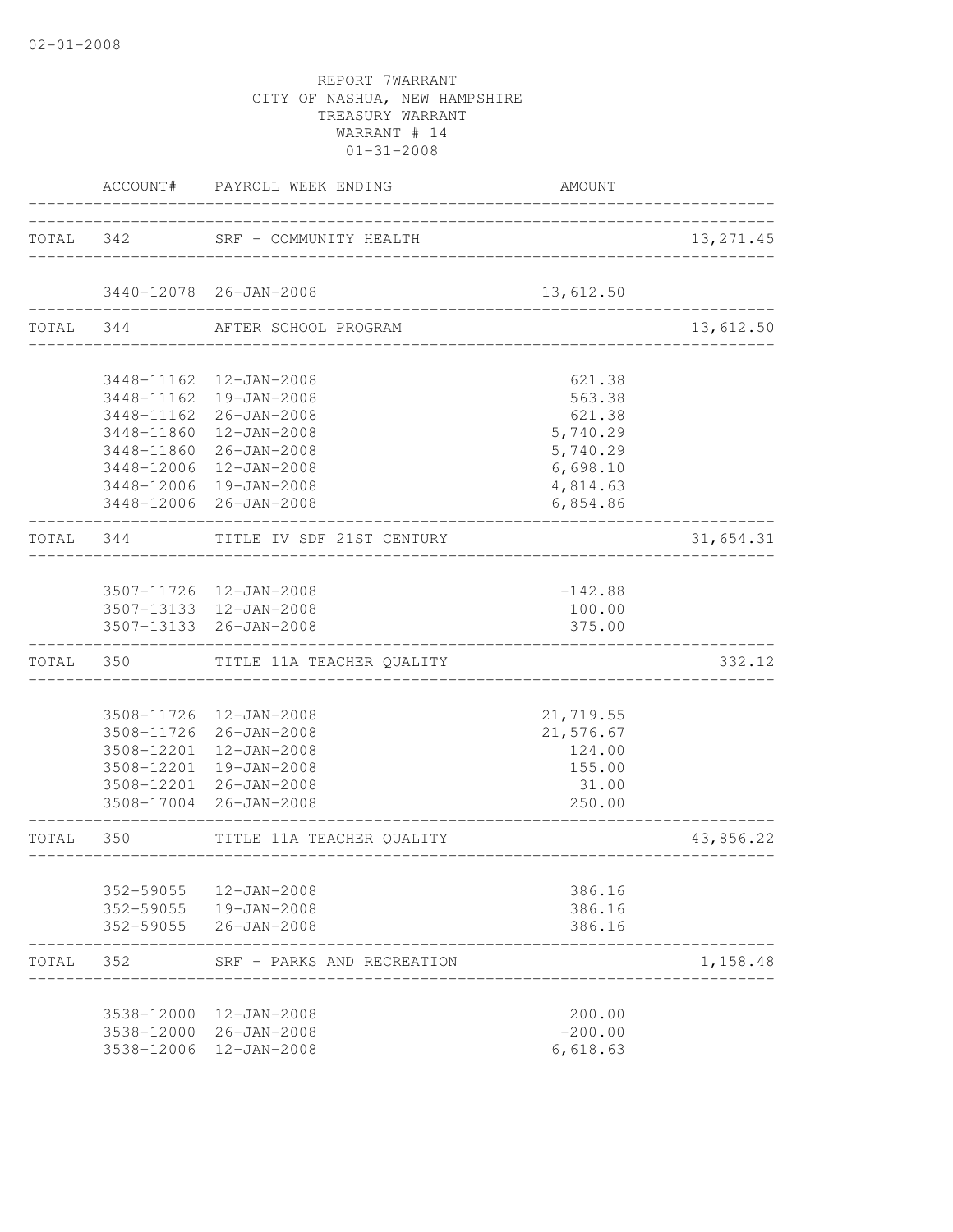|                        | ACCOUNT# PAYROLL WEEK ENDING                                    | AMOUNT                           |           |
|------------------------|-----------------------------------------------------------------|----------------------------------|-----------|
|                        | 3538-12006 26-JAN-2008                                          | 275.00                           |           |
|                        | TOTAL 353 ADULT BASIC EDUCATION                                 |                                  | 6,893.63  |
|                        | 3558-11870  12-JAN-2008                                         | 3,721.47                         |           |
| 3558-11870             | 26-JAN-2008                                                     | 2,671.69                         |           |
| 3558-12006             | $26 - JAN - 2008$                                               | 2,584.28                         |           |
| 3558-12078             | 12-JAN-2008                                                     | 1,050.00                         |           |
| 3558-12078             | 19-JAN-2008                                                     | 800.00                           |           |
| 3558-12078             | 26-JAN-2008                                                     | 800.00                           |           |
| 3558-12201             | 12-JAN-2008                                                     | 372.00                           |           |
|                        | 3558-13004 26-JAN-2008                                          | 87.50                            |           |
|                        | 3558-19230 12-JAN-2008                                          | 125.00                           |           |
|                        | TOTAL 355 TITLE IB READING 1ST FES<br>_________________________ | ._______________________________ | 12,211.94 |
|                        |                                                                 |                                  |           |
|                        | 374-01127  12-JAN-2008                                          | 1,351.05                         |           |
| 374-01127              | 19-JAN-2008                                                     | 283.96                           |           |
| 374-01127              | 26-JAN-2008                                                     | 321.68                           |           |
| 374-01210              | $12 - JAN - 2008$                                               | 1,726.11                         |           |
| 374-01210              | 19-JAN-2008                                                     | 1,726.11                         |           |
| 374-01210              | $26 - JAN - 2008$                                               | 1,726.11                         |           |
| 374-0703P              | 12-JAN-2008                                                     | 338.32                           |           |
| 374-0703P              | 19-JAN-2008                                                     | 470.04                           |           |
| 374-0703P<br>374-0704P | 26-JAN-2008<br>$12 - JAN - 2008$                                | 521.69<br>441.63                 |           |
| 374-0704P              | 19-JAN-2008                                                     | 309.92                           |           |
| 374-0704P              | 26-JAN-2008                                                     | 258.26                           |           |
| 374-0705M              | 26-JAN-2008                                                     | 260.00                           |           |
| 374-0705P              | 12-JAN-2008                                                     | 1,221.41                         |           |
| 374-0705P              | 19-JAN-2008                                                     | 1,168.72                         |           |
| 374-0705P              | 26-JAN-2008                                                     | 1,136.81                         |           |
| 374-07235              | 12-JAN-2008                                                     | 816.53                           |           |
| 374-07235              | 19-JAN-2008                                                     | 579.44                           |           |
| 374-07235              | $26 - JAN - 2008$                                               | 326.37                           |           |
| 374-0734P              | 12-JAN-2008                                                     | 1,659.03                         |           |
| 374-0734P              | 19-JAN-2008                                                     | 1,755.79                         |           |
| 374-0734P              | $26 - JAN - 2008$                                               | 2,040.75                         |           |
| 374-09003              | 12-JAN-2008                                                     | 506.41                           |           |
| 374-09003              | 19-JAN-2008                                                     | 506.41                           |           |
| 374-09003              | $26 - JAN - 2008$                                               | 506.41                           |           |
| 374-11131              | 12-JAN-2008                                                     | 1,219.71                         |           |
| 374-11131              | 19-JAN-2008                                                     | 1,219.71                         |           |
| 374-11131              | $26 - JAN - 2008$                                               | 1,219.71                         |           |
| 374-12075              | 12-JAN-2008                                                     | $-768.95$                        |           |
| 374-12075              | 19-JAN-2008                                                     | 491.15                           |           |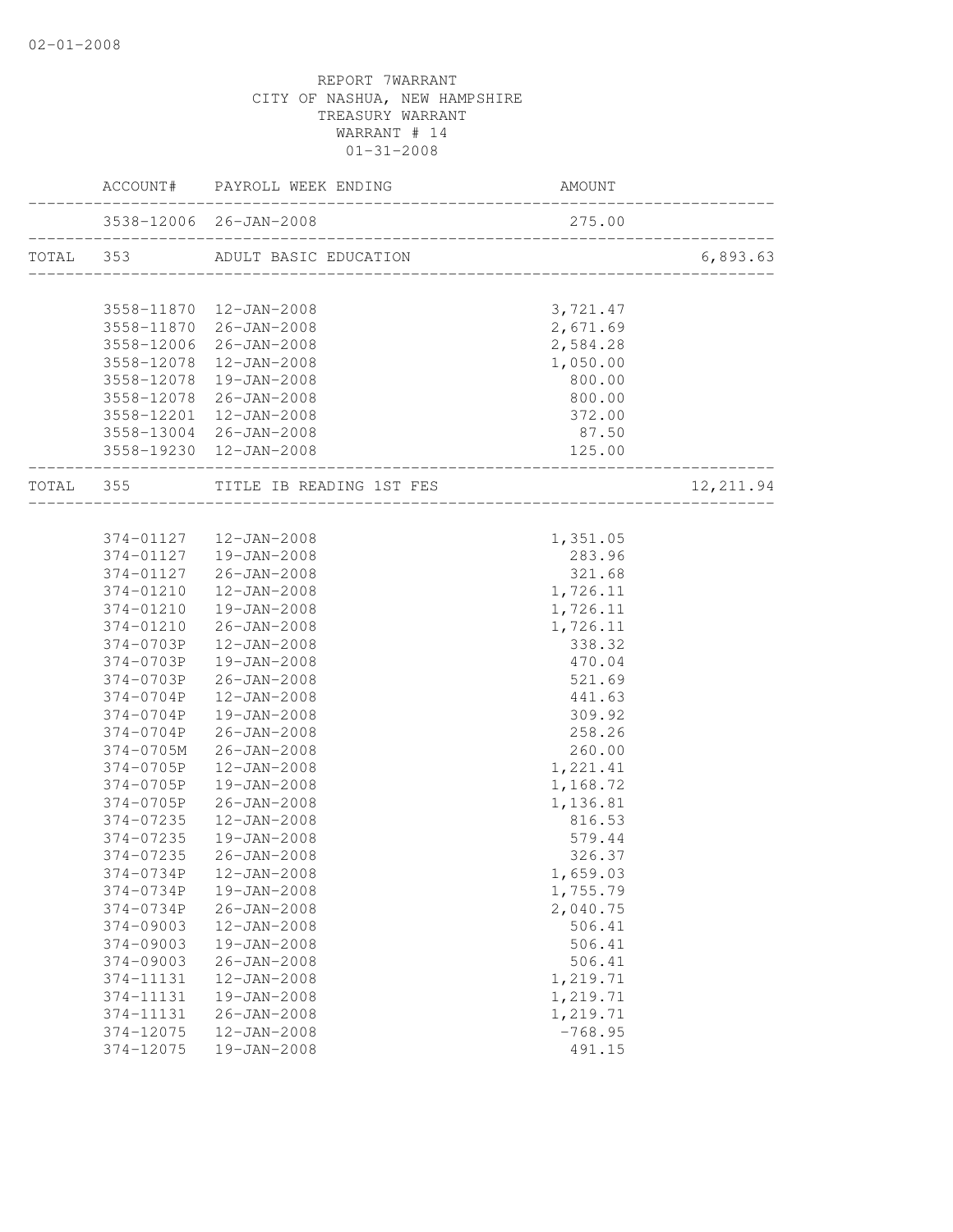|           |                            | ACCOUNT# PAYROLL WEEK ENDING | AMOUNT    |                  |
|-----------|----------------------------|------------------------------|-----------|------------------|
|           | __________________________ | 374-12075 26-JAN-2008        | 453.44    | ________________ |
| TOTAL 374 |                            | SRF - URBAN PROGRAMS         |           | 25,793.73        |
|           |                            | 3767-13133 12-JAN-2008       | 37.50     |                  |
|           |                            | 3767-13133 26-JAN-2008       | $-37.50$  |                  |
|           |                            | TOTAL 376 TITLE I ESEA       |           |                  |
|           |                            | 3768-11726 12-JAN-2008       | 7,285.80  |                  |
|           |                            | 3768-11726 26-JAN-2008       | 7,285.80  |                  |
|           |                            | 3768-11802  12-JAN-2008      | 1,886.64  |                  |
|           |                            | 3768-11802 26-JAN-2008       | 1,886.64  |                  |
|           |                            | 3768-11870  12-JAN-2008      | 3,183.64  |                  |
|           |                            | 3768-11870 26-JAN-2008       | 3,183.64  |                  |
|           | 3768-12111                 | 12-JAN-2008                  | 3,343.70  |                  |
|           | 3768-12111                 | 19-JAN-2008                  | 2,694.80  |                  |
|           | 3768-12111                 | 26-JAN-2008                  | 2,732.09  |                  |
|           | 3768-12126                 | 12-JAN-2008                  | 417.60    |                  |
|           | 3768-12126                 | 19-JAN-2008                  | 417.60    |                  |
|           | 3768-12126                 | 26-JAN-2008                  | 417.60    |                  |
|           | 3768-12135                 | 12-JAN-2008                  | 501.12    |                  |
|           | 3768-12135                 | 19-JAN-2008                  | 366.56    |                  |
|           | 3768-12135                 | 26-JAN-2008                  | 222.72    |                  |
|           | 3768-12198                 | 12-JAN-2008                  | 39,479.00 |                  |
|           | 3768-12198                 | $26 - JAN - 2008$            | 38,858.63 |                  |
|           | 3768-12201                 | 26-JAN-2008                  | 124.00    |                  |
|           | 3768-13133                 | 12-JAN-2008                  | 1,300.00  |                  |
|           | 3768-13133                 | 19-JAN-2008                  | 969.23    |                  |
|           |                            | 3768-13133 26-JAN-2008       | 2,531.73  |                  |
|           |                            | 3768-13137 26-JAN-2008       | 135.63    |                  |
|           |                            | 3768-17004 26-JAN-2008       | 250.00    |                  |
|           | 3768-17006                 | 26-JAN-2008                  | 875.00    |                  |
|           | 3768-17010                 | 26-JAN-2008                  | 1,500.00  |                  |
|           | 3768-19000                 | $12 - JAN - 2008$            | 4,236.33  |                  |
|           |                            | 3768-19000 19-JAN-2008       | 1,441.46  |                  |
|           |                            | 3768-19000 26-JAN-2008       | 4,006.53  |                  |
| TOTAL     | 376                        | TITLE I ESEA                 |           | 131,533.49       |
|           | 3778-13133                 | 12-JAN-2008                  | 1,727.50  |                  |
|           | 3778-13133                 | 19-JAN-2008                  | 236.25    |                  |
|           | 3778-13133                 | $26 - JAN - 2008$            | 2,555.00  |                  |
|           |                            |                              |           |                  |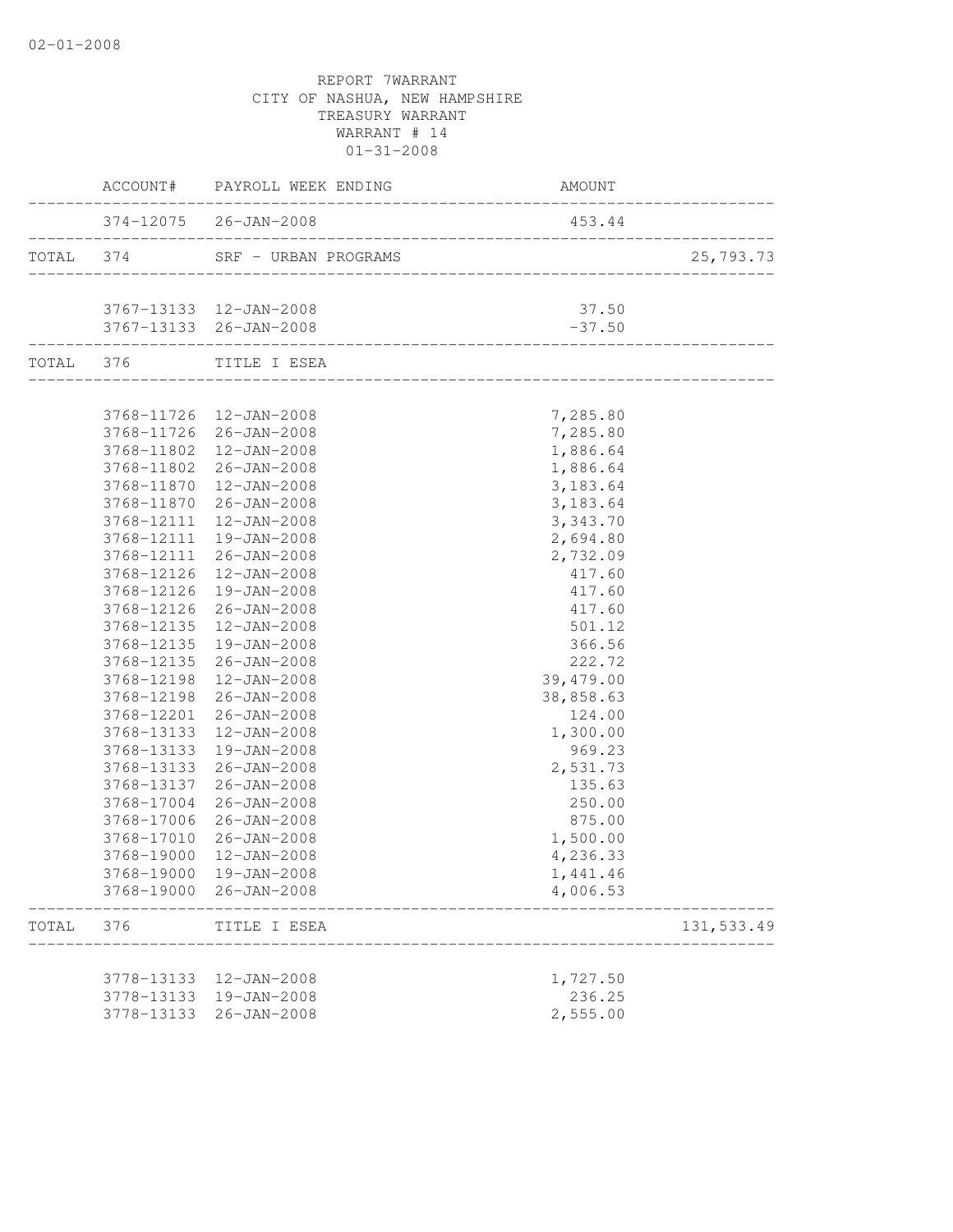|           |                   | ACCOUNT# PAYROLL WEEK ENDING                     | <b>AMOUNT</b>        |            |
|-----------|-------------------|--------------------------------------------------|----------------------|------------|
|           |                   | TOTAL 377 TITLE III ENHANCE ENG LANGUAGE         |                      | 4,518.75   |
|           |                   |                                                  |                      |            |
|           |                   | 3888-12126  12-JAN-2008                          | 225.45               |            |
|           |                   | 3888-12126 19-JAN-2008<br>3888-12126 26-JAN-2008 | 225.45<br>225.45     |            |
|           | TOTAL 388 STORIES | TITLE V INNOVATIVE PROGRAMS                      |                      | 676.35     |
|           |                   |                                                  |                      |            |
|           |                   | 3908-11726 12-JAN-2008                           | 1,428.77             |            |
|           |                   | 3908-11726 26-JAN-2008                           | 1,428.77             |            |
|           |                   | 3908-12198 12-JAN-2008<br>3908-12198 26-JAN-2008 | 637.01<br>637.01     |            |
|           |                   | 3908-13133 12-JAN-2008                           | 400.00               |            |
|           |                   | 3908-13133 26-JAN-2008                           | 1,000.00             |            |
| TOTAL 390 |                   | VOC ED SECONDARY PERKINS<br>__________________   |                      | 5,531.56   |
|           |                   | 3927-13133 12-JAN-2008                           | 187.50               |            |
|           |                   | 3927-13133 26-JAN-2008                           | 275.00               |            |
| TOTAL 392 |                   | CULINARY ARTS                                    |                      | 462.50     |
|           |                   | 3937-19000 12-JAN-2008                           | 757.45               |            |
|           |                   | 3937-19000 26-JAN-2008                           | 757.43               |            |
|           | TOTAL 393         | _____________________________<br>DAY CARE        |                      | 1,514.88   |
|           |                   |                                                  |                      |            |
|           |                   | 3958-11726 12-JAN-2008                           | 60,661.69            |            |
|           |                   | 3958-11726 26-JAN-2008                           | 60,704.98            |            |
|           | 3958-11860        | 3958-11860 12-JAN-2008<br>26-JAN-2008            | 1,782.69<br>1,782.69 |            |
|           |                   | 3958-12201 12-JAN-2008                           | 186.00               |            |
|           |                   | 3958-12201 19-JAN-2008                           | 62.00                |            |
|           |                   | 3958-17004 26-JAN-2008                           | 1,250.00             |            |
|           |                   | 3958-17008 26-JAN-2008                           | 2,300.00             |            |
| TOTAL     | 395               | IDEA BASIC SPEC ED                               |                      | 128,730.05 |
|           |                   | 3968-11726 12-JAN-2008                           | 2,372.42             |            |
|           |                   | 3968-11726 26-JAN-2008                           | 2,372.42             |            |
|           | 3968-17008        | $26 - JAN - 2008$                                | 1,150.00             |            |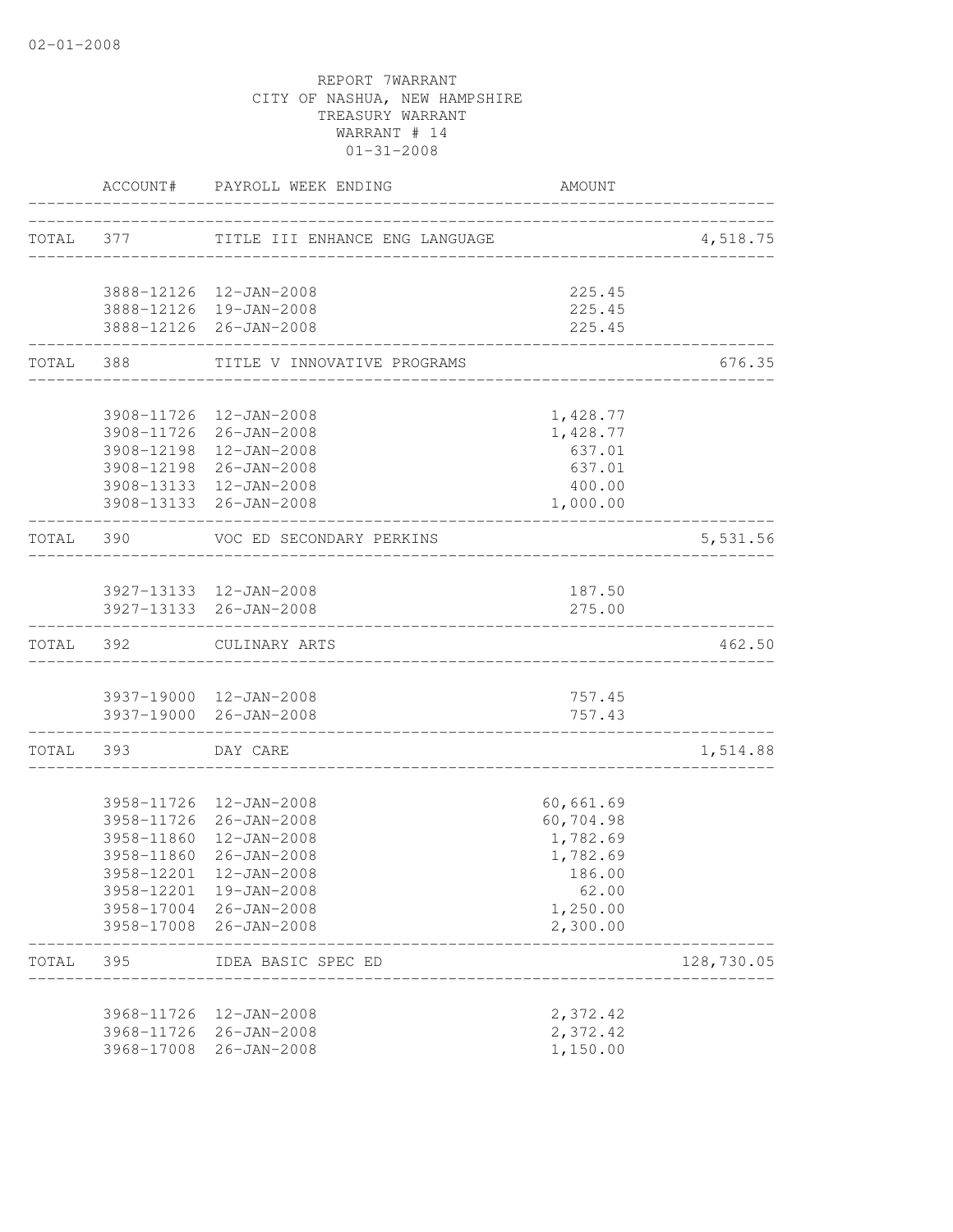|       | ACCOUNT# | PAYROLL WEEK ENDING                                                                                  | AMOUNT                                    |           |
|-------|----------|------------------------------------------------------------------------------------------------------|-------------------------------------------|-----------|
| TOTAL | 396      | IDEA PRESCHOOL SPEC ED                                                                               |                                           | 5,894.84  |
|       |          | 3977-12111 12-JAN-2008<br>3977-12111 19-JAN-2008<br>3977-12111 26-JAN-2008<br>3977-13137 12-JAN-2008 | 9,148.74<br>7,270.02<br>6,778.44<br>97.36 |           |
| TOTAL | 397      | SPECIAL ED LOCAL                                                                                     |                                           | 23,294.56 |
|       |          |                                                                                                      |                                           |           |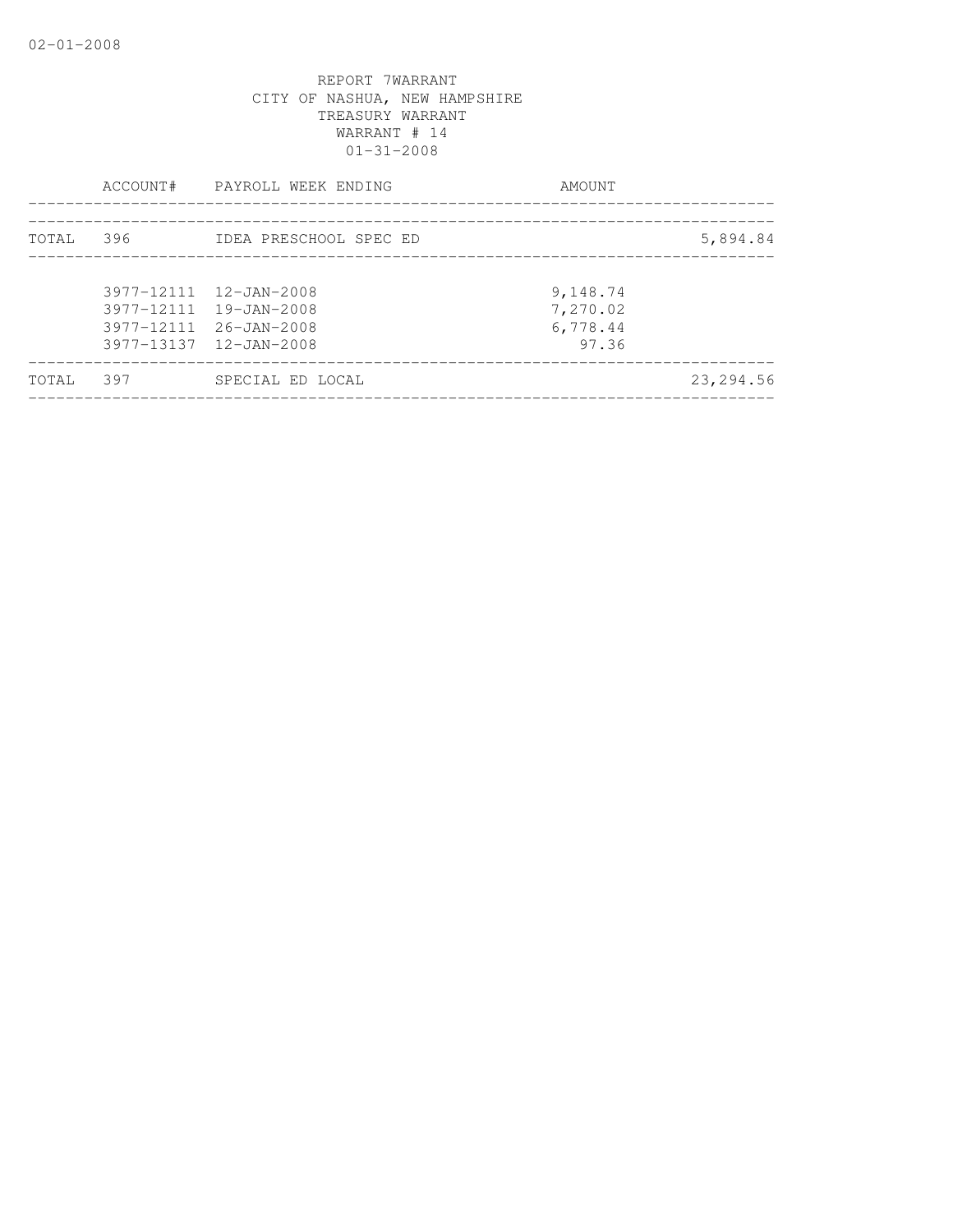|       | ACCOUNT#      | PAYROLL WEEK ENDING | AMOUNT   |           |
|-------|---------------|---------------------|----------|-----------|
|       | 501-11033     | $26 - JAN - 2008$   | 461.96   |           |
|       | 501-11470     | $12 - JAN - 2008$   | 798.30   |           |
|       | 501-11470     | 19-JAN-2008         | 798.30   |           |
|       | 501-11470     | $26 - JAN - 2008$   | 798.30   |           |
|       | 501-11471     | $12 - JAN - 2008$   | 1,864.88 |           |
|       | 501-11471     | 19-JAN-2008         | 1,864.88 |           |
|       | 501-11471     | $26 - JAN - 2008$   | 1,864.89 |           |
|       | 501-11472     | $12 - JAN - 2008$   | 950.07   |           |
|       | 501-11472     | 19-JAN-2008         | 950.06   |           |
|       | 501-11472     | $26 - JAN - 2008$   | 950.06   |           |
|       | 501-11611     | $12 - JAN - 2008$   | 80.20    |           |
|       | 501-11611     | 19-JAN-2008         | 493.53   |           |
|       | 501-11611     | 26-JAN-2008         | 493.53   |           |
| TOTAL | 501           | MAYOR'S OFFICE      |          | 12,368.96 |
|       |               |                     |          |           |
|       | 502-11113     | $12 - JAN - 2008$   | 1,471.30 |           |
|       | 502-11113     | 19-JAN-2008         | 1,471.30 |           |
|       | 502-11113     | $26 - JAN - 2008$   | 1,471.30 |           |
|       | 502-11195     | $12 - JAN - 2008$   | 1,941.86 |           |
|       | 502-11195     | 19-JAN-2008         | 1,941.85 |           |
|       | $502 - 11195$ | $26 - JAN - 2008$   | 1,941.85 |           |
|       | 502-11219     | $12 - JAN - 2008$   | 1,715.72 |           |
|       | 502-11219     | 19-JAN-2008         | 1,715.72 |           |
|       | 502-11219     | $26 - JAN - 2008$   | 1,715.72 |           |
|       | 502-11518     | $12 - JAN - 2008$   | 1,569.36 |           |
|       | 502-11518     | 19-JAN-2008         | 1,569.35 |           |
|       | 502-11518     | $26 - JAN - 2008$   | 1,569.35 |           |
| TOTAL | 502           | LEGAL DEPARTMENT    |          | 20,094.68 |
|       |               |                     |          |           |
|       | 503-11071     | 12-JAN-2008         | 1,153.52 |           |
|       | 503-11071     | 19-JAN-2008         | 1,153.52 |           |
|       | 503-11071     | $26 - JAN - 2008$   | 1,153.52 |           |
|       | 503-12092     | 12-JAN-2008         | 476.66   |           |
|       | 503-12092     | 19-JAN-2008         | 476.66   |           |
|       | 503-12092     | $26 - JAN - 2008$   | 476.65   |           |
| TOTAL | 503           | BOARD OF ALDERMEN   |          | 4,890.53  |
|       |               |                     |          |           |
|       | 507-82010     | $12 - JAN - 2008$   |          |           |

507-82010 26-JAN-2008 546.13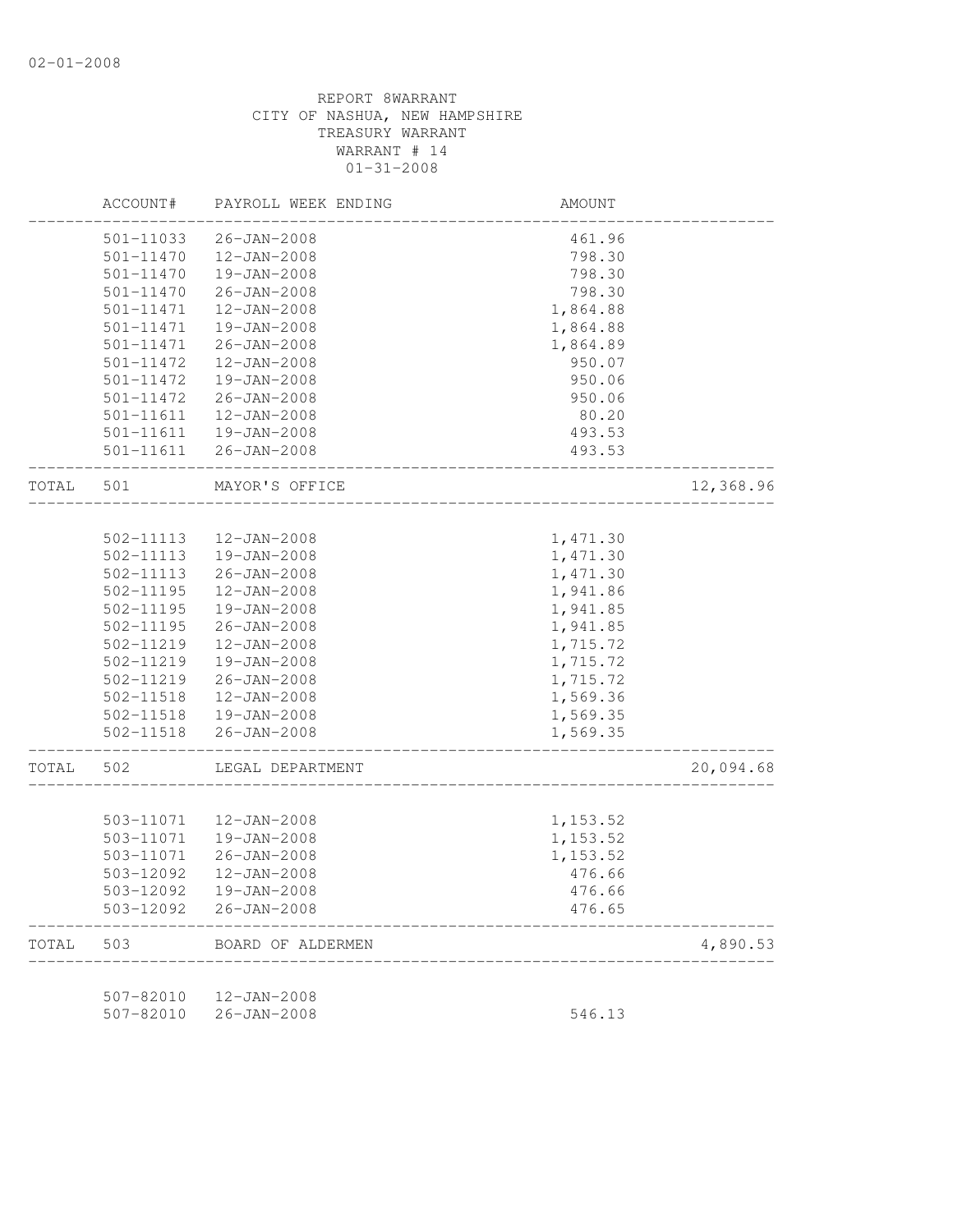|                    | ACCOUNT# PAYROLL WEEK ENDING      | <b>AMOUNT</b> |          |
|--------------------|-----------------------------------|---------------|----------|
| TOTAL 507 PENSIONS |                                   |               | 546.13   |
|                    |                                   |               |          |
|                    | 511-11103  12-JAN-2008            | 685.82        |          |
|                    | 511-11103  19-JAN-2008            | 685.82        |          |
|                    | 511-11103 26-JAN-2008             | 685.81        |          |
|                    | TOTAL 511 ADMINISTRATIVE SERVICES |               | 2,057.45 |
|                    |                                   |               |          |
|                    | 512-11005  12-JAN-2008            | 843.19        |          |
|                    | 512-11005  19-JAN-2008            | 843.19        |          |
| 512-11005          | $26 - JAN - 2008$                 | 843.19        |          |
| 512-11050          | $12 - JAN - 2008$                 | 690.29        |          |
| 512-11050          | 19-JAN-2008                       | 690.29        |          |
| 512-11050          | 26-JAN-2008                       | 690.29        |          |
| 512-11064          | 12-JAN-2008                       | 954.94        |          |
| 512-11064          | 19-JAN-2008                       | 31,513.02     |          |
| 512-11073          | 12-JAN-2008                       | 2,196.71      |          |
| 512-11073          | 19-JAN-2008                       | 2,196.70      |          |
| 512-11073          | 26-JAN-2008                       | 2,196.70      |          |
| 512-11165          | 12-JAN-2008                       | 1,833.71      |          |
| 512-11165          | 19-JAN-2008                       | 1,905.28      |          |
| 512-11165          | 26-JAN-2008                       | 1,904.76      |          |
| 512-11173          | 12-JAN-2008                       | 1,324.89      |          |
| 512-11173          | 19-JAN-2008                       | 1,324.89      |          |
| 512-11173          | $26 - JAN - 2008$                 | 1,324.88      |          |
|                    | 512-11177  12-JAN-2008            | 1,885.72      |          |
| 512-11177          | 19-JAN-2008                       | 1,885.72      |          |
| 512-11177          | 26-JAN-2008                       | 1,885.71      |          |
| 512-11222          | 12-JAN-2008                       | 929.72        |          |
| 512-11222          | 19-JAN-2008                       | 929.72        |          |
| 512-11222          | 26-JAN-2008                       | 929.72        |          |
| 512-11224          | 12-JAN-2008                       | 924.98        |          |
| 512-11224          | 19-JAN-2008                       | 924.98        |          |
| 512-11224          | $26 - JAN - 2008$                 | 924.98        |          |
|                    |                                   | 975.38        |          |
| 512-11232          | 19-JAN-2008                       | 975.38        |          |
| 512-11232          | $26 - JAN - 2008$                 | 975.39        |          |
| 512-11265          | 12-JAN-2008                       | 809.99        |          |
| 512-11265          | 19-JAN-2008                       | 809.99        |          |
| 512-11265          | $26 - JAN - 2008$                 | 809.99        |          |
| 512-11531          | $12 - JAN - 2008$                 | 1,546.58      |          |
| 512-11531          | $19 - JAN - 2008$                 | 1,546.58      |          |
| 512-11531          | $26 - JAN - 2008$                 | 1,590.77      |          |
| 512-11581          | $12 - JAN - 2008$                 | 707.56        |          |
| 512-11581          | 19-JAN-2008                       | 707.56        |          |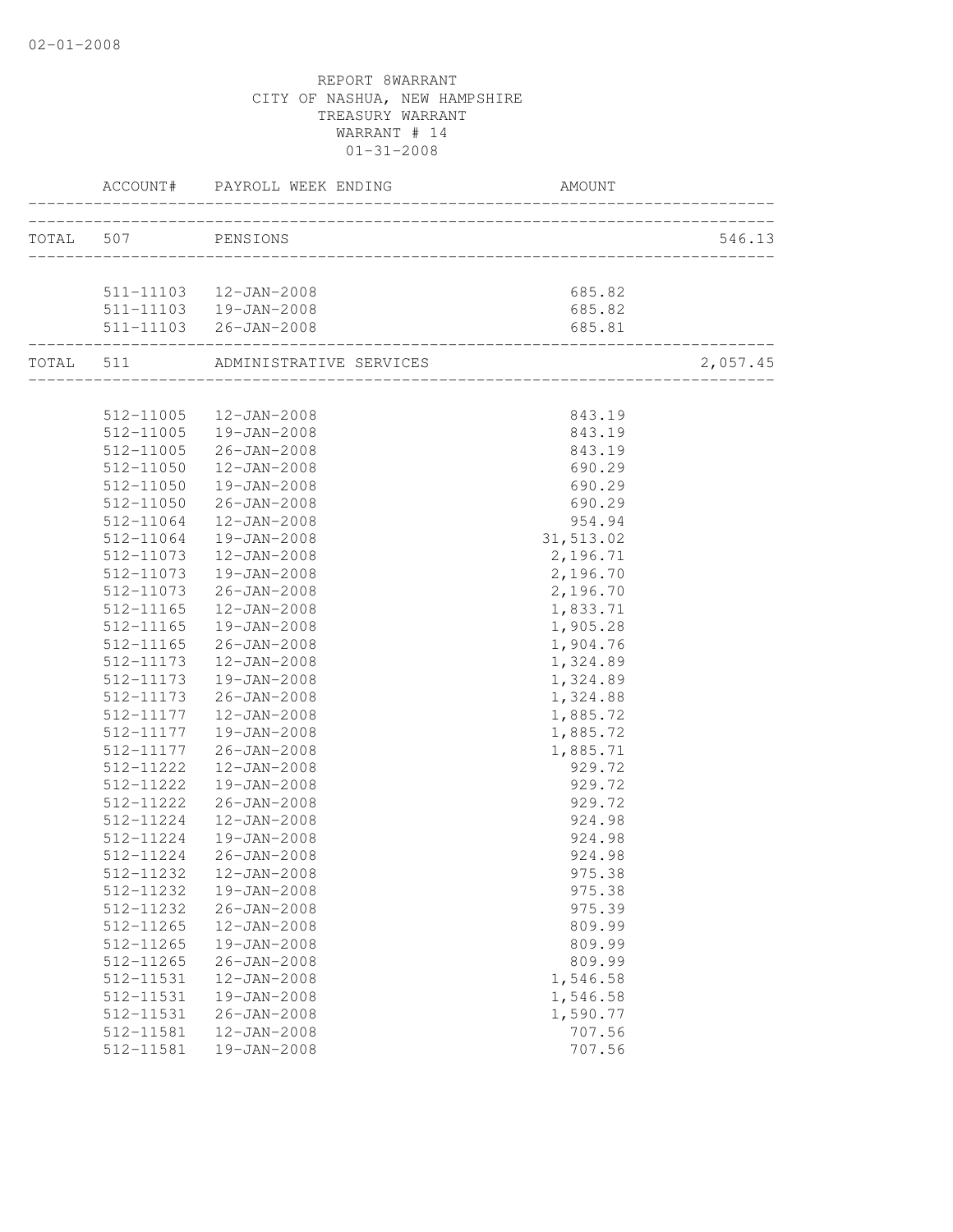|       | ACCOUNT#               | PAYROLL WEEK ENDING                    | AMOUNT                             |            |
|-------|------------------------|----------------------------------------|------------------------------------|------------|
|       |                        | 512-11581  26-JAN-2008                 | 470.87                             |            |
|       | 512-11714              | 12-JAN-2008                            | 877.27                             |            |
|       | 512-11714              | 19-JAN-2008                            | 877.27                             |            |
|       | 512-11714              | $26 - JAN - 2008$                      | 877.26                             |            |
|       | 512-11740              | 12-JAN-2008                            | 1,529.82                           |            |
|       | 512-11740              | 19-JAN-2008                            | 1,529.82                           |            |
|       | 512-11740              | $26 - JAN - 2008$                      | 1,529.82                           |            |
|       | 512-12010              | 12-JAN-2008                            | 279.21                             |            |
|       | 512-12010              | 19-JAN-2008                            | 279.21                             |            |
|       | 512-12010              | $26 - JAN - 2008$                      | 279.21                             |            |
|       | 512-12019              | $12 - JAN - 2008$                      | 961.39                             |            |
|       | 512-12019              | 19-JAN-2008                            | 961.38                             |            |
|       | 512-12019              | $26 - JAN - 2008$                      | 961.38                             |            |
|       | 512-12033              | 12-JAN-2008                            | 564.47                             |            |
|       | 512-12033              | 19-JAN-2008                            | 564.47                             |            |
|       | 512-12033              | $26 - JAN - 2008$                      | 564.47                             |            |
|       | 512-12052              | 12-JAN-2008                            | 496.89                             |            |
|       | 512-12052              | 19-JAN-2008                            | 496.89                             |            |
|       | 512-12052              | $26 - JAN - 2008$                      | 496.89                             |            |
|       | 512-12056              | $12 - JAN - 2008$                      | 350.93                             |            |
|       | 512-12056              | 19-JAN-2008                            | 407.22                             |            |
|       | 512-12056              | $26 - JAN - 2008$                      | 370.79                             |            |
|       | 512-12749              | 12-JAN-2008                            | 571.82                             |            |
|       | 512-12749              | 19-JAN-2008                            | 571.82                             |            |
|       | 512-12749              | 26-JAN-2008                            | 594.68                             |            |
|       |                        | 512-13004  19-JAN-2008                 | 11.95                              |            |
|       |                        | 512-13004 26-JAN-2008                  | 18.44<br>_________________________ |            |
| TOTAL | 512                    | FINANCIAL SERVICES                     | _________________                  | 93, 448.98 |
|       |                        |                                        |                                    |            |
|       | 513-11117              | 513-11117  12-JAN-2008<br>19-JAN-2008  | 1,489.36                           |            |
|       | 513-11117              | 26-JAN-2008                            | 1,489.36<br>1,489.36               |            |
|       |                        |                                        | 2,021.94                           |            |
|       | 513-11171<br>513-11171 | 12-JAN-2008                            | 2,023.32                           |            |
|       | 513-11171              | 19-JAN-2008<br>26-JAN-2008             | 2,022.41                           |            |
|       |                        | 513-11213  12-JAN-2008                 |                                    |            |
|       | 513-11213              |                                        | 1,150.52                           |            |
|       |                        | 19-JAN-2008<br>$26 - JAN - 2008$       | 1,150.52                           |            |
|       | 513-11213              |                                        | 1,150.52                           |            |
|       | 513-11223              | 12-JAN-2008<br>19-JAN-2008             | 821.19                             |            |
|       | 513-11223<br>513-11223 | $26 - JAN - 2008$                      | 821.19<br>821.19                   |            |
|       |                        |                                        |                                    |            |
|       | 513-12024              | 12-JAN-2008                            | 4,025.00                           |            |
|       | 513-12024<br>513-12064 | $26 - JAN - 2008$                      | 115.00                             |            |
|       | 513-12064              | $12 - JAN - 2008$<br>$19 - JAN - 2008$ | 4,140.00<br>$-57.50$               |            |
|       | 513-12064              | $26 - JAN - 2008$                      | 115.00                             |            |
|       |                        |                                        |                                    |            |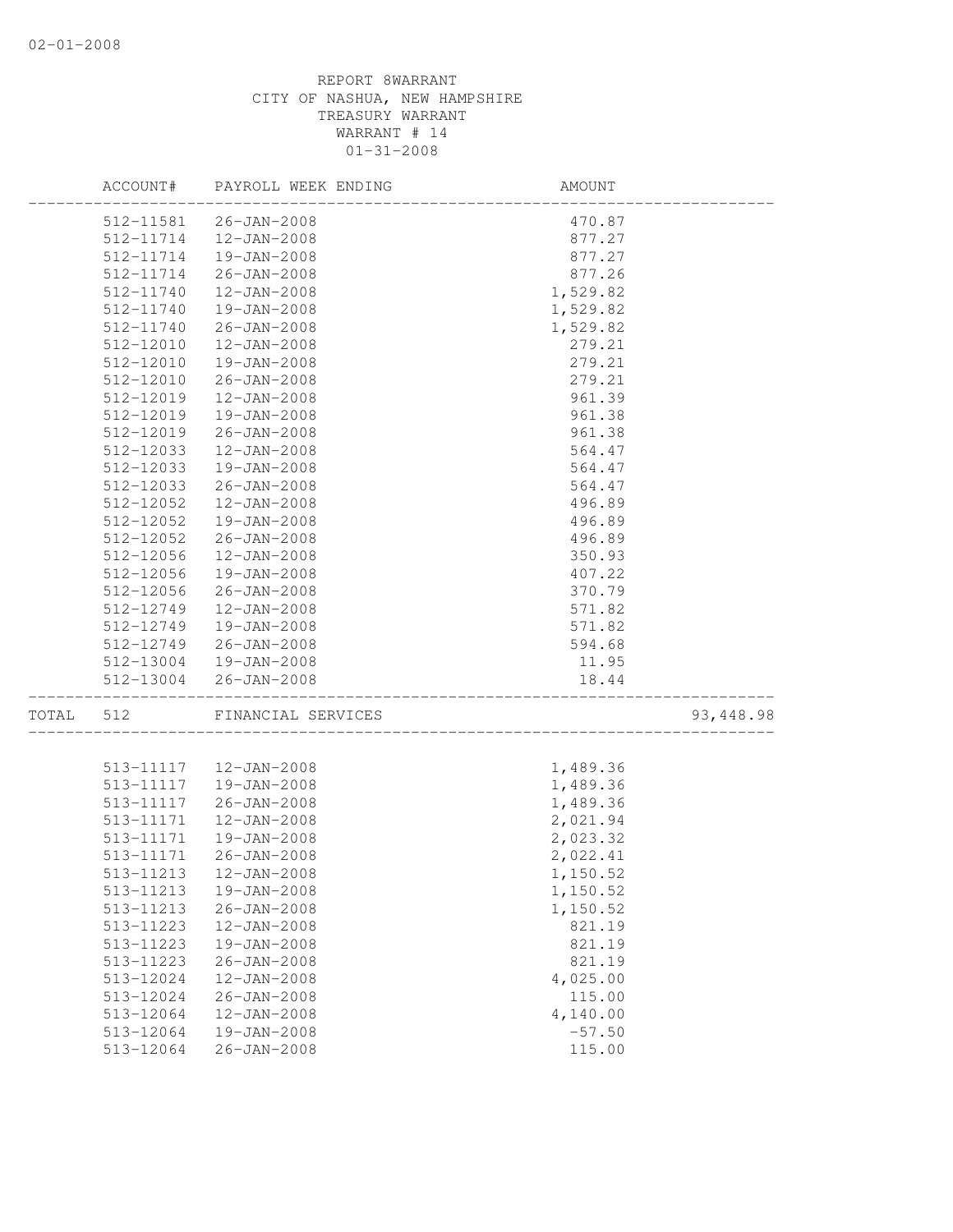|       | ACCOUNT#  | PAYROLL WEEK ENDING    | AMOUNT                  |           |
|-------|-----------|------------------------|-------------------------|-----------|
|       | 513-12085 | 12-JAN-2008            | 486.00                  |           |
|       |           | 513-12085  19-JAN-2008 | 432.00                  |           |
|       |           | 513-12085 26-JAN-2008  | 432.00                  |           |
|       | 513-12108 | 12-JAN-2008            | 1,125.00                |           |
|       | 513-12132 | 12-JAN-2008            | 3,187.50                |           |
|       | 513-12132 | 19-JAN-2008            | 125.00                  |           |
|       | 513-12213 | 12-JAN-2008            | 1,350.00                |           |
|       | 513-13016 | 12-JAN-2008            | 841.33                  |           |
|       |           | 513-13016  19-JAN-2008 |                         |           |
| TOTAL | 513       | CITY CLERK'S OFFICE    |                         | 32,767.21 |
|       |           |                        |                         |           |
|       | 515-11031 | 12-JAN-2008            | 1,014.26                |           |
|       | 515-11031 | 19-JAN-2008            | 1,014.26                |           |
|       | 515-11031 | 26-JAN-2008            | 1,014.26                |           |
|       | 515-11350 | $12 - JAN - 2008$      | 877.27                  |           |
|       | 515-11350 | 19-JAN-2008            | 877.27                  |           |
|       | 515-11350 | 26-JAN-2008            | 877.26                  |           |
|       |           | 515-11447  12-JAN-2008 | 1,575.29                |           |
|       |           | 515-11447  19-JAN-2008 | 1,575.29                |           |
|       | 515-11447 | $26 - JAN - 2008$      | 1,575.30                |           |
|       |           | 515-12001  12-JAN-2008 | 646.02                  |           |
|       |           | 515-12001  19-JAN-2008 | 646.03                  |           |
|       |           | 515-12001 26-JAN-2008  | 646.04<br>_____________ |           |
| TOTAL | 515       | HUMAN RESOURCES        |                         | 12,338.55 |
|       |           |                        |                         |           |
|       |           | 516-11147  12-JAN-2008 | 667.54                  |           |
|       | 516-11147 | 19-JAN-2008            | 667.54                  |           |
|       | 516-11147 | 26-JAN-2008            | 667.54                  |           |
|       | 516-11148 | 12-JAN-2008            | 872.06                  |           |
|       | 516-11148 | 19-JAN-2008            | 872.06                  |           |
|       | 516-11148 | $26 - JAN - 2008$      | 872.05                  |           |
|       | 516-11459 | 12-JAN-2008            | 1,489.36                |           |
|       | 516-11459 | 19-JAN-2008            | 1,489.36                |           |
|       | 516-11459 | $26 - JAN - 2008$      | 1,489.36                |           |
|       | 516-11573 | $12 - JAN - 2008$      | 864.92                  |           |
|       | 516-11573 | $19 - JAN - 2008$      | 864.92                  |           |
|       | 516-11573 | $26 - JAN - 2008$      | 864.92                  |           |
| TOTAL | 516       | PURCHASING DEPARTMENT  |                         | 11,681.63 |
|       | 517-11198 | $12 - JAN - 2008$      | 601.38                  |           |
|       | 517-11198 | 19-JAN-2008            | 601.38                  |           |
|       | 517-11198 | $26 - JAN - 2008$      | 601.39                  |           |
|       |           |                        |                         |           |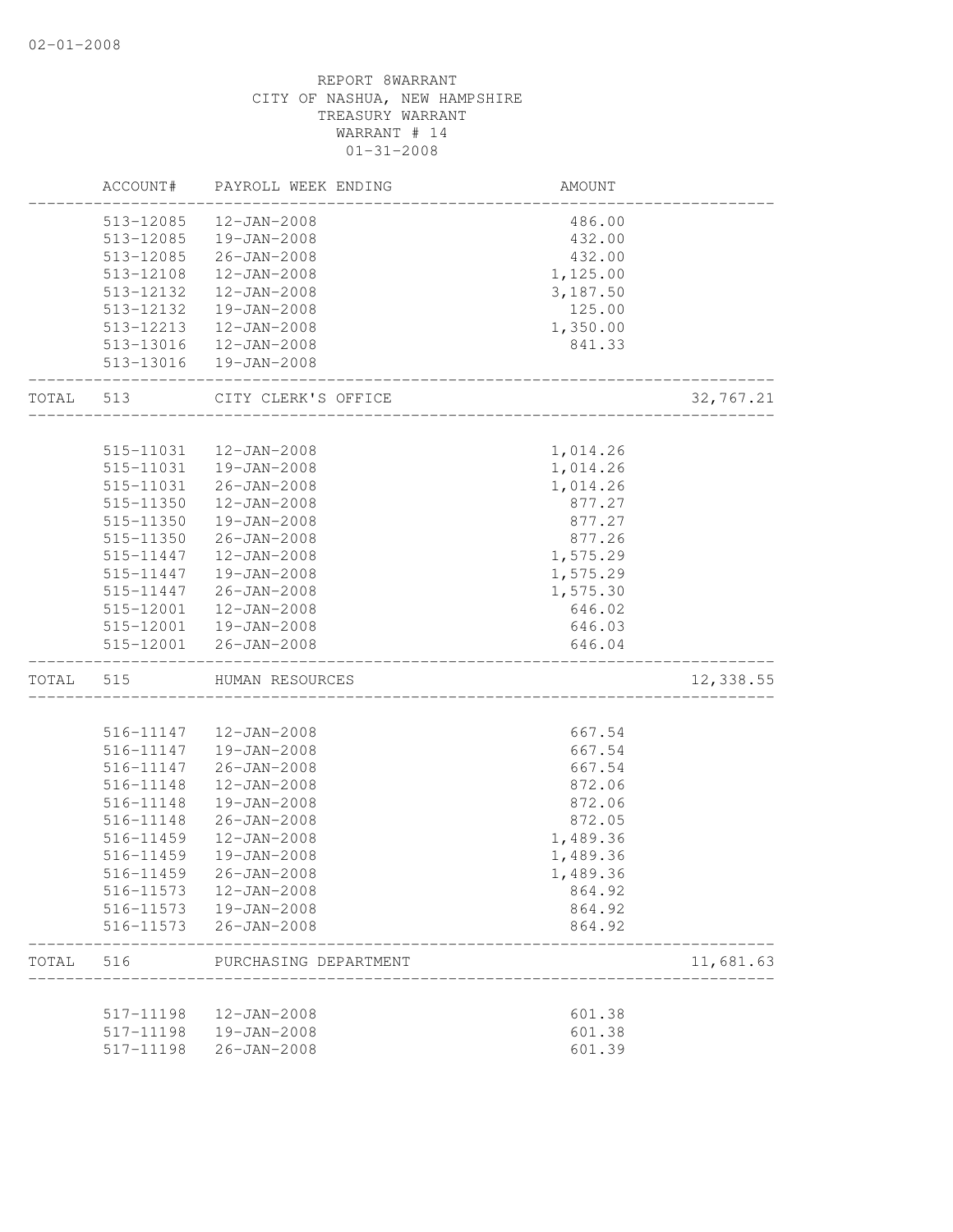|           | ACCOUNT#  | PAYROLL WEEK ENDING              | AMOUNT                      |           |
|-----------|-----------|----------------------------------|-----------------------------|-----------|
|           | 517-11201 | 12-JAN-2008                      | 615.29                      |           |
|           | 517-11201 | 19-JAN-2008                      | 615.29                      |           |
|           | 517-11201 | 26-JAN-2008                      | 615.29                      |           |
|           | 517-11203 | $12 - JAN - 2008$                | 557.34                      |           |
|           | 517-11203 | 19-JAN-2008                      | 557.34                      |           |
|           | 517-11203 | $26 - JAN - 2008$                | 557.35                      |           |
|           | 517-11420 | $12 - JAN - 2008$                | 811.82                      |           |
|           | 517-11420 | 19-JAN-2008                      | 811.82                      |           |
|           | 517-11420 | 26-JAN-2008                      | 811.82                      |           |
|           |           | 517-12063  12-JAN-2008           | 275.10                      |           |
|           |           | 517-12063  19-JAN-2008           | 275.10                      |           |
|           |           | 517-12063 26-JAN-2008            | 275.10<br>______________    |           |
| TOTAL 517 |           | BUILDING MAINT - CITY ADMIN      |                             | 8,582.81  |
|           |           |                                  |                             |           |
|           | 518-11130 | 12-JAN-2008                      | 786.82                      |           |
|           |           | 518-11130  19-JAN-2008           | 786.81                      |           |
|           | 518-11130 | 26-JAN-2008                      | 786.81                      |           |
|           | 518-11441 | 12-JAN-2008                      | 1,324.88                    |           |
|           | 518-11441 | 19-JAN-2008                      | 1,324.88                    |           |
|           | 518-11441 | $26 - JAN - 2008$                | 1,324.88                    |           |
|           | 518-11540 | $12 - JAN - 2008$                | 988.21                      |           |
|           | 518-11540 | $19 - JAN - 2008$                | 988.21                      |           |
|           | 518-11540 | 26-JAN-2008                      | 988.21                      |           |
|           | 518-11578 | 12-JAN-2008                      | 909.84                      |           |
|           | 518-11578 | 19-JAN-2008                      | 909.84                      |           |
|           |           | 518-11578 26-JAN-2008            | 909.84                      |           |
|           |           | 518-11589  12-JAN-2008           | 985.14                      |           |
|           |           | 518-11589  19-JAN-2008           | 985.14                      |           |
|           |           | 518-11589 26-JAN-2008            | 985.14<br>----------------- |           |
| TOTAL 518 |           | INSURANCE - ADMINISTRATION       |                             | 14,984.65 |
|           |           | 519-11014  12-JAN-2008           | 1,033.06                    |           |
|           |           | 519-11014  19-JAN-2008           | 1,033.06                    |           |
|           |           |                                  |                             |           |
|           | 519-11014 | 26-JAN-2008                      | 1,033.05                    |           |
|           | 519-11016 | 12-JAN-2008                      | 906.86                      |           |
|           | 519-11016 | 19-JAN-2008                      | 906.87                      |           |
|           | 519-11016 | $26 - JAN - 2008$                | 906.86                      |           |
|           | 519-11017 | 12-JAN-2008                      | 756.67                      |           |
|           | 519-11017 | $19 - JAN - 2008$                | 756.67                      |           |
|           | 519-11017 | $26 - JAN - 2008$                | 756.67                      |           |
|           | 519-11115 | $12 - JAN - 2008$                | 1,819.33                    |           |
|           | 519-11115 | 19-JAN-2008                      | 1,819.33                    |           |
|           | 519-11115 | $26 - JAN - 2008$<br>12-JAN-2008 | 1,819.34                    |           |
|           | 519-11146 |                                  | 788.29                      |           |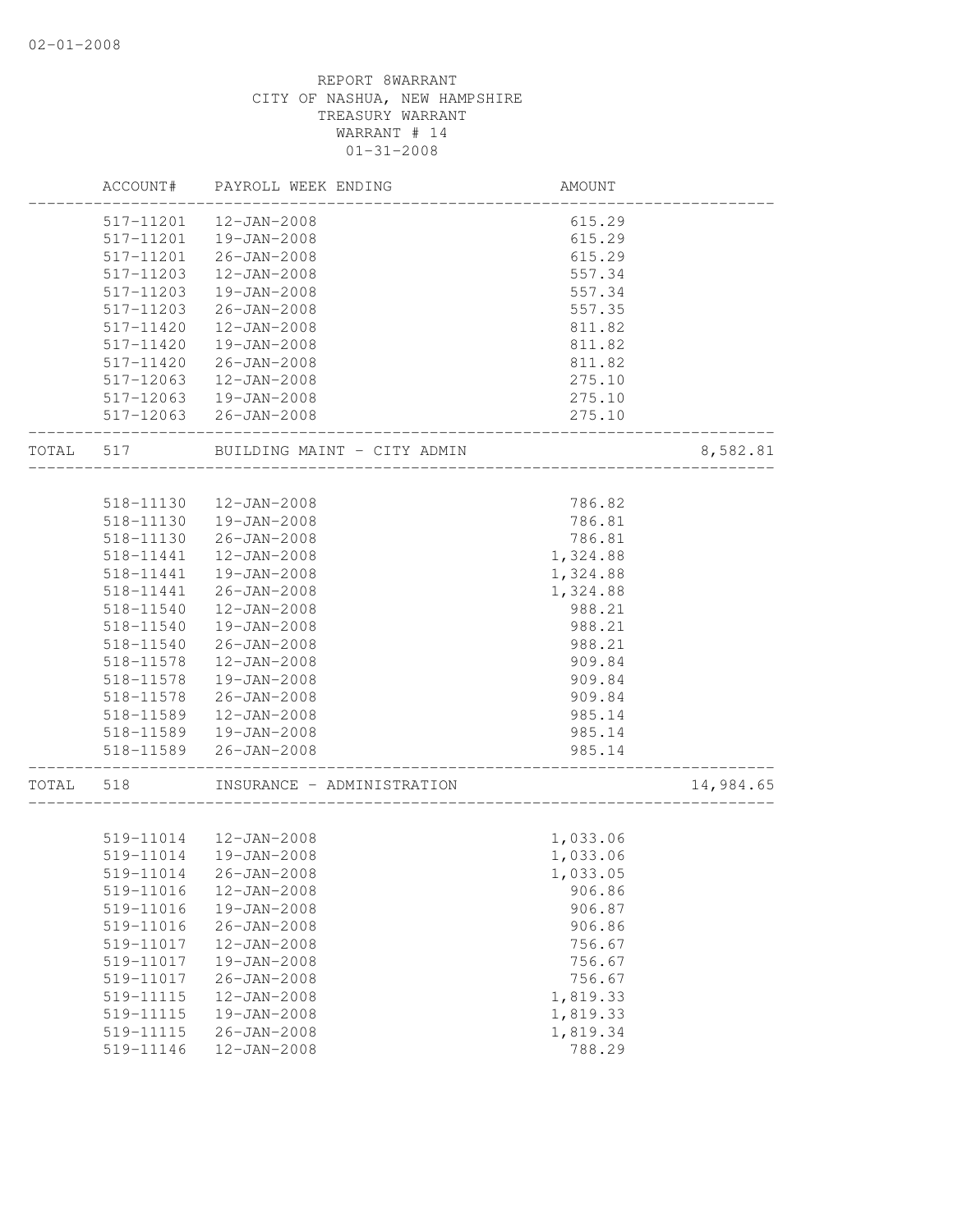|           | ACCOUNT#  | PAYROLL WEEK ENDING   | AMOUNT   |           |
|-----------|-----------|-----------------------|----------|-----------|
|           | 519-11146 | 19-JAN-2008           | 788.29   |           |
|           | 519-11146 | 26-JAN-2008           | 788.29   |           |
|           | 519-11153 | $12 - JAN - 2008$     | 568.61   |           |
|           | 519-11153 | 19-JAN-2008           | 568.62   |           |
|           | 519-11153 | $26 - JAN - 2008$     | 568.61   |           |
|           | 519-11154 | 12-JAN-2008           | 594.65   |           |
|           | 519-11154 | 19-JAN-2008           | 594.65   |           |
|           | 519-11154 | $26 - JAN - 2008$     | 594.65   |           |
|           | 519-11205 | $12 - JAN - 2008$     | 743.44   |           |
|           | 519-11205 | 19-JAN-2008           | 743.44   |           |
|           | 519-11205 | 26-JAN-2008           | 743.45   |           |
|           | 519-11241 | $12 - JAN - 2008$     | 1,289.91 |           |
|           | 519-11241 | 19-JAN-2008           | 1,289.91 |           |
|           | 519-11241 | 26-JAN-2008           | 1,289.91 |           |
|           |           | 519-18006 26-JAN-2008 | 375.00   |           |
| TOTAL 519 |           | ASSESSORS             |          | 25,877.49 |
|           |           |                       |          |           |
|           | 522-11142 | 12-JAN-2008           | 1,196.92 |           |
|           | 522-11142 | 19-JAN-2008           | 1,196.92 |           |
|           | 522-11142 | $26 - JAN - 2008$     | 1,196.92 |           |
|           | 522-11429 | 12-JAN-2008           | 1,715.72 |           |
|           | 522-11429 | 19-JAN-2008           | 1,715.72 |           |
|           | 522-11429 | $26 - JAN - 2008$     | 1,715.72 |           |
|           | 522-11488 | $12 - JAN - 2008$     | 1,557.27 |           |
|           | 522-11488 | 19-JAN-2008           | 1,557.27 |           |
|           | 522-11488 | $26 - JAN - 2008$     | 1,557.26 |           |
|           | 522-11641 | $12 - JAN - 2008$     | 1,295.89 |           |
|           | 522-11641 | 19-JAN-2008           | 1,295.88 |           |
|           | 522-11641 | $26 - JAN - 2008$     | 1,295.89 |           |
|           | 522-11652 | 12-JAN-2008           | 1,364.20 |           |
|           | 522-11652 | 19-JAN-2008           | 1,364.20 |           |
|           | 522-11652 | $26 - JAN - 2008$     | 1,364.20 |           |
|           | 522-11721 | $12 - JAN - 2008$     | 1,431.76 |           |
|           | 522-11721 | 19-JAN-2008           | 1,431.78 |           |
|           | 522-11721 | 26-JAN-2008           | 1,431.78 |           |
|           | 522-11724 | 12-JAN-2008           | 1,255.86 |           |
|           | 522-11724 | 19-JAN-2008           | 1,255.87 |           |
|           | 522-11724 | $26 - JAN - 2008$     | 1,255.86 |           |
|           | 522-11725 | 12-JAN-2008           | 919.27   |           |
|           | 522-11725 | 19-JAN-2008           | 919.27   |           |
|           | 522-11725 | $26 - JAN - 2008$     | 919.26   |           |
|           | 522-11729 | 12-JAN-2008           | 3,074.77 |           |
|           | 522-11729 | 19-JAN-2008           | 3,074.76 |           |
|           | 522-11729 | $26 - JAN - 2008$     | 3,074.76 |           |
|           | 522-13004 | $26 - JAN - 2008$     | 360.43   |           |
|           |           |                       |          |           |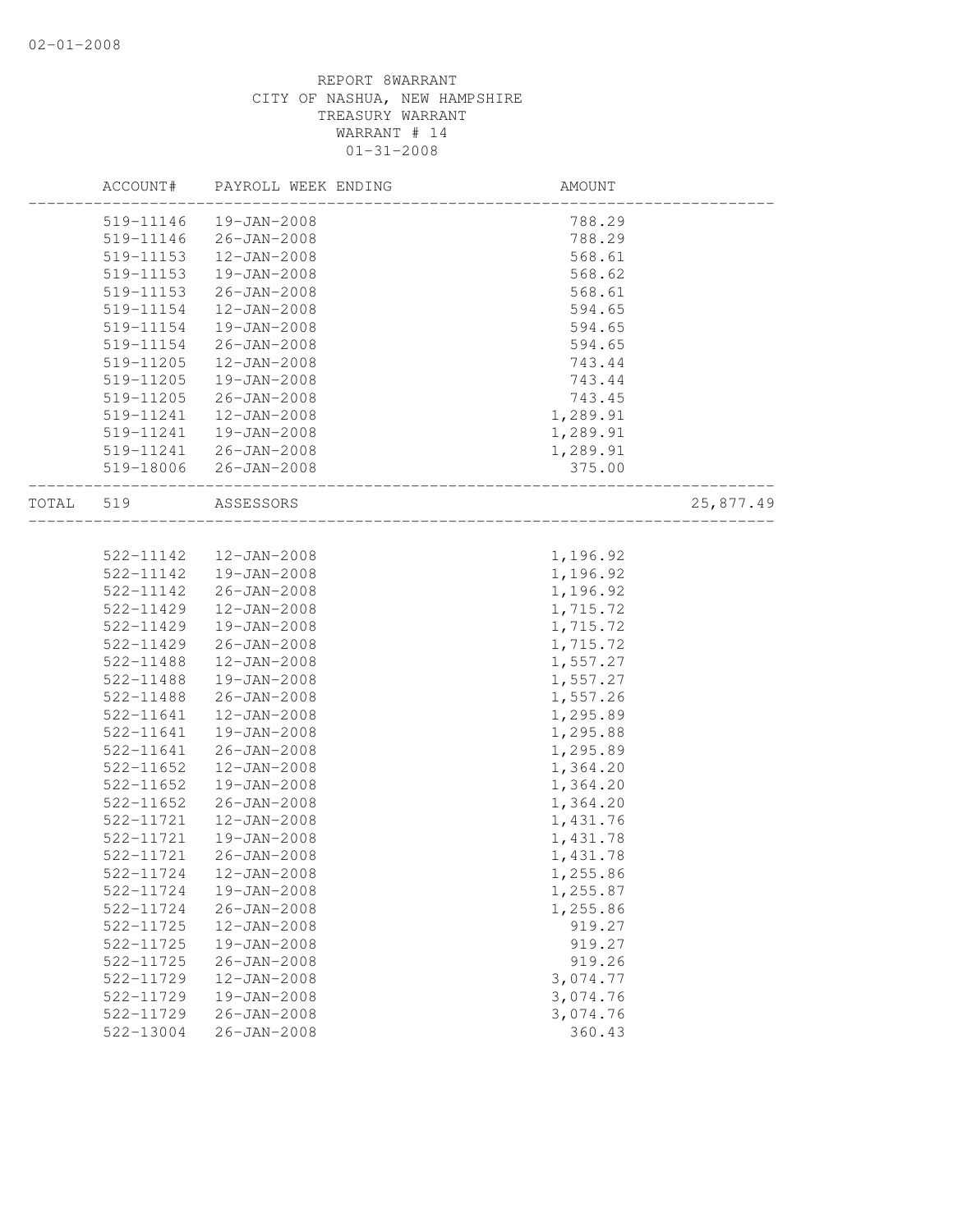| ACCOUNT#      | PAYROLL WEEK ENDING              | AMOUNT   |           |
|---------------|----------------------------------|----------|-----------|
|               | TOTAL 522 INFORMATION TECHNOLOGY |          | 41,795.41 |
|               |                                  |          |           |
|               | 523-11332 12-JAN-2008            | 924.10   |           |
|               | 523-11332  19-JAN-2008           | 924.10   |           |
|               | 523-11332 26-JAN-2008            | 924.10   |           |
| TOTAL 523 GIS |                                  |          | 2,772.30  |
|               |                                  |          |           |
|               | 531-11065  12-JAN-2008           | 1,047.50 |           |
|               | 531-11065  19-JAN-2008           | 1,047.51 |           |
| 531-11065     | 26-JAN-2008                      | 1,047.51 |           |
| 531-11085     | 12-JAN-2008                      | 847.79   |           |
| 531-11085     | 19-JAN-2008                      | 847.79   |           |
| 531-11085     | 26-JAN-2008                      | 847.80   |           |
| 531-11114     | 12-JAN-2008                      | 2,145.15 |           |
|               | 531-11114  19-JAN-2008           | 2,145.15 |           |
|               | 531-11114 26-JAN-2008            | 2,145.15 |           |
| 531-11129     | $12 - JAN - 2008$                | 1,826.58 |           |
| 531-11129     | 19-JAN-2008                      | 1,826.57 |           |
| 531-11129     | 26-JAN-2008                      | 1,826.56 |           |
| 531-11164     | 12-JAN-2008                      | 1,083.77 |           |
| 531-11164     | 19-JAN-2008                      | 1,083.77 |           |
| 531-11164     | $26 - JAN - 2008$                | 1,083.77 |           |
| 531-11166     | 12-JAN-2008                      | 2,109.54 |           |
| 531-11166     | 19-JAN-2008                      | 1,269.77 |           |
| 531-11166     | 26-JAN-2008                      | 1,269.77 |           |
| 531-11170     | 12-JAN-2008                      | 1,356.42 |           |
| 531-11170     | 19-JAN-2008                      | 1,356.41 |           |
| 531-11170     | 26-JAN-2008                      | 1,356.42 |           |
| 531-11201     | 12-JAN-2008                      | 1,231.73 |           |
| 531-11201     | 19-JAN-2008                      | 1,231.74 |           |
| 531-11201     | 26-JAN-2008                      | 1,231.72 |           |
| 531-11203     | 12-JAN-2008                      | 551.70   |           |
| 531-11203     | 19-JAN-2008                      | 551.70   |           |
| 531-11203     | $26 - JAN - 2008$                | 551.70   |           |
| 531-11226     | 12-JAN-2008                      | 740.51   |           |
| 531-11226     | 19-JAN-2008                      | 740.51   |           |
| 531-11226     | $26 - JAN - 2008$                | 740.51   |           |
| 531-11398     | 12-JAN-2008                      | 574.42   |           |
| 531-11398     | 19-JAN-2008                      | 574.42   |           |
| 531-11398     | $26 - JAN - 2008$                | 574.41   |           |
| 531-11477     | 12-JAN-2008                      | 1,230.65 |           |
| 531-11477     | $19 - JAN - 2008$                | 772.95   |           |
| 531-11477     | $26 - JAN - 2008$                | 1,034.47 |           |
| 531-11489     | 12-JAN-2008                      | 1,138.55 |           |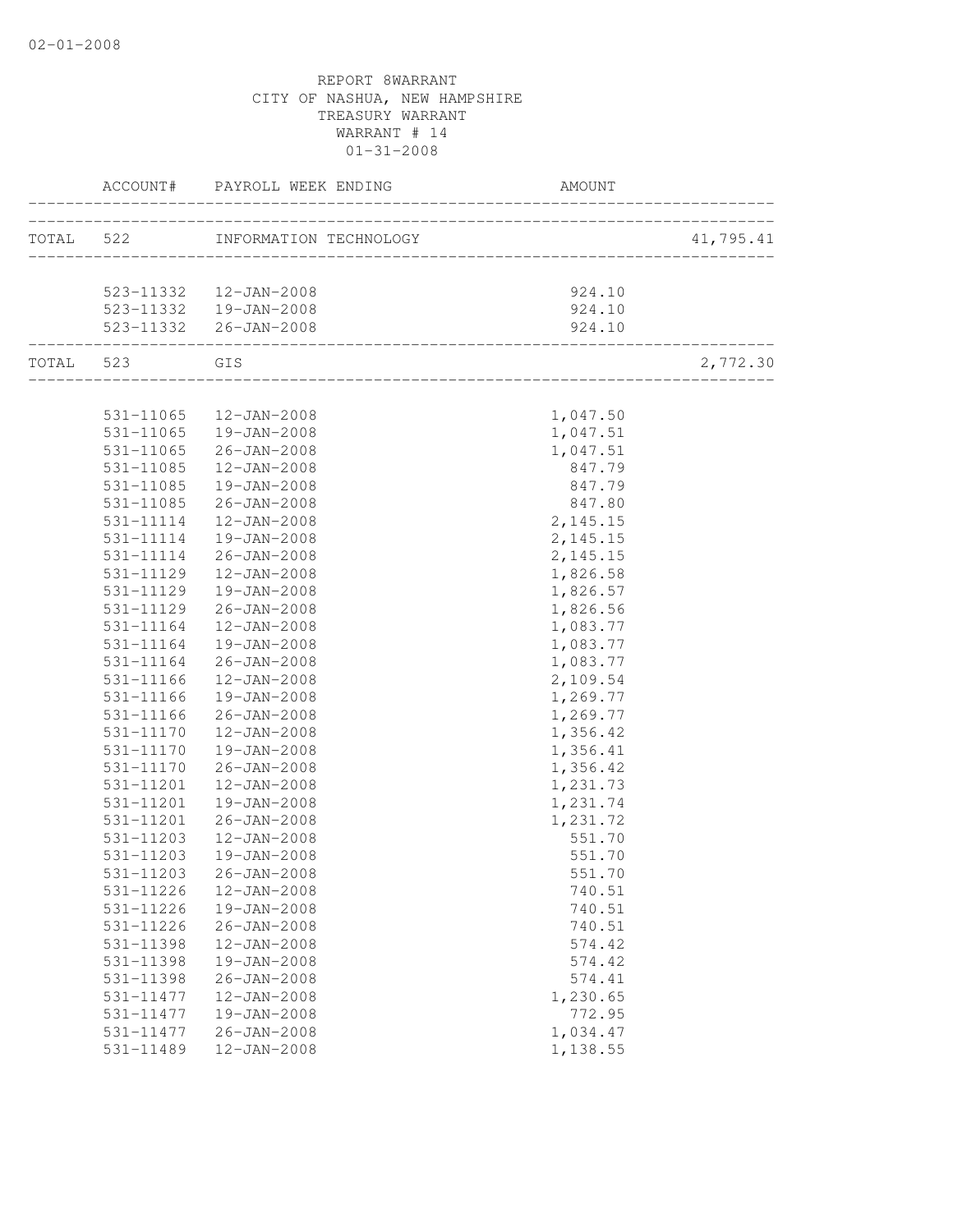| ACCOUNT#      | PAYROLL WEEK ENDING | AMOUNT      |  |
|---------------|---------------------|-------------|--|
| 531-11489     | 19-JAN-2008         | 1,138.55    |  |
| 531-11489     | 26-JAN-2008         | 1,138.55    |  |
| 531-11498     | $12 - JAN - 2008$   | 807.60      |  |
| 531-11498     | 19-JAN-2008         | 807.60      |  |
| 531-11498     | $26 - JAN - 2008$   | 807.60      |  |
| 531-11516     | $12 - JAN - 2008$   | 786.25      |  |
| 531-11516     | 19-JAN-2008         | 786.25      |  |
| 531-11516     | 26-JAN-2008         | 786.25      |  |
| 531-11535     | 12-JAN-2008         | 12,448.06   |  |
| 531-11535     | $19 - JAN - 2008$   | 12, 187. 14 |  |
| $531 - 11535$ | $26 - JAN - 2008$   | 12, 187. 12 |  |
| 531-11537     | 12-JAN-2008         | 13, 411.53  |  |
| 531-11537     | 19-JAN-2008         | 13,320.95   |  |
| 531-11537     | $26 - JAN - 2008$   | 13,320.96   |  |
| 531-11538     | $12 - JAN - 2008$   | 847.79      |  |
| 531-11538     | 19-JAN-2008         | 847.79      |  |
| 531-11538     | $26 - JAN - 2008$   | 847.79      |  |
| 531-11539     | $12 - JAN - 2008$   | 1,446.40    |  |
| 531-11539     | 19-JAN-2008         | 1,446.40    |  |
| 531-11539     | $26 - JAN - 2008$   | 1,446.40    |  |
| 531-11544     | $12 - JAN - 2008$   | 4,090.61    |  |
| 531-11544     | 19-JAN-2008         | 3,887.74    |  |
| 531-11544     | 26-JAN-2008         | 3,887.74    |  |
| 531-11549     | $12 - JAN - 2008$   | 5, 122.95   |  |
| 531-11549     | 19-JAN-2008         | 5,122.95    |  |
| 531-11549     | $26 - JAN - 2008$   | 5, 122.95   |  |
| 531-11550     | $12 - JAN - 2008$   | 484.71      |  |
| 531-11550     | 19-JAN-2008         | 807.85      |  |
| 531-11550     | 26-JAN-2008         | 807.85      |  |
| 531-11552     | $12 - JAN - 2008$   | 7,623.20    |  |
| 531-11552     | 19-JAN-2008         | 7,623.20    |  |
| 531-11552     | $26 - JAN - 2008$   | 7,623.20    |  |
| 531-11555     | $12 - JAN - 2008$   | 24,598.68   |  |
| $531 - 11555$ | 19-JAN-2008         | 25,067.19   |  |
| 531-11555     | 26-JAN-2008         | 23, 949.61  |  |
| 531-11558     | 12-JAN-2008         | 61, 461.84  |  |
| 531-11558     | 19-JAN-2008         | 61, 461.83  |  |
| 531-11558     | $26 - JAN - 2008$   | 61,523.72   |  |
| 531-11561     | 12-JAN-2008         | 20,603.72   |  |
| 531-11561     | 19-JAN-2008         | 20,603.72   |  |
| 531-11561     | $26 - JAN - 2008$   | 20,603.71   |  |
| 531-11567     | 12-JAN-2008         | 30, 457.99  |  |
| 531-11567     | 19-JAN-2008         | 30,071.86   |  |
| 531-11567     | $26 - JAN - 2008$   | 30,071.86   |  |
| 531-11569     | $12 - JAN - 2008$   | 1,116.28    |  |
| 531-11569     | 19-JAN-2008         | 1,116.28    |  |
| 531-11569     | $26 - JAN - 2008$   | 1,116.29    |  |
| 531-11618     | 12-JAN-2008         | 2,031.69    |  |
|               |                     |             |  |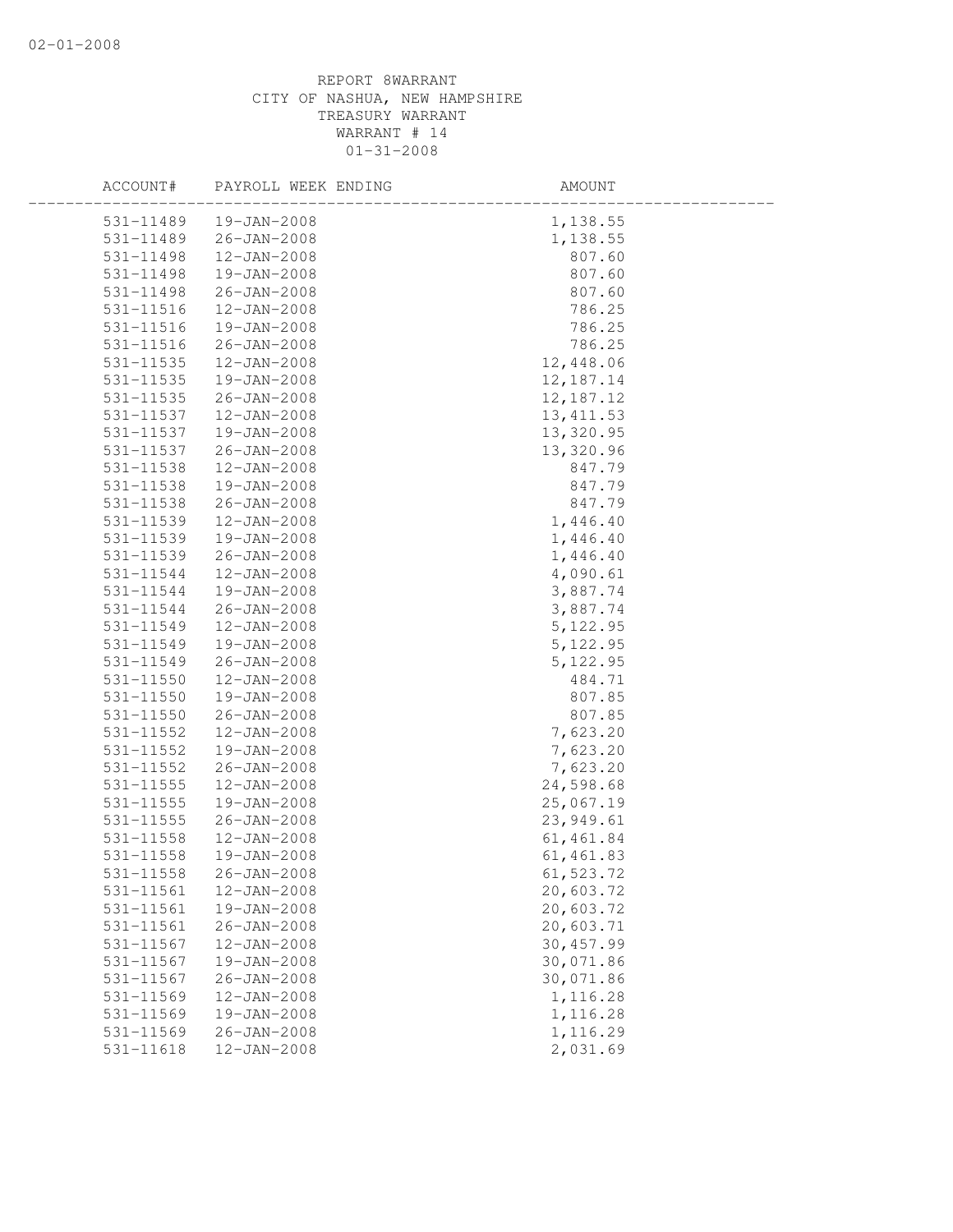| ACCOUNT#      | PAYROLL WEEK ENDING    | AMOUNT   |
|---------------|------------------------|----------|
|               | 531-11618  19-JAN-2008 | 2,031.69 |
|               | 531-11618 26-JAN-2008  | 2,031.69 |
| 531-11622     | $12 - JAN - 2008$      | 2,738.70 |
| 531-11622     | 19-JAN-2008            | 2,738.70 |
| 531-11622     | $26 - JAN - 2008$      | 2,738.70 |
| 531-11632     | $12 - JAN - 2008$      | 610.55   |
| 531-11632     | 19-JAN-2008            | 610.55   |
| 531-11632     | $26 - JAN - 2008$      | 610.55   |
| 531-11633     | 12-JAN-2008            | 1,363.50 |
| 531-11633     | 19-JAN-2008            | 1,363.50 |
| 531-11633     | $26 - JAN - 2008$      | 1,363.50 |
| 531-11634     | 12-JAN-2008            | 630.40   |
| 531-11634     | 19-JAN-2008            | 630.40   |
| 531-11634     | $26 - JAN - 2008$      | 630.40   |
| 531-11635     | $12 - JAN - 2008$      | 803.90   |
| $531 - 11635$ | 19-JAN-2008            | 803.90   |
| 531-11635     | $26 - JAN - 2008$      | 803.90   |
| 531-11636     | $12 - JAN - 2008$      | 844.70   |
| 531-11636     | 19-JAN-2008            | 844.70   |
| 531-11636     | $26 - JAN - 2008$      | 844.70   |
| 531-11664     | $12 - JAN - 2008$      | 1,076.89 |
| 531-11664     | 19-JAN-2008            | 1,076.89 |
| 531-11664     | $26 - JAN - 2008$      | 1,076.89 |
| 531-11665     | $12 - JAN - 2008$      | 719.43   |
| $531 - 11665$ | 19-JAN-2008            | 719.43   |
| $531 - 11665$ | $26 - JAN - 2008$      | 719.44   |
| 531-11719     | $12 - JAN - 2008$      | 866.50   |
| 531-11719     | 19-JAN-2008            | 866.50   |
| 531-11719     | 26-JAN-2008            | 866.50   |
| 531-11722     | $12 - JAN - 2008$      | 1,639.05 |
| 531-11722     | 19-JAN-2008            | 1,639.05 |
| 531-11722     | $26 - JAN - 2008$      | 1,639.05 |
| 531-11732     | $12 - JAN - 2008$      | 1,267.11 |
| 531-11732     | $19 - JAN - 2008$      | 1,131.25 |
| 531-11732     | $26 - JAN - 2008$      | 1,131.25 |
| 531-11733     | 12-JAN-2008            | 2,088.55 |
| 531-11733     | 19-JAN-2008            | 2,088.55 |
| 531-11733     | $26 - JAN - 2008$      | 2,088.55 |
| 531-12020     | $12 - JAN - 2008$      | 875.50   |
| 531-12020     | $19 - JAN - 2008$      | 875.50   |
| 531-12020     | $26 - JAN - 2008$      | 875.50   |
| 531-12042     | 12-JAN-2008            | 1,512.93 |
| 531-12042     | 19-JAN-2008            | 1,972.95 |
| 531-12042     | $26 - JAN - 2008$      | 2,041.91 |
| 531-12066     | $12 - JAN - 2008$      | 629.36   |
| 531-12066     | 19-JAN-2008            | 629.36   |
| 531-12066     | $26 - JAN - 2008$      | 629.36   |
| 531-12068     | $12 - JAN - 2008$      | 1,418.78 |
|               |                        |          |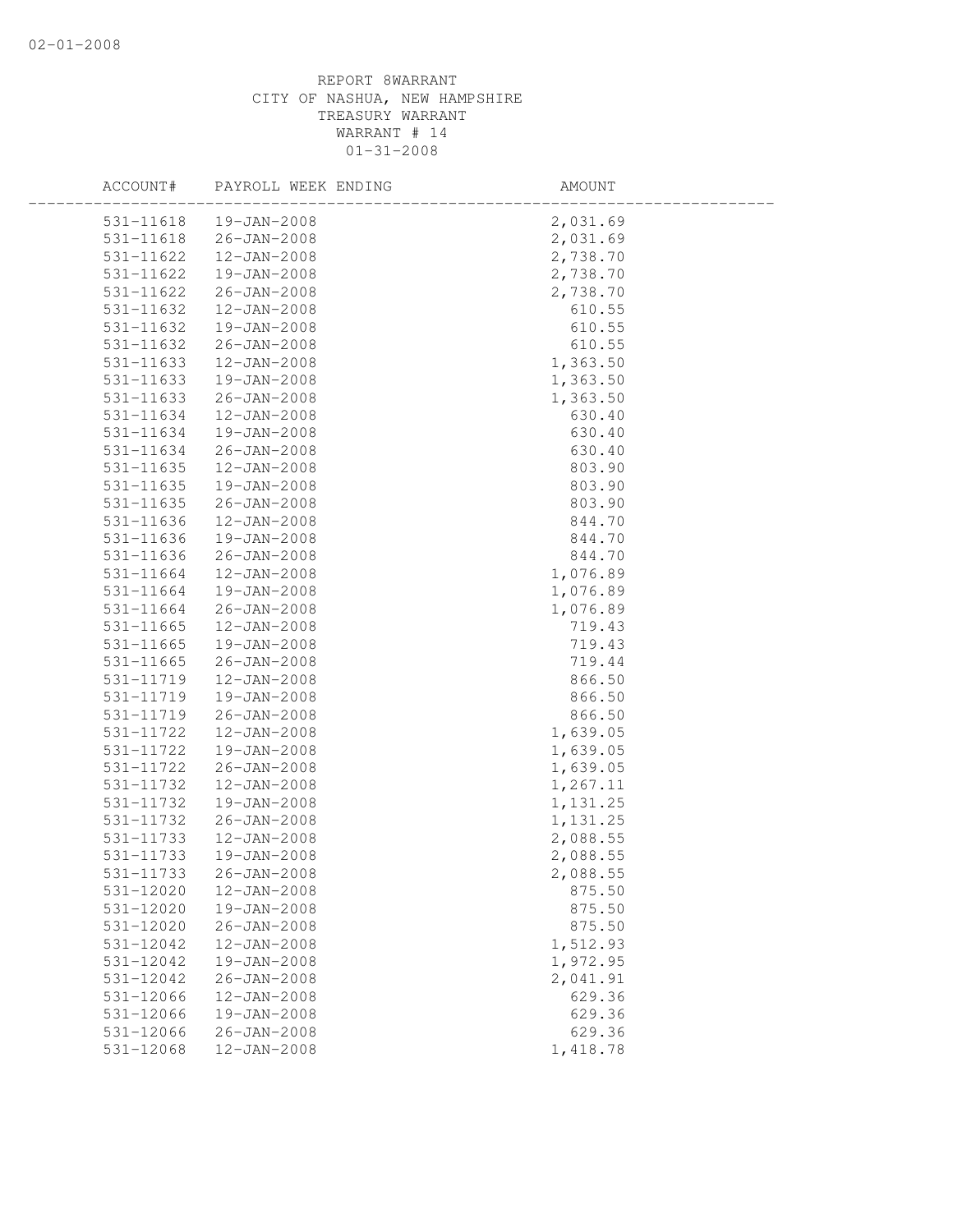|       | ACCOUNT#  | PAYROLL WEEK ENDING    | AMOUNT     |             |
|-------|-----------|------------------------|------------|-------------|
|       | 531-12068 | 19-JAN-2008            | 1,418.78   |             |
|       | 531-12068 | $26 - JAN - 2008$      | 1,418.78   |             |
|       | 531-12071 | $12 - JAN - 2008$      | 243.90     |             |
|       | 531-12071 | 19-JAN-2008            | 243.91     |             |
|       | 531-12071 | $26 - JAN - 2008$      | 243.91     |             |
|       | 531-12119 | 12-JAN-2008            | 1,065.25   |             |
|       | 531-12119 | 19-JAN-2008            | 1,065.25   |             |
|       | 531-12119 | $26 - JAN - 2008$      | 1,065.25   |             |
|       | 531-13004 | $12 - JAN - 2008$      | 2,925.59   |             |
|       | 531-13004 | $19 - JAN - 2008$      | 2,920.35   |             |
|       | 531-13004 | $26 - JAN - 2008$      | 4,888.04   |             |
|       | 531-13038 | $12 - JAN - 2008$      | 1,391.10   |             |
|       | 531-13038 | 19-JAN-2008            | 658.58     |             |
|       | 531-13038 | $26 - JAN - 2008$      | 1,233.31   |             |
|       | 531-13040 | 12-JAN-2008            | 4,088.82   |             |
|       | 531-13040 | 19-JAN-2008            | 3,048.82   |             |
|       | 531-13040 | $26 - JAN - 2008$      | 4,215.95   |             |
|       | 531-13044 | 12-JAN-2008            | 8,639.74   |             |
|       | 531-13044 | 19-JAN-2008            | 3,903.05   |             |
|       | 531-13044 | $26 - JAN - 2008$      | 3,843.65   |             |
|       | 531-13047 | $12 - JAN - 2008$      | 28,390.66  |             |
|       | 531-13047 | 19-JAN-2008            | 18,107.52  |             |
|       | 531-13047 | $26 - JAN - 2008$      | 34, 137.44 |             |
|       | 531-13048 | $12 - JAN - 2008$      | 6, 144.02  |             |
|       | 531-13048 | 19-JAN-2008            | 1,904.23   |             |
|       | 531-13048 | $26 - JAN - 2008$      | 5,721.38   |             |
|       | 531-15002 | $26 - JAN - 2008$      | 6,029.92   |             |
|       | 531-17006 | 12-JAN-2008            | 1,000.00   |             |
|       | 531-17006 | 19-JAN-2008            | 3,150.00   |             |
|       | 531-17006 | $26 - JAN - 2008$      | 1,300.00   |             |
| TOTAL | 531       | POLICE DEPARTMENT      |            | 815, 528.45 |
|       |           |                        |            |             |
|       |           | 532-11024  12-JAN-2008 | 2,096.38   |             |
|       |           | 532-11024  19-JAN-2008 | 2,096.38   |             |
|       | 532-11024 | $26 - JAN - 2008$      | 2,096.38   |             |
|       |           | 532-11036 12-JAN-2008  | 1,766.76   |             |
|       | 532-11036 | 19-JAN-2008            | 1,766.76   |             |
|       | 532-11036 | $26 - JAN - 2008$      | 1,766.76   |             |
|       | 532-11063 | $12 - JAN - 2008$      | 1,242.12   |             |
|       | 532-11063 | 19-JAN-2008            | 1,242.12   |             |
|       | 532-11063 | $26 - JAN - 2008$      | 1,242.12   |             |
|       | 532-11066 | 12-JAN-2008            | 1,205.58   |             |
|       | 532-11066 | 19-JAN-2008            | 1,205.58   |             |
|       | 532-11066 | $26 - JAN - 2008$      | 1,205.58   |             |
|       | 532-11069 | $12 - JAN - 2008$      | 2,435.39   |             |
|       | 532-11069 | 19-JAN-2008            | 2,435.39   |             |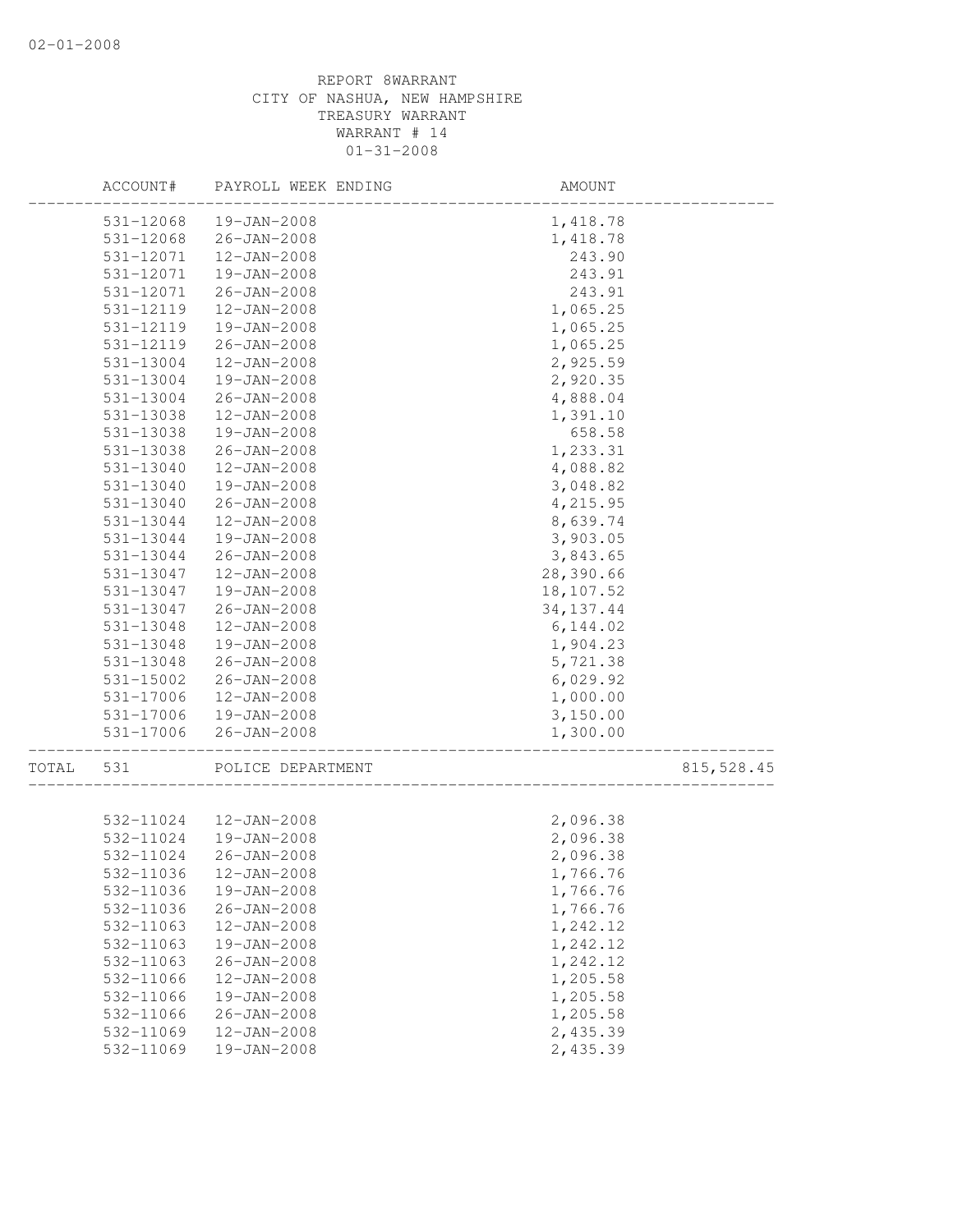| ACCOUNT#  | PAYROLL WEEK ENDING | AMOUNT     |  |
|-----------|---------------------|------------|--|
| 532-11069 | $26 - JAN - 2008$   | 2,435.39   |  |
| 532-11111 | 12-JAN-2008         | 2,059.24   |  |
| 532-11111 | 19-JAN-2008         | 2,059.24   |  |
| 532-11111 | 26-JAN-2008         | 2,059.24   |  |
| 532-11207 | $12 - JAN - 2008$   | 6, 271.16  |  |
| 532-11207 | 19-JAN-2008         | 5,744.77   |  |
| 532-11207 | $26 - JAN - 2008$   | 6, 271.16  |  |
| 532-11281 | $12 - JAN - 2008$   | 925.44     |  |
| 532-11281 | 19-JAN-2008         | 925.44     |  |
| 532-11281 | 26-JAN-2008         | 925.45     |  |
| 532-11285 | $12 - JAN - 2008$   | 7,391.28   |  |
| 532-11285 | 19-JAN-2008         | 7,391.28   |  |
| 532-11285 | 26-JAN-2008         | 7,391.30   |  |
| 532-11291 | $12 - JAN - 2008$   | 6,086.49   |  |
| 532-11291 | 19-JAN-2008         | 6,451.98   |  |
| 532-11291 | $26 - JAN - 2008$   | 6,335.94   |  |
| 532-11298 | $12 - JAN - 2008$   | 1,246.12   |  |
| 532-11298 | 19-JAN-2008         | 882.67     |  |
| 532-11298 | 26-JAN-2008         | 986.51     |  |
| 532-11300 | $12 - JAN - 2008$   | 33, 291.03 |  |
| 532-11300 | 19-JAN-2008         | 33, 344.53 |  |
| 532-11300 | $26 - JAN - 2008$   | 33,500.27  |  |
| 532-11303 | $12 - JAN - 2008$   | 1,090.35   |  |
| 532-11303 | 19-JAN-2008         | 1,090.35   |  |
| 532-11303 | $26 - JAN - 2008$   | 1,090.35   |  |
| 532-11305 | $12 - JAN - 2008$   | 4,465.33   |  |
| 532-11305 | 19-JAN-2008         | 4,465.33   |  |
| 532-11305 | 26-JAN-2008         | 4,465.33   |  |
| 532-11309 | $12 - JAN - 2008$   | 92,512.83  |  |
| 532-11309 | 19-JAN-2008         | 92,833.61  |  |
| 532-11309 | $26 - JAN - 2008$   | 92,658.91  |  |
| 532-11660 | $12 - JAN - 2008$   | 1,246.86   |  |
| 532-11660 | 19-JAN-2008         | 1,385.40   |  |
| 532-11660 | $26 - JAN - 2008$   | 1,385.40   |  |
| 532-11663 | $12 - JAN - 2008$   | 1,344.65   |  |
| 532-11663 | 19-JAN-2008         | 1,344.65   |  |
| 532-11663 | $26 - JAN - 2008$   | 1,344.65   |  |
| 532-11666 | 12-JAN-2008         | 1,344.65   |  |
| 532-11666 | 19-JAN-2008         | 1,344.65   |  |
| 532-11666 | $26 - JAN - 2008$   | 1,344.65   |  |
| 532-11669 | $12 - JAN - 2008$   | 1,358.10   |  |
| 532-11669 | 19-JAN-2008         | 1,358.10   |  |
| 532-11669 | $26 - JAN - 2008$   | 1,358.09   |  |
| 532-12070 | $12 - JAN - 2008$   | 19,971.66  |  |
| 532-12070 | 19-JAN-2008         | 17,789.96  |  |
| 532-12070 | $26 - JAN - 2008$   | 23,815.16  |  |
| 532-13003 | 12-JAN-2008         | 431.66     |  |
| 532-13003 | 19-JAN-2008         | 659.60     |  |
|           |                     |            |  |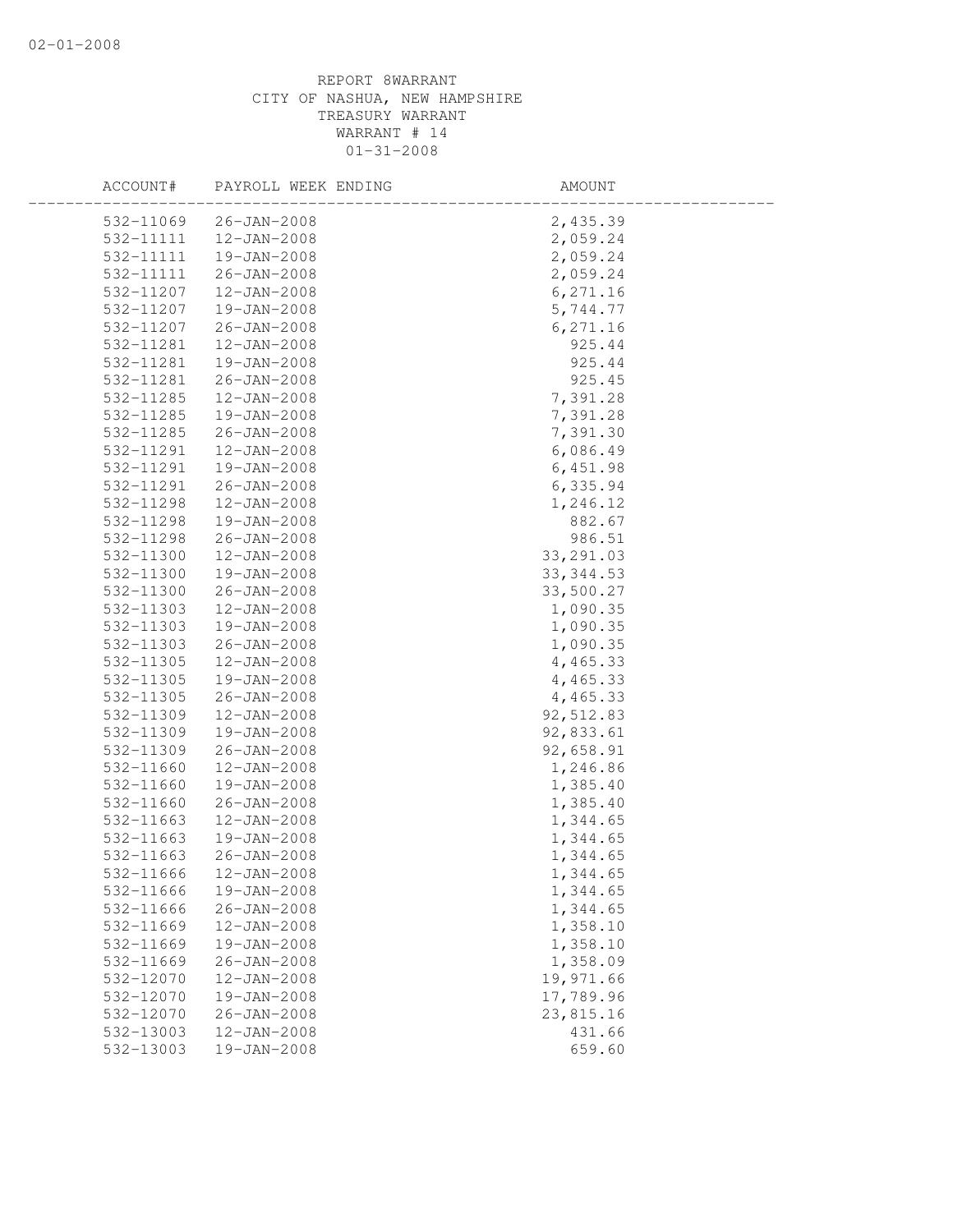|       | ACCOUNT#  | PAYROLL WEEK ENDING     | AMOUNT                             |             |
|-------|-----------|-------------------------|------------------------------------|-------------|
|       | 532-13004 | $12 - JAN - 2008$       | 1,082.95                           |             |
|       | 532-13004 | 19-JAN-2008             | 1,635.19                           |             |
|       | 532-13004 | $26 - JAN - 2008$       | 1,826.89                           |             |
|       | 532-13018 | $12 - JAN - 2008$       | 733.82                             |             |
|       | 532-13018 | 19-JAN-2008             | 697.02                             |             |
|       | 532-13018 | $26 - JAN - 2008$       | 743.20                             |             |
|       | 532-13024 | $12 - JAN - 2008$       | 877.61                             |             |
|       | 532-13024 | 19-JAN-2008             | 166.20                             |             |
|       | 532-13024 | $26 - JAN - 2008$       | 131.15                             |             |
|       | 532-13050 | $12 - JAN - 2008$       | 7,426.30                           |             |
|       | 532-13050 | 19-JAN-2008             | 6,841.54                           |             |
|       | 532-15002 | $26 - JAN - 2008$       | 41,750.95                          |             |
|       | 532-16010 | $12 - JAN - 2008$       | 13, 357.55                         |             |
|       | 532-18030 | $12 - JAN - 2008$       | 100.00                             |             |
|       | 532-18039 | $12 - JAN - 2008$       | 2,025.00                           |             |
|       | 532-19231 | $12 - JAN - 2008$       | 1,035.96                           |             |
|       | 532-19231 | $19 - JAN - 2008$       | 1,035.96                           |             |
|       | 532-19231 | $26 - JAN - 2008$       | 1,035.96                           |             |
|       | 532-19232 | $12 - JAN - 2008$       | 1,480.23                           |             |
|       | 532-19232 | 19-JAN-2008             | 1,480.23                           |             |
|       | 532-19232 | $26 - JAN - 2008$       | 1,480.23                           |             |
|       | 532-19233 | $12 - JAN - 2008$       | 2,459.91                           |             |
|       | 532-19233 | 19-JAN-2008             | 2,459.91                           |             |
|       | 532-19233 | $26 - JAN - 2008$       | 2,459.91                           |             |
|       | 532-19234 | $12 - JAN - 2008$       | 1,594.33                           |             |
|       | 532-19234 | 19-JAN-2008             | 1,594.33                           |             |
|       | 532-19234 | $26 - JAN - 2008$       | 1,594.33                           |             |
|       | 532-94010 | $26 - JAN - 2008$       | 75.00                              |             |
| TOTAL | 532       | FIRE DEPARTMENT         |                                    | 670, 461.17 |
|       |           |                         |                                    |             |
|       | 535-81023 | 12-JAN-2008             | 192.30                             |             |
|       | 535-81023 | 19-JAN-2008             | 192.30                             |             |
|       | 535-81023 | $26 - JAN - 2008$       | 192.30                             |             |
| TOTAL | 535       | EMERGENCY MANAGEMENT    | __________________________________ | 576.90      |
|       | 536-11178 | $12 - JAN - 2008$       | 1,324.88                           |             |
|       | 536-11178 | 19-JAN-2008             | 1,324.88                           |             |
|       | 536-11178 | $26 - JAN - 2008$       | 1,324.89                           |             |
|       | 536-13004 | $12 - JAN - 2008$       | 543.64                             |             |
|       | 536-13004 | $26 - JAN - 2008$       | 366.40                             |             |
| TOTAL | 536       | CITYWIDE COMMUNICATIONS |                                    | 4,884.69    |
|       |           |                         |                                    |             |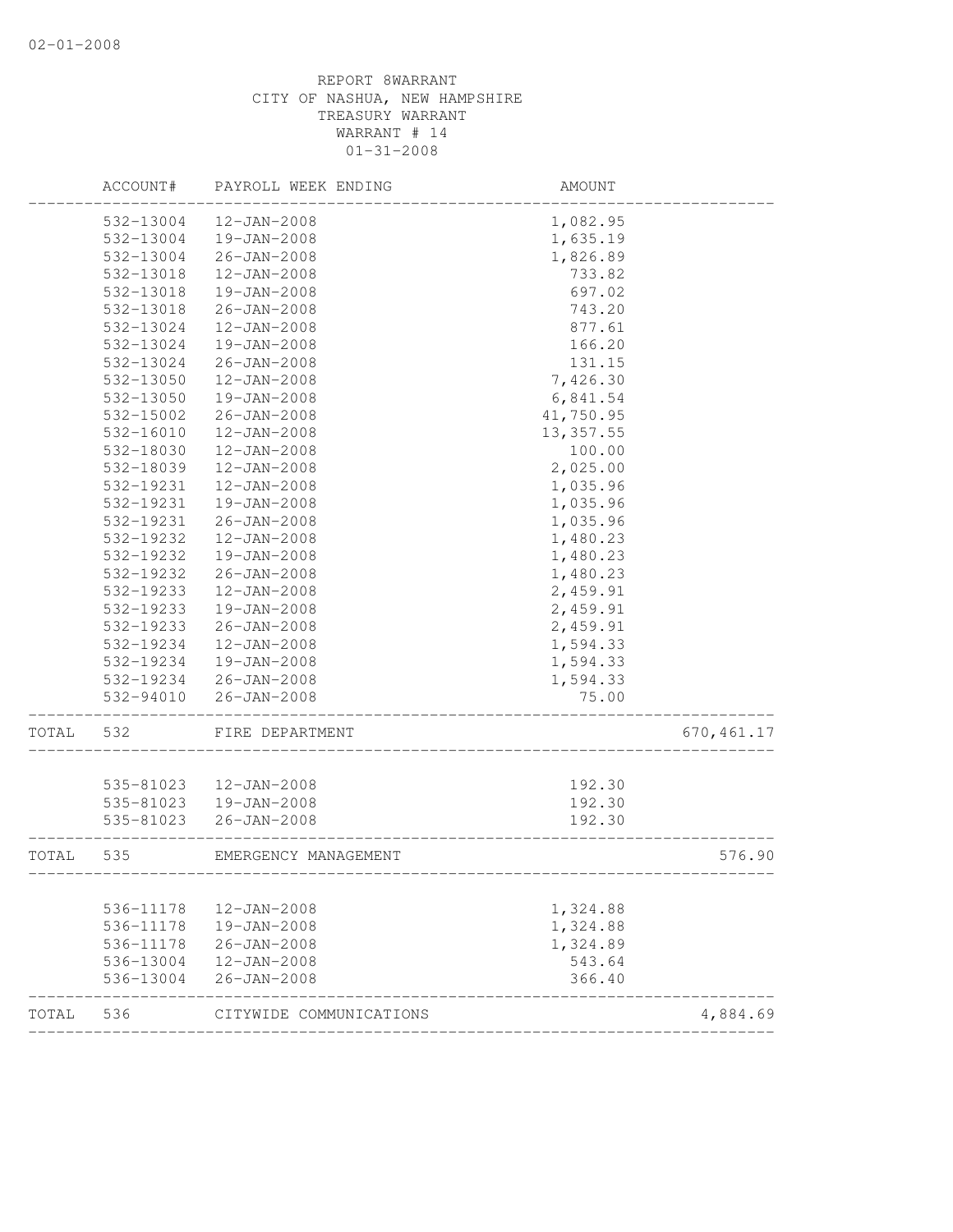|       | ACCOUNT#  | PAYROLL WEEK ENDING                           | AMOUNT   |           |
|-------|-----------|-----------------------------------------------|----------|-----------|
|       | 541-11024 | 12-JAN-2008                                   | 717.23   |           |
|       | 541-11024 | 19-JAN-2008                                   | 717.23   |           |
|       | 541-11024 | $26 - JAN - 2008$                             | 717.24   |           |
|       | 541-11048 | $12 - JAN - 2008$                             | 902.76   |           |
|       | 541-11048 | 19-JAN-2008                                   | 902.76   |           |
|       | 541-11048 | $26 - JAN - 2008$                             | 902.76   |           |
|       | 541-11104 | $12 - JAN - 2008$                             | 956.86   |           |
|       | 541-11104 | 19-JAN-2008                                   | 956.86   |           |
|       | 541-11104 | $26 - JAN - 2008$                             | 956.86   |           |
|       | 541-11240 | $12 - JAN - 2008$                             | 1,831.22 |           |
|       | 541-11240 | 19-JAN-2008                                   | 1,831.21 |           |
|       | 541-11240 | 26-JAN-2008                                   | 1,831.21 |           |
|       | 541-11346 | 12-JAN-2008                                   | 290.18   |           |
|       | 541-11346 | 19-JAN-2008                                   | 290.18   |           |
|       |           | 541-11346 26-JAN-2008                         | 290.18   |           |
| TOTAL | 541       | COMMUNITY SERVICES DIVISION                   |          | 14,094.74 |
|       |           |                                               |          |           |
|       | 542-11426 | 12-JAN-2008                                   | 1,286.72 |           |
|       | 542-11426 | 19-JAN-2008                                   | 1,286.72 |           |
|       | 542-11426 | $26 - JAN - 2008$                             | 1,286.71 |           |
|       | 542-11584 | 12-JAN-2008                                   | 3,212.96 |           |
|       | 542-11584 | 19-JAN-2008                                   | 3,212.96 |           |
|       | 542-11584 | $26 - JAN - 2008$                             | 3,212.94 |           |
|       | 542-12044 | $12 - JAN - 2008$                             | 51.75    |           |
|       | 542-12109 | 19-JAN-2008                                   | 64.00    |           |
|       | 542-12109 | 26-JAN-2008                                   | 180.00   |           |
|       | 542-12582 | 12-JAN-2008                                   | 818.72   |           |
|       |           | 542-12582  19-JAN-2008                        | 818.72   |           |
|       | 542-12582 | $26 - JAN - 2008$                             | 818.72   |           |
| TOTAL | 542       | _________________________<br>COMMUNITY HEALTH |          | 16,250.92 |
|       |           |                                               |          |           |
|       |           | 543-11380  12-JAN-2008                        | 886.27   |           |
|       | 543-11380 | 19-JAN-2008                                   | 886.27   |           |
|       | 543-11380 | $26 - JAN - 2008$                             | 886.26   |           |
|       | 543-11438 | $12 - JAN - 2008$                             | 1,446.40 |           |
|       | 543-11438 | 19-JAN-2008                                   | 1,446.40 |           |
|       | 543-11438 | $26 - JAN - 2008$                             | 1,446.40 |           |
|       | 543-11601 | 12-JAN-2008                                   | 1,184.61 |           |
|       | 543-11601 | 19-JAN-2008                                   | 1,184.60 |           |
|       | 543-11601 | $26 - JAN - 2008$                             | 1,184.60 |           |
|       | 543-11602 | $12 - JAN - 2008$                             | 833.86   |           |
|       | 543-11602 | 19-JAN-2008                                   | 833.86   |           |
|       | 543-11602 | $26 - JAN - 2008$                             | 833.85   |           |
|       | 543-11604 | 12-JAN-2008                                   | 1,422.06 |           |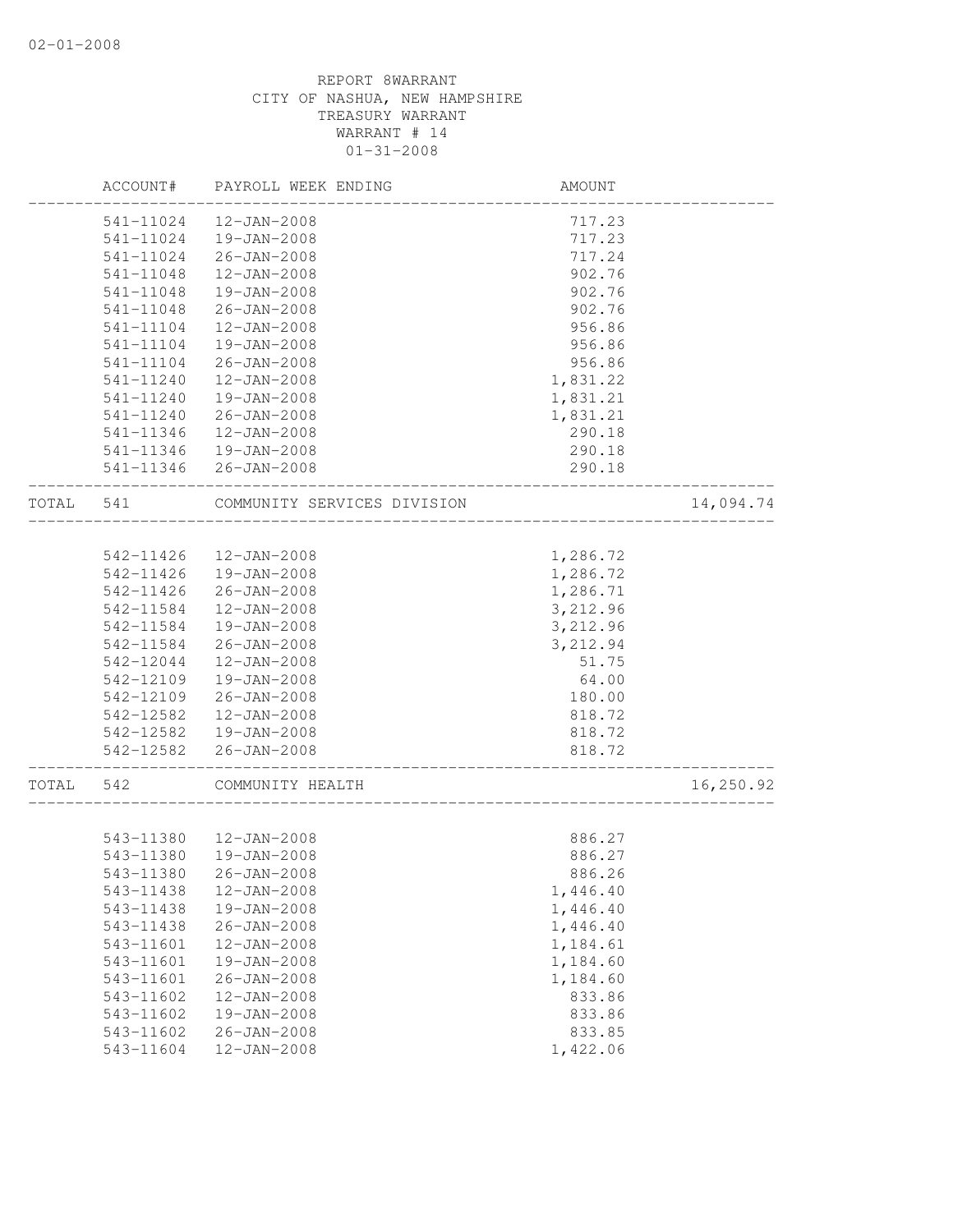|           |           | ACCOUNT# PAYROLL WEEK ENDING                    | AMOUNT            |           |
|-----------|-----------|-------------------------------------------------|-------------------|-----------|
|           | 543-11604 | 19-JAN-2008                                     | 1,422.06          |           |
|           |           | 543-11604 26-JAN-2008                           | 1,422.07          |           |
|           |           | 543-11605  12-JAN-2008                          | 902.76            |           |
|           |           | 543-11605  19-JAN-2008                          | 902.77            |           |
|           |           | 543-11605 26-JAN-2008                           | 902.76            |           |
| TOTAL 543 |           | ENVIRONMENTAL HEALTH DEPT.                      |                   | 20,027.86 |
|           | 544-11008 | 12-JAN-2008                                     | 702.65            |           |
|           |           | 544-11008  19-JAN-2008                          | 702.64            |           |
|           |           | 544-11008 26-JAN-2008                           | 702.64            |           |
|           | 544-11099 | 12-JAN-2008                                     | 2,034.96          |           |
|           | 544-11099 | 19-JAN-2008                                     |                   |           |
|           | 544-11099 | 26-JAN-2008                                     | 2,034.95          |           |
|           | 544-11112 |                                                 | 2,034.94          |           |
|           | 544-11112 | 12-JAN-2008<br>19-JAN-2008                      | 798.30<br>798.31  |           |
|           |           |                                                 |                   |           |
|           | 544-11112 | 26-JAN-2008                                     | 798.30            |           |
|           | 544-11367 | 12-JAN-2008<br>19-JAN-2008                      | 786.82            |           |
|           | 544-11367 |                                                 | 786.82            |           |
|           | 544-11367 | 26-JAN-2008                                     | 786.81            |           |
|           | 544-11777 | 12-JAN-2008                                     | 1,216.69          |           |
|           |           | 544-11777  19-JAN-2008                          | 1,216.69          |           |
|           |           | 544-11777 26-JAN-2008                           | 1,216.69          |           |
|           |           | 544-12101  12-JAN-2008                          | 254.75            |           |
|           |           | 544-12101  19-JAN-2008<br>544-12101 26-JAN-2008 | 254.75<br>254.75  |           |
|           | TOTAL 544 | WELFARE ADMINISTRATION                          | _________________ | 17,382.46 |
|           |           |                                                 |                   |           |
|           | 551-11008 | 12-JAN-2008                                     | 667.54            |           |
|           |           | 551-11008  19-JAN-2008                          | 667.54            |           |
|           | 551-11008 | $26 - JAN - 2008$                               | 667.54            |           |
|           | 551-11028 | 12-JAN-2008                                     | 570.28            |           |
|           | 551-11028 | 19-JAN-2008                                     | 570.28            |           |
|           | 551-11028 | $26 - JAN - 2008$                               | 570.27            |           |
|           | 551-11057 | 12-JAN-2008                                     | 847.96            |           |
|           | 551-11057 | 19-JAN-2008                                     | 847.96            |           |
|           | 551-11057 | $26 - JAN - 2008$                               | 847.96            |           |
|           | 551-11094 | 12-JAN-2008                                     | 288.71            |           |
|           | 551-11094 | 19-JAN-2008                                     | 288.71            |           |
|           | 551-11094 | $26 - JAN - 2008$                               | 288.71            |           |
|           | 551-11097 | 12-JAN-2008                                     | 1,014.95          |           |
|           | 551-11097 | $19 - JAN - 2008$                               | 1,014.95          |           |
|           | 551-11097 | $26 - JAN - 2008$                               | 1,014.95          |           |
|           | 551-11208 | $12 - JAN - 2008$                               | 762.45            |           |
|           | 551-11208 | 19-JAN-2008                                     | 762.45            |           |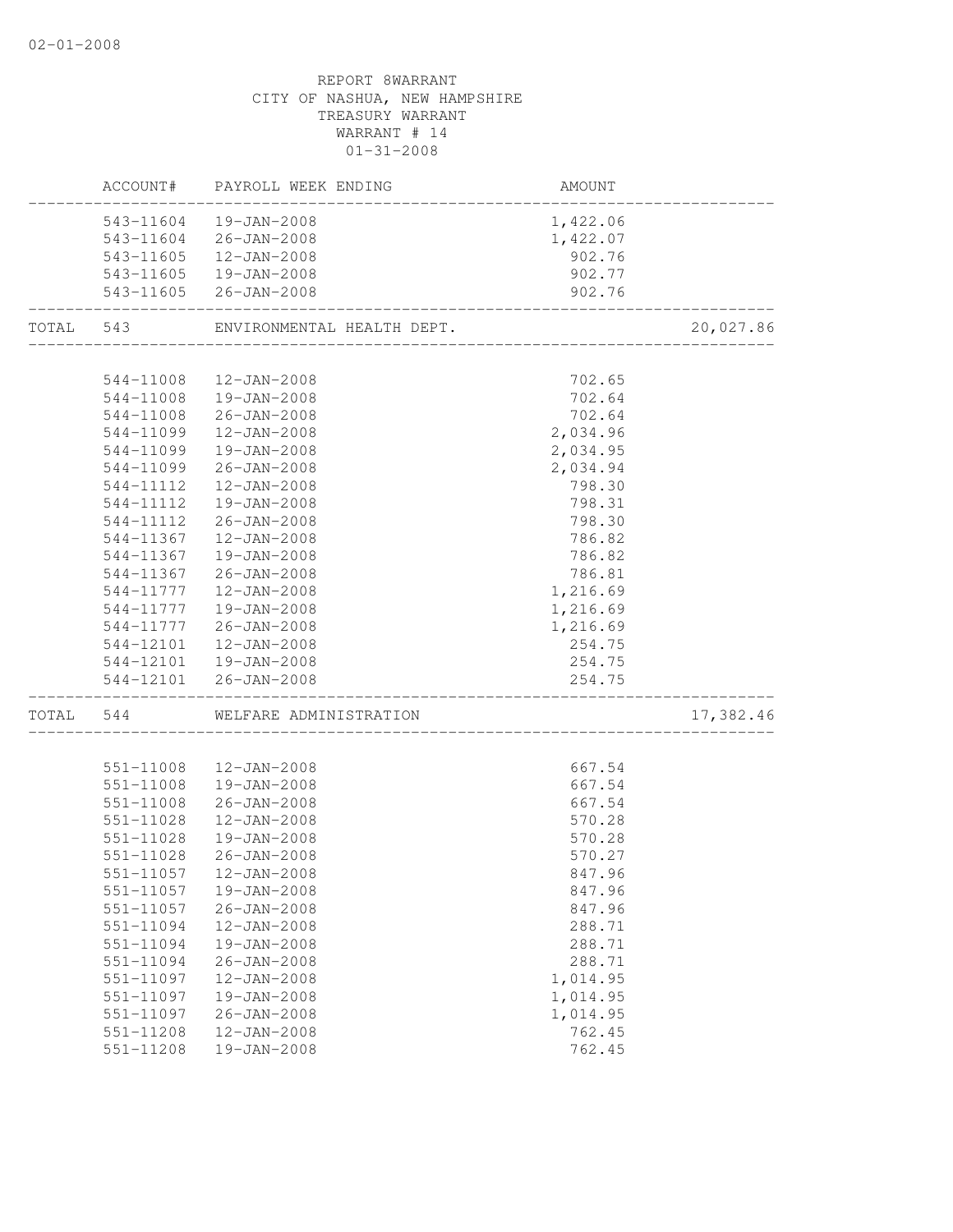|           | ACCOUNT#      | PAYROLL WEEK ENDING            | AMOUNT   |           |
|-----------|---------------|--------------------------------|----------|-----------|
|           | 551-11208     | 26-JAN-2008                    | 762.45   |           |
|           | 551-11211     | $12 - JAN - 2008$              | 450.34   |           |
|           | 551-11211     | 19-JAN-2008                    | 450.34   |           |
|           | 551-11211     | $26 - JAN - 2008$              | 450.35   |           |
|           | 551-11212     | $12 - JAN - 2008$              | 1,367.59 |           |
|           | 551-11212     | 19-JAN-2008                    | 1,367.59 |           |
|           | 551-11212     | $26 - JAN - 2008$              | 1,367.59 |           |
|           | 551-11249     | $12 - JAN - 2008$              | 1,602.85 |           |
|           | 551-11249     | 19-JAN-2008                    | 1,602.86 |           |
|           | 551-11249     | 26-JAN-2008                    | 1,602.85 |           |
|           | 551-11273     | $12 - JAN - 2008$              | 1,577.45 |           |
|           | 551-11273     | 19-JAN-2008                    | 1,577.44 |           |
|           | 551-11273     | $26 - JAN - 2008$              | 1,577.44 |           |
|           | 551-11435     | $12 - JAN - 2008$              | 857.86   |           |
|           | 551-11435     | 19-JAN-2008                    | 857.86   |           |
|           | $551 - 11435$ | $26 - JAN - 2008$              | 857.86   |           |
|           | 551-11462     | $12 - JAN - 2008$              | 975.54   |           |
|           | 551-11462     | 19-JAN-2008                    | 975.54   |           |
|           | $551 - 11462$ | 26-JAN-2008                    | 975.54   |           |
|           | 551-11638     | $12 - JAN - 2008$              | 1,110.43 |           |
|           | 551-11638     | 19-JAN-2008                    | 1,110.43 |           |
|           | 551-11638     | 26-JAN-2008                    | 1,110.43 |           |
|           |               | 551-18015 26-JAN-2008          | 335.00   |           |
|           | 551-91010     | 26-JAN-2008                    | 1,490.00 |           |
| TOTAL 551 |               | PUBLIC WORKS DIV & ENGINEERING |          | 38,106.84 |
|           |               |                                |          |           |
|           | 552-11077     | 12-JAN-2008                    | 1,219.71 |           |
|           | 552-11077     | 19-JAN-2008                    | 1,219.71 |           |
|           | 552-11077     | $26 - JAN - 2008$              | 1,219.71 |           |
|           | 552-11087     | $12 - JAN - 2008$              | 746.80   |           |
|           | 552-11087     | $19 - JAN - 2008$              | 746.80   |           |
|           | 552-11087     | $26 - JAN - 2008$              | 746.80   |           |
|           | 552-11143     | $12 - JAN - 2008$              | 784.00   |           |
|           | 552-11143     | 19-JAN-2008                    | 784.00   |           |
|           | 552-11143     | $26 - JAN - 2008$              | 784.00   |           |
|           | 552-11324     | $12 - JAN - 2008$              | 2,926.62 |           |
|           | 552-11324     | 19-JAN-2008                    | 2,926.62 |           |
|           | 552-11324     | $26 - JAN - 2008$              | 2,926.62 |           |
|           | 552-11339     | 12-JAN-2008                    | 2,689.60 |           |
|           | 552-11339     | 19-JAN-2008                    | 2,597.16 |           |
|           | 552-11339     | $26 - JAN - 2008$              | 2,707.68 |           |
|           | 552-11342     | $12 - JAN - 2008$              | 706.00   |           |
|           | 552-11342     | 19-JAN-2008                    | 707.96   |           |
|           | 552-11342     | $26 - JAN - 2008$              | 706.00   |           |
|           | 552-11343     | $12 - JAN - 2008$              | 796.00   |           |
|           | 552-11343     | 19-JAN-2008                    | 784.00   |           |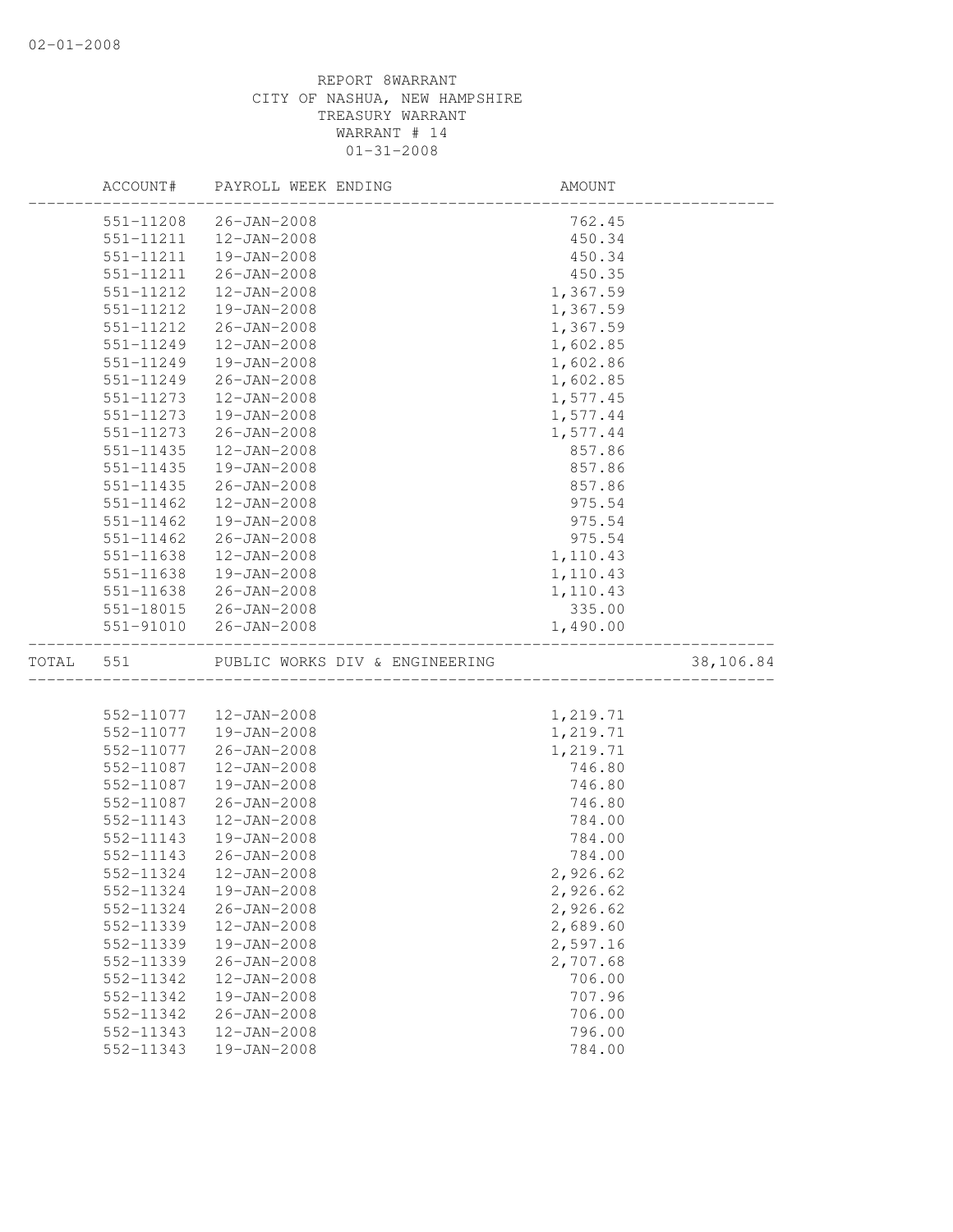|       | ACCOUNT#  | PAYROLL WEEK ENDING                          | AMOUNT            |           |
|-------|-----------|----------------------------------------------|-------------------|-----------|
|       | 552-11343 | 26-JAN-2008                                  | 940.80            |           |
|       | 552-11407 | 12-JAN-2008                                  | 4,884.00          |           |
|       | 552-11407 | 19-JAN-2008                                  | 4,833.13          |           |
|       | 552-11407 | $26 - JAN - 2008$                            | 4,884.00          |           |
|       | 552-11492 | $12 - JAN - 2008$                            | 746.80            |           |
|       | 552-11492 | 19-JAN-2008                                  | 746.80            |           |
|       | 552-11492 | $26 - JAN - 2008$                            | 746.80            |           |
|       | 552-11548 | $12 - JAN - 2008$                            | 992.95            |           |
|       | 552-11548 | 19-JAN-2008                                  | 992.96            |           |
|       | 552-11548 | $26 - JAN - 2008$                            | 992.96            |           |
|       | 552-11562 | $12 - JAN - 2008$                            | 386.17            |           |
|       | 552-11562 | 19-JAN-2008                                  | 386.17            |           |
|       | 552-11562 | $26 - JAN - 2008$                            | 386.17            |           |
|       | 552-11580 | $12 - JAN - 2008$                            | 929.81            |           |
|       | 552-11580 | 19-JAN-2008                                  | 929.81            |           |
|       | 552-11580 | $26 - JAN - 2008$                            | 929.81            |           |
|       | 552-11618 | $12 - JAN - 2008$                            | 615.90            |           |
|       | 552-11618 | 19-JAN-2008                                  | 615.90            |           |
|       | 552-11618 | $26 - JAN - 2008$                            | 615.90            |           |
|       | 552-11672 | $12 - JAN - 2008$                            | 1,364.20          |           |
|       | 552-11672 | 19-JAN-2008                                  | 1,364.20          |           |
|       | 552-11672 | $26 - JAN - 2008$                            | 1,364.20          |           |
|       | 552-11750 | $12 - JAN - 2008$                            | 722.48            |           |
|       | 552-11750 | 19-JAN-2008                                  | 717.60            |           |
|       | 552-11750 | $26 - JAN - 2008$                            | 717.60            |           |
|       | 552-13004 | $12 - JAN - 2008$                            | 616.78            |           |
|       | 552-13004 | 19-JAN-2008                                  | 766.63            |           |
|       | 552-13004 | $26 - JAN - 2008$                            | 256.06            |           |
|       | 552-13009 | 19-JAN-2008                                  | 3,605.37          |           |
|       | 552-13009 | $26 - JAN - 2008$                            | 96.98             |           |
|       | 552-13067 | $12 - JAN - 2008$                            | 2,461.59          |           |
|       | 552-13067 | 19-JAN-2008                                  | 1,914.76          |           |
|       | 552-13067 | 26-JAN-2008                                  | 4,786.42          |           |
|       | 552-17010 | 19-JAN-2008                                  | 1,100.00          |           |
|       | 552-59050 | $26 - JAN - 2008$                            | 260.00            |           |
| TOTAL | 552       | PARKS AND RECREATION<br>____________________ | _________________ | 77,397.50 |
|       |           |                                              |                   |           |
|       | 553-11041 | 12-JAN-2008                                  | 981.62            |           |
|       | 553-11041 | 19-JAN-2008                                  | 981.62            |           |
|       | 553-11041 | $26 - JAN - 2008$                            | 981.61            |           |
|       | 553-11078 | $12 - JAN - 2008$                            | 1,328.18          |           |
|       | 553-11078 | 19-JAN-2008                                  | 1,328.18          |           |
|       | 553-11078 | $26 - JAN - 2008$                            | 1,328.18          |           |
|       | 553-11192 | $12 - JAN - 2008$                            | 899.89            |           |
|       | 553-11192 | 19-JAN-2008                                  | 926.95            |           |
|       | 553-11192 | $26 - JAN - 2008$                            | 899.89            |           |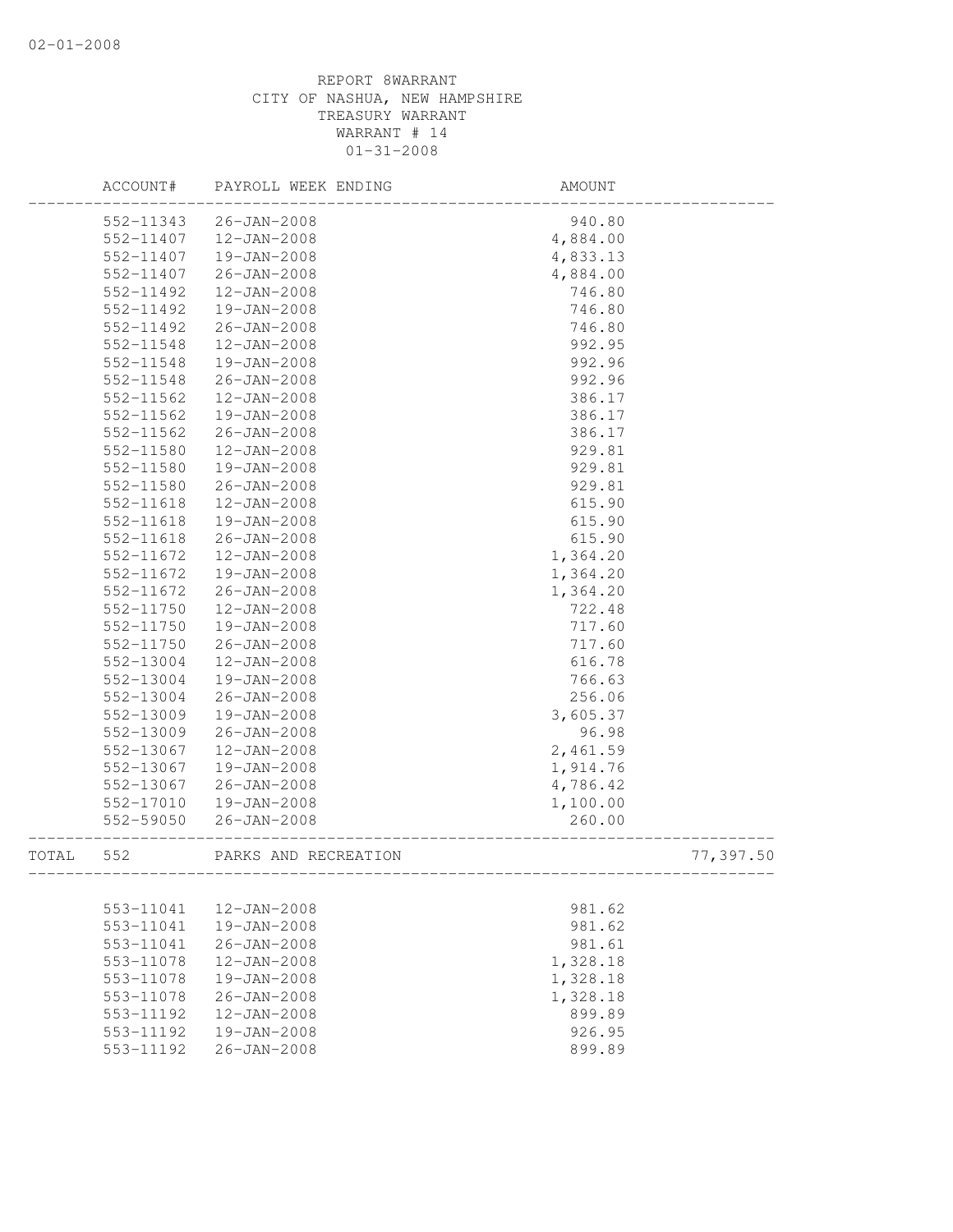| ACCOUNT#  | PAYROLL WEEK ENDING | AMOUNT     |
|-----------|---------------------|------------|
| 553-11279 | 12-JAN-2008         | 5,398.38   |
| 553-11279 | 19-JAN-2008         | 4,860.80   |
| 553-11279 | 26-JAN-2008         | 5,488.00   |
| 553-11327 | 12-JAN-2008         | 3,927.29   |
| 553-11327 | 19-JAN-2008         | 3,921.01   |
| 553-11327 | $26 - JAN - 2008$   | 3,927.29   |
| 553-11336 | 12-JAN-2008         | 1,047.21   |
| 553-11336 | 19-JAN-2008         | 1,047.21   |
| 553-11336 | 26-JAN-2008         | 1,047.21   |
| 553-11375 | $12 - JAN - 2008$   | 2,025.60   |
| 553-11375 | 19-JAN-2008         | 1,344.80   |
| 553-11375 | 26-JAN-2008         | 2,017.20   |
| 553-11465 | 12-JAN-2008         | 2,994.64   |
| 553-11465 | 19-JAN-2008         | 2,987.20   |
| 553-11465 | $26 - JAN - 2008$   | 2,987.20   |
| 553-11474 | $12 - JAN - 2008$   | 4,208.00   |
| 553-11474 | 19-JAN-2008         | 4,247.52   |
| 553-11474 | 26-JAN-2008         | 4,208.00   |
| 553-11475 | 12-JAN-2008         | 1,707.20   |
| 553-11475 | 19-JAN-2008         | 1,744.32   |
| 553-11475 | 26-JAN-2008         | 1,701.65   |
| 553-11630 | 12-JAN-2008         | 1,435.20   |
| 553-11630 | 19-JAN-2008         | 1,435.20   |
| 553-11630 | $26 - JAN - 2008$   | 1,435.20   |
| 553-11631 | 12-JAN-2008         | 722.40     |
| 553-11631 | 19-JAN-2008         | 729.60     |
| 553-11631 | 26-JAN-2008         | 727.20     |
| 553-11648 | 12-JAN-2008         | 792.60     |
| 553-11648 | 19-JAN-2008         | 792.60     |
| 553-11648 | 26-JAN-2008         | 792.60     |
| 553-11678 | $12 - JAN - 2008$   | 1,575.30   |
| 553-11678 | 19-JAN-2008         | 1,575.29   |
| 553-11678 | $26 - JAN - 2008$   | 1,575.29   |
| 553-11759 | $12 - JAN - 2008$   | 13,634.41  |
| 553-11759 | $19 - JAN - 2008$   | 14,799.12  |
| 553-11759 | 26-JAN-2008         | 13, 419.79 |
| 553-11771 | $12 - JAN - 2008$   | 1,683.20   |
| 553-11771 | 19-JAN-2008         | 1,683.20   |
| 553-11771 | $26 - JAN - 2008$   | 1,683.20   |
| 553-12128 | $12 - JAN - 2008$   | 261.46     |
| 553-12128 | 19-JAN-2008         | 507.11     |
| 553-12128 | $26 - JAN - 2008$   | 261.46     |
| 553-13004 | 12-JAN-2008         | 842.67     |
| 553-13004 | $19 - JAN - 2008$   | 673.71     |
| 553-13004 | $26 - JAN - 2008$   | 643.88     |
| 553-13009 | $12 - JAN - 2008$   | 8,567.61   |
| 553-13009 | 19-JAN-2008         | 49, 935.14 |
| 553-13009 | $26 - JAN - 2008$   | 1,092.52   |
|           |                     |            |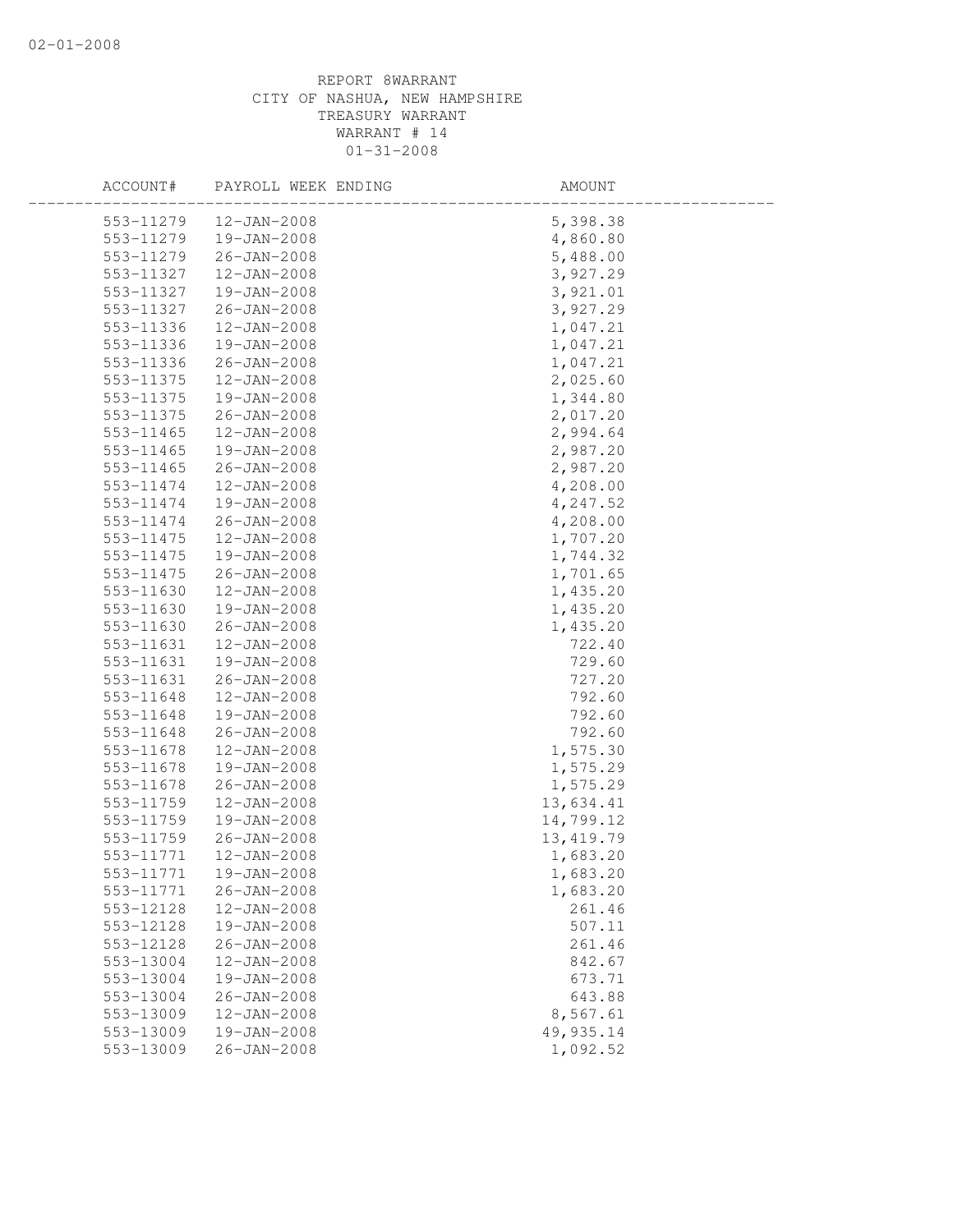|           |           | ACCOUNT# PAYROLL WEEK ENDING | AMOUNT    |            |
|-----------|-----------|------------------------------|-----------|------------|
|           | 553-13901 | 12-JAN-2008                  | 9,938.63  |            |
|           | 553-13901 | 19-JAN-2008                  | 10,110.41 |            |
|           |           | 553-13901 26-JAN-2008        | 9,451.05  |            |
|           |           | 553-17010  12-JAN-2008       | 1,100.00  |            |
| TOTAL 553 |           | STREET DEPARTMENT            |           | 226,370.90 |
|           |           |                              |           |            |
|           | 555-11024 | 12-JAN-2008                  | 725.27    |            |
|           | 555-11024 | 19-JAN-2008                  | 725.27    |            |
|           | 555-11024 | 26-JAN-2008                  | 725.26    |            |
|           | 555-11058 | 12-JAN-2008                  | 929.81    |            |
|           | 555-11058 | 19-JAN-2008                  | 929.81    |            |
|           | 555-11058 | $26 - JAN - 2008$            | 929.81    |            |
|           | 555-11461 | 12-JAN-2008                  | 1,404.69  |            |
|           | 555-11461 | 19-JAN-2008                  | 1,404.69  |            |
|           | 555-11461 | 26-JAN-2008                  | 1,404.69  |            |
|           | 555-11505 | 12-JAN-2008                  | 1, 117.43 |            |
|           | 555-11505 | 19-JAN-2008                  | 1, 117.43 |            |
|           | 555-11505 | 26-JAN-2008                  | 1, 117.44 |            |
|           | 555-11639 | $12 - JAN - 2008$            | 746.80    |            |
|           | 555-11639 | 19-JAN-2008                  | 746.80    |            |
|           | 555-11639 | $26 - JAN - 2008$            | 746.80    |            |
|           | 555-11640 | 12-JAN-2008                  | 705.84    |            |
|           | 555-11640 | 19-JAN-2008                  | 695.60    |            |
|           | 555-11640 | 26-JAN-2008                  | 705.84    |            |
|           | 555-11738 | 12-JAN-2008                  | 1,760.00  |            |
|           | 555-11738 | 19-JAN-2008                  | 1,760.00  |            |
|           | 555-11738 | 26-JAN-2008                  | 1,760.00  |            |
|           | 555-11745 | 12-JAN-2008                  | 738.80    |            |
|           | 555-11745 | 19-JAN-2008                  | 738.80    |            |
|           | 555-11745 | $26 - JAN - 2008$            | 738.80    |            |
|           | 555-11746 | 12-JAN-2008                  | 1,075.15  |            |
|           | 555-11746 | 19-JAN-2008                  | 1,075.15  |            |
|           | 555-11746 | 26-JAN-2008                  | 1,075.15  |            |
|           | 555-13004 | 12-JAN-2008                  | 99.00     |            |
|           | 555-13004 | 19-JAN-2008                  | 280.50    |            |
| TOTAL     | 555       | TRAFFIC DEPARTMENT           |           | 27,980.63  |
|           |           |                              |           |            |
|           | 557-11161 | $12 - JAN - 2008$            | 746.80    |            |
|           | 557-11161 | 19-JAN-2008                  | 746.80    |            |
|           | 557-11161 | $26 - JAN - 2008$            | 746.80    |            |
|           | 557-13004 | 19-JAN-2008                  | 456.24    |            |
|           | 557-13004 | $26 - JAN - 2008$            | $-456.24$ |            |
|           | 557-13009 | 12-JAN-2008                  | 2,600.88  |            |
|           | 557-13009 | 19-JAN-2008                  | 135.45    |            |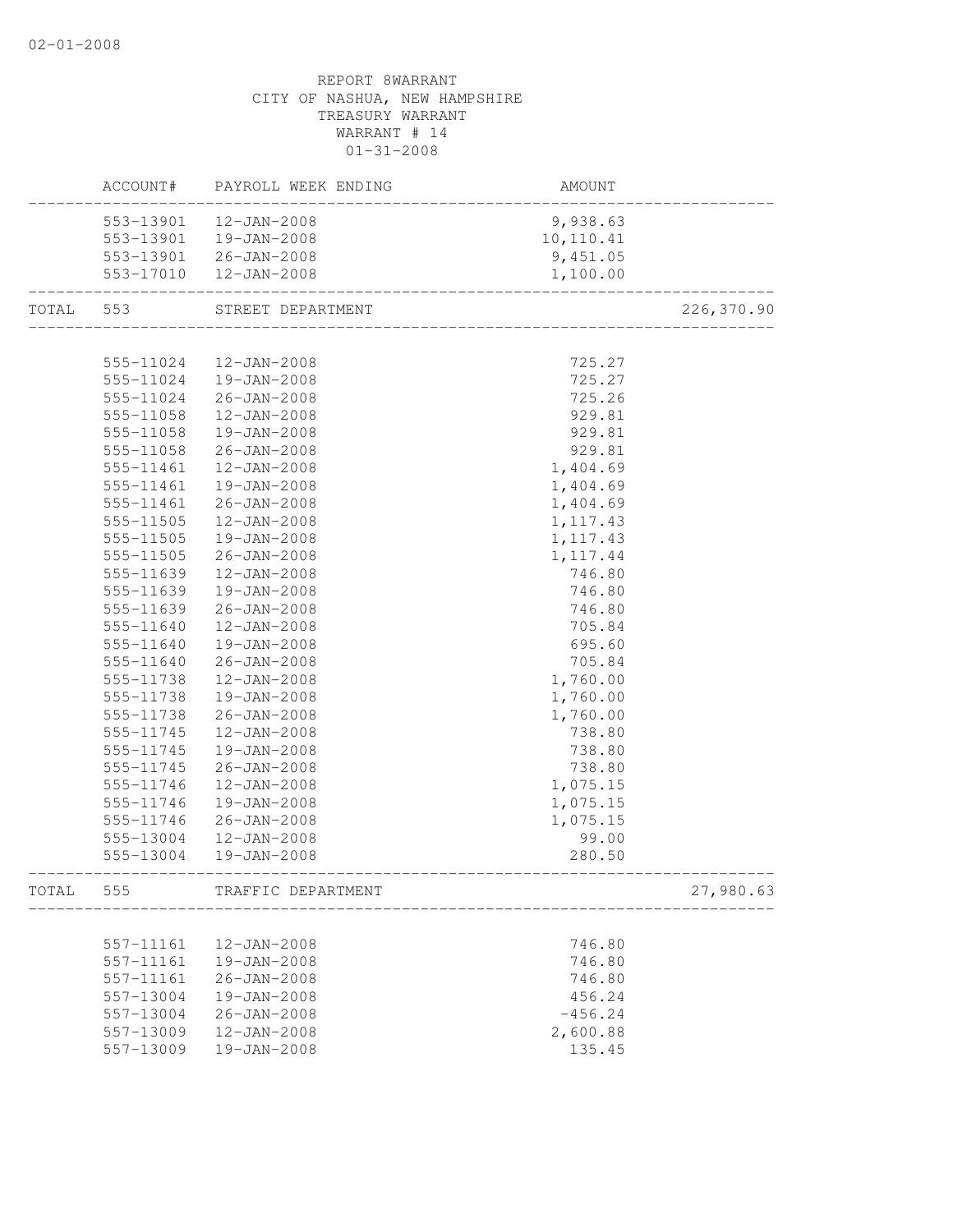|                                  | ACCOUNT#               | PAYROLL WEEK ENDING                   | AMOUNT                   |           |
|----------------------------------|------------------------|---------------------------------------|--------------------------|-----------|
|                                  |                        | 557-13009 26-JAN-2008                 | 456.24                   |           |
| TOTAL<br>TOTAL<br>TOTAL<br>TOTAL | 557                    | PARKING LOTS                          |                          | 5,432.97  |
|                                  | 561-11345              | 12-JAN-2008                           | 1,301.50                 |           |
|                                  | 561-11345              | 19-JAN-2008                           | 1,301.50                 |           |
|                                  | 561-11345              | 26-JAN-2008                           | 1,301.50                 |           |
|                                  | 561-11651              | 12-JAN-2008                           | 811.82                   |           |
|                                  | 561-11651              | 19-JAN-2008                           | 811.82                   |           |
|                                  | 561-11651              | 26-JAN-2008                           | 811.82                   |           |
|                                  | 561-11658              | 12-JAN-2008                           | 985.56                   |           |
|                                  | 561-11658              | 19-JAN-2008                           | 985.56                   |           |
|                                  | 561-11658              | $26 - JAN - 2008$                     | 985.56                   |           |
|                                  | 561-13004              | 12-JAN-2008                           | 73.21                    |           |
|                                  | 561-91010              | $26 - JAN - 2008$                     | 100.00                   |           |
|                                  | 561                    | EDGEWOOD CEMETERY                     | _______________________  | 9,469.85  |
|                                  |                        |                                       |                          |           |
|                                  | 563-11345              | 12-JAN-2008                           | 1,094.67                 |           |
|                                  | 563-11345              | 19-JAN-2008                           | 1,094.67                 |           |
|                                  | 563-11345              | $26 - JAN - 2008$                     | 1,094.67                 |           |
|                                  | 563-11651              | 12-JAN-2008                           | 722.90                   |           |
|                                  | 563-11651              | 19-JAN-2008                           | 722.90                   |           |
|                                  | 563-11651<br>563-11657 | 26-JAN-2008                           | 722.90                   |           |
|                                  |                        | 12-JAN-2008<br>563-11657  19-JAN-2008 | 903.16<br>903.15         |           |
|                                  |                        | 563-11657 26-JAN-2008                 | 903.15                   |           |
|                                  | 563                    | WOODLAWN CEMETERY                     | ________________________ | 8,162.17  |
|                                  |                        |                                       |                          |           |
|                                  | 571-11174              | 12-JAN-2008                           | 838.19                   |           |
|                                  | 571-11174              | 19-JAN-2008                           | 838.20                   |           |
|                                  | 571-11174              | 26-JAN-2008                           | 838.19                   |           |
|                                  | 571-11237              | 12-JAN-2008                           | 1,885.71                 |           |
|                                  | 571-11237              | 19-JAN-2008                           | 1,885.72                 |           |
|                                  | 571-11237              | 26-JAN-2008                           | 1,885.71                 |           |
|                                  | 571                    | COMMUNITY DEVELOPMENT                 |                          | 8, 171.72 |
|                                  |                        |                                       |                          |           |
|                                  | 572-11024              | 12-JAN-2008                           | 609.96                   |           |
|                                  | 572-11024              | 19-JAN-2008                           | 609.96                   |           |
|                                  | 572-11024              | $26 - JAN - 2008$                     | 609.96                   |           |
|                                  | 572-11215              | 12-JAN-2008                           | 2,393.50                 |           |
|                                  | 572-11215              | 19-JAN-2008                           | 2,393.50                 |           |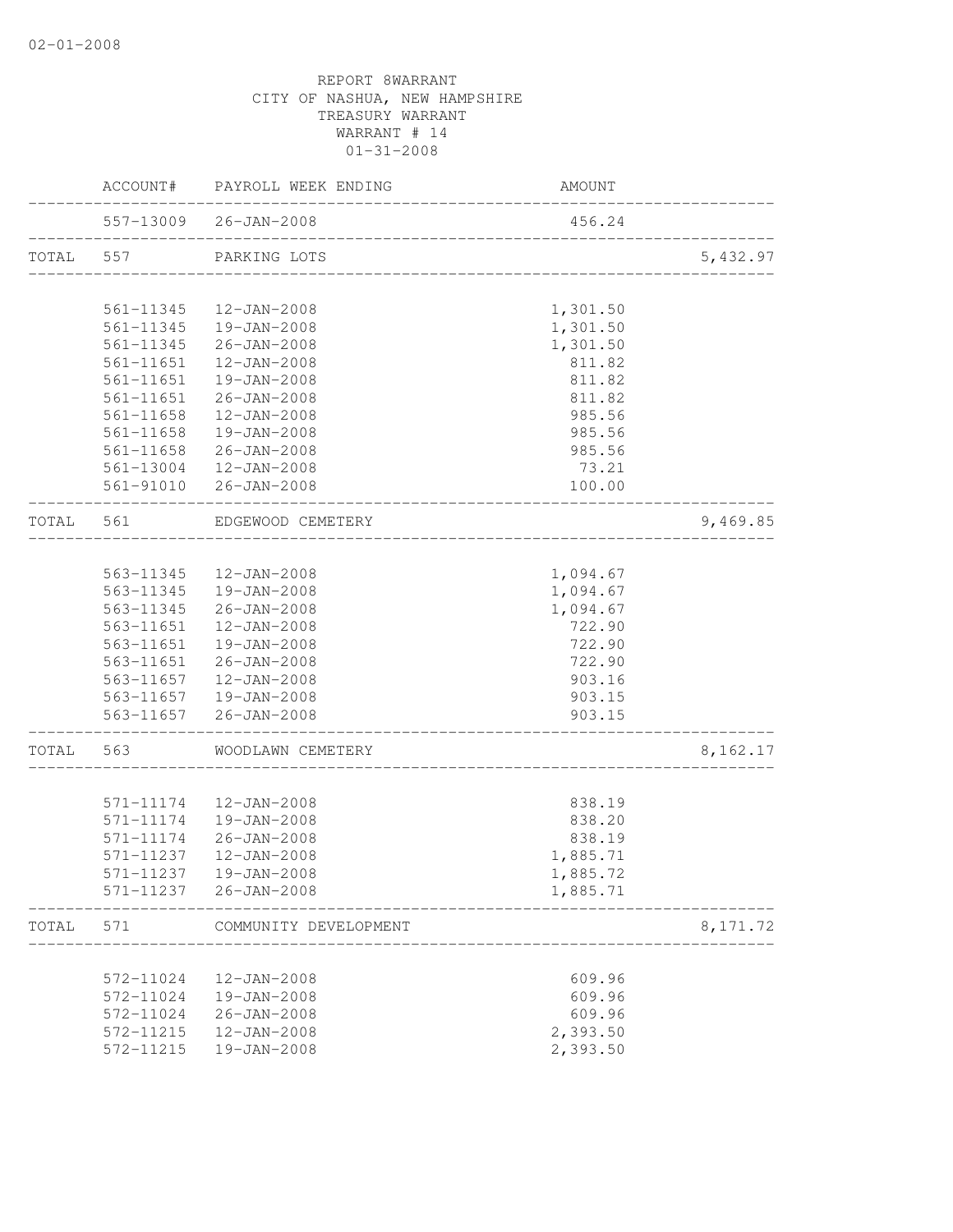|           | ACCOUNT#  | PAYROLL WEEK ENDING    | AMOUNT   |           |
|-----------|-----------|------------------------|----------|-----------|
|           | 572-11215 | $26 - JAN - 2008$      | 2,393.50 |           |
|           | 572-11238 | $12 - JAN - 2008$      | 812.71   |           |
|           | 572-11238 | 19-JAN-2008            | 812.71   |           |
|           | 572-11238 | $26 - JAN - 2008$      | 812.71   |           |
|           | 572-11450 | 12-JAN-2008            | 1,622.11 |           |
|           | 572-11450 | 19-JAN-2008            | 1,622.11 |           |
|           | 572-11450 | $26 - JAN - 2008$      | 1,622.11 |           |
|           | 572-11522 | $12 - JAN - 2008$      | 788.29   |           |
|           | 572-11522 | 19-JAN-2008            | 788.29   |           |
|           | 572-11522 | 26-JAN-2008            | 788.29   |           |
|           | 572-11525 | $12 - JAN - 2008$      | 972.85   |           |
|           | 572-11525 | 19-JAN-2008            | 972.85   |           |
|           | 572-11525 | 26-JAN-2008            | 972.85   |           |
|           | 572-58005 | 26-JAN-2008            | 300.00   |           |
|           | 572-98046 | 12-JAN-2008            | 25.00    |           |
|           |           | 572-98046  19-JAN-2008 | 125.00   |           |
| TOTAL 572 |           | PLANNING DEPARTMENT    |          | 22,048.26 |
|           |           |                        |          |           |
|           | 575-11032 | 12-JAN-2008            | 676.89   |           |
|           | 575-11032 | 19-JAN-2008            | 676.89   |           |
|           | 575-11032 | $26 - JAN - 2008$      | 676.89   |           |
|           | 575-11042 | $12 - JAN - 2008$      | 1,318.79 |           |
|           | 575-11042 | 19-JAN-2008            | 1,318.78 |           |
|           | 575-11042 | $26 - JAN - 2008$      | 1,318.78 |           |
|           | 575-11062 | $12 - JAN - 2008$      | 559.14   |           |
|           | 575-11062 | 19-JAN-2008            | 559.14   |           |
|           | 575-11062 | $26 - JAN - 2008$      | 559.14   |           |
|           | 575-11189 | $12 - JAN - 2008$      | 981.93   |           |
|           | 575-11189 | 19-JAN-2008            | 981.93   |           |
|           | 575-11189 | $26 - JAN - 2008$      | 981.93   |           |
|           | 575-11246 | $12 - JAN - 2008$      | 1,831.21 |           |
|           | 575-11246 | 19-JAN-2008            | 1,831.21 |           |
|           | 575-11246 | $26 - JAN - 2008$      | 1,831.21 |           |
|           | 575-11387 | 12-JAN-2008            | 5,320.90 |           |
|           | 575-11387 | 19-JAN-2008            | 5,320.90 |           |
|           | 575-11387 | $26 - JAN - 2008$      | 5,320.92 |           |
|           | 575-11393 | 12-JAN-2008            | 3,276.01 |           |
|           | 575-11393 | 19-JAN-2008            | 3,321.62 |           |
|           | 575-11393 | $26 - JAN - 2008$      | 3,321.63 |           |
|           | 575-11400 | 12-JAN-2008            | 7,547.80 |           |
|           | 575-11400 | 19-JAN-2008            | 7,547.81 |           |
|           | 575-11400 | $26 - JAN - 2008$      | 7,547.76 |           |
|           | 575-11401 | 12-JAN-2008            | 4,595.34 |           |
|           | 575-11401 | 19-JAN-2008            | 4,595.33 |           |
|           | 575-11401 | $26 - JAN - 2008$      | 4,595.34 |           |
|           | 575-11403 | 12-JAN-2008            | 809.99   |           |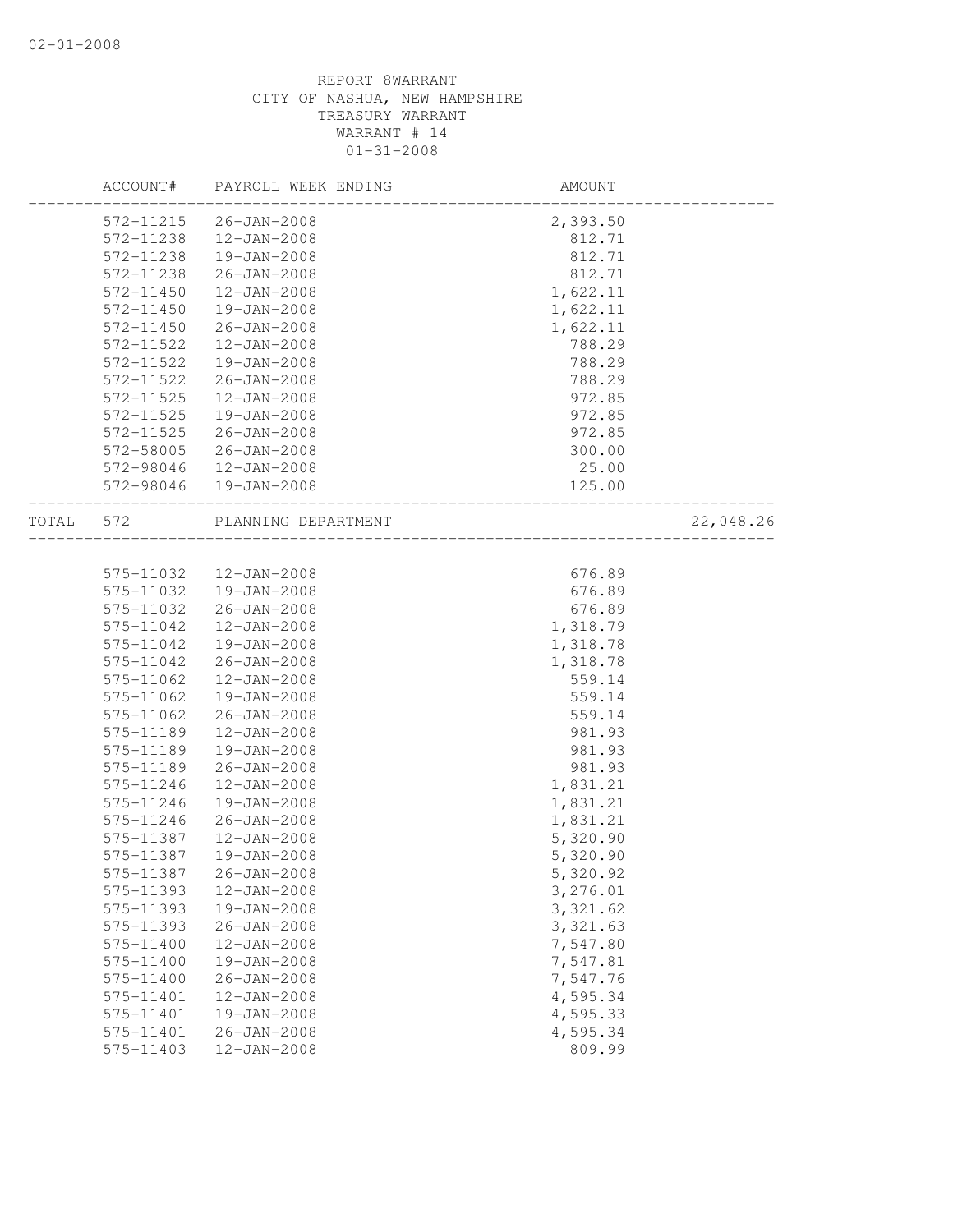|       | ACCOUNT#  | PAYROLL WEEK ENDING   | AMOUNT   |            |
|-------|-----------|-----------------------|----------|------------|
|       | 575-11403 | $19 - JAN - 2008$     | 809.99   |            |
|       | 575-11403 | $26 - JAN - 2008$     | 809.99   |            |
|       | 575-11404 | 12-JAN-2008           | 694.68   |            |
|       | 575-11404 | 19-JAN-2008           | 694.68   |            |
|       | 575-11404 | $26 - JAN - 2008$     | 694.68   |            |
|       | 575-11627 | 12-JAN-2008           | 544.61   |            |
|       | 575-11627 | 19-JAN-2008           | 544.61   |            |
|       | 575-11627 | $26 - JAN - 2008$     | 544.61   |            |
|       | 575-12087 | $12 - JAN - 2008$     | 421.07   |            |
|       | 575-12087 | 19-JAN-2008           | 421.07   |            |
|       | 575-12087 | $26 - JAN - 2008$     | 421.06   |            |
|       | 575-12090 | $12 - JAN - 2008$     | 1,083.28 |            |
|       | 575-12090 | 19-JAN-2008           | 1,083.28 |            |
|       | 575-12090 | $26 - JAN - 2008$     | 1,083.28 |            |
|       | 575-12114 | 12-JAN-2008           | 969.75   |            |
|       | 575-12114 | 19-JAN-2008           | 926.65   |            |
|       | 575-12114 | $26 - JAN - 2008$     | 810.28   |            |
|       | 575-13035 | $12 - JAN - 2008$     | 1,145.91 |            |
|       | 575-13035 | 19-JAN-2008           | 933.32   |            |
|       |           | 575-13035 26-JAN-2008 | 947.37   |            |
| TOTAL | 575       | PUBLIC LIBRARIES      |          | 94,809.38  |
|       |           |                       |          |            |
|       | 576-11059 | 12-JAN-2008           | 1,216.69 |            |
|       | 576-11059 | 19-JAN-2008           | 1,216.69 |            |
|       | 576-11059 | $26 - JAN - 2008$     | 1,216.69 |            |
|       | 576-11138 | 12-JAN-2008           | 619.73   |            |
|       | 576-11138 | 19-JAN-2008           | 619.74   |            |
|       | 576-11138 | $26 - JAN - 2008$     | 619.74   |            |
|       | 576-11139 | $12 - JAN - 2008$     | 221.16   |            |
|       | 576-11139 | 19-JAN-2008           | 221.16   |            |
|       | 576-11139 | $26 - JAN - 2008$     | 195.35   |            |
|       | 576-11221 | 12-JAN-2008           | 1,002.92 |            |
|       | 576-11221 | 19-JAN-2008           | 1,002.92 |            |
|       | 576-11221 | $26 - JAN - 2008$     | 1,002.92 |            |
|       | 576-11315 | $12 - JAN - 2008$     | 637.36   |            |
|       | 576-11315 | 19-JAN-2008           | 637.36   |            |
|       | 576-11315 | $26 - JAN - 2008$     | 637.36   |            |
|       | 576-11361 | $12 - JAN - 2008$     | 3,597.86 |            |
|       | 576-11361 | 19-JAN-2008           | 4,340.30 |            |
|       | 576-11361 | $26 - JAN - 2008$     | 4,897.12 |            |
|       | 576-91010 | $26 - JAN - 2008$     | 1,652.17 |            |
| TOTAL | 576       | BUILDING DEPARTMENT   |          | 25, 555.24 |
|       | 577-11067 | 12-JAN-2008           | 4,053.15 |            |
|       |           |                       |          |            |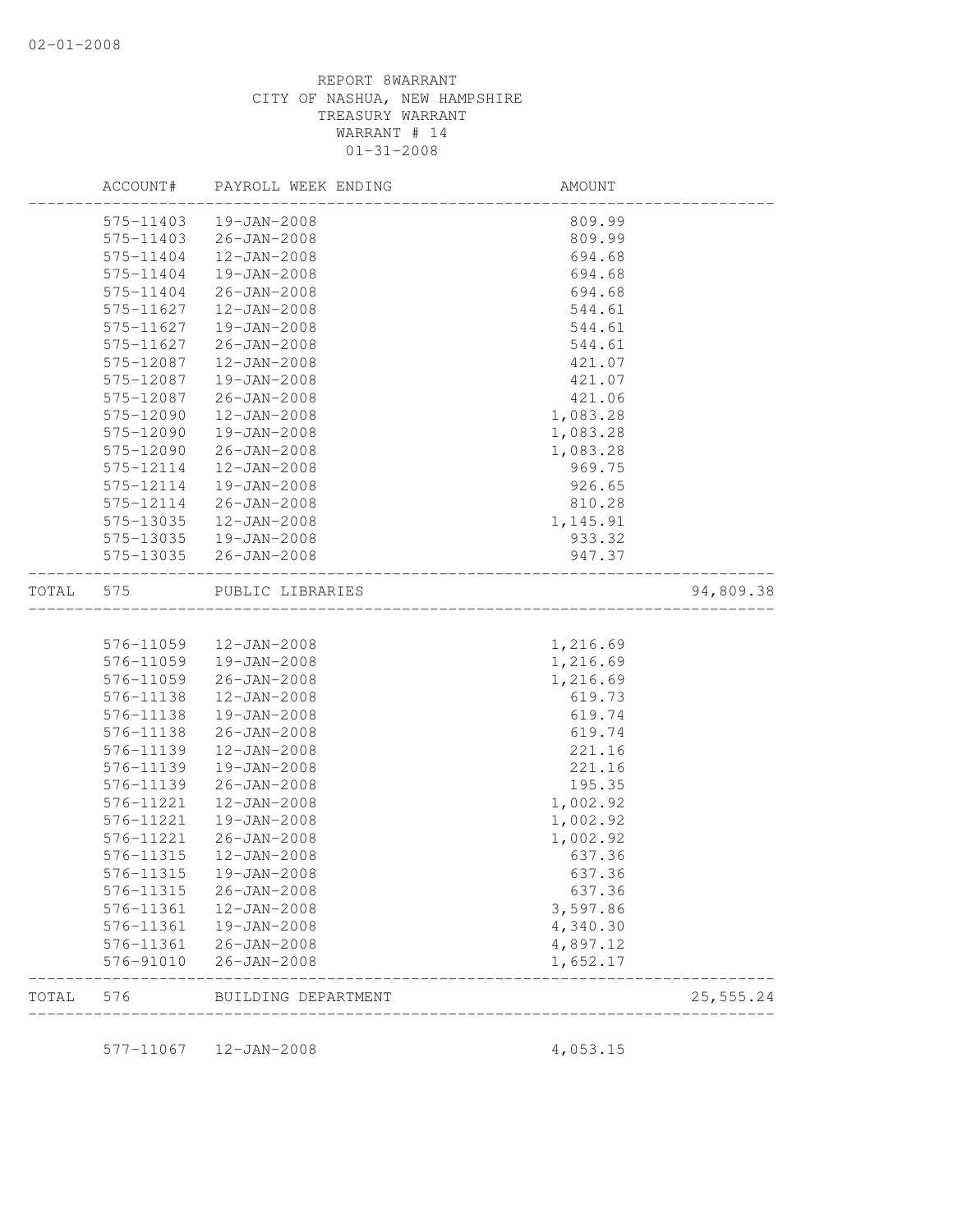|       | ACCOUNT#               | PAYROLL WEEK ENDING        | AMOUNT                              |           |
|-------|------------------------|----------------------------|-------------------------------------|-----------|
|       | 577-11163              | 12-JAN-2008                | 914.90                              |           |
|       | 577-11163              | 19-JAN-2008                | 914.90                              |           |
|       | 577-11163              | 26-JAN-2008                | 914.90                              |           |
|       | 577-11183              | 12-JAN-2008                | 1,014.94                            |           |
|       | 577-11183              | 19-JAN-2008                | 1,014.94                            |           |
|       |                        | 577-11183 26-JAN-2008      | 1,014.95                            |           |
|       | 577-91010              | 26-JAN-2008                | 510.00<br>_________________________ |           |
| TOTAL | 577                    | CODE ENFORCEMENT           | ________________________            | 10,352.68 |
|       |                        |                            |                                     |           |
|       | 581-11012              | 12-JAN-2008                | 10,952.55                           |           |
|       | 581-11012              | 26-JAN-2008                | 3,942.31                            |           |
|       | 581-11075              | 12-JAN-2008                | 4,076.92                            |           |
|       | 581-11075              | 26-JAN-2008                | 4,076.92                            |           |
|       | 581-11081              | 12-JAN-2008                | 2,021.22                            |           |
|       | 581-11081              | 26-JAN-2008                | 2,021.22                            |           |
|       | 581-11162              | 12-JAN-2008                | 56,784.41                           |           |
|       | 581-11162              | 19-JAN-2008                | 51, 424.13                          |           |
|       | 581-11162              | 26-JAN-2008                | 54,462.46                           |           |
|       | 581-11204              | 12-JAN-2008                | 10,414.40                           |           |
|       | 581-11204              | 19-JAN-2008                | 11,022.00                           |           |
|       | 581-11204              | 26-JAN-2008                | 11,629.60                           |           |
|       | 581-11348              | 12-JAN-2008                | 67,724.43                           |           |
|       | 581-11348              | 26-JAN-2008                | 69,140.43                           |           |
|       | 581-11366<br>581-11366 | 12-JAN-2008<br>19-JAN-2008 | 49,781.87                           |           |
|       | 581-11366              | 26-JAN-2008                | 48,710.10<br>47,700.75              |           |
|       | 581-11396              | 12-JAN-2008                | 34,760.74                           |           |
|       | 581-11396              | 26-JAN-2008                | 34,760.77                           |           |
|       | 581-11408              | 12-JAN-2008                | 15,296.53                           |           |
|       | 581-11408              | 19-JAN-2008                | 15,043.05                           |           |
|       | 581-11408              | 26-JAN-2008                | 14,944.22                           |           |
|       | 581-11486              | $12 - JAN - 2008$          | 33, 321.53                          |           |
|       | 581-11486              | $26 - JAN - 2008$          | 33,515.60                           |           |
|       | 581-11515              | 12-JAN-2008                | 1,345.30                            |           |
|       | 581-11515              | 26-JAN-2008                | 1,345.30                            |           |
|       | 581-11570              | 12-JAN-2008                | 79,444.53                           |           |
|       | 581-11570              | $26 - JAN - 2008$          | 49,906.97                           |           |
|       | 581-11572              | 12-JAN-2008                | 46,826.21                           |           |
|       | 581-11572              | $26 - JAN - 2008$          | 46,826.20                           |           |
|       | 581-11579              | 12-JAN-2008                | 32,406.10                           |           |
|       | 581-11579              | $26 - JAN - 2008$          | 32,406.10                           |           |
|       | 581-11628              | 12-JAN-2008                | 1,215.20                            |           |
|       | 581-11628              | 19-JAN-2008                | 972.16                              |           |
|       | 581-11628              | $26 - JAN - 2008$          | 972.16                              |           |
|       | 581-11675              | 12-JAN-2008                | 5,769.23                            |           |
|       | 581-11675              | $26 - JAN - 2008$          | 5,749.23                            |           |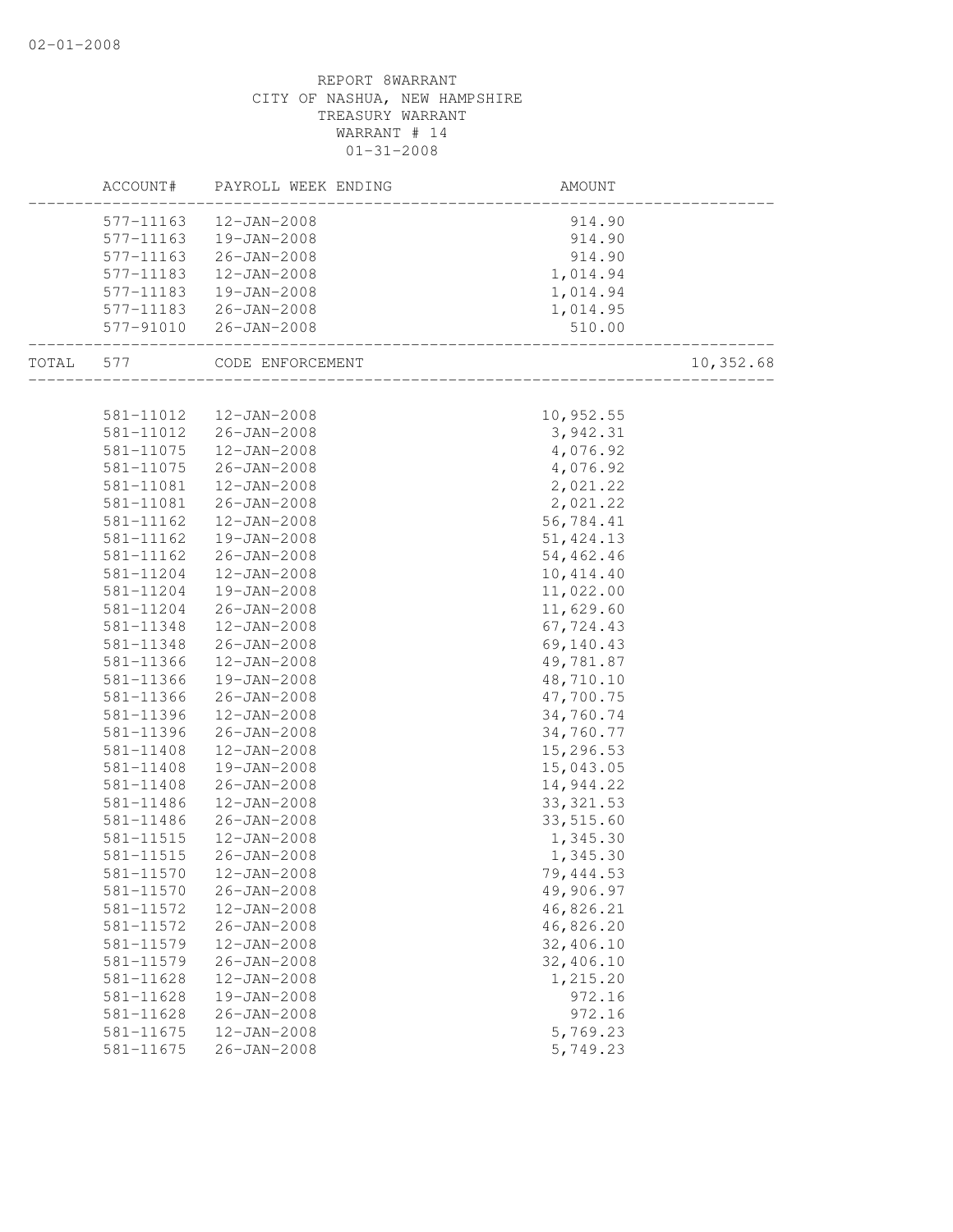| ACCOUNT#  | PAYROLL WEEK ENDING | AMOUNT         |  |
|-----------|---------------------|----------------|--|
| 581-11709 | 12-JAN-2008         | 5,727.67       |  |
| 581-11709 | $26 - JAN - 2008$   | 5,727.67       |  |
| 581-11726 | 12-JAN-2008         | 1,445,389.77   |  |
| 581-11726 | $26 - JAN - 2008$   | 1, 435, 138.11 |  |
| 581-11800 | $12 - JAN - 2008$   | 36,638.68      |  |
| 581-11800 | $26 - JAN - 2008$   | 37,206.30      |  |
| 581-11801 | $12 - JAN - 2008$   | 12,337.42      |  |
| 581-11801 | $26 - JAN - 2008$   | 12,337.45      |  |
| 581-11802 | $12 - JAN - 2008$   | 12,724.63      |  |
| 581-11802 | 26-JAN-2008         | 12,293.88      |  |
| 581-11803 | 12-JAN-2008         | 13,637.26      |  |
| 581-11803 | 19-JAN-2008         | 527.52         |  |
| 581-11803 | $26 - JAN - 2008$   | 13,505.37      |  |
| 581-11804 | $12 - JAN - 2008$   | 14,546.42      |  |
| 581-11804 | $26 - JAN - 2008$   | 14,546.42      |  |
| 581-11805 | $12 - JAN - 2008$   | 22, 112.45     |  |
| 581-11805 | $26 - JAN - 2008$   | 22, 157.06     |  |
| 581-11812 | $12 - JAN - 2008$   | 2,086.42       |  |
| 581-11812 | $26 - JAN - 2008$   | 2,086.42       |  |
| 581-11830 | $12 - JAN - 2008$   | 3, 145.85      |  |
| 581-11830 | $26 - JAN - 2008$   | 3, 145.85      |  |
| 581-11850 | $12 - JAN - 2008$   | 2,584.05       |  |
| 581-11850 | 19-JAN-2008         | 2,067.24       |  |
| 581-11850 | $26 - JAN - 2008$   | 2,067.24       |  |
| 581-11860 | $12 - JAN - 2008$   | 6, 123.48      |  |
| 581-11860 | $26 - JAN - 2008$   | 6, 123.47      |  |
| 581-12006 | $26 - JAN - 2008$   | 23, 248.00     |  |
| 581-12021 | $12 - JAN - 2008$   | 4,728.72       |  |
| 581-12021 | $26 - JAN - 2008$   | 3,556.64       |  |
| 581-12060 | $12 - JAN - 2008$   | 2,786.25       |  |
| 581-12060 | 19-JAN-2008         | 2,237.47       |  |
| 581-12060 | $26 - JAN - 2008$   | 2,248.57       |  |
| 581-12078 | $12 - JAN - 2008$   | 1,850.00       |  |
| 581-12078 | 19-JAN-2008         | 150.00         |  |
| 581-12078 | $26 - JAN - 2008$   | 1,137.50       |  |
| 581-12081 | $12 - JAN - 2008$   | 1,327.02       |  |
| 581-12081 | $26 - JAN - 2008$   | 1,327.02       |  |
| 581-12084 | 12-JAN-2008         | 1,662.50       |  |
| 581-12084 | 19-JAN-2008         | 1,562.50       |  |
| 581-12084 | $26 - JAN - 2008$   | 2,175.00       |  |
| 581-12087 | $12 - JAN - 2008$   | 1,409.08       |  |
| 581-12087 | 19-JAN-2008         | 1,330.50       |  |
| 581-12087 | $26 - JAN - 2008$   | 1,069.46       |  |
| 581-12111 | $12 - JAN - 2008$   | 126,847.89     |  |
| 581-12111 | 19-JAN-2008         | 102,880.31     |  |
| 581-12111 | $26 - JAN - 2008$   | 103,608.62     |  |
| 581-12112 | 12-JAN-2008         | 7,610.89       |  |
| 581-12112 | 19-JAN-2008         | 6,116.91       |  |
|           |                     |                |  |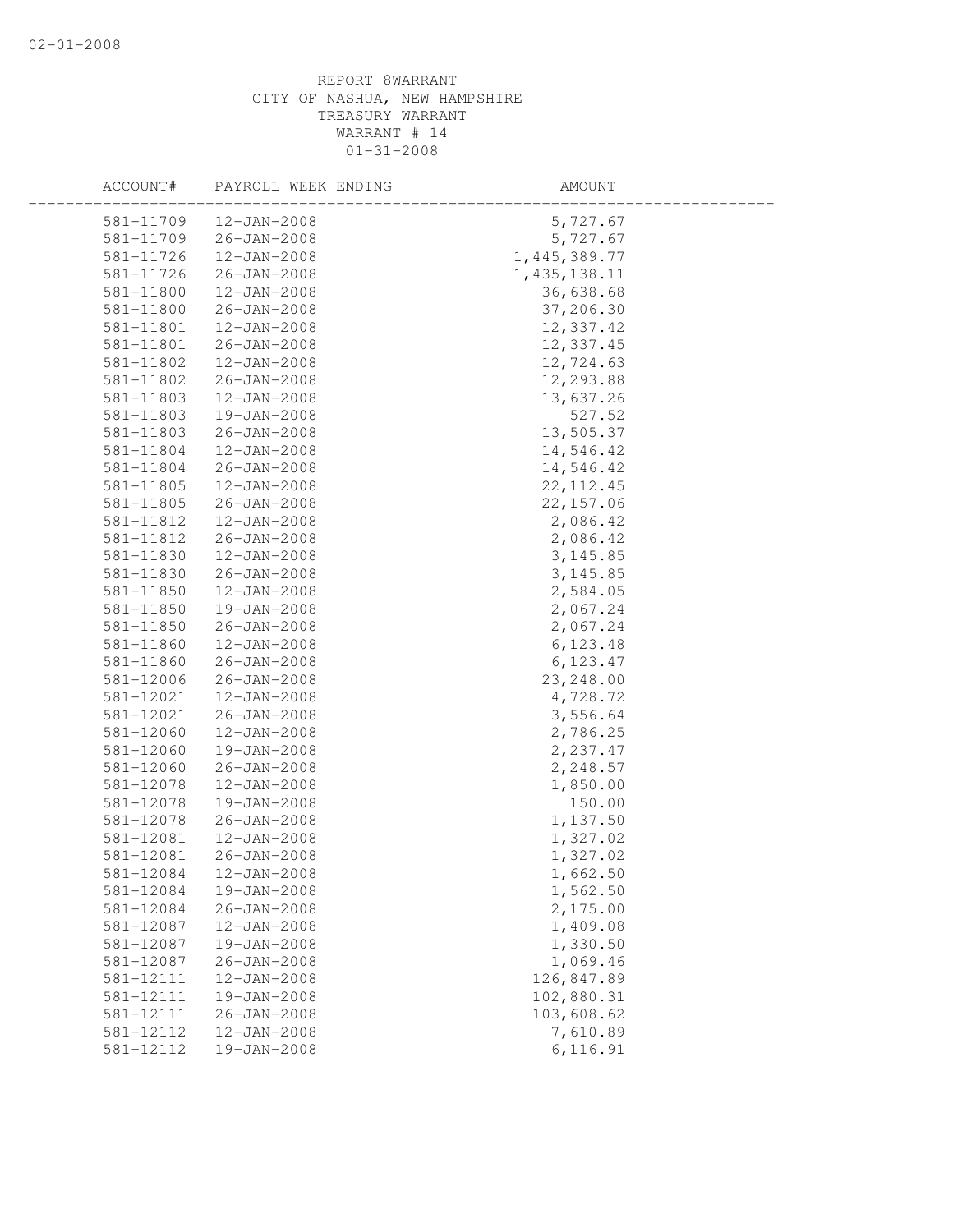| ACCOUNT#      | PAYROLL WEEK ENDING | AMOUNT     |  |
|---------------|---------------------|------------|--|
| 581-12112     | 26-JAN-2008         | 6, 126.33  |  |
| 581-12126     | 12-JAN-2008         | 4,951.70   |  |
| 581-12126     | 19-JAN-2008         | 4,158.01   |  |
| 581-12126     | 26-JAN-2008         | 3,894.76   |  |
| 581-12135     | 12-JAN-2008         | 5,218.48   |  |
| 581-12135     | 19-JAN-2008         | 4,512.40   |  |
| 581-12135     | $26 - JAN - 2008$   | 4,014.28   |  |
| 581-12136     | $12 - JAN - 2008$   | 1,037.78   |  |
| 581-12136     | 19-JAN-2008         | 862.76     |  |
| 581-12136     | $26 - JAN - 2008$   | 645.77     |  |
| 581-12138     | 12-JAN-2008         | 808.65     |  |
| 581-12138     | 19-JAN-2008         | 628.95     |  |
| 581-12138     | 26-JAN-2008         | 718.80     |  |
| 581-12141     | $12 - JAN - 2008$   | 100.00     |  |
| 581-12141     | 19-JAN-2008         | 300.00     |  |
| 581-12141     | $26 - JAN - 2008$   | 200.00     |  |
| 581-12153     | $12 - JAN - 2008$   | 148.25     |  |
| 581-12153     | 19-JAN-2008         | 47.50      |  |
| 581-12153     | 26-JAN-2008         | 65.00      |  |
| 581-12198     | 12-JAN-2008         | 10,983.88  |  |
| 581-12198     | 26-JAN-2008         | 10,983.88  |  |
| 581-12201     | 12-JAN-2008         | 23, 289.36 |  |
| 581-12201     | 19-JAN-2008         | 19,187.17  |  |
| 581-12201     | $26 - JAN - 2008$   | 19,438.79  |  |
| 581-13004     | 12-JAN-2008         | 1,817.50   |  |
| 581-13004     | 19-JAN-2008         | 555.15     |  |
| 581-13004     | 26-JAN-2008         | 2,138.40   |  |
| 581-13021     | 12-JAN-2008         | 943.08     |  |
| 581-13021     | 19-JAN-2008         | 1,869.03   |  |
| 581-13021     | $26 - JAN - 2008$   | 562.33     |  |
| 581-13032     | 12-JAN-2008         | 382.95     |  |
| 581-13032     | 19-JAN-2008         | 268.03     |  |
| 581-13032     | $26 - JAN - 2008$   | 227.62     |  |
| 581-13120     | $12 - JAN - 2008$   | 9, 417.14  |  |
| 581-13120     | 19-JAN-2008         | 4, 114.03  |  |
| 581-13120     | 26-JAN-2008         | 4,511.06   |  |
| 581-13133     | 12-JAN-2008         | 700.00     |  |
| 581-13133     | $26 - JAN - 2008$   | 481.25     |  |
| 581-13137     | 12-JAN-2008         | 555.00     |  |
| 581-13137     | 19-JAN-2008         | 105.00     |  |
| 581-13137     | $26 - JAN - 2008$   | 790.00     |  |
| 581-17002     | $26 - JAN - 2008$   | 8,820.00   |  |
| 581-17004     | $26 - JAN - 2008$   | 32, 175.00 |  |
| 581-17006     | $26 - JAN - 2008$   | 28,550.00  |  |
| 581-17008     | $26 - JAN - 2008$   | 97,560.00  |  |
| $581 - 17010$ | $12 - JAN - 2008$   | 1,800.00   |  |
| 581-17010     | $26 - JAN - 2008$   | 182,200.00 |  |
| 581-19000     | 12-JAN-2008         | 9,213.46   |  |
|               |                     |            |  |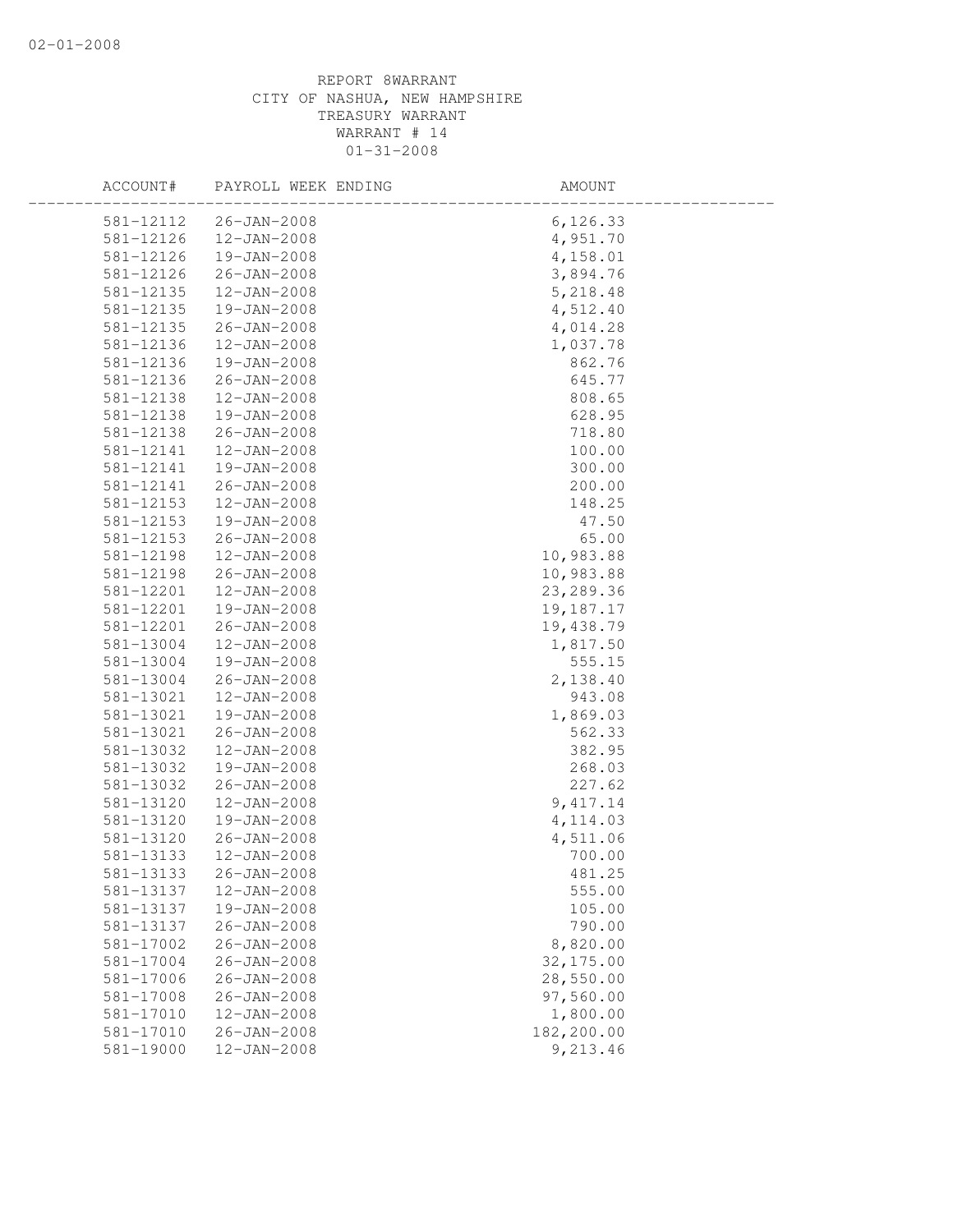|       | ACCOUNT#      | PAYROLL WEEK ENDING | AMOUNT    |              |
|-------|---------------|---------------------|-----------|--------------|
|       | 581-19000     | 26-JAN-2008         | 9,213.45  |              |
|       | 581-19210     | 12-JAN-2008         | 25,919.80 |              |
|       | 581-19230     | 12-JAN-2008         | 1,537.50  |              |
|       | 581-19240     | 12-JAN-2008         | 924.42    |              |
|       | 581-19240     | $26 - JAN - 2008$   | 1,168.89  |              |
| TOTAL | 581           | SCHOOL DEPARTMENT   |           | 5,090,410.39 |
|       | 590-23512     | $12 - JAN - 2008$   | 1,324.88  |              |
|       | 590-23512     | 19-JAN-2008         | 1,324.88  |              |
|       | $590 - 23512$ | 26-JAN-2008         | 1,324.89  |              |
|       | 590-23513     | $26 - JAN - 2008$   | 975.77    |              |
| TOTAL | 590           | P/Y OBLIGATIONS     |           | 4,950.42     |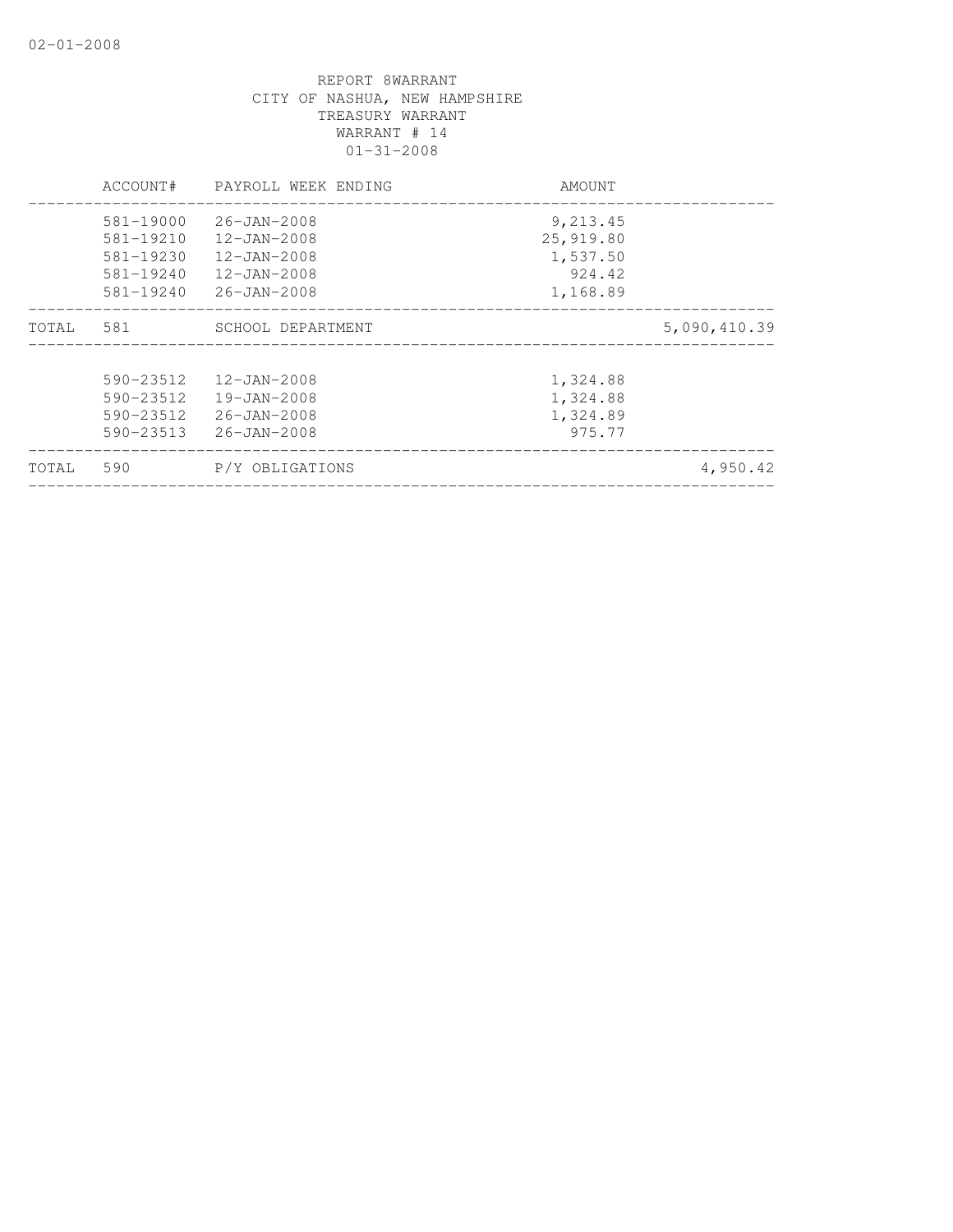|           | ACCOUNT# PAYROLL WEEK ENDING |  |  | AMOUNT |
|-----------|------------------------------|--|--|--------|
| TOTAL 981 |                              |  |  |        |
|           |                              |  |  |        |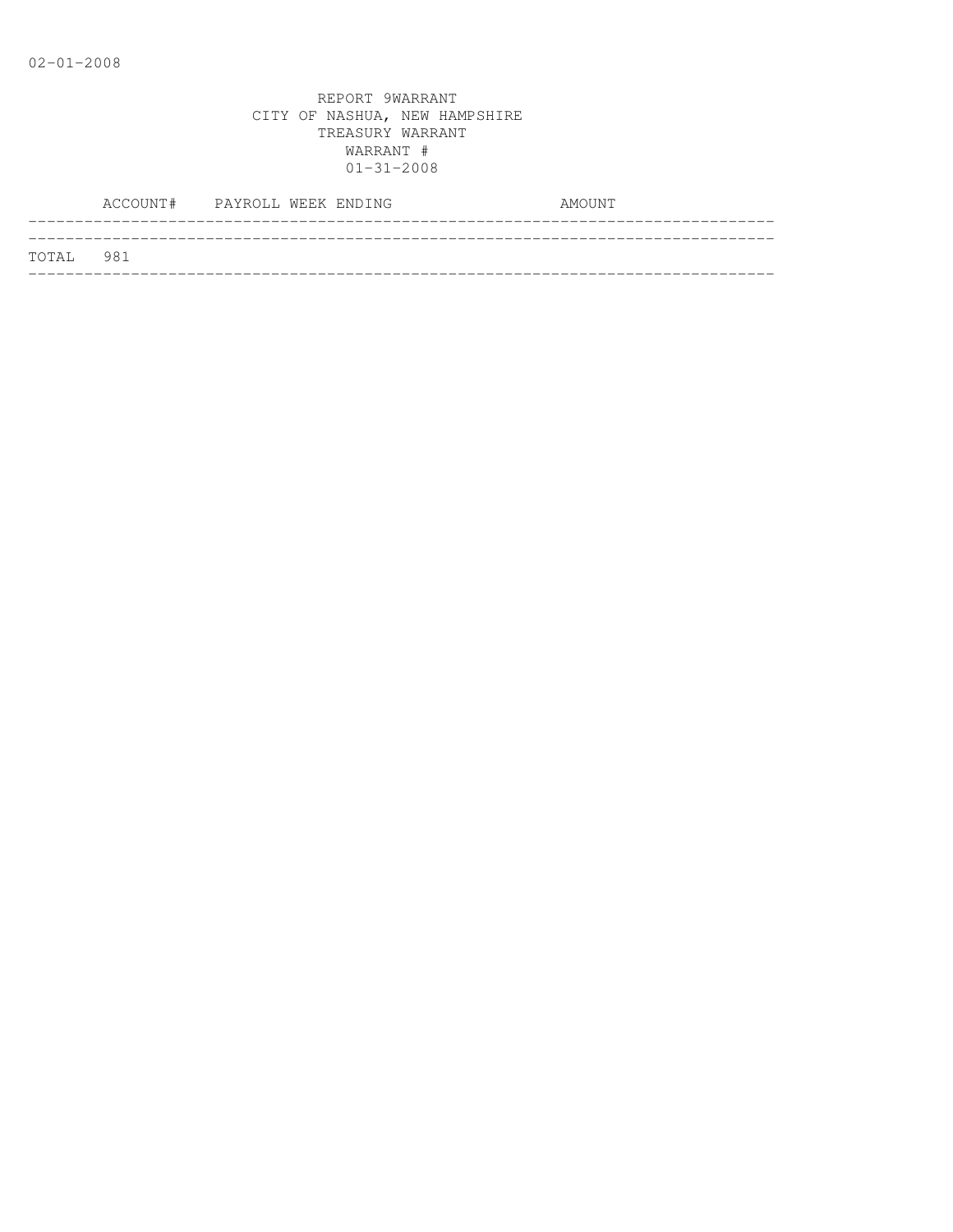| 801-11008<br>12-JAN-2008<br>554.81<br>801-11008<br>19-JAN-2008<br>554.81<br>554.81<br>801-11008<br>26-JAN-2008<br>801-11094<br>12-JAN-2008<br>96.24<br>801-11094<br>19-JAN-2008<br>96.24<br>26-JAN-2008<br>96.24<br>801-11094<br>866.41<br>801-11101<br>12-JAN-2008<br>801-11101<br>19-JAN-2008<br>866.40<br>801-11101<br>26-JAN-2008<br>866.40<br>801-11193<br>12-JAN-2008<br>943.50<br>943.50<br>801-11193<br>19-JAN-2008<br>801-11193<br>$26 - JAN - 2008$<br>943.50<br>801-11208<br>12-JAN-2008<br>92.98<br>92.98<br>92.98<br>64.34<br>64.34<br>801-11208<br>19-JAN-2008<br>801-11208<br>26-JAN-2008<br>801-11211<br>12-JAN-2008<br>801-11211<br>19-JAN-2008<br>64.34<br>801-11211<br>26-JAN-2008 |  |
|-------------------------------------------------------------------------------------------------------------------------------------------------------------------------------------------------------------------------------------------------------------------------------------------------------------------------------------------------------------------------------------------------------------------------------------------------------------------------------------------------------------------------------------------------------------------------------------------------------------------------------------------------------------------------------------------------------|--|
|                                                                                                                                                                                                                                                                                                                                                                                                                                                                                                                                                                                                                                                                                                       |  |
|                                                                                                                                                                                                                                                                                                                                                                                                                                                                                                                                                                                                                                                                                                       |  |
|                                                                                                                                                                                                                                                                                                                                                                                                                                                                                                                                                                                                                                                                                                       |  |
|                                                                                                                                                                                                                                                                                                                                                                                                                                                                                                                                                                                                                                                                                                       |  |
|                                                                                                                                                                                                                                                                                                                                                                                                                                                                                                                                                                                                                                                                                                       |  |
|                                                                                                                                                                                                                                                                                                                                                                                                                                                                                                                                                                                                                                                                                                       |  |
|                                                                                                                                                                                                                                                                                                                                                                                                                                                                                                                                                                                                                                                                                                       |  |
|                                                                                                                                                                                                                                                                                                                                                                                                                                                                                                                                                                                                                                                                                                       |  |
|                                                                                                                                                                                                                                                                                                                                                                                                                                                                                                                                                                                                                                                                                                       |  |
|                                                                                                                                                                                                                                                                                                                                                                                                                                                                                                                                                                                                                                                                                                       |  |
|                                                                                                                                                                                                                                                                                                                                                                                                                                                                                                                                                                                                                                                                                                       |  |
|                                                                                                                                                                                                                                                                                                                                                                                                                                                                                                                                                                                                                                                                                                       |  |
|                                                                                                                                                                                                                                                                                                                                                                                                                                                                                                                                                                                                                                                                                                       |  |
|                                                                                                                                                                                                                                                                                                                                                                                                                                                                                                                                                                                                                                                                                                       |  |
|                                                                                                                                                                                                                                                                                                                                                                                                                                                                                                                                                                                                                                                                                                       |  |
|                                                                                                                                                                                                                                                                                                                                                                                                                                                                                                                                                                                                                                                                                                       |  |
|                                                                                                                                                                                                                                                                                                                                                                                                                                                                                                                                                                                                                                                                                                       |  |
|                                                                                                                                                                                                                                                                                                                                                                                                                                                                                                                                                                                                                                                                                                       |  |
| 199.23<br>801-11222<br>12-JAN-2008                                                                                                                                                                                                                                                                                                                                                                                                                                                                                                                                                                                                                                                                    |  |
| 801-11222<br>19-JAN-2008<br>199.23                                                                                                                                                                                                                                                                                                                                                                                                                                                                                                                                                                                                                                                                    |  |
| 801-11222<br>26-JAN-2008<br>199.23                                                                                                                                                                                                                                                                                                                                                                                                                                                                                                                                                                                                                                                                    |  |
| 801-11249<br>12-JAN-2008<br>132.00                                                                                                                                                                                                                                                                                                                                                                                                                                                                                                                                                                                                                                                                    |  |
| 132.00<br>801-11249<br>19-JAN-2008                                                                                                                                                                                                                                                                                                                                                                                                                                                                                                                                                                                                                                                                    |  |
| 26-JAN-2008<br>801-11249<br>132.00                                                                                                                                                                                                                                                                                                                                                                                                                                                                                                                                                                                                                                                                    |  |
| 801-11271<br>12-JAN-2008<br>985.14                                                                                                                                                                                                                                                                                                                                                                                                                                                                                                                                                                                                                                                                    |  |
| 985.14<br>801-11271<br>19-JAN-2008                                                                                                                                                                                                                                                                                                                                                                                                                                                                                                                                                                                                                                                                    |  |
| 801-11271<br>26-JAN-2008<br>985.14                                                                                                                                                                                                                                                                                                                                                                                                                                                                                                                                                                                                                                                                    |  |
| 12-JAN-2008<br>2,352.00<br>801-11276                                                                                                                                                                                                                                                                                                                                                                                                                                                                                                                                                                                                                                                                  |  |
| 19-JAN-2008<br>801-11276<br>2,352.00                                                                                                                                                                                                                                                                                                                                                                                                                                                                                                                                                                                                                                                                  |  |
| 801-11276<br>$26 - JAN - 2008$<br>2,352.00                                                                                                                                                                                                                                                                                                                                                                                                                                                                                                                                                                                                                                                            |  |
| 801-11383<br>12-JAN-2008<br>838.20                                                                                                                                                                                                                                                                                                                                                                                                                                                                                                                                                                                                                                                                    |  |
| 801-11383<br>19-JAN-2008<br>838.20                                                                                                                                                                                                                                                                                                                                                                                                                                                                                                                                                                                                                                                                    |  |
| 801-11383<br>26-JAN-2008<br>838.19                                                                                                                                                                                                                                                                                                                                                                                                                                                                                                                                                                                                                                                                    |  |
| 257.36<br>801-11435<br>12-JAN-2008                                                                                                                                                                                                                                                                                                                                                                                                                                                                                                                                                                                                                                                                    |  |
| 801-11435<br>19-JAN-2008<br>257.36                                                                                                                                                                                                                                                                                                                                                                                                                                                                                                                                                                                                                                                                    |  |
| 801-11435<br>26-JAN-2008<br>257.36                                                                                                                                                                                                                                                                                                                                                                                                                                                                                                                                                                                                                                                                    |  |
| 801-11595<br>12-JAN-2008<br>6,678.00                                                                                                                                                                                                                                                                                                                                                                                                                                                                                                                                                                                                                                                                  |  |
| 801-11595<br>12-JAN-2008<br>2,968.00                                                                                                                                                                                                                                                                                                                                                                                                                                                                                                                                                                                                                                                                  |  |
| 801-11595<br>19-JAN-2008<br>6,249.60                                                                                                                                                                                                                                                                                                                                                                                                                                                                                                                                                                                                                                                                  |  |
| 801-11595<br>19-JAN-2008<br>2,968.00                                                                                                                                                                                                                                                                                                                                                                                                                                                                                                                                                                                                                                                                  |  |
| 801-11595<br>$26 - JAN - 2008$<br>6,678.00                                                                                                                                                                                                                                                                                                                                                                                                                                                                                                                                                                                                                                                            |  |
| 801-11595<br>$26 - JAN - 2008$<br>2,968.00                                                                                                                                                                                                                                                                                                                                                                                                                                                                                                                                                                                                                                                            |  |
| 3,136.00<br>801-11596<br>12-JAN-2008                                                                                                                                                                                                                                                                                                                                                                                                                                                                                                                                                                                                                                                                  |  |
| 3,136.00<br>801-11596<br>19-JAN-2008                                                                                                                                                                                                                                                                                                                                                                                                                                                                                                                                                                                                                                                                  |  |
| 801-11596<br>3,136.00<br>$26 - JAN - 2008$                                                                                                                                                                                                                                                                                                                                                                                                                                                                                                                                                                                                                                                            |  |
| 801-11598<br>12-JAN-2008<br>776.80                                                                                                                                                                                                                                                                                                                                                                                                                                                                                                                                                                                                                                                                    |  |
| 801-11598<br>776.81<br>19-JAN-2008                                                                                                                                                                                                                                                                                                                                                                                                                                                                                                                                                                                                                                                                    |  |
| 801-11598<br>$26 - JAN - 2008$<br>776.80                                                                                                                                                                                                                                                                                                                                                                                                                                                                                                                                                                                                                                                              |  |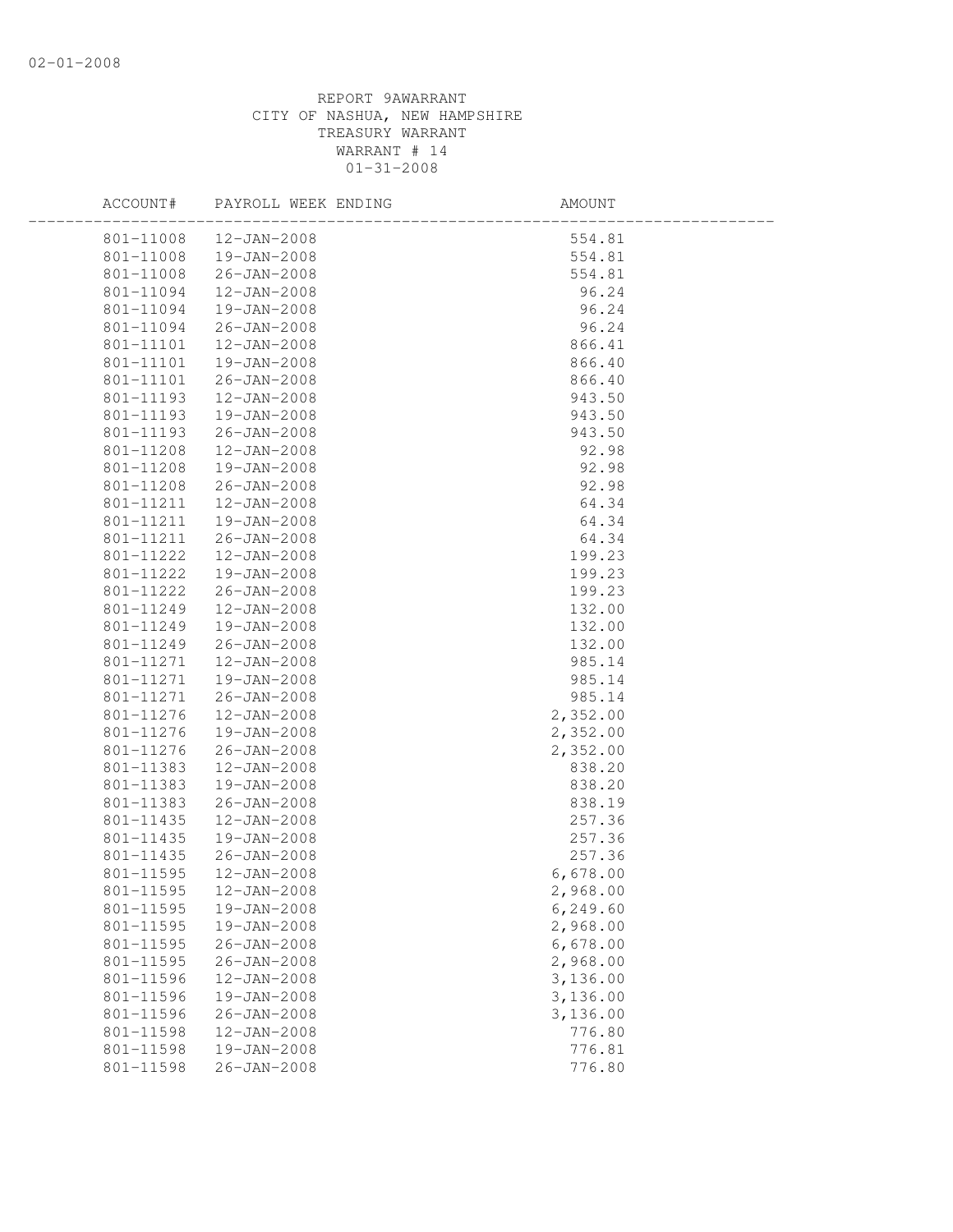|       | ACCOUNT#  | PAYROLL WEEK ENDING  | AMOUNT    |
|-------|-----------|----------------------|-----------|
|       | 801-11599 | 12-JAN-2008          | 1,026.65  |
|       | 801-11599 | $12 - JAN - 2008$    | 1,026.65  |
|       | 801-11599 | 19-JAN-2008          | 1,026.65  |
|       | 801-11599 | 19-JAN-2008          | 1,026.65  |
|       | 801-11599 | $26 - JAN - 2008$    | 1,026.65  |
|       | 801-11599 | $26 - JAN - 2008$    | 1,026.65  |
|       | 801-11606 | $12 - JAN - 2008$    | 667.96    |
|       | 801-11606 | 19-JAN-2008          | 667.96    |
|       | 801-11606 | $26 - JAN - 2008$    | 667.96    |
|       | 801-11647 | $12 - JAN - 2008$    | 1,401.23  |
|       | 801-11647 | 19-JAN-2008          | 1,401.24  |
|       | 801-11647 | 26-JAN-2008          | 1,401.23  |
|       | 801-12128 | 12-JAN-2008          | 280.21    |
|       | 801-12128 | 19-JAN-2008          | 276.87    |
|       | 801-12128 | $26 - JAN - 2008$    | 273.53    |
|       | 801-13004 | $12 - JAN - 2008$    | 1,444.07  |
|       | 801-13004 | 12-JAN-2008          | 550.01    |
|       | 801-13004 | $12 - JAN - 2008$    | 140.93    |
|       | 801-13004 | 19-JAN-2008          | 1,491.94  |
|       | 801-13004 | 19-JAN-2008          | 1,027.75  |
|       | 801-13004 | 19-JAN-2008          | 13.06     |
|       | 801-13004 | 19-JAN-2008          | 342.99    |
|       | 801-13004 | $26 - JAN - 2008$    | 2,430.81  |
|       | 801-13004 | $26 - JAN - 2008$    | 3,169.75  |
|       | 801-13004 | $26 - JAN - 2008$    | 31.44     |
|       | 801-13004 | $26 - JAN - 2008$    | 674.04    |
|       | 801-17001 | $26 - JAN - 2008$    | 600.00    |
|       | 801-17002 | $26 - JAN - 2008$    | 500.00    |
|       | 801-59236 | $12 - JAN - 2008$    | 382.62    |
|       | 801-59236 | 19-JAN-2008          | 382.62    |
|       | 801-59236 | $26 - JAN - 2008$    | 382.62    |
|       | 801-59237 | $12 - JAN - 2008$    | 360.28    |
|       | 801-59237 | 19-JAN-2008          | 360.28    |
|       | 801-59237 | $26 - JAN - 2008$    | 360.27    |
|       | 801-59240 | 12-JAN-2008          | 136.42    |
|       | 801-59240 | 19-JAN-2008          | 4,501.86  |
| TOTAL | 801       | SOLID WASTE DISPOSAL | 94,876.46 |
|       |           |                      |           |
|       | 802-11028 | 12-JAN-2008          | 387.79    |
|       | 802-11028 | $12 - JAN - 2008$    | 182.49    |
|       | 802-11028 | $19 - JAN - 2008$    | 387.79    |
|       | 802-11028 | 19-JAN-2008          | 182.49    |
|       | 802-11028 | $26 - JAN - 2008$    | 387.79    |
|       | 802-11028 | $26 - JAN - 2008$    | 182.49    |
|       | 802-11064 | $12 - JAN - 2008$    | 136.42    |
|       | 802-11064 | $12 - JAN - 2008$    | 136.42    |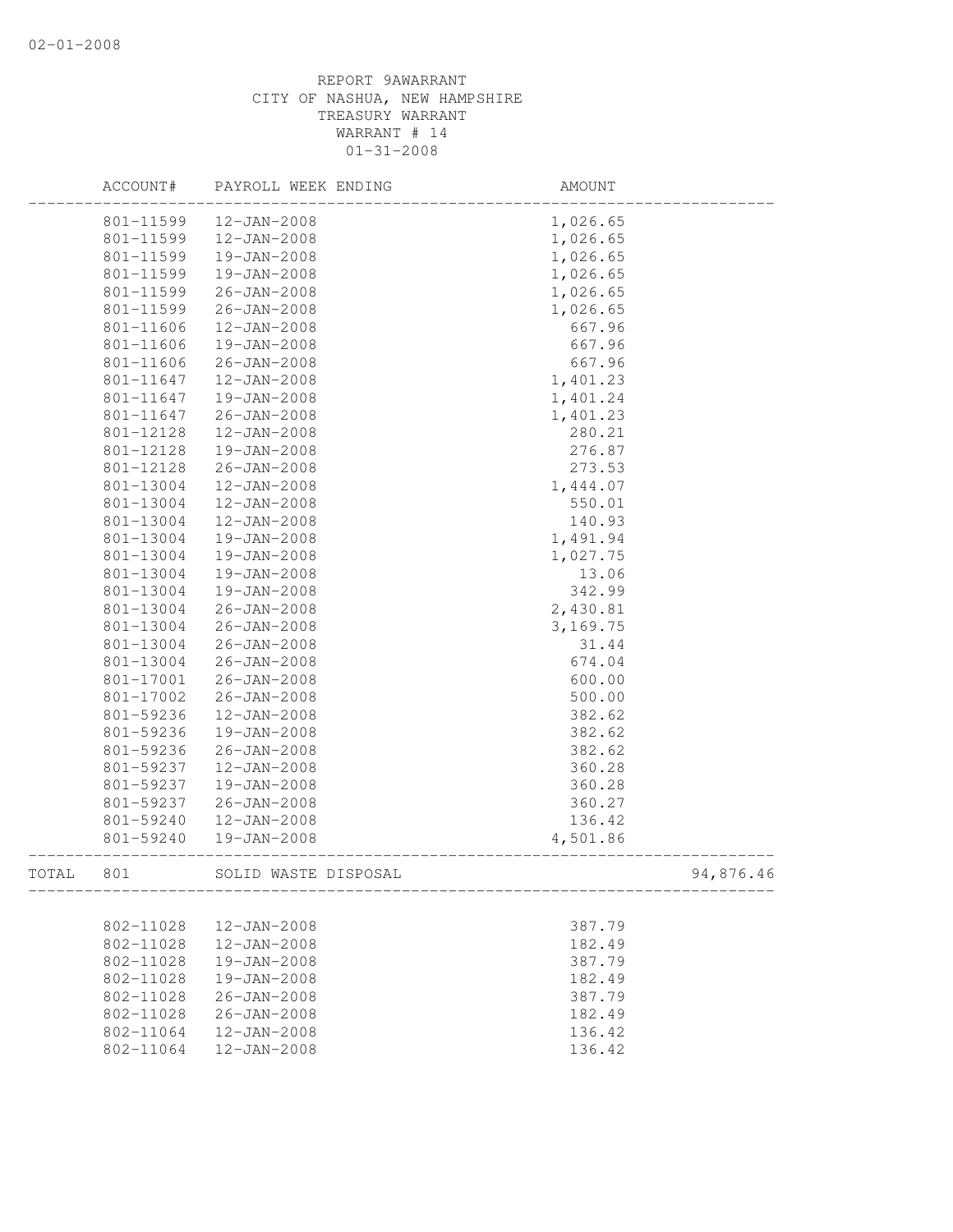| ACCOUNT#  | PAYROLL WEEK ENDING | AMOUNT   |
|-----------|---------------------|----------|
| 802-11064 | 19-JAN-2008         | 4,501.86 |
| 802-11064 | 19-JAN-2008         | 4,501.86 |
| 802-11091 | $12 - JAN - 2008$   | 1,044.26 |
| 802-11091 | 19-JAN-2008         | 1,044.26 |
| 802-11091 | $26 - JAN - 2008$   | 1,044.25 |
| 802-11092 | $12 - JAN - 2008$   | 742.00   |
| 802-11092 | 19-JAN-2008         | 445.20   |
| 802-11092 | 19-JAN-2008         | 287.04   |
| 802-11092 | $26 - JAN - 2008$   | 148.40   |
| 802-11092 | 26-JAN-2008         | 574.08   |
| 802-11094 | 12-JAN-2008         | 288.69   |
| 802-11094 | $12 - JAN - 2008$   | 288.71   |
| 802-11094 | 19-JAN-2008         | 288.69   |
| 802-11094 | 19-JAN-2008         | 288.71   |
| 802-11094 | $26 - JAN - 2008$   | 288.69   |
| 802-11094 | $26 - JAN - 2008$   | 288.71   |
| 802-11096 | $12 - JAN - 2008$   | 883.98   |
| 802-11096 | 19-JAN-2008         | 883.98   |
| 802-11096 | $26 - JAN - 2008$   | 1,767.96 |
| 802-11102 | $12 - JAN - 2008$   | 891.59   |
| 802-11102 | 19-JAN-2008         | 891.59   |
| 802-11102 | $26 - JAN - 2008$   | 854.95   |
| 802-11105 | 12-JAN-2008         | 953.13   |
| 802-11105 | 19-JAN-2008         | 970.14   |
| 802-11105 | $26 - JAN - 2008$   | 953.14   |
| 802-11155 | $12 - JAN - 2008$   | 1,039.21 |
| 802-11155 | 19-JAN-2008         | 1,039.21 |
| 802-11155 | $26 - JAN - 2008$   | 1,010.25 |
| 802-11157 | $12 - JAN - 2008$   | 1,568.00 |
| 802-11157 | 19-JAN-2008         | 156.80   |
| 802-11157 | 19-JAN-2008         | 1,097.60 |
| 802-11157 | $26 - JAN - 2008$   | 1,568.00 |
| 802-11158 | 12-JAN-2008         | 1,683.20 |
| 802-11158 | 19-JAN-2008         | 21.04    |
| 802-11158 | 19-JAN-2008         | 1,662.16 |
| 802-11158 | 26-JAN-2008         | 1,683.20 |
| 802-11208 | $12 - JAN - 2008$   | 37.19    |
| 802-11208 | $12 - JAN - 2008$   | 37.19    |
| 802-11208 | 19-JAN-2008         | 37.19    |
| 802-11208 | 19-JAN-2008         | 37.19    |
| 802-11208 | $26 - JAN - 2008$   | 37.19    |
| 802-11208 | $26 - JAN - 2008$   | 37.19    |
| 802-11211 | $12 - JAN - 2008$   | 386.02   |
| 802-11211 | $12 - JAN - 2008$   | 386.02   |
| 802-11211 | 19-JAN-2008         | 386.02   |
| 802-11211 | 19-JAN-2008         | 386.02   |
| 802-11211 | $26 - JAN - 2008$   | 386.01   |
| 802-11211 | $26 - JAN - 2008$   | 386.01   |
|           |                     |          |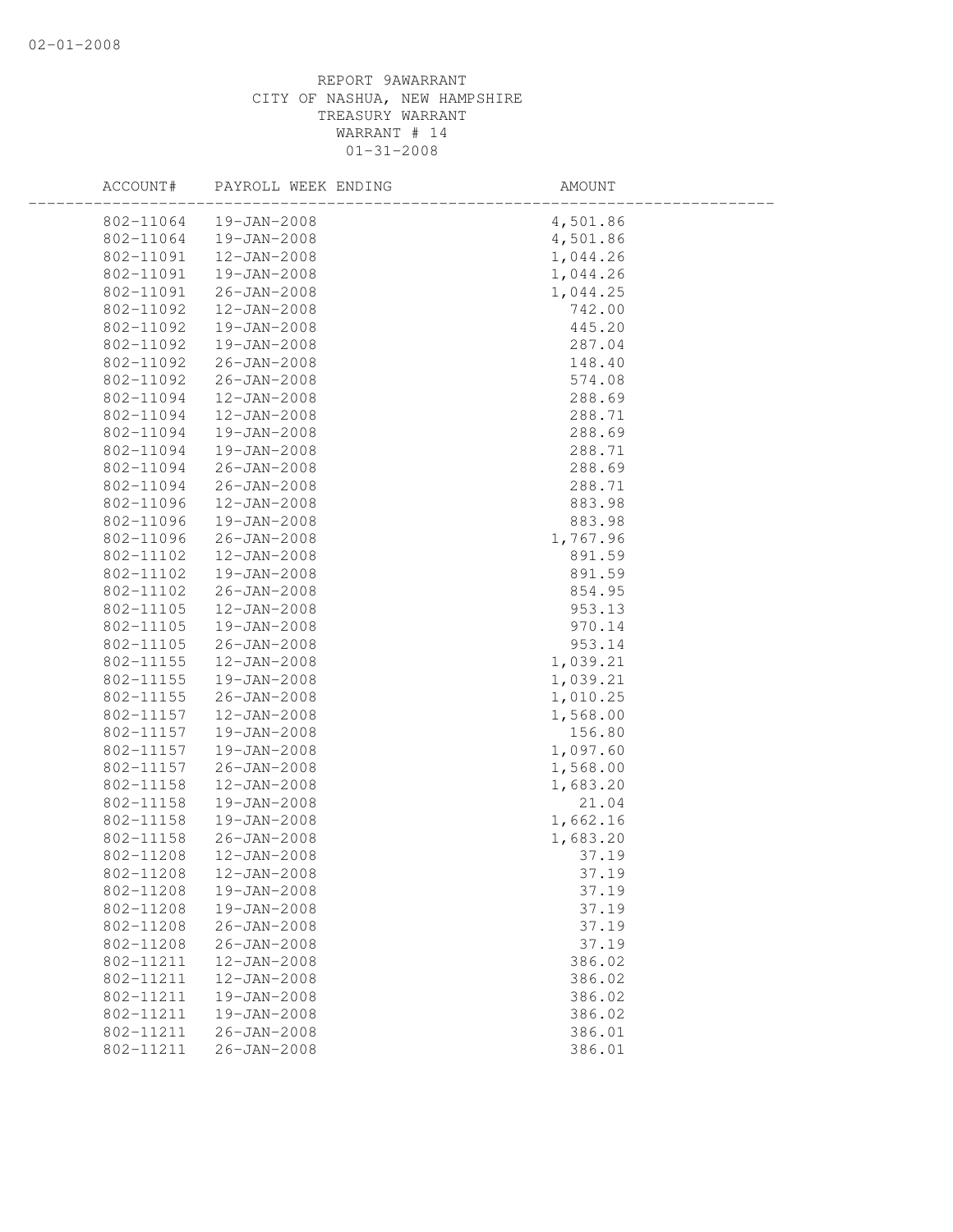| 802-11222<br>12-JAN-2008<br>199.23<br>802-11222<br>199.23<br>19-JAN-2008<br>199.23<br>802-11222<br>26-JAN-2008<br>802-11249<br>12-JAN-2008<br>75.43<br>75.43<br>802-11249<br>12-JAN-2008<br>75.43<br>802-11249<br>19-JAN-2008<br>75.43<br>19-JAN-2008 |  |
|-------------------------------------------------------------------------------------------------------------------------------------------------------------------------------------------------------------------------------------------------------|--|
|                                                                                                                                                                                                                                                       |  |
|                                                                                                                                                                                                                                                       |  |
|                                                                                                                                                                                                                                                       |  |
|                                                                                                                                                                                                                                                       |  |
|                                                                                                                                                                                                                                                       |  |
|                                                                                                                                                                                                                                                       |  |
| 802-11249                                                                                                                                                                                                                                             |  |
| 802-11249<br>75.43<br>$26 - JAN - 2008$                                                                                                                                                                                                               |  |
| 802-11249<br>75.43<br>$26 - JAN - 2008$                                                                                                                                                                                                               |  |
| 802-11260<br>$12 - JAN - 2008$<br>1,760.00                                                                                                                                                                                                            |  |
| 802-11260<br>$19 - JAN - 2008$<br>1,760.00                                                                                                                                                                                                            |  |
| 802-11260<br>26-JAN-2008<br>1,760.00                                                                                                                                                                                                                  |  |
| 802-11270<br>12-JAN-2008<br>1,023.64                                                                                                                                                                                                                  |  |
| 1,023.64<br>802-11270<br>19-JAN-2008                                                                                                                                                                                                                  |  |
| 802-11270<br>1,023.64<br>$26 - JAN - 2008$                                                                                                                                                                                                            |  |
| 802-11330<br>$12 - JAN - 2008$                                                                                                                                                                                                                        |  |
| 802-11330<br>$19 - JAN - 2008$                                                                                                                                                                                                                        |  |
| 802-11330<br>$26 - JAN - 2008$<br>418.88                                                                                                                                                                                                              |  |
| 802-11333<br>$12 - JAN - 2008$<br>1,006.52                                                                                                                                                                                                            |  |
| 802-11333<br>19-JAN-2008<br>1,006.52                                                                                                                                                                                                                  |  |
| 802-11333<br>$26 - JAN - 2008$<br>1,006.51                                                                                                                                                                                                            |  |
| 802-11435<br>12-JAN-2008<br>428.93                                                                                                                                                                                                                    |  |
| 802-11435<br>12-JAN-2008<br>171.57                                                                                                                                                                                                                    |  |
| 428.93<br>802-11435<br>19-JAN-2008                                                                                                                                                                                                                    |  |
| 171.57<br>802-11435<br>19-JAN-2008                                                                                                                                                                                                                    |  |
| 802-11435<br>$26 - JAN - 2008$<br>428.93                                                                                                                                                                                                              |  |
| 171.57<br>802-11435<br>$26 - JAN - 2008$                                                                                                                                                                                                              |  |
| 802-11480<br>12-JAN-2008<br>2,509.02                                                                                                                                                                                                                  |  |
| 802-11480<br>19-JAN-2008<br>2,524.80                                                                                                                                                                                                                  |  |
| 802-11480<br>$26 - JAN - 2008$<br>2,564.32                                                                                                                                                                                                            |  |
| 802-11507<br>$12 - JAN - 2008$<br>746.80                                                                                                                                                                                                              |  |
| 802-11507<br>19-JAN-2008<br>746.80                                                                                                                                                                                                                    |  |
| 802-11507<br>$26 - JAN - 2008$<br>448.08                                                                                                                                                                                                              |  |
| 6,759.20<br>802-11513<br>12-JAN-2008                                                                                                                                                                                                                  |  |
| 6,590.08<br>802-11513<br>19-JAN-2008                                                                                                                                                                                                                  |  |
| 6,421.76<br>802-11513<br>$26 - JAN - 2008$                                                                                                                                                                                                            |  |
| 802-11514<br>$12 - JAN - 2008$<br>2,644.80                                                                                                                                                                                                            |  |
| 802-11514<br>19-JAN-2008<br>2,644.80                                                                                                                                                                                                                  |  |
| 802-11514<br>$26 - JAN - 2008$<br>2,668.50                                                                                                                                                                                                            |  |
| 802-11681<br>12-JAN-2008<br>297.14                                                                                                                                                                                                                    |  |
| 802-11681<br>$12 - JAN - 2008$<br>1,188.55                                                                                                                                                                                                            |  |
| 297.14<br>802-11681<br>19-JAN-2008                                                                                                                                                                                                                    |  |
| 802-11681<br>19-JAN-2008<br>1,188.55                                                                                                                                                                                                                  |  |
| 802-11681<br>$26 - JAN - 2008$<br>297.14                                                                                                                                                                                                              |  |
| 802-11681<br>$26 - JAN - 2008$<br>1,188.55                                                                                                                                                                                                            |  |
| 802-11693<br>12-JAN-2008<br>1,132.40                                                                                                                                                                                                                  |  |
| 802-11693<br>19-JAN-2008<br>1,132.40                                                                                                                                                                                                                  |  |
| 1,132.40<br>802-11693<br>$26 - JAN - 2008$                                                                                                                                                                                                            |  |